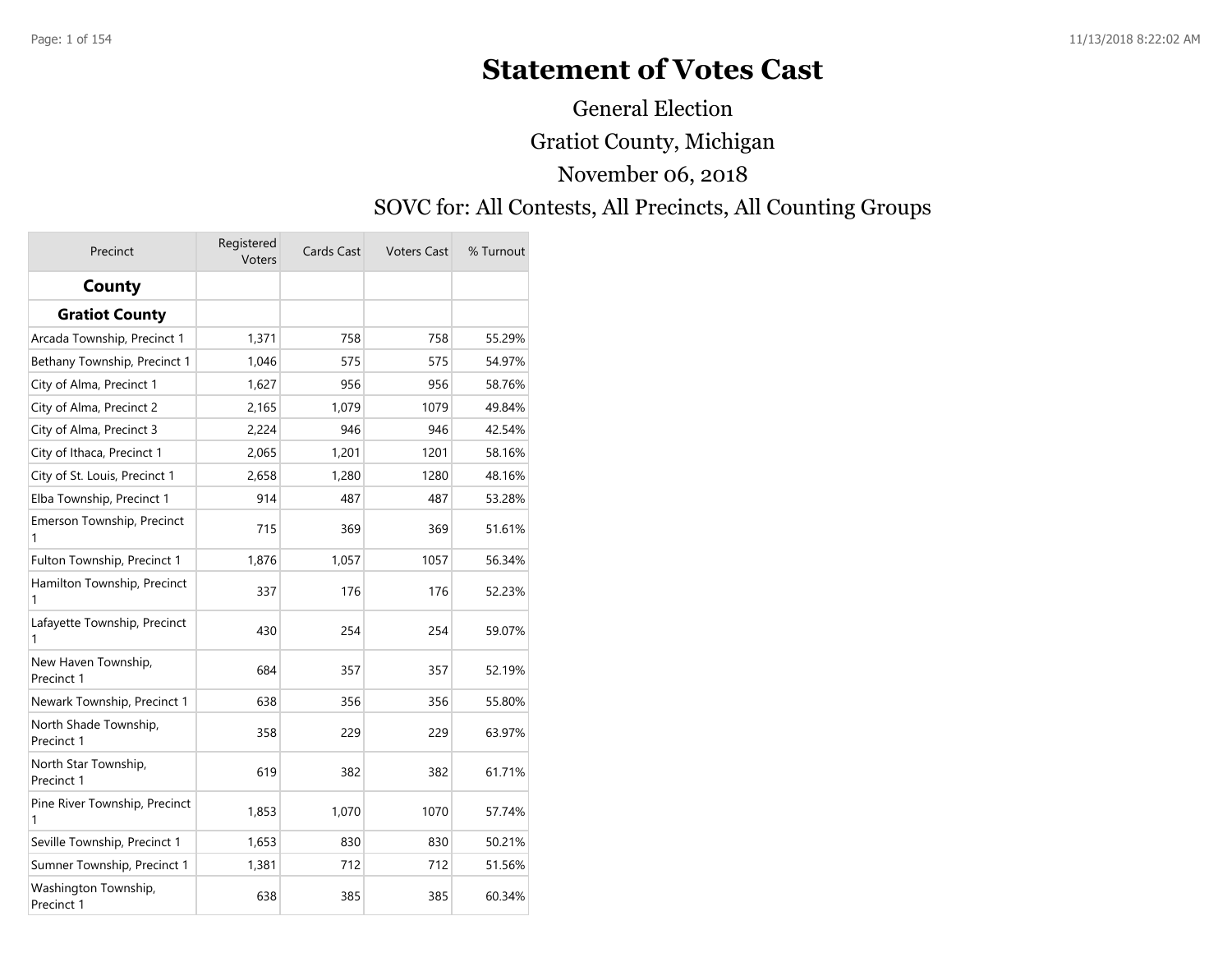Page: 2 of 154

| Precinct                      | Registered<br>Voters | Cards Cast | <b>Voters Cast</b> | % Turnout |
|-------------------------------|----------------------|------------|--------------------|-----------|
| Wheeler Township, Precinct 1  | 1,885                | 1.046      | 1046               | 55.49%    |
| <b>Gratiot County - Total</b> | 27,137               | 14,505     | 14,505             | 53.45%    |
| County - Total                | 27,137               | 14,505     | 14,505             | 53.45%    |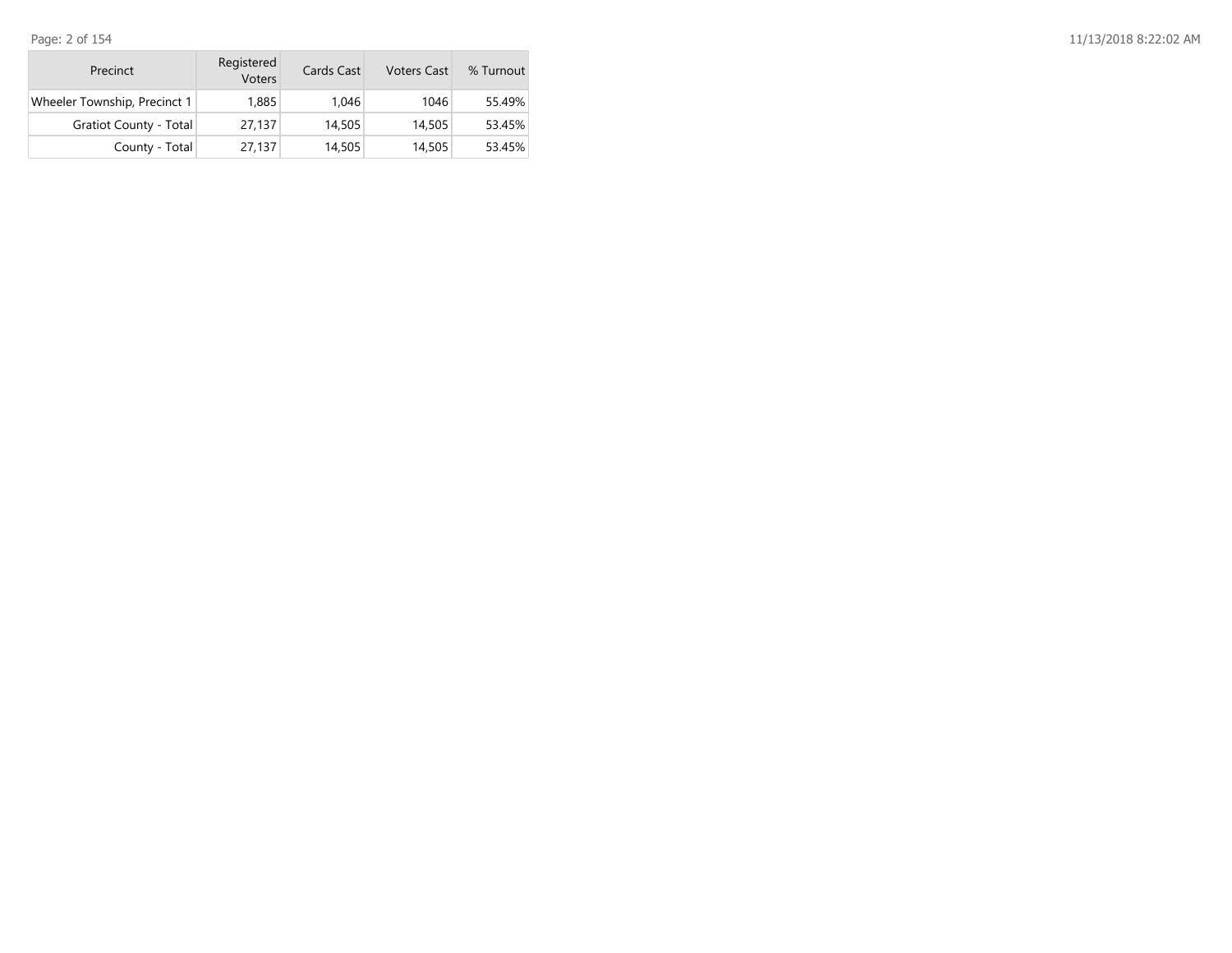# **Governor/Lieut Gov (Vote for 1)**

| Precinct                            | <b>Times</b> Cast | egistered |
|-------------------------------------|-------------------|-----------|
| County                              |                   |           |
| <b>Gratiot County</b>               |                   |           |
| Arcada Township, Precinct 1         | 758               | 1,371     |
| Bethany Township, Precinct 1        | 575               | 1,046     |
| City of Alma, Precinct 1            | 956               | 1,627     |
| City of Alma, Precinct 2            | 1,079             | 2,165     |
| City of Alma, Precinct 3            | 946               | 2,224     |
| City of Ithaca, Precinct 1          | 1,201             | 2,065     |
| City of St. Louis, Precinct 1       | 1,280             | 2,658     |
| Elba Township, Precinct 1           | 487               | 914       |
| Emerson Township, Precinct<br>1     | 369               | 715       |
| Fulton Township, Precinct 1         | 1,057             | 1,876     |
| Hamilton Township, Precinct<br>1    | 176               | 337       |
| Lafayette Township, Precinct<br>1   | 254               | 430       |
| New Haven Township,<br>Precinct 1   | 357               | 684       |
| Newark Township, Precinct 1         | 356               | 638       |
| North Shade Township,<br>Precinct 1 | 229               | 358       |
| North Star Township,<br>Precinct 1  | 382               | 619       |
| Pine River Township, Precinct<br>1  | 1,070             | 1,853     |
| Seville Township, Precinct 1        | 830               | 1,653     |
| Sumner Township, Precinct 1         | 712               | 1,381     |
| Washington Township,<br>Precinct 1  | 385               | 638       |
| Wheeler Township, Precinct 1        | 1,046             | 1,885     |
| <b>Gratiot County - Total</b>       | 14,505            | 27,137    |

| Precinct                            | <b>Bill Schuette</b><br>(REP) | Gretchen Whitmer<br>(DEM) |
|-------------------------------------|-------------------------------|---------------------------|
| County                              |                               |                           |
| <b>Gratiot County</b>               |                               |                           |
| Arcada Township, Precinct 1         | 419                           | 307                       |
| Bethany Township, Precinct 1        | 384                           | 184                       |
| City of Alma, Precinct 1            | 395                           | 524                       |
| City of Alma, Precinct 2            | 462                           | 571                       |
| City of Alma, Precinct 3            | 381                           | 507                       |
| City of Ithaca, Precinct 1          | 582                           | 547                       |
| City of St. Louis, Precinct 1       | 609                           | 606                       |
| Elba Township, Precinct 1           | 285                           | 184                       |
| Emerson Township, Precinct<br>1     | 210                           | 147                       |
| Fulton Township, Precinct 1         | 558                           | 455                       |
| Hamilton Township, Precinct<br>1    | 101                           | 64                        |
| Lafayette Township, Precinct        | 151                           | 91                        |
| New Haven Township,<br>Precinct 1   | 217                           | 125                       |
| Newark Township, Precinct 1         | 209                           | 130                       |
| North Shade Township,<br>Precinct 1 | 146                           | 67                        |
| North Star Township,<br>Precinct 1  | 224                           | 145                       |
| Pine River Township, Precinct<br>1  | 590                           | 434                       |
| Seville Township, Precinct 1        | 475                           | 322                       |
| Sumner Township, Precinct 1         | 419                           | 272                       |
| Washington Township,<br>Precinct 1  | 252                           | 115                       |
| Wheeler Township, Precinct 1        | 621                           | 373                       |
| Gratiot County - Total              | 7,690                         | 6,170                     |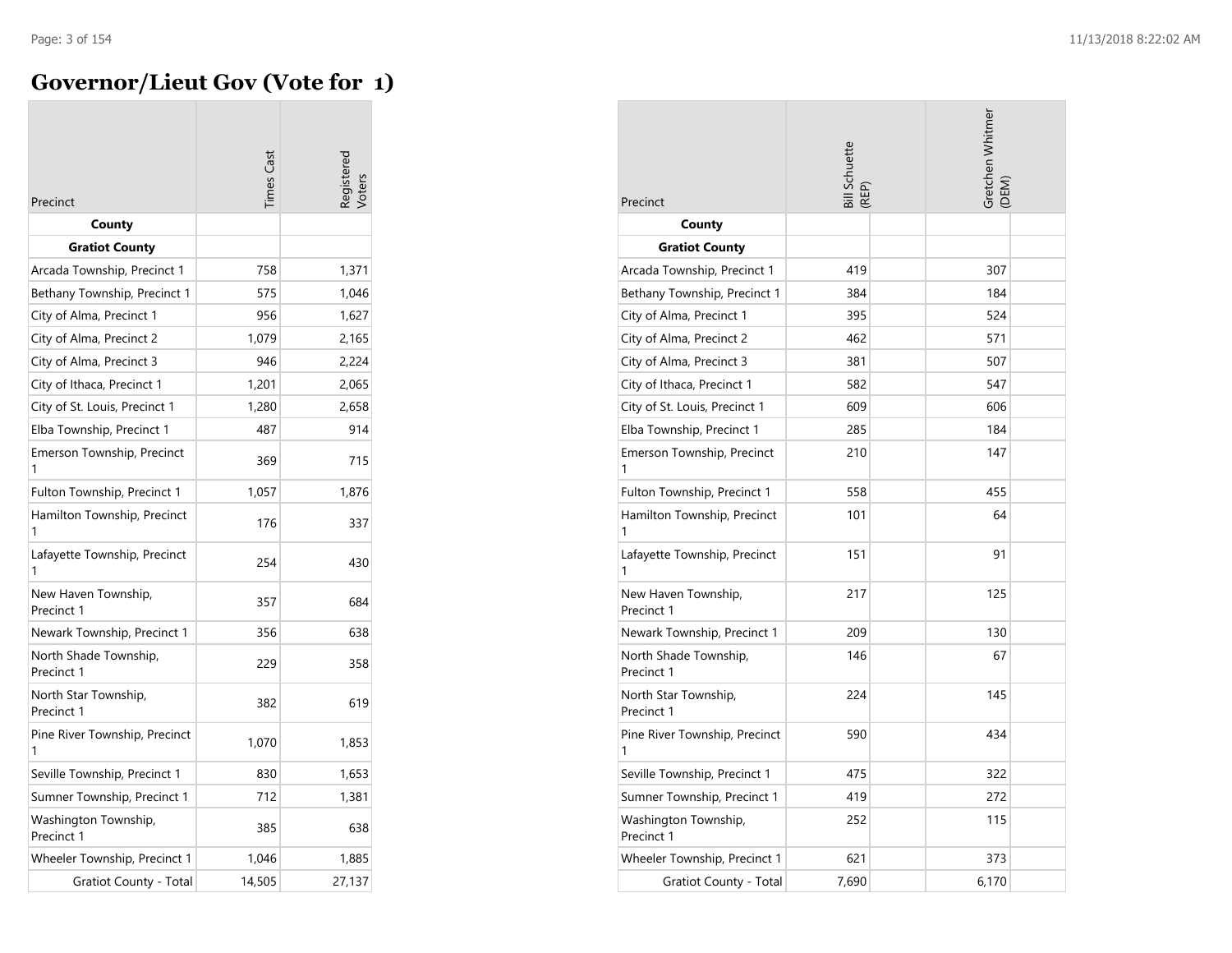| Precinct                                      | Bill Gelineau<br>(LIB) | Todd Schleiger<br>(UST) | Jennifer V. Kurland<br>(GRN) | Keith Butkovich<br>(NLP) | <b>Total Votes</b> | Unresolved<br>Write-In |
|-----------------------------------------------|------------------------|-------------------------|------------------------------|--------------------------|--------------------|------------------------|
| County                                        |                        |                         |                              |                          |                    |                        |
| <b>Gratiot County</b>                         |                        |                         |                              |                          |                    |                        |
| Arcada Township, Precinct 1                   | 13                     | $\mathsf 3$             | 6                            | $\boldsymbol{0}$         | 748                | 2                      |
| Bethany Township, Precinct 1                  | $\overline{c}$         | $\mathbf{1}$            | $\mathbf{1}$                 | $\mathbf 0$              | 572                | $\boldsymbol{0}$       |
| City of Alma, Precinct 1                      | 17                     | $\overline{7}$          | $\mathsf 3$                  | $\overline{c}$           | 948                | $\mathbf{1}$           |
| City of Alma, Precinct 2                      | 14                     | 11                      | 9                            | $\mathbf{1}$             | 1,068              | $\mathbf{1}$           |
| City of Alma, Precinct 3                      | 19                     | 8                       | 14                           | 6                        | 935                | $\mathbf{0}$           |
| City of Ithaca, Precinct 1                    | 25                     | 14                      | 9                            | 3                        | 1,180              | 3                      |
| City of St. Louis, Precinct 1                 | 19                     | 17                      | 11                           | $\overline{7}$           | 1,269              | $\mathbf{0}$           |
| Elba Township, Precinct 1                     | $\overline{7}$         | $\,$ 6 $\,$             | $\mathbf{0}$                 | $\mathbf{1}$             | 483                | $\boldsymbol{0}$       |
| Emerson Township, Precinct<br>$\mathbf{1}$    | 4                      | $\overline{c}$          | $\mathbf{1}$                 | $\mathbf{0}$             | 364                | $\mathbf{0}$           |
| Fulton Township, Precinct 1                   | $\overline{7}$         | 15                      | 11                           | 4                        | 1,050              | $\mathbf{0}$           |
| Hamilton Township, Precinct<br>$\mathbf{1}$   | 4                      | $\mathbf{1}$            | $\mathbf{0}$                 | 4                        | 174                | $\mathbf{0}$           |
| Lafayette Township, Precinct<br>$\mathbf{1}$  | $\overline{4}$         | $\overline{c}$          | $\mathbf{1}$                 | 1                        | 250                | $\Omega$               |
| New Haven Township,<br>Precinct 1             | $\mathbf{1}$           | 3                       | 6                            | 1                        | 353                | $\mathbf{0}$           |
| Newark Township, Precinct 1                   | 3                      | $\,$ 6 $\,$             | $\overline{c}$               | $\boldsymbol{0}$         | 350                | $\overline{c}$         |
| North Shade Township,<br>Precinct 1           | 4                      | 3                       | $\overline{c}$               | 3                        | 225                | $\Omega$               |
| North Star Township,<br>Precinct 1            | $\overline{c}$         | $\overline{c}$          | $\overline{3}$               | $\mathbf{1}$             | 377                | $\mathbf{0}$           |
| Pine River Township, Precinct<br>$\mathbf{1}$ | 20                     | 8                       | 3                            | 5                        | 1,060              | $\mathbf{0}$           |
| Seville Township, Precinct 1                  | 11                     | $\bf 8$                 | $\overline{3}$               | 4                        | 823                | $\mathbf{1}$           |
| Sumner Township, Precinct 1                   | 8                      | 3                       | $\overline{4}$               | $\mathbf{1}$             | 707                | $\mathbf{1}$           |
| Washington Township,<br>Precinct 1            | $\,$ 6 $\,$            | 6                       | $\mathbf{1}$                 | $\mathbf 0$              | 380                | 3                      |
| Wheeler Township, Precinct 1                  | 21                     | 10                      | 10                           | $\overline{c}$           | 1,037              | $\mathbf 0$            |
| Gratiot County - Total                        | 211                    | 136                     | 100                          | 46                       | 14,353             | 14                     |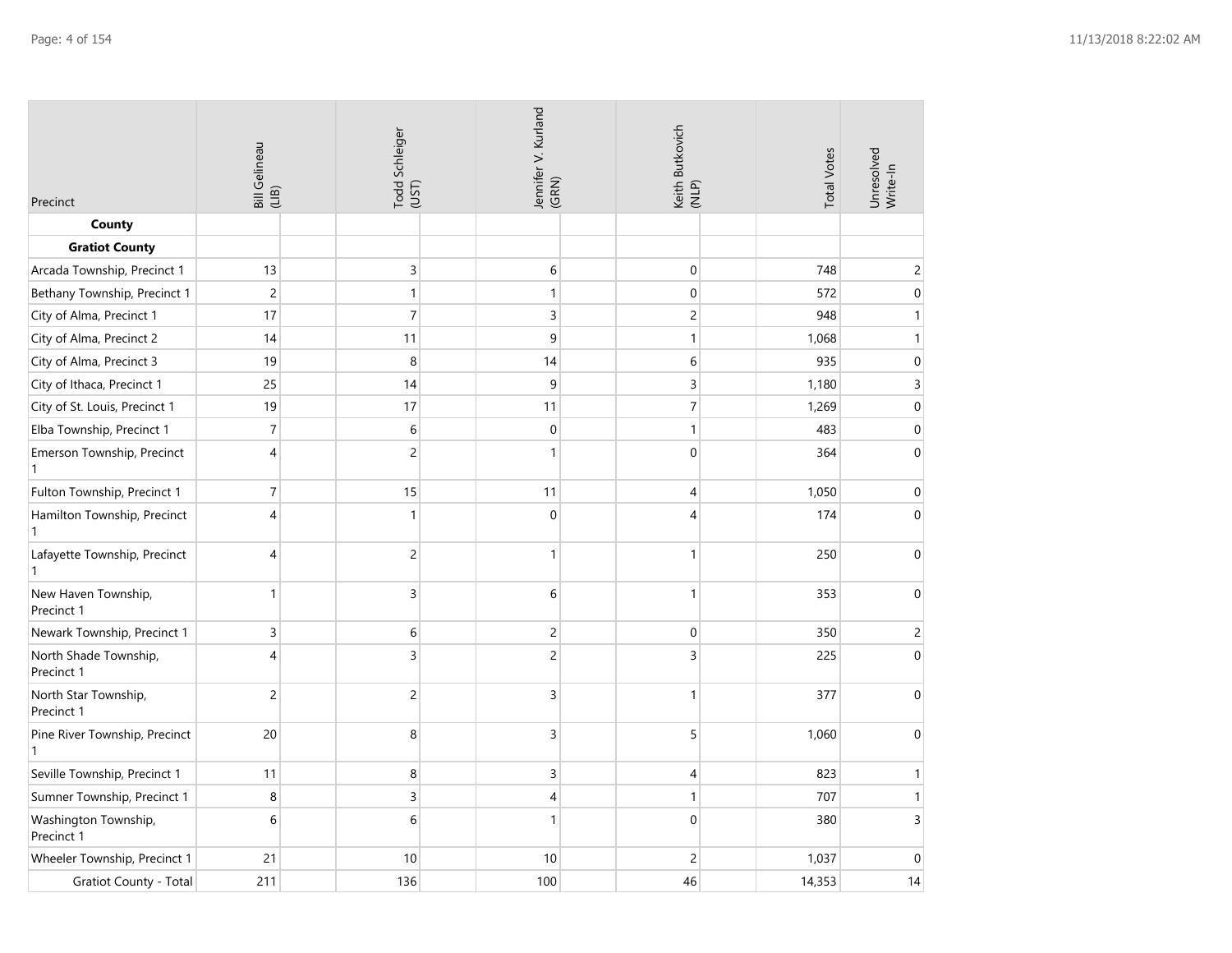Page: 5 of 154

| Precinct           | <b>Times Cast</b> | Registered<br>Voters |
|--------------------|-------------------|----------------------|
| <b>Cumulative</b>  |                   |                      |
| Cumulative         | O                 |                      |
| Cumulative - Total | U                 | 0                    |
| County - Total     | 14,505            | 27,137               |

| Precinct           | Bill Schuette<br>(REP) | Gretchen Whitmer<br>(DEM) |  |
|--------------------|------------------------|---------------------------|--|
| <b>Cumulative</b>  |                        |                           |  |
| Cumulative         |                        |                           |  |
| Cumulative - Total |                        |                           |  |
| County - Total     | 7,690                  | 6,170                     |  |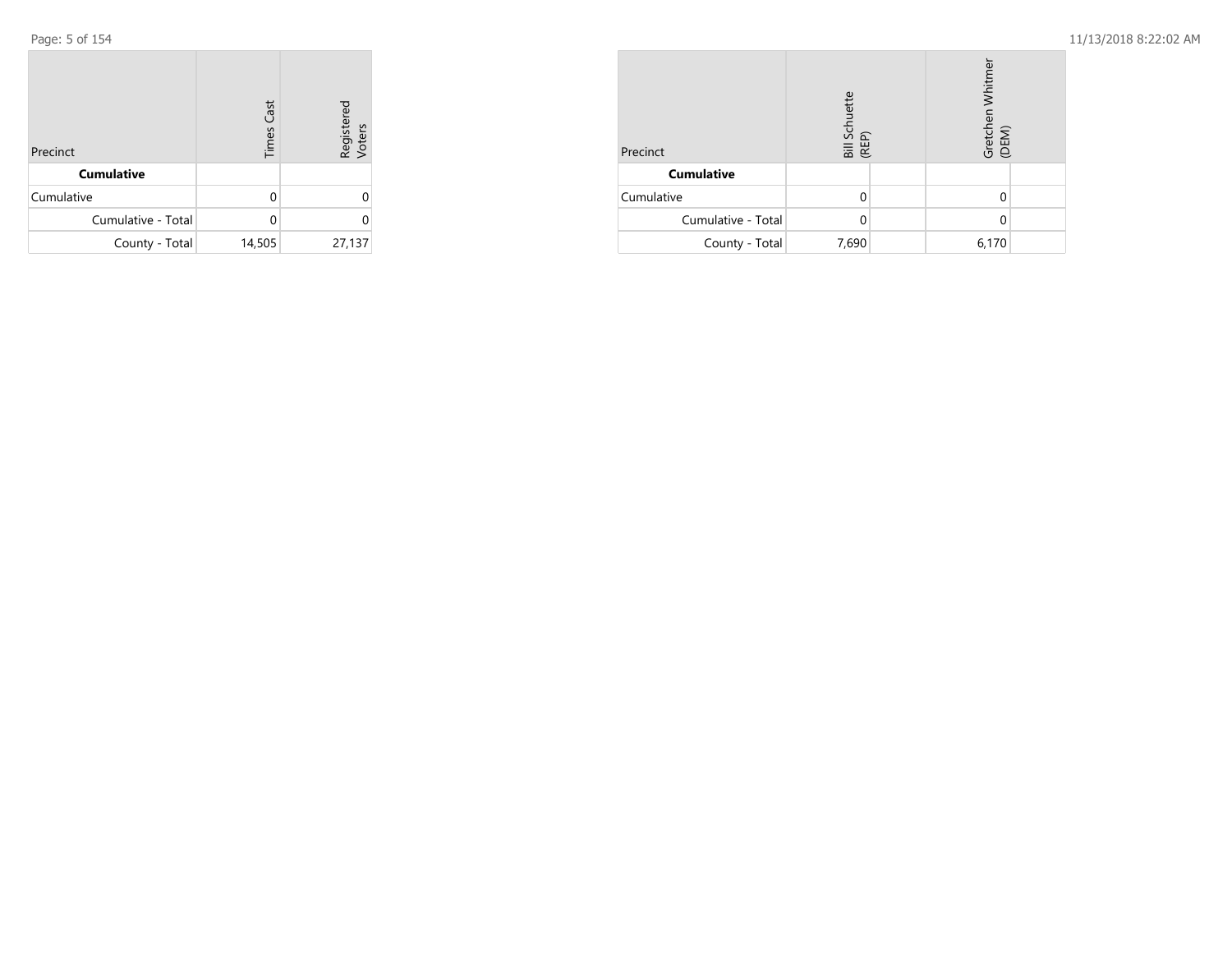| Precinct           | Sill C<br>(LIB) | $\mathbf \omega$<br>eig<br>$\Omega$<br>공<br>$\overline{C}$<br>ತ | Jennife<br>(GRN) | $\sqrt{1}$<br>Lei<br>$\leq$ | Votes<br>Total | ▿<br>$\supset$ |
|--------------------|-----------------|-----------------------------------------------------------------|------------------|-----------------------------|----------------|----------------|
| <b>Cumulative</b>  |                 |                                                                 |                  |                             |                |                |
| Cumulative         |                 |                                                                 |                  |                             |                | 0.             |
| Cumulative - Total |                 |                                                                 |                  |                             |                | O              |
| County - Total     | 211             | 136                                                             | 100              | 46                          | 14,353         | 14             |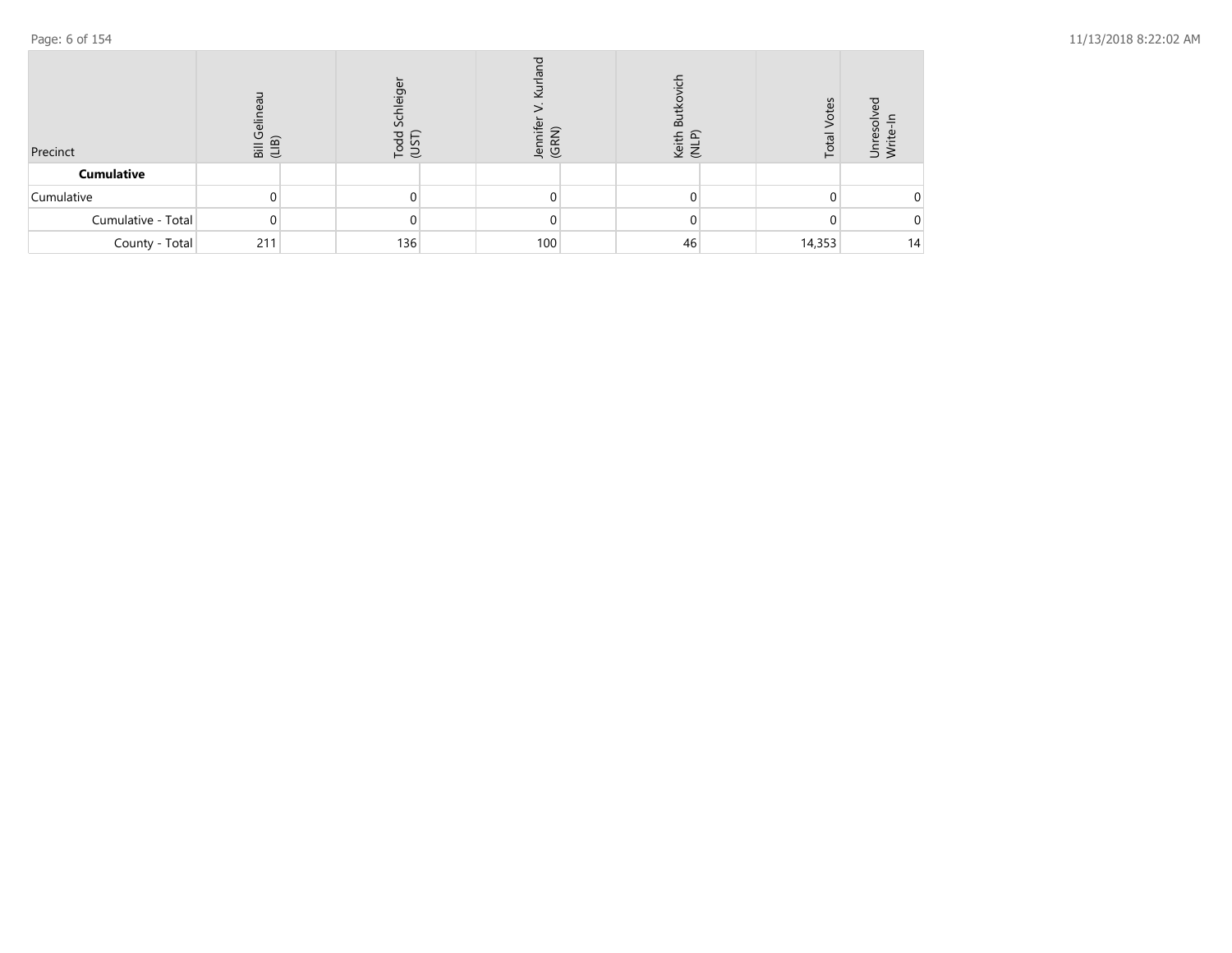$\sim$ 

# **SEC OF STATE (Vote for 1)**

|                                     | <b>Times</b> Cast | egisterec<br><b>oters</b> |
|-------------------------------------|-------------------|---------------------------|
| Precinct                            |                   |                           |
| County                              |                   |                           |
| <b>Gratiot County</b>               |                   |                           |
| Arcada Township, Precinct 1         | 758               | 1,371                     |
| Bethany Township, Precinct 1        | 575               | 1,046                     |
| City of Alma, Precinct 1            | 956               | 1,627                     |
| City of Alma, Precinct 2            | 1,079             | 2,165                     |
| City of Alma, Precinct 3            | 946               | 2,224                     |
| City of Ithaca, Precinct 1          | 1,201             | 2,065                     |
| City of St. Louis, Precinct 1       | 1,280             | 2,658                     |
| Elba Township, Precinct 1           | 487               | 914                       |
| Emerson Township, Precinct<br>1     | 369               | 715                       |
| Fulton Township, Precinct 1         | 1,057             | 1,876                     |
| Hamilton Township, Precinct<br>1    | 176               | 337                       |
| Lafayette Township, Precinct<br>1   | 254               | 430                       |
| New Haven Township,<br>Precinct 1   | 357               | 684                       |
| Newark Township, Precinct 1         | 356               | 638                       |
| North Shade Township,<br>Precinct 1 | 229               | 358                       |
| North Star Township,<br>Precinct 1  | 382               | 619                       |
| Pine River Township, Precinct<br>1  | 1,070             | 1,853                     |
| Seville Township, Precinct 1        | 830               | 1,653                     |
| Sumner Township, Precinct 1         | 712               | 1,381                     |
| Washington Township,<br>Precinct 1  | 385               | 638                       |
| Wheeler Township, Precinct 1        | 1,046             | 1,885                     |
| <b>Gratiot County - Total</b>       | 14,505            | 27,137                    |

| Precinct                            | Mary Treder Lang<br>(REP) | Jocelyn Benson<br>(DEM) |  |
|-------------------------------------|---------------------------|-------------------------|--|
| County                              |                           |                         |  |
| <b>Gratiot County</b>               |                           |                         |  |
| Arcada Township, Precinct 1         | 421                       | 284                     |  |
| Bethany Township, Precinct 1        | 376                       | 173                     |  |
| City of Alma, Precinct 1            | 402                       | 501                     |  |
| City of Alma, Precinct 2            | 433                       | 558                     |  |
| City of Alma, Precinct 3            | 362                       | 493                     |  |
| City of Ithaca, Precinct 1          | 588                       | 474                     |  |
| City of St. Louis, Precinct 1       | 624                       | 572                     |  |
| Elba Township, Precinct 1           | 285                       | 167                     |  |
| Emerson Township, Precinct          | 213                       | 135                     |  |
| Fulton Township, Precinct 1         | 588                       | 401                     |  |
| Hamilton Township, Precinct         | 105                       | 61                      |  |
| Lafayette Township, Precinct        | 147                       | 86                      |  |
| New Haven Township,<br>Precinct 1   | 211                       | 121                     |  |
| Newark Township, Precinct 1         | 213                       | 119                     |  |
| North Shade Township,<br>Precinct 1 | 144                       | 65                      |  |
| North Star Township,<br>Precinct 1  | 223                       | 125                     |  |
| Pine River Township, Precinct<br>1  | 582                       | 411                     |  |
| Seville Township, Precinct 1        | 467                       | 295                     |  |
| Sumner Township, Precinct 1         | 392                       | 266                     |  |
| Washington Township,<br>Precinct 1  | 250                       | 110                     |  |
| Wheeler Township, Precinct 1        | 610                       | 357                     |  |
| <b>Gratiot County - Total</b>       | 7,636                     | 5,774                   |  |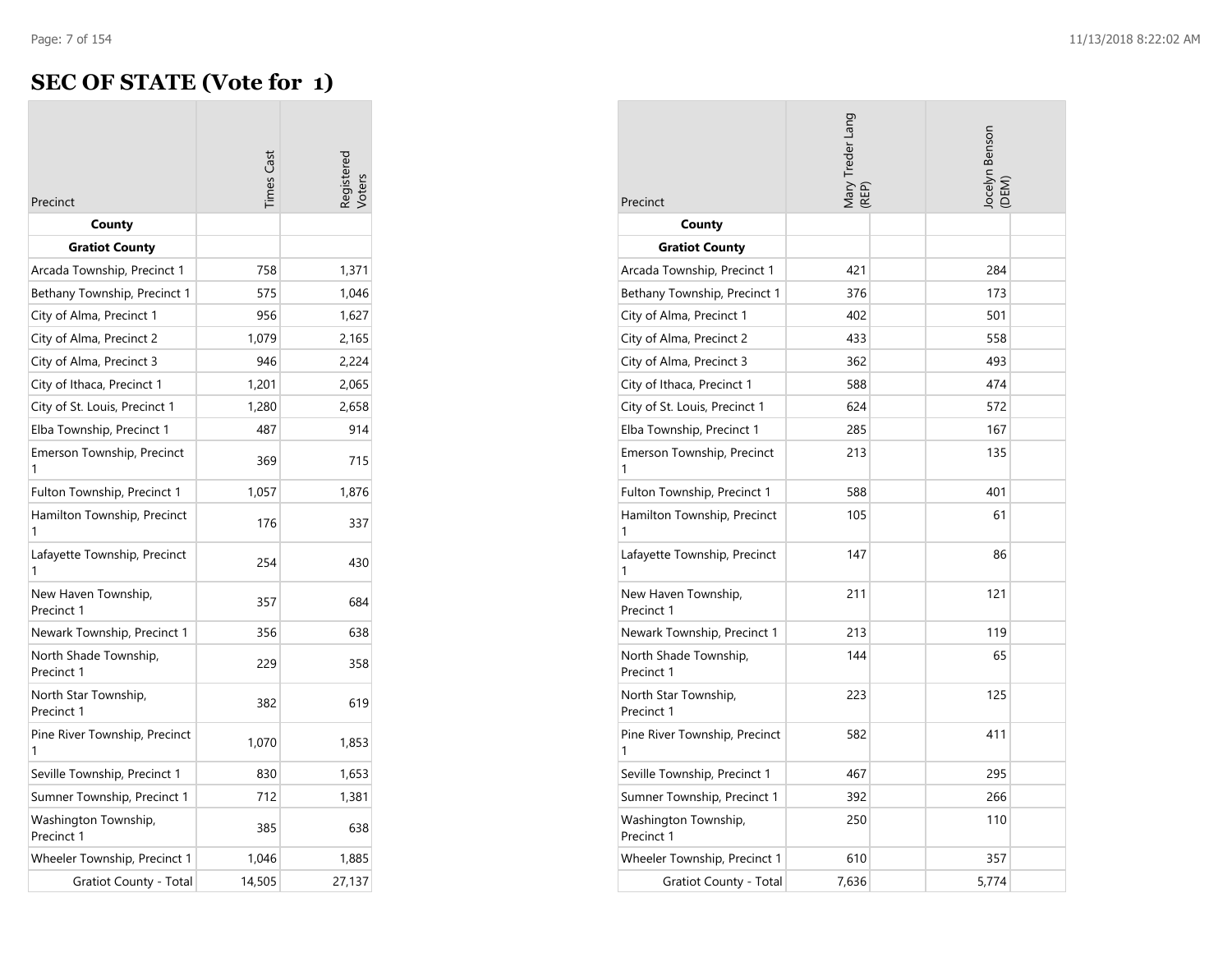| Precinct                            | Gregory Scott<br>Stempfle<br>(LIB) | Robert Gale<br>(UST) | <b>Total Votes</b> | Unresolved<br>Write-In |
|-------------------------------------|------------------------------------|----------------------|--------------------|------------------------|
| County                              |                                    |                      |                    |                        |
| <b>Gratiot County</b>               |                                    |                      |                    |                        |
| Arcada Township, Precinct 1         | 13                                 | 8                    | 726                | $\overline{c}$         |
| Bethany Township, Precinct 1        | 8                                  | $\overline{7}$       | 564                | 1                      |
| City of Alma, Precinct 1            | 29                                 | 10                   | 942                | 0                      |
| City of Alma, Precinct 2            | 35                                 | 27                   | 1,053              | $\mathbf 0$            |
| City of Alma, Precinct 3            | 38                                 | 25                   | 918                | $\boldsymbol{0}$       |
| City of Ithaca, Precinct 1          | 44                                 | 30                   | 1,136              | 1                      |
| City of St. Louis, Precinct 1       | 30                                 | 25                   | 1,251              | $\overline{c}$         |
| Elba Township, Precinct 1           | 10                                 | 4                    | 466                | $\boldsymbol{0}$       |
| Emerson Township, Precinct<br>1     | 8                                  | 3                    | 359                | $\boldsymbol{0}$       |
| Fulton Township, Precinct 1         | 11                                 | 26                   | 1,026              | 1                      |
| Hamilton Township, Precinct<br>1    | 5                                  | 3                    | 174                | $\mathbf 0$            |
| Lafayette Township, Precinct<br>1   | 4                                  | $\overline{4}$       | 241                | $\mathbf{0}$           |
| New Haven Township,<br>Precinct 1   | 8                                  | 6                    | 346                | $\overline{c}$         |
| Newark Township, Precinct 1         | 5                                  | 4                    | 341                | 1                      |
| North Shade Township,<br>Precinct 1 | 4                                  | 8                    | 221                | $\boldsymbol{0}$       |
| North Star Township,<br>Precinct 1  | 10                                 | 9                    | 367                | 1                      |
| Pine River Township, Precinct<br>1  | 26                                 | 20                   | 1,039              | $\mathbf 0$            |
| Seville Township, Precinct 1        | 15                                 | 28                   | 805                | 1                      |
| Sumner Township, Precinct 1         | 13                                 | 17                   | 688                | 1                      |
| Washington Township,<br>Precinct 1  | 9                                  | 6                    | 375                | 1                      |
| Wheeler Township, Precinct 1        | 33                                 | 18                   | 1,018              | $\overline{c}$         |
| <b>Gratiot County - Total</b>       | 358                                | 288                  | 14,056             | 16                     |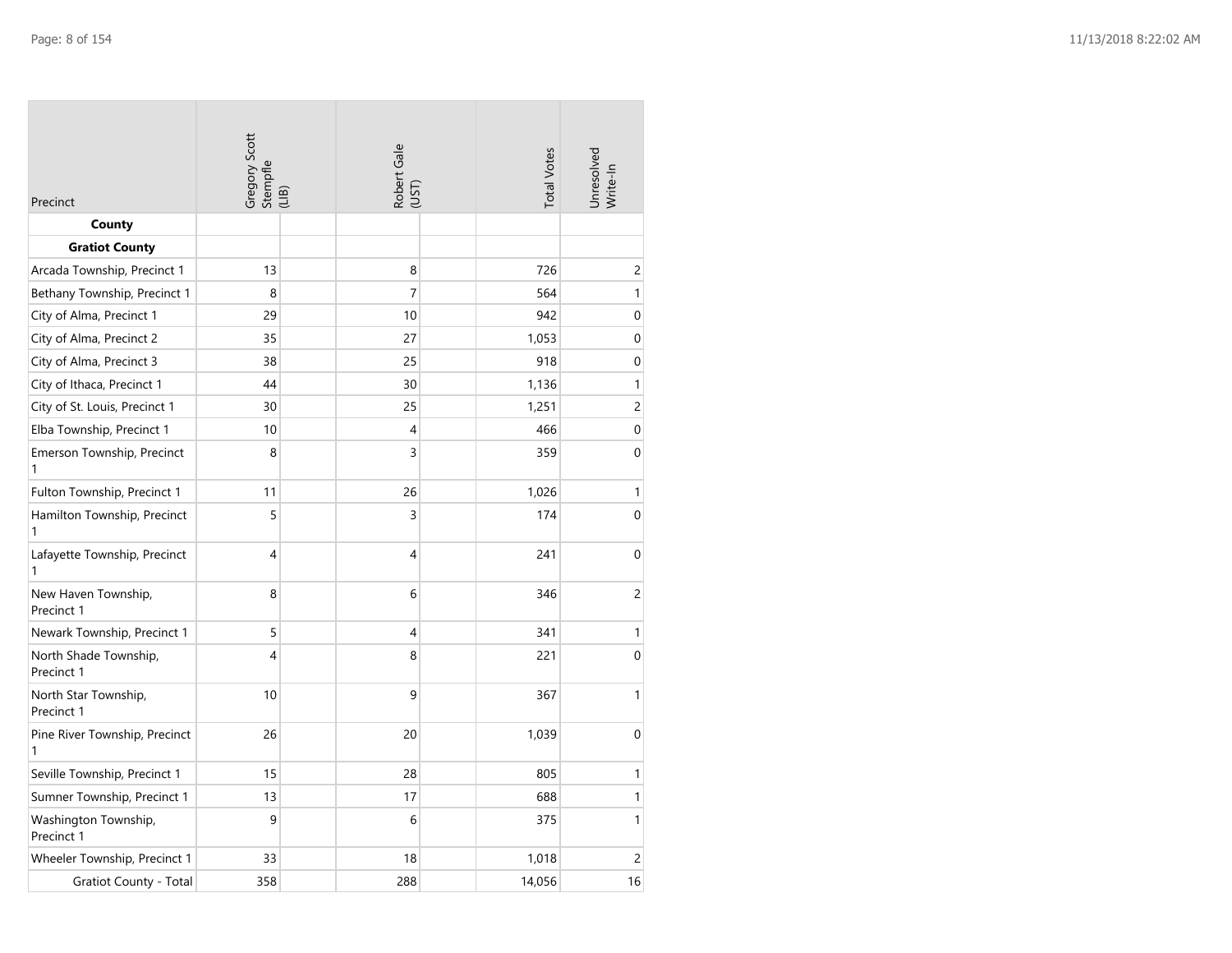Page: 9 of 154

| Precinct           | <b>Times Cast</b> | Registered<br>Voters |
|--------------------|-------------------|----------------------|
| <b>Cumulative</b>  |                   |                      |
| Cumulative         | U                 |                      |
| Cumulative - Total | U                 |                      |
| County - Total     | 14,505            | 27,137               |

| Precinct           | Lang<br>Mary Treder L<br>(REP) |  | Bensor<br>Jocelyr<br>(DEM) |  |
|--------------------|--------------------------------|--|----------------------------|--|
| <b>Cumulative</b>  |                                |  |                            |  |
| Cumulative         |                                |  |                            |  |
| Cumulative - Total | Ω                              |  |                            |  |
| County - Total     | 7,636                          |  | 5,774                      |  |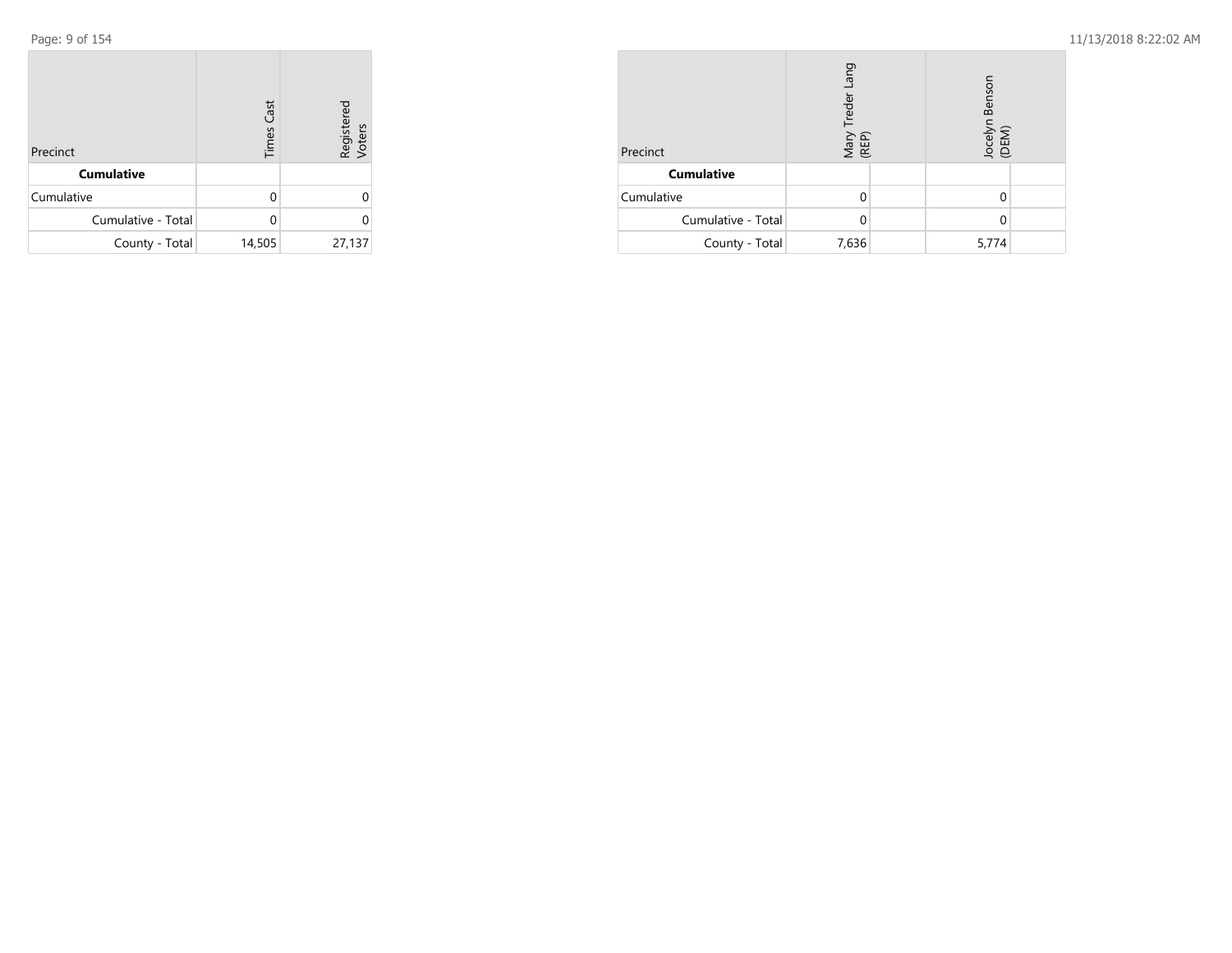| Precinct           | Scott<br>Stempfle<br>(LIB)<br>Gregory |  | Gale<br>Rober<br>(UST) |  | <b>Total Votes</b> | Unresolved<br>Write-In |
|--------------------|---------------------------------------|--|------------------------|--|--------------------|------------------------|
| <b>Cumulative</b>  |                                       |  |                        |  |                    |                        |
| Cumulative         |                                       |  | 0                      |  |                    | 0                      |
| Cumulative - Total |                                       |  | 0                      |  |                    | 0                      |
| County - Total     | 358                                   |  | 288                    |  | 14,056             | 16                     |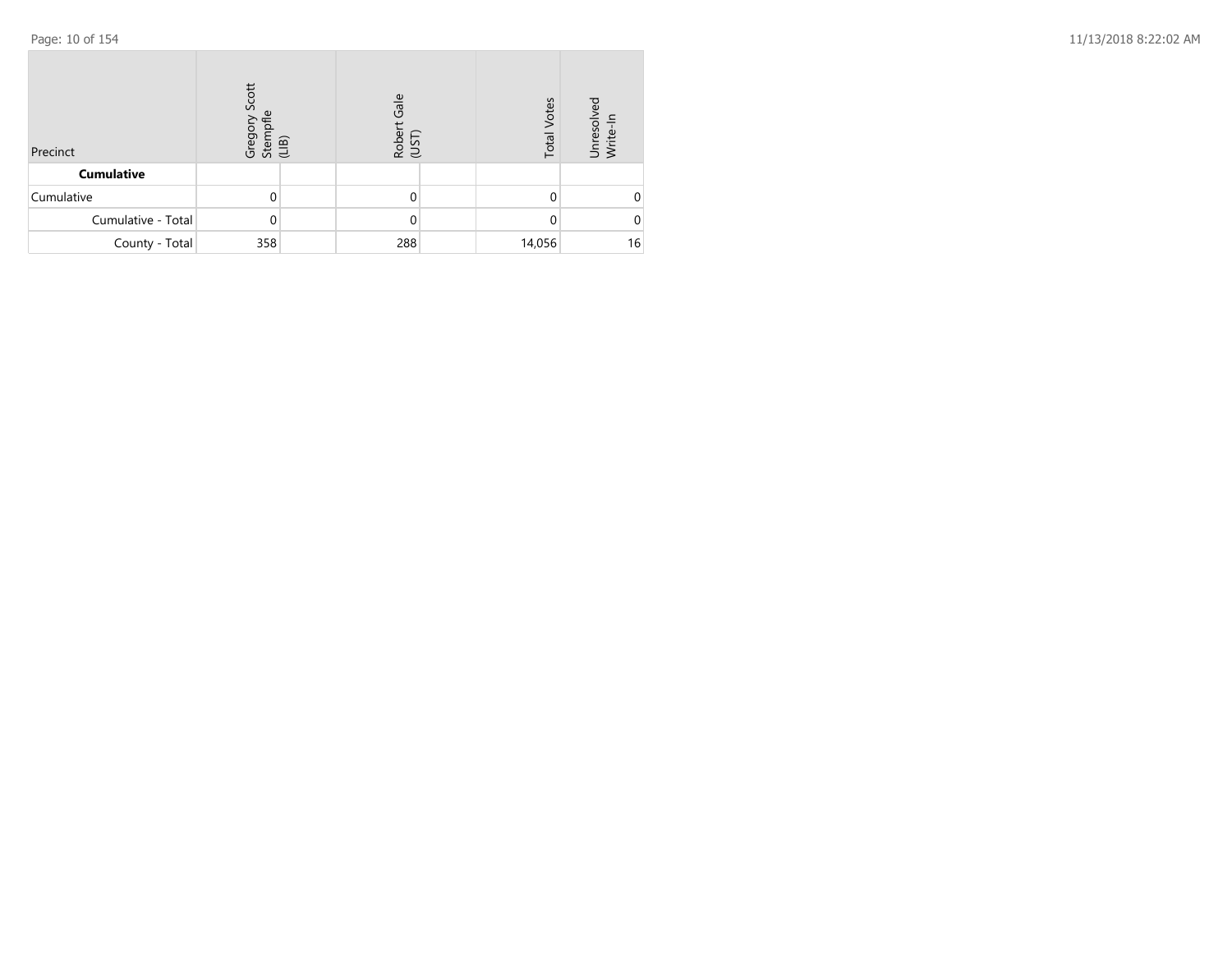÷

### **ATTORNEY GEN (Vote for 1)**

| Precinct                            | <b>Times</b> Cast | egisterec<br><b>loters</b> |
|-------------------------------------|-------------------|----------------------------|
| County                              |                   |                            |
| <b>Gratiot County</b>               |                   |                            |
| Arcada Township, Precinct 1         | 758               | 1,371                      |
| Bethany Township, Precinct 1        | 575               | 1,046                      |
| City of Alma, Precinct 1            | 956               | 1,627                      |
| City of Alma, Precinct 2            | 1,079             | 2,165                      |
| City of Alma, Precinct 3            | 946               | 2,224                      |
| City of Ithaca, Precinct 1          | 1,201             | 2,065                      |
| City of St. Louis, Precinct 1       | 1,280             | 2,658                      |
| Elba Township, Precinct 1           | 487               | 914                        |
| Emerson Township, Precinct<br>1     | 369               | 715                        |
| Fulton Township, Precinct 1         | 1,057             | 1,876                      |
| Hamilton Township, Precinct<br>1    | 176               | 337                        |
| Lafayette Township, Precinct<br>1   | 254               | 430                        |
| New Haven Township,<br>Precinct 1   | 357               | 684                        |
| Newark Township, Precinct 1         | 356               | 638                        |
| North Shade Township,<br>Precinct 1 | 229               | 358                        |
| North Star Township,<br>Precinct 1  | 382               | 619                        |
| Pine River Township, Precinct<br>1  | 1,070             | 1,853                      |
| Seville Township, Precinct 1        | 830               | 1,653                      |
| Sumner Township, Precinct 1         | 712               | 1,381                      |
| Washington Township,<br>Precinct 1  | 385               | 638                        |
| Wheeler Township, Precinct 1        | 1,046             | 1,885                      |
| <b>Gratiot County - Total</b>       | 14,505            | 27,137                     |

|                                     | Tom Leonard<br>(REP) | Dana Nessel<br>(DEM) |
|-------------------------------------|----------------------|----------------------|
| Precinct                            |                      |                      |
| County                              |                      |                      |
| <b>Gratiot County</b>               |                      |                      |
| Arcada Township, Precinct 1         | 458                  | 233                  |
| Bethany Township, Precinct 1        | 411                  | 134                  |
| City of Alma, Precinct 1            | 441                  | 439                  |
| City of Alma, Precinct 2            | 494                  | 490                  |
| City of Alma, Precinct 3            | 406                  | 439                  |
| City of Ithaca, Precinct 1          | 707                  | 380                  |
| City of St. Louis, Precinct 1       | 654                  | 529                  |
| Elba Township, Precinct 1           | 320                  | 133                  |
| Emerson Township, Precinct<br>1     | 236                  | 108                  |
| Fulton Township, Precinct 1         | 648                  | 328                  |
| Hamilton Township, Precinct         | 121                  | 47                   |
| Lafayette Township, Precinct        | 171                  | 67                   |
| New Haven Township,<br>Precinct 1   | 239                  | 91                   |
| Newark Township, Precinct 1         | 245                  | 97                   |
| North Shade Township,<br>Precinct 1 | 152                  | 49                   |
| North Star Township,<br>Precinct 1  | 248                  | 108                  |
| Pine River Township, Precinct<br>1  | 637                  | 340                  |
| Seville Township, Precinct 1        | 517                  | 243                  |
| Sumner Township, Precinct 1         | 435                  | 219                  |
| Washington Township,<br>Precinct 1  | 274                  | 95                   |
| Wheeler Township, Precinct 1        | 680                  | 286                  |
| <b>Gratiot County - Total</b>       | 8,494                | 4,855                |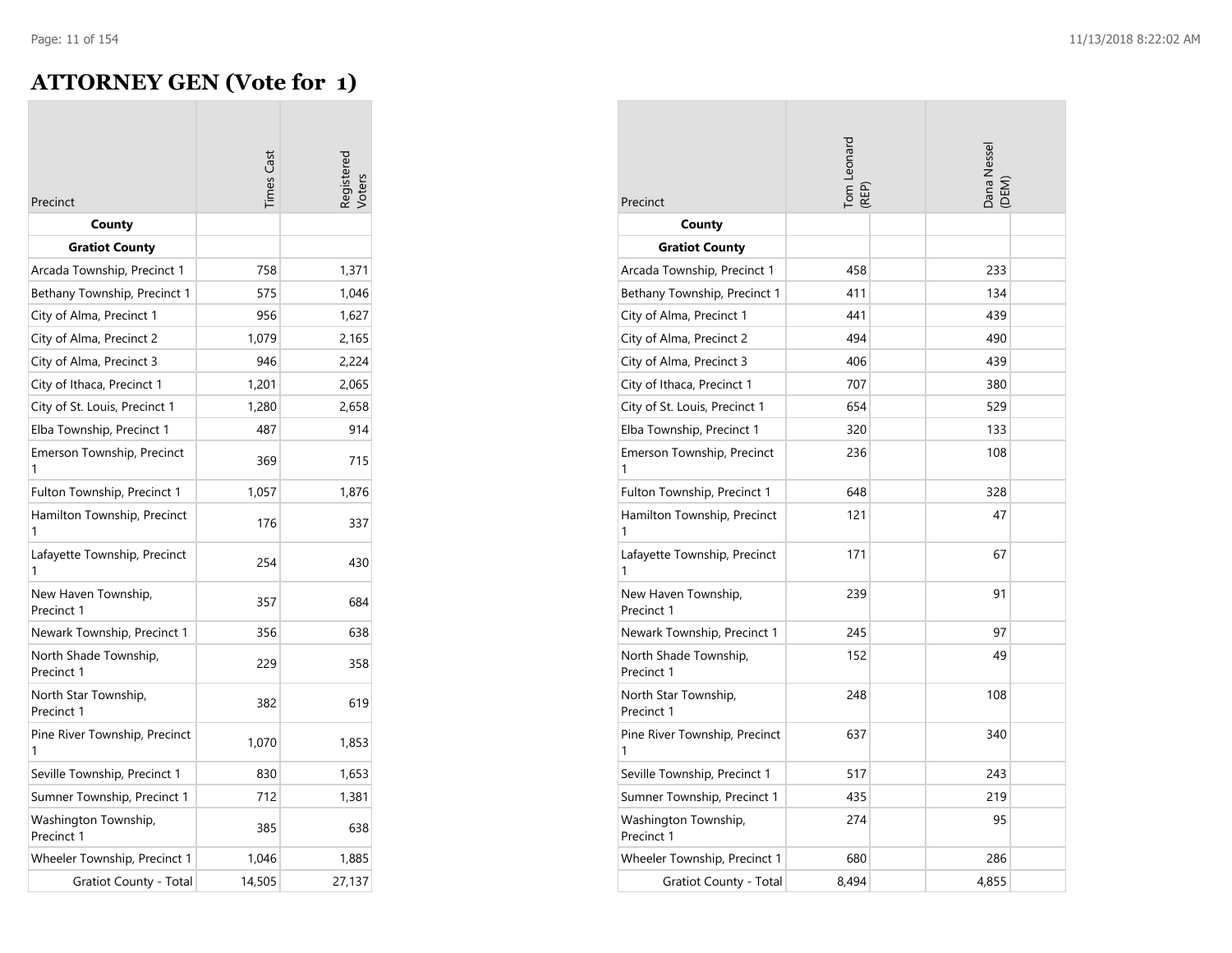| Precinct                            | Lisa Lane Gioia<br>(LIB) | Gerald T. Van<br>Sickle<br>(UST) | Chris Graveline | <b>Total Votes</b> | Unresolved<br>Write-In |
|-------------------------------------|--------------------------|----------------------------------|-----------------|--------------------|------------------------|
| County                              |                          |                                  |                 |                    |                        |
| <b>Gratiot County</b>               |                          |                                  |                 |                    |                        |
| Arcada Township, Precinct 1         | 18                       | $\overline{7}$                   | 11              | 727                | $\mathsf 3$            |
| Bethany Township, Precinct 1        | 9                        | 5                                | $\overline{4}$  | 563                | 0                      |
| City of Alma, Precinct 1            | 20                       | 11                               | 19              | 930                | $\boldsymbol{0}$       |
| City of Alma, Precinct 2            | 23                       | 10                               | 29              | 1,046              | $\mathbf{1}$           |
| City of Alma, Precinct 3            | 31                       | 17                               | 33              | 926                | $\overline{c}$         |
| City of Ithaca, Precinct 1          | 27                       | 16                               | 24              | 1,154              | $\mathbf{1}$           |
| City of St. Louis, Precinct 1       | 28                       | 19                               | 23              | 1,253              | $\overline{c}$         |
| Elba Township, Precinct 1           | $\overline{7}$           | 5                                | 6               | 471                | $\boldsymbol{0}$       |
| Emerson Township, Precinct<br>1     | 8                        | 4                                | 6               | 362                | $\mathbf 0$            |
| Fulton Township, Precinct 1         | 15                       | 22                               | 15              | 1,028              | $\boldsymbol{0}$       |
| Hamilton Township, Precinct<br>1    | $\mathbf{1}$             | 3                                | 3               | 175                | $\mathbf 0$            |
| Lafayette Township, Precinct<br>1   | $\overline{4}$           | $\mathbf{1}$                     | 3               | 246                | $\mathbf 0$            |
| New Haven Township,<br>Precinct 1   | $\overline{4}$           | 8                                | 5               | 347                | $\overline{c}$         |
| Newark Township, Precinct 1         | 5                        | $\boldsymbol{0}$                 | 3               | 350                | $\boldsymbol{0}$       |
| North Shade Township,<br>Precinct 1 | 8                        | 6                                | 3               | 218                | $\mathbf{1}$           |
| North Star Township,<br>Precinct 1  | 6                        | 5                                | 8               | 375                | $\mathbf{1}$           |
| Pine River Township, Precinct<br>1  | 25                       | 13                               | 16              | 1,031              | $\mathbf 0$            |
| Seville Township, Precinct 1        | 17                       | 20                               | 8               | 805                | $\mathbf{1}$           |
| Sumner Township, Precinct 1         | 18                       | 10                               | 9               | 691                | $\mathbf{1}$           |
| Washington Township,<br>Precinct 1  | $\overline{7}$           | 3                                | $\overline{c}$  | 381                | $\boldsymbol{0}$       |
| Wheeler Township, Precinct 1        | 25                       | 11                               | 19              | 1,021              | $\mathbf{1}$           |
| Gratiot County - Total              | 306                      | 196                              | 249             | 14,100             | 16                     |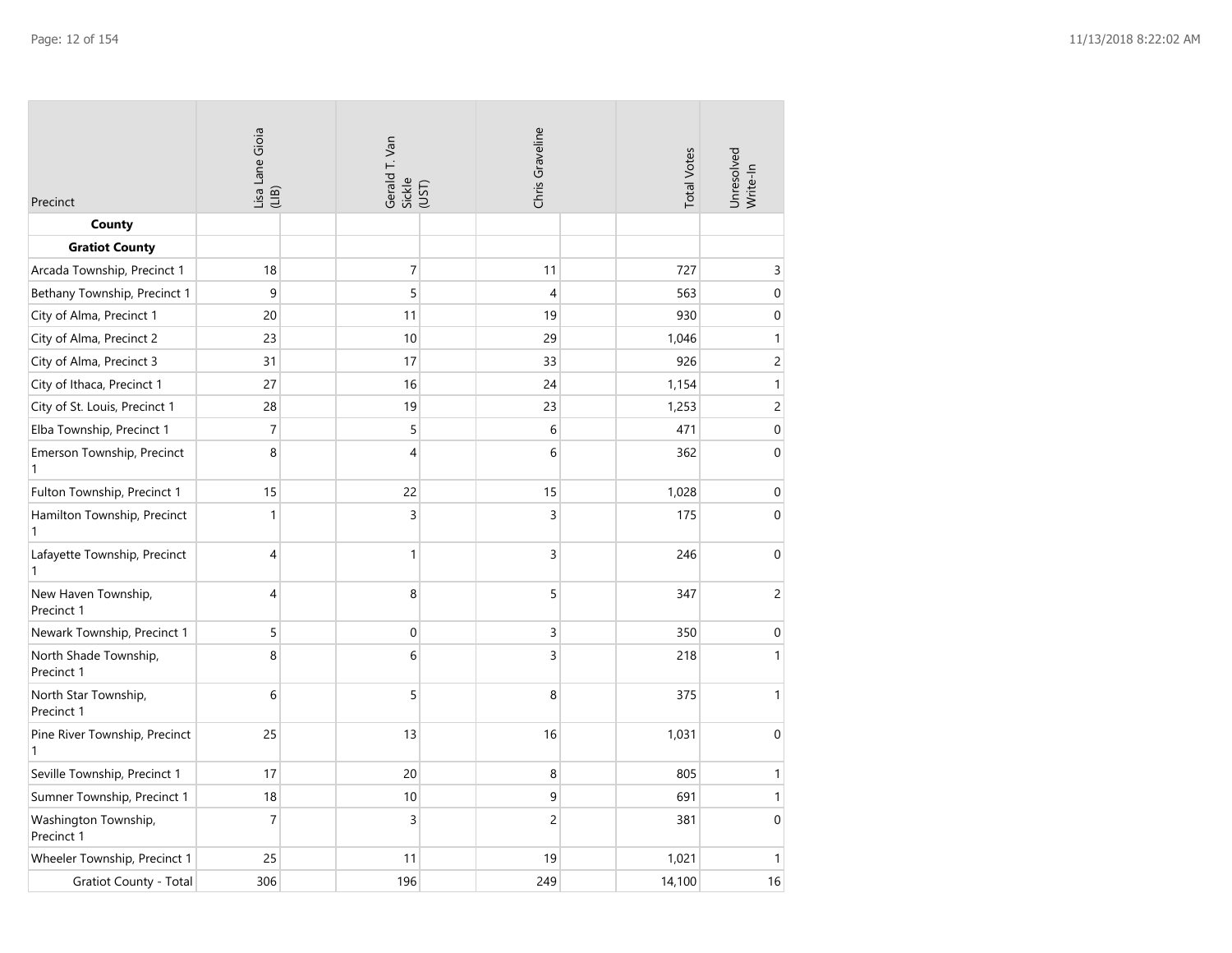| Precinct           | <b>Times Cast</b> | Registered<br>Voters |
|--------------------|-------------------|----------------------|
| <b>Cumulative</b>  |                   |                      |
| Cumulative         | U                 |                      |
| Cumulative - Total | U                 | 0                    |
| County - Total     | 14,505            | 27,137               |

| Precinct           | Tom Leonard<br>(REP) |  | Dana Nessel<br>(DEM) |  |
|--------------------|----------------------|--|----------------------|--|
| <b>Cumulative</b>  |                      |  |                      |  |
| Cumulative         |                      |  |                      |  |
| Cumulative - Total |                      |  |                      |  |
| County - Total     | 8,494                |  | 4,855                |  |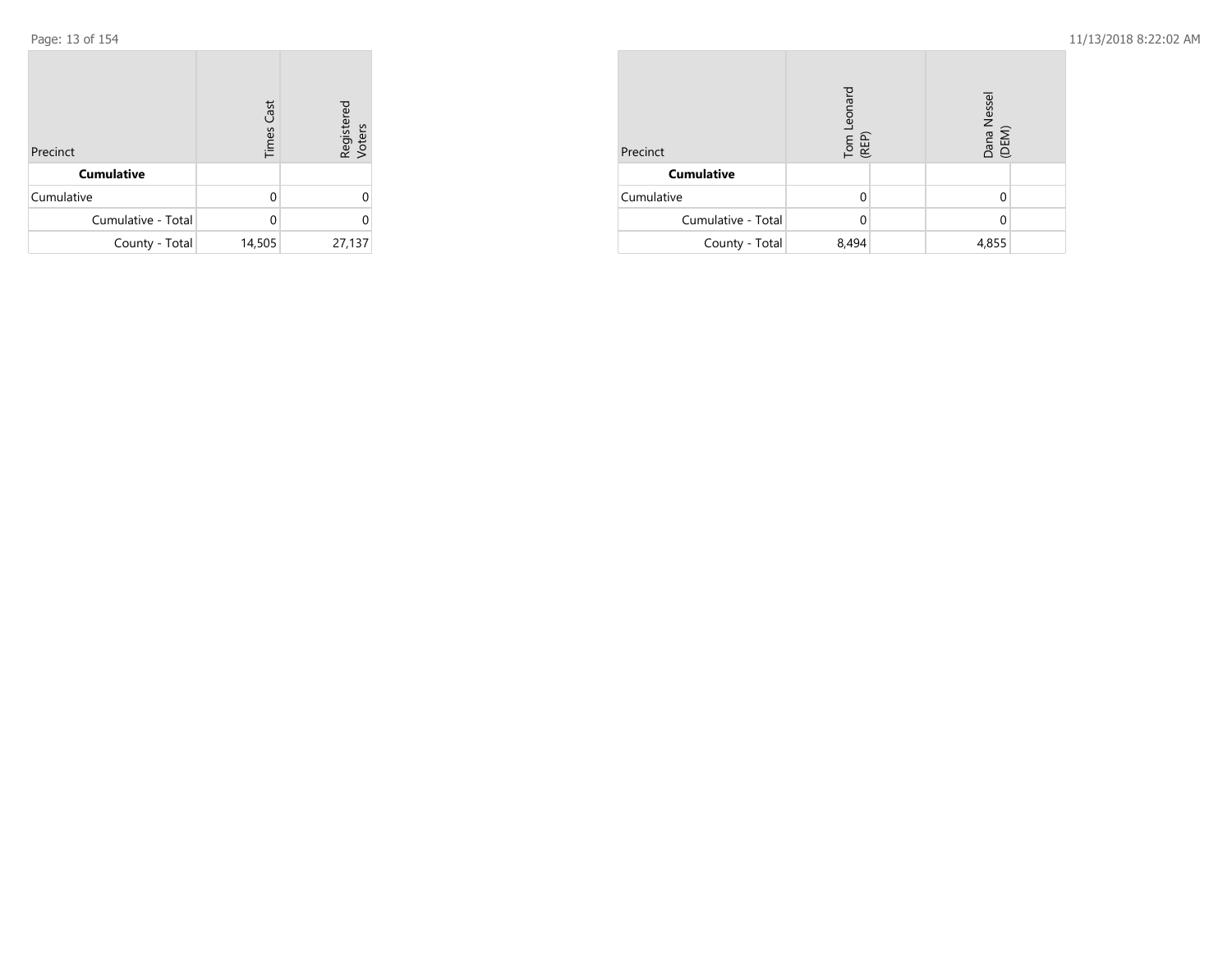| Precinct           | Gioia<br>usa<br>(LIB) | Ĭā<br>ple<br>$\omega$<br><b>Gera</b><br>Sickle | Graveline<br>Chris | Votes<br>Total | ΘŐ<br>Unresol<br>Write-Ir |
|--------------------|-----------------------|------------------------------------------------|--------------------|----------------|---------------------------|
| <b>Cumulative</b>  |                       |                                                |                    |                |                           |
| Cumulative         | 0                     | 0                                              |                    |                | 0                         |
| Cumulative - Total | $\mathbf{0}$          | 0                                              |                    |                | $\Omega$                  |
| County - Total     | 306                   | 196                                            | 249                | 14,100         | 16                        |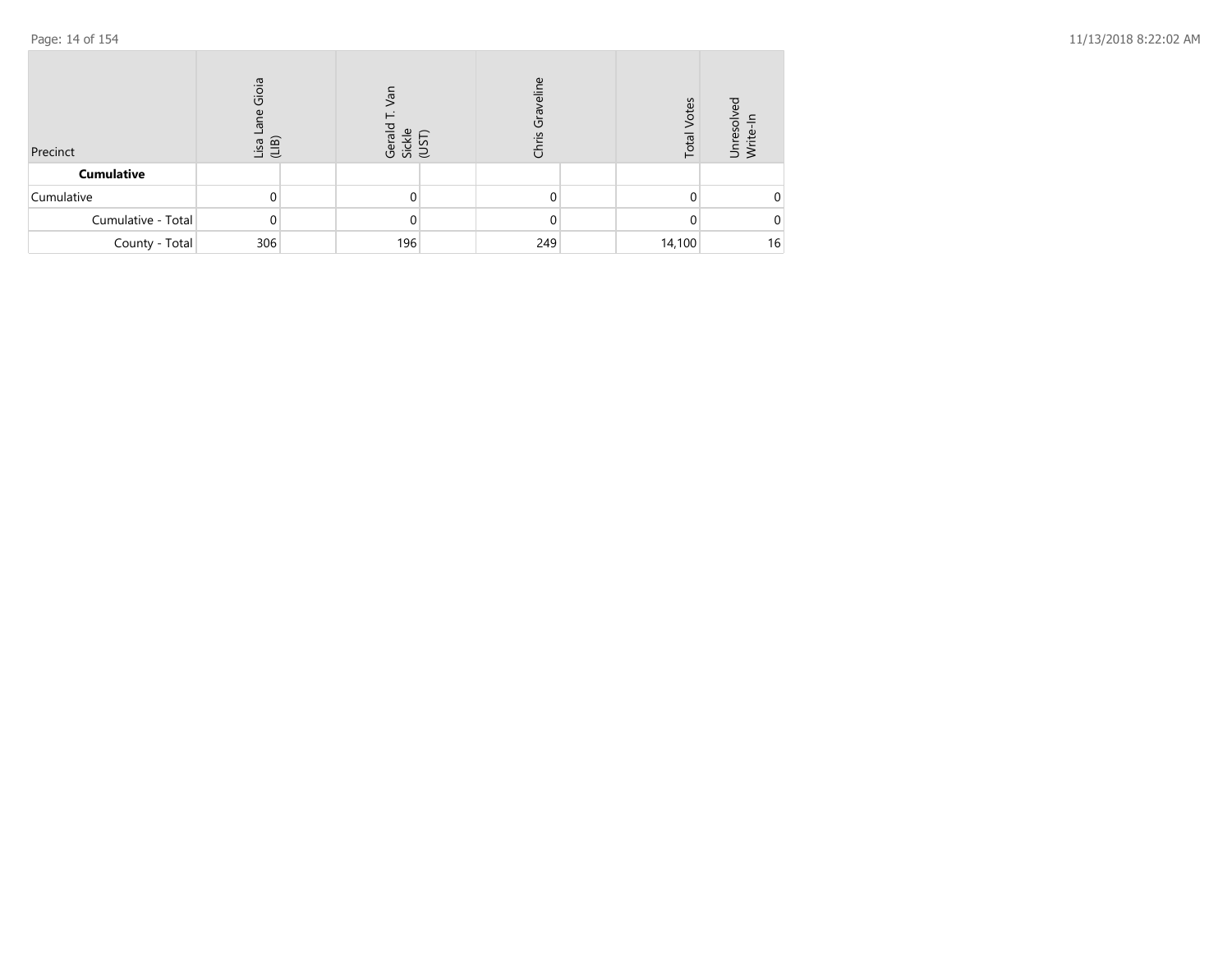**COL** 

# **US Senator (Vote for 1)**

|                                     | <b>Times</b> Cast | legistered<br>oters |
|-------------------------------------|-------------------|---------------------|
| Precinct                            |                   |                     |
| County                              |                   |                     |
| <b>Gratiot County</b>               |                   |                     |
| Arcada Township, Precinct 1         | 758               | 1,371               |
| Bethany Township, Precinct 1        | 575               | 1,046               |
| City of Alma, Precinct 1            | 956               | 1,627               |
| City of Alma, Precinct 2            | 1,079             | 2,165               |
| City of Alma, Precinct 3            | 946               | 2,224               |
| City of Ithaca, Precinct 1          | 1,201             | 2,065               |
| City of St. Louis, Precinct 1       | 1,280             | 2,658               |
| Elba Township, Precinct 1           | 487               | 914                 |
| Emerson Township, Precinct<br>1     | 369               | 715                 |
| Fulton Township, Precinct 1         | 1,057             | 1,876               |
| Hamilton Township, Precinct<br>1    | 176               | 337                 |
| Lafayette Township, Precinct<br>1   | 254               | 430                 |
| New Haven Township,<br>Precinct 1   | 357               | 684                 |
| Newark Township, Precinct 1         | 356               | 638                 |
| North Shade Township,<br>Precinct 1 | 229               | 358                 |
| North Star Township,<br>Precinct 1  | 382               | 619                 |
| Pine River Township, Precinct<br>1  | 1,070             | 1,853               |
| Seville Township, Precinct 1        | 830               | 1,653               |
| Sumner Township, Precinct 1         | 712               | 1,381               |
| Washington Township,<br>Precinct 1  | 385               | 638                 |
| Wheeler Township, Precinct 1        | 1,046             | 1,885               |
| <b>Gratiot County - Total</b>       | 14,505            | 27,137              |

| Precinct                            | John James<br>(REP) | Debbie Stabenow<br>(DEM) |
|-------------------------------------|---------------------|--------------------------|
| County                              |                     |                          |
| <b>Gratiot County</b>               |                     |                          |
| Arcada Township, Precinct 1         | 440                 | 292                      |
| Bethany Township, Precinct 1        | 390                 | 173                      |
| City of Alma, Precinct 1            | 453                 | 479                      |
| City of Alma, Precinct 2            | 479                 | 551                      |
| City of Alma, Precinct 3            | 423                 | 460                      |
| City of Ithaca, Precinct 1          | 649                 | 493                      |
| City of St. Louis, Precinct 1       | 657                 | 566                      |
| Elba Township, Precinct 1           | 294                 | 176                      |
| Emerson Township, Precinct<br>1     | 215                 | 143                      |
| Fulton Township, Precinct 1         | 629                 | 388                      |
| Hamilton Township, Precinct         | 112                 | 58                       |
| Lafayette Township, Precinct        | 150                 | 97                       |
| New Haven Township,<br>Precinct 1   | 229                 | 114                      |
| Newark Township, Precinct 1         | 222                 | 123                      |
| North Shade Township,<br>Precinct 1 | 152                 | 65                       |
| North Star Township,<br>Precinct 1  | 221                 | 147                      |
| Pine River Township, Precinct<br>1  | 625                 | 402                      |
| Seville Township, Precinct 1        | 530                 | 270                      |
| Sumner Township, Precinct 1         | 417                 | 274                      |
| Washington Township,<br>Precinct 1  | 247                 | 129                      |
| Wheeler Township, Precinct 1        | 646                 | 364                      |
| Gratiot County - Total              | 8,180               | 5,764                    |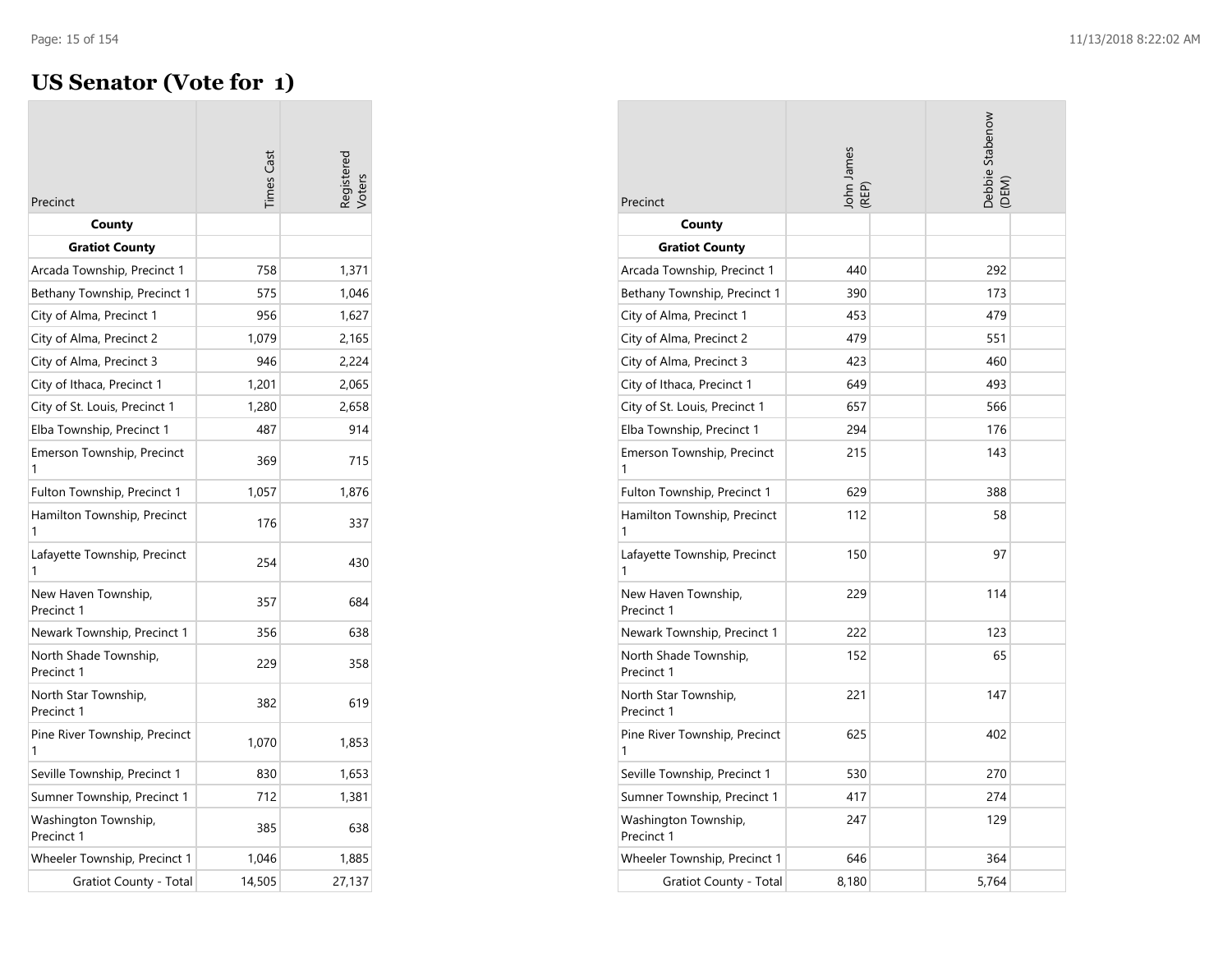| Precinct                            | George E. Huffman<br>III<br>(UST) | Marcia Squier<br>(GRN) | John Howard<br>Wilhelm<br>(NLP) | <b>Total Votes</b> | Unresolved<br>Write-In |
|-------------------------------------|-----------------------------------|------------------------|---------------------------------|--------------------|------------------------|
| County                              |                                   |                        |                                 |                    |                        |
| <b>Gratiot County</b>               |                                   |                        |                                 |                    |                        |
| Arcada Township, Precinct 1         | $\overline{7}$                    | 6                      | $\mathbf 0$                     | 745                | $\mathbf{1}$           |
| Bethany Township, Precinct 1        | $\overline{4}$                    | 3                      | $\mathbf 0$                     | 570                | 0                      |
| City of Alma, Precinct 1            | 5                                 | 9                      | $\mathbf{1}$                    | 947                | $\boldsymbol{0}$       |
| City of Alma, Precinct 2            | 12                                | 10                     | 10                              | 1,062              | $\boldsymbol{0}$       |
| City of Alma, Precinct 3            | 11                                | 23                     | 13                              | 930                | $\overline{c}$         |
| City of Ithaca, Precinct 1          | 18                                | 11                     | $\overline{7}$                  | 1,178              | 0                      |
| City of St. Louis, Precinct 1       | 15                                | 19                     | $\overline{7}$                  | 1,264              | 3                      |
| Elba Township, Precinct 1           | 5                                 | $\mathbf{0}$           | $\boldsymbol{0}$                | 475                | $\boldsymbol{0}$       |
| Emerson Township, Precinct<br>1     | $\overline{4}$                    | $\mathbf 0$            | $\overline{c}$                  | 364                | $\mathbf 0$            |
| Fulton Township, Precinct 1         | 13                                | 9                      | $\overline{7}$                  | 1,046              | $\mathbf 0$            |
| Hamilton Township, Precinct<br>1    | $\overline{c}$                    | $\overline{c}$         | $\overline{c}$                  | 176                | $\mathbf 0$            |
| Lafayette Township, Precinct<br>1   | $\boldsymbol{0}$                  | $\mathbf 0$            | 3                               | 250                | $\mathbf 0$            |
| New Haven Township,<br>Precinct 1   | $\overline{0}$                    | 5                      | $\overline{c}$                  | 350                | $\overline{c}$         |
| Newark Township, Precinct 1         | $\overline{c}$                    | $\mathbf{1}$           | $\mathbf{1}$                    | 349                | $\boldsymbol{0}$       |
| North Shade Township,<br>Precinct 1 | $\mathbf{1}$                      | 3                      | $\overline{c}$                  | 223                | $\overline{c}$         |
| North Star Township,<br>Precinct 1  | 3                                 | $\overline{c}$         | $\overline{c}$                  | 375                | $\boldsymbol{0}$       |
| Pine River Township, Precinct<br>1  | 15                                | 8                      | 3                               | 1,053              | $\mathbf{1}$           |
| Seville Township, Precinct 1        | 11                                | 6                      | 6                               | 823                | $\mathbf 0$            |
| Sumner Township, Precinct 1         | $\overline{6}$                    | 3                      | 4                               | 704                | $\mathbf{1}$           |
| Washington Township,<br>Precinct 1  | 3                                 | $\mathbf{1}$           | 1                               | 381                | $\boldsymbol{0}$       |
| Wheeler Township, Precinct 1        | 4                                 | 12                     | 8                               | 1,034              | $\boldsymbol{0}$       |
| <b>Gratiot County - Total</b>       | 141                               | 133                    | 81                              | 14,299             | 12                     |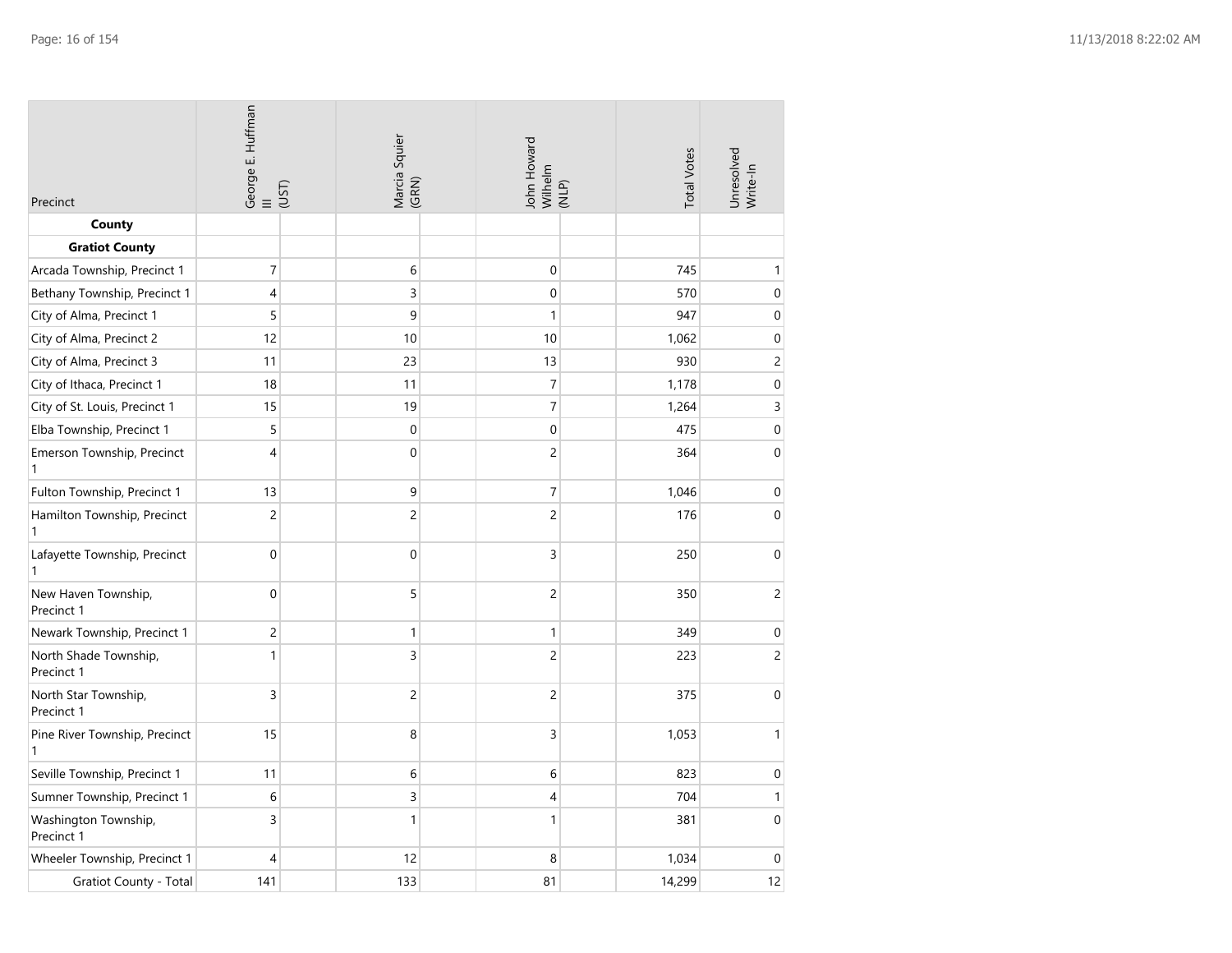Page: 17 of 154 11/13/2018 8:22:02 AM

| Precinct           | <b>Times Cast</b> | Registered<br>Voters |
|--------------------|-------------------|----------------------|
| <b>Cumulative</b>  |                   |                      |
| Cumulative         | U                 |                      |
| Cumulative - Total | U                 |                      |
| County - Total     | 14,505            | 27,137               |

| Precinct           | John James<br>(REP) | Debbie Stabenow<br>(DEM) |  |
|--------------------|---------------------|--------------------------|--|
| <b>Cumulative</b>  |                     |                          |  |
| Cumulative         |                     |                          |  |
| Cumulative - Total |                     |                          |  |
| County - Total     | 8,180               | 5,764                    |  |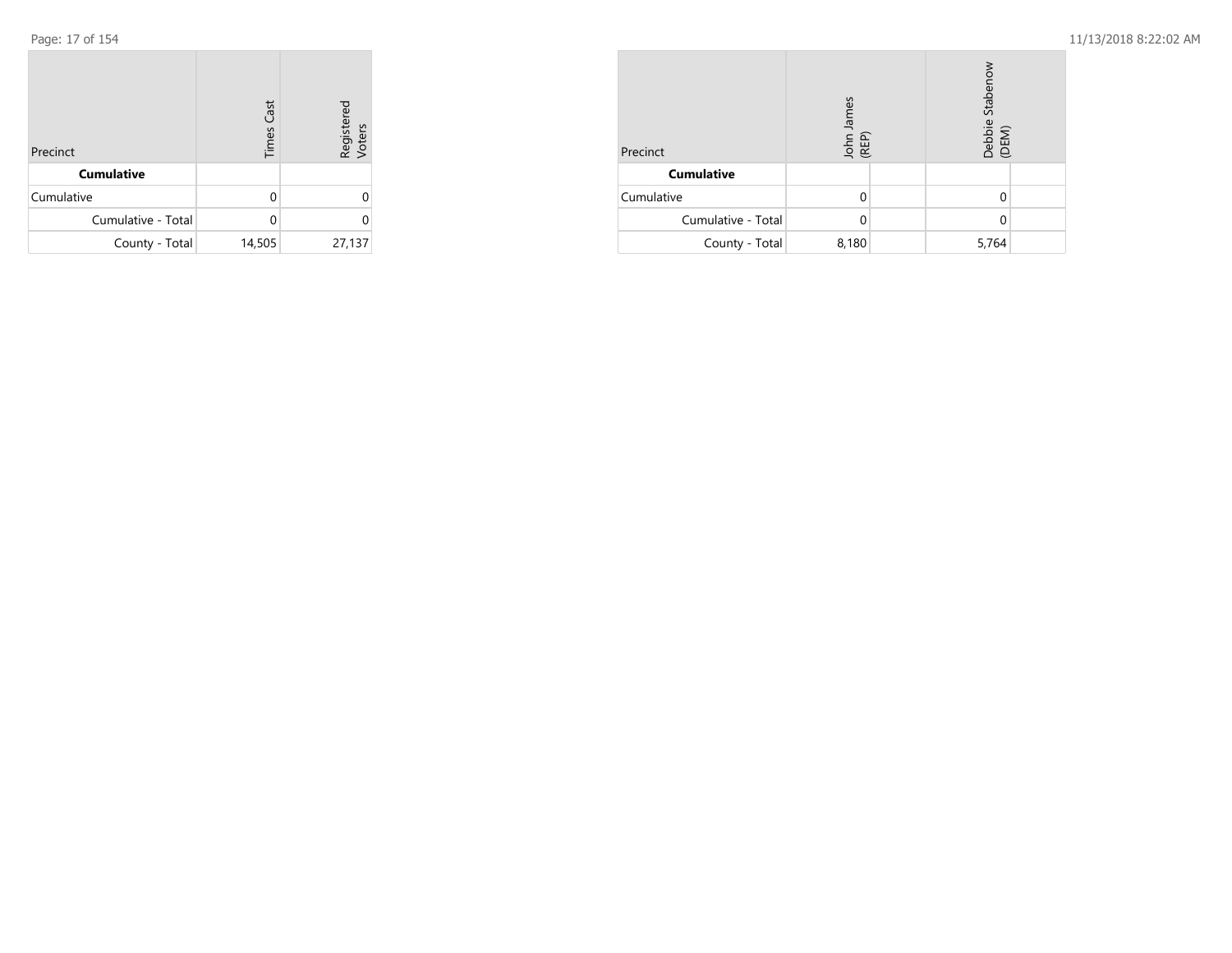| Precinct           | ய<br>rge<br>Georg<br>≡ UST) | Squier<br>Marcia<br>(GRN) | 등 로 | Votes<br>Total | ु<br>eso<br>ぅ ≥ |
|--------------------|-----------------------------|---------------------------|-----|----------------|-----------------|
| <b>Cumulative</b>  |                             |                           |     |                |                 |
| Cumulative         |                             |                           |     |                | 0               |
| Cumulative - Total | 0                           |                           |     |                | 0               |
| County - Total     | 141                         | 133                       | 81  | 14,299         | 12              |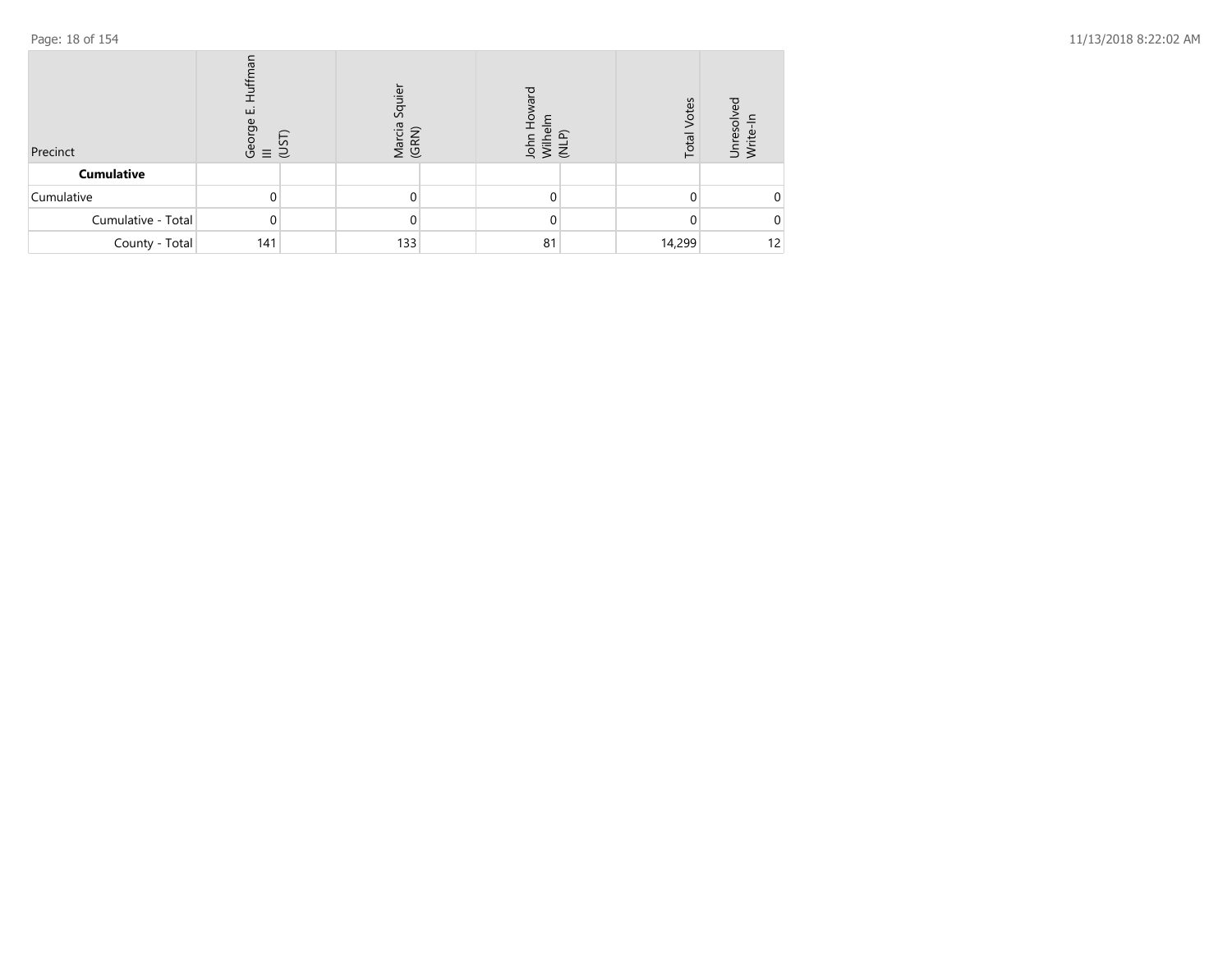$\overline{\phantom{a}}$ 

# **Rep in Congress 4 (Vote for 1)**

|                                     | <b>Times</b> Cast | egisterec |
|-------------------------------------|-------------------|-----------|
| Precinct                            |                   |           |
| County                              |                   |           |
| <b>Gratiot County</b>               |                   |           |
| Arcada Township, Precinct 1         | 758               | 1,371     |
| Bethany Township, Precinct 1        | 575               | 1,046     |
| City of Alma, Precinct 1            | 956               | 1,627     |
| City of Alma, Precinct 2            | 1,079             | 2,165     |
| City of Alma, Precinct 3            | 946               | 2,224     |
| City of Ithaca, Precinct 1          | 1,201             | 2,065     |
| City of St. Louis, Precinct 1       | 1,280             | 2,658     |
| Elba Township, Precinct 1           | 487               | 914       |
| Emerson Township, Precinct<br>1     | 369               | 715       |
| Fulton Township, Precinct 1         | 1,057             | 1,876     |
| Hamilton Township, Precinct<br>1    | 176               | 337       |
| Lafayette Township, Precinct<br>1   | 254               | 430       |
| New Haven Township,<br>Precinct 1   | 357               | 684       |
| Newark Township, Precinct 1         | 356               | 638       |
| North Shade Township,<br>Precinct 1 | 229               | 358       |
| North Star Township,<br>Precinct 1  | 382               | 619       |
| Pine River Township, Precinct<br>1  | 1,070             | 1,853     |
| Seville Township, Precinct 1        | 830               | 1,653     |
| Sumner Township, Precinct 1         | 712               | 1,381     |
| Washington Township,<br>Precinct 1  | 385               | 638       |
| Wheeler Township, Precinct 1        | 1,046             | 1,885     |
| <b>Gratiot County - Total</b>       | 14,505            | 27,137    |

| Precinct                            | John Moolenaar<br>(REP) | Jerry Hilliard<br>(DEM) | <b>Total Votes</b> |
|-------------------------------------|-------------------------|-------------------------|--------------------|
| County                              |                         |                         |                    |
| <b>Gratiot County</b>               |                         |                         |                    |
| Arcada Township, Precinct 1         | 469                     | 257                     | 726                |
| Bethany Township, Precinct 1        | 428                     | 135                     | 563                |
| City of Alma, Precinct 1            | 467                     | 469                     | 936                |
| City of Alma, Precinct 2            | 522                     | 527                     | 1,049              |
| City of Alma, Precinct 3            | 453                     | 463                     | 916                |
| City of Ithaca, Precinct 1          | 715                     | 421                     | 1,136              |
| City of St. Louis, Precinct 1       | 702                     | 548                     | 1,250              |
| Elba Township, Precinct 1           | 322                     | 142                     | 464                |
| Emerson Township, Precinct<br>1     | 239                     | 114                     | 353                |
| Fulton Township, Precinct 1         | 639                     | 371                     | 1,010              |
| Hamilton Township, Precinct<br>1    | 126                     | 47                      | 173                |
| Lafayette Township, Precinct<br>1   | 175                     | 70                      | 245                |
| New Haven Township,<br>Precinct 1   | 247                     | 99                      | 346                |
| Newark Township, Precinct 1         | 245                     | 98                      | 343                |
| North Shade Township,<br>Precinct 1 | 157                     | 57                      | 214                |
| North Star Township,<br>Precinct 1  | 263                     | 107                     | 370                |
| Pine River Township, Precinct<br>1  | 674                     | 361                     | 1,035              |
| Seville Township, Precinct 1        | 551                     | 257                     | 808                |
| Sumner Township, Precinct 1         | 454                     | 233                     | 687                |
| Washington Township,<br>Precinct 1  | 275                     | 93                      | 368                |
| Wheeler Township, Precinct 1        | 704                     | 317                     | 1,021              |
| Gratiot County - Total              | 8,827                   | 5,186                   | 14,013             |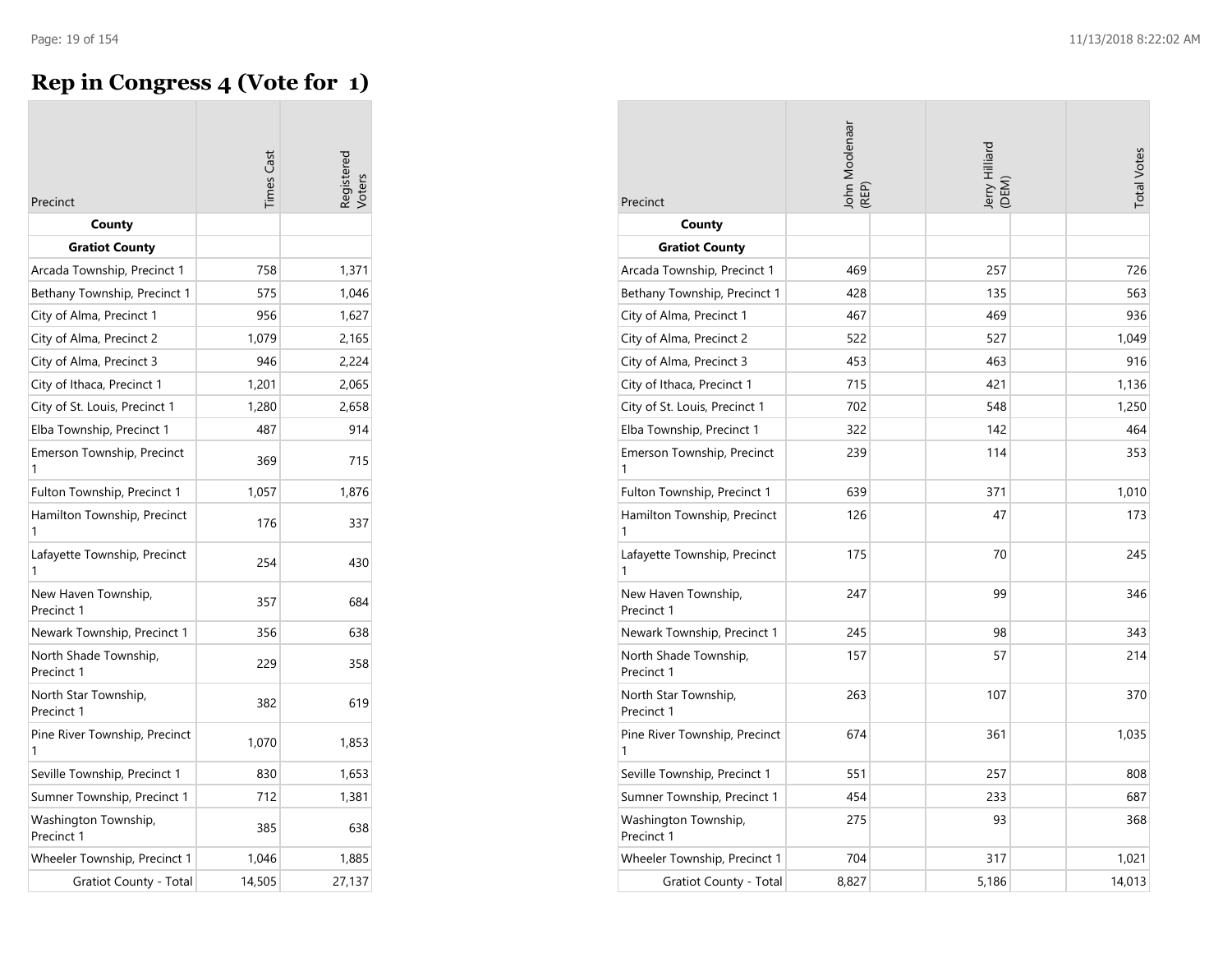| Precinct                            | nresolv  |
|-------------------------------------|----------|
| County                              |          |
| <b>Gratiot County</b>               |          |
| Arcada Township, Precinct 1         | 3        |
| Bethany Township, Precinct 1        | 1        |
| City of Alma, Precinct 1            | 1        |
| City of Alma, Precinct 2            | 1        |
| City of Alma, Precinct 3            | 3        |
| City of Ithaca, Precinct 1          | 5        |
| City of St. Louis, Precinct 1       | 6        |
| Elba Township, Precinct 1           | 0        |
| Emerson Township, Precinct<br>1     | 2        |
| Fulton Township, Precinct 1         | 4        |
| Hamilton Township, Precinct<br>1    | 0        |
| Lafayette Township, Precinct<br>1   | $\Omega$ |
| New Haven Township,<br>Precinct 1   | 3        |
| Newark Township, Precinct 1         | 1        |
| North Shade Township,<br>Precinct 1 | 2        |
| North Star Township,<br>Precinct 1  | 1        |
| Pine River Township, Precinct<br>1  | 4        |
| Seville Township, Precinct 1        | 2        |
| Sumner Township, Precinct 1         | 5        |
| Washington Township,<br>Precinct 1  | 3        |
| Wheeler Township, Precinct 1        | 2        |
| Gratiot County - Total              | 49       |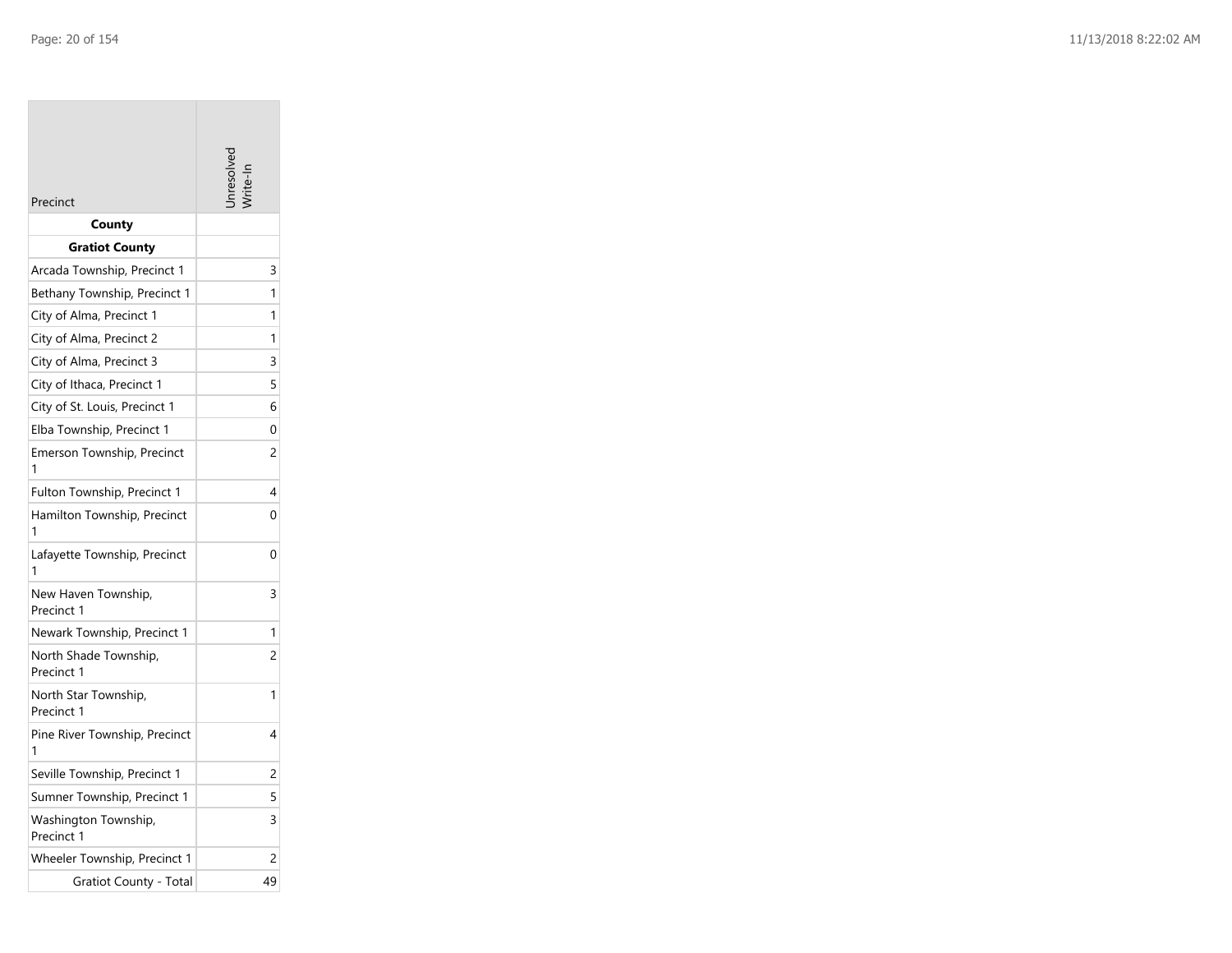| Precinct           | <b>Times Cast</b> | Registered<br>Voters |
|--------------------|-------------------|----------------------|
| <b>Cumulative</b>  |                   |                      |
| Cumulative         | O                 | U                    |
| Cumulative - Total | Λ                 |                      |
| County - Total     | 14,505            | 27,137               |

| Precinct           | John Moolenaar<br>(REP) |  | Hilliard<br>.<br>GEN<br>ξ |  | <b>Total Votes</b> |
|--------------------|-------------------------|--|---------------------------|--|--------------------|
| <b>Cumulative</b>  |                         |  |                           |  |                    |
| Cumulative         |                         |  |                           |  | O                  |
| Cumulative - Total |                         |  |                           |  | 0                  |
| County - Total     | 8,827                   |  | 5,186                     |  | 14,013             |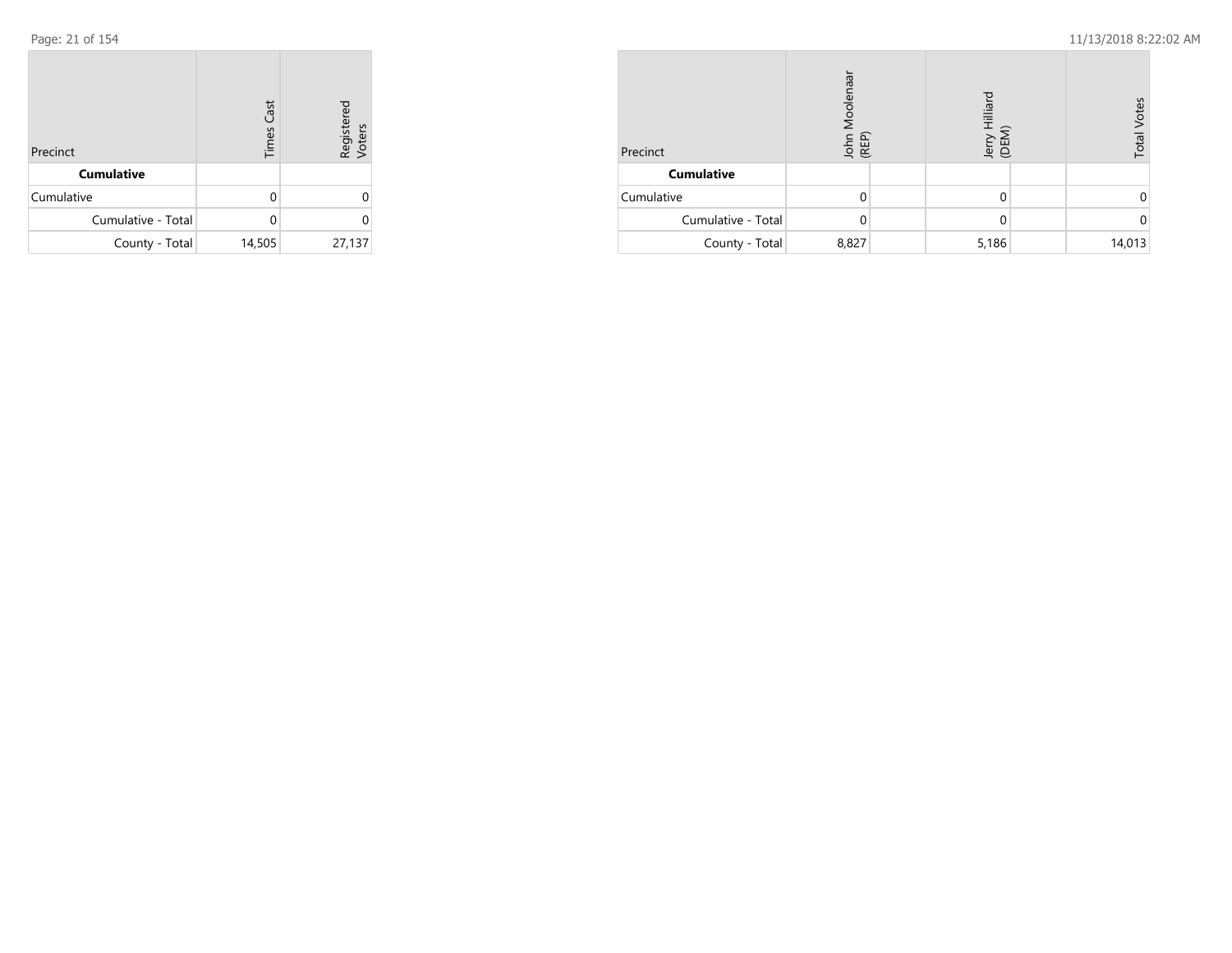**College** 

Page: 22 of 154 11/13/2018 8:22:02 AM

| Precinct           | Unresolved<br>Write-In |
|--------------------|------------------------|
| <b>Cumulative</b>  |                        |
| Cumulative         | U                      |
| Cumulative - Total |                        |
| County - Total     | 49                     |

the control of the control of the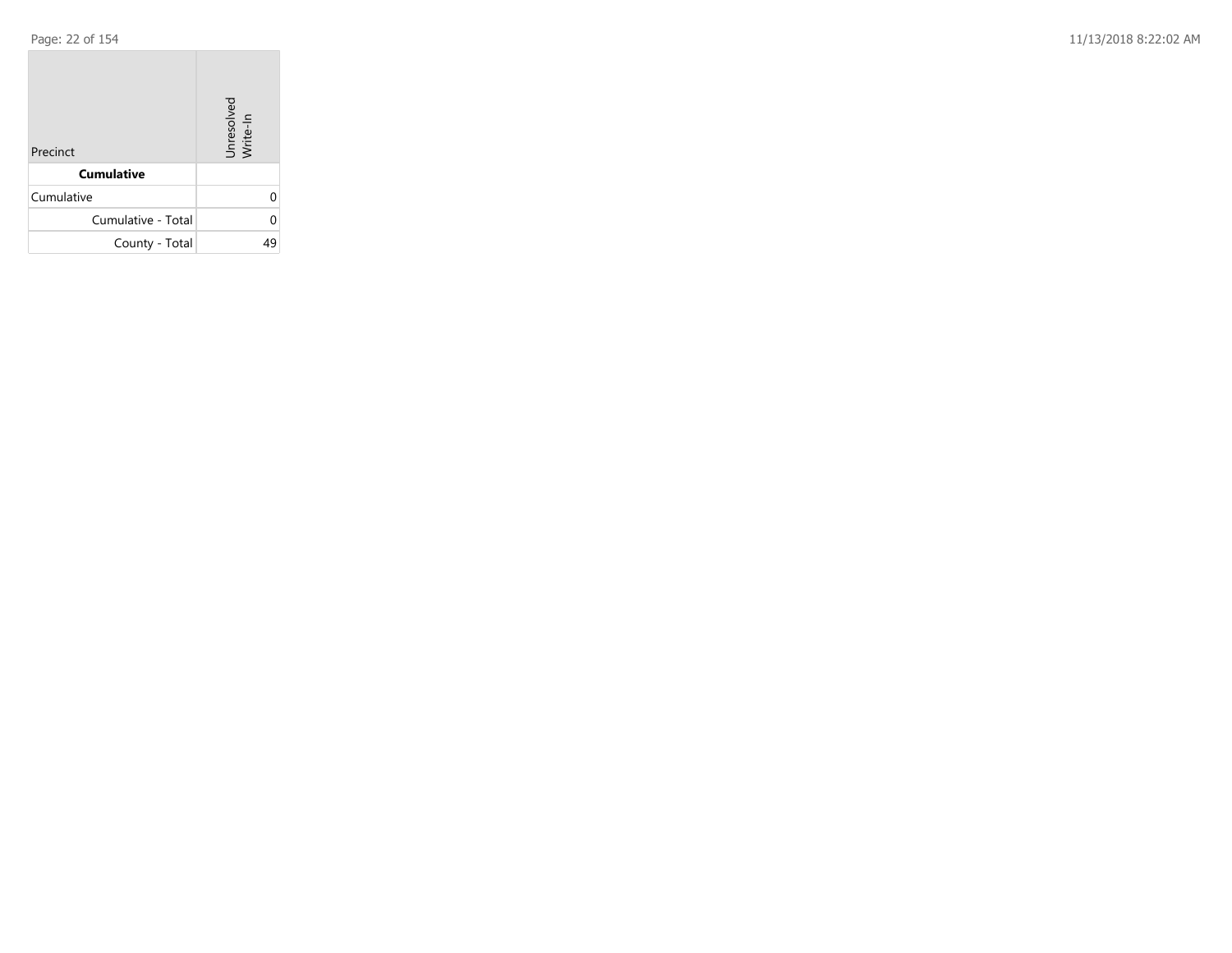# **St Senator 33 (Vote for 1)**

|                                     | <b>Times</b> Cast | egisterec |
|-------------------------------------|-------------------|-----------|
| Precinct                            |                   |           |
| County                              |                   |           |
| <b>Gratiot County</b>               |                   |           |
| Arcada Township, Precinct 1         | 758               | 1,371     |
| Bethany Township, Precinct 1        | 575               | 1,046     |
| City of Alma, Precinct 1            | 956               | 1,627     |
| City of Alma, Precinct 2            | 1,079             | 2,165     |
| City of Alma, Precinct 3            | 946               | 2,224     |
| City of Ithaca, Precinct 1          | 1,201             | 2,065     |
| City of St. Louis, Precinct 1       | 1,280             | 2,658     |
| Elba Township, Precinct 1           | 487               | 914       |
| Emerson Township, Precinct<br>1     | 369               | 715       |
| Fulton Township, Precinct 1         | 1,057             | 1,876     |
| Hamilton Township, Precinct<br>1    | 176               | 337       |
| Lafayette Township, Precinct<br>1   | 254               | 430       |
| New Haven Township,<br>Precinct 1   | 357               | 684       |
| Newark Township, Precinct 1         | 356               | 638       |
| North Shade Township,<br>Precinct 1 | 229               | 358       |
| North Star Township,<br>Precinct 1  | 382               | 619       |
| Pine River Township, Precinct<br>1  | 1,070             | 1,853     |
| Seville Township, Precinct 1        | 830               | 1,653     |
| Sumner Township, Precinct 1         | 712               | 1,381     |
| Washington Township,<br>Precinct 1  | 385               | 638       |
| Wheeler Township, Precinct 1        | 1,046             | 1,885     |
| <b>Gratiot County - Total</b>       | 14,505            | 27,137    |

| Precinct                            | Rick Outman<br>(REP) | Mark Bignell<br>(DEM) |
|-------------------------------------|----------------------|-----------------------|
| County                              |                      |                       |
| <b>Gratiot County</b>               |                      |                       |
| Arcada Township, Precinct 1         | 436                  | 258                   |
| Bethany Township, Precinct 1        | 407                  | 131                   |
| City of Alma, Precinct 1            | 456                  | 445                   |
| City of Alma, Precinct 2            | 481                  | 492                   |
| City of Alma, Precinct 3            | 415                  | 450                   |
| City of Ithaca, Precinct 1          | 657                  | 416                   |
| City of St. Louis, Precinct 1       | 666                  | 529                   |
| Elba Township, Precinct 1           | 295                  | 150                   |
| Emerson Township, Precinct<br>1     | 237                  | 113                   |
| Fulton Township, Precinct 1         | 618                  | 351                   |
| Hamilton Township, Precinct<br>1    | 113                  | 51                    |
| Lafayette Township, Precinct        | 161                  | 72                    |
| New Haven Township,<br>Precinct 1   | 238                  | 93                    |
| Newark Township, Precinct 1         | 225                  | 103                   |
| North Shade Township,<br>Precinct 1 | 159                  | 53                    |
| North Star Township,<br>Precinct 1  | 243                  | 105                   |
| Pine River Township, Precinct<br>1  | 632                  | 344                   |
| Seville Township, Precinct 1        | 527                  | 241                   |
| Sumner Township, Precinct 1         | 424                  | 236                   |
| Washington Township,<br>Precinct 1  | 255                  | 94                    |
| Wheeler Township, Precinct 1        | 626                  | 329                   |
| Gratiot County - Total              | 8,271                | 5,056                 |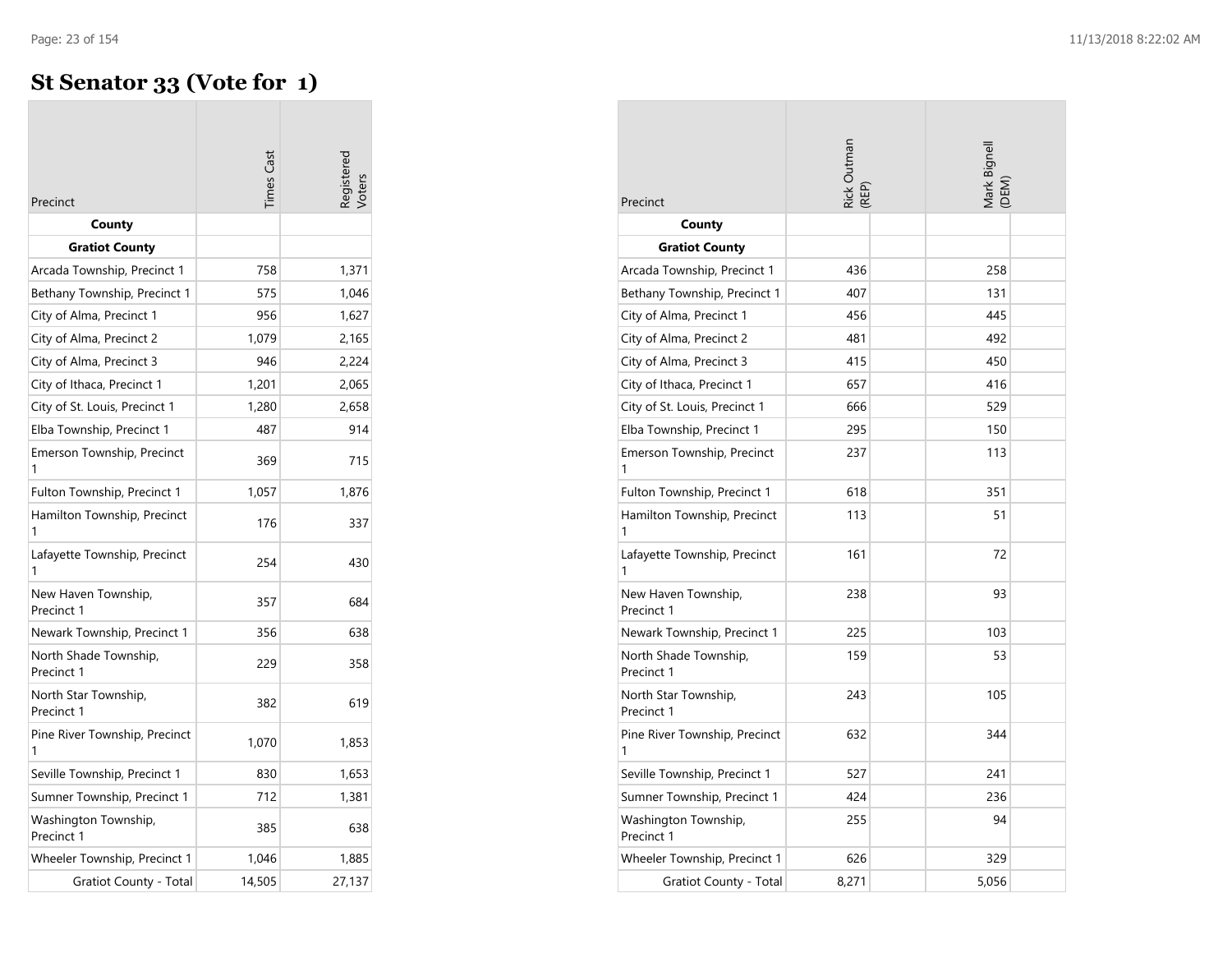| Precinct                            | Christopher<br>Comden<br>(UST) |  | <b>Total Votes</b> | Unresolved<br>Write-In |
|-------------------------------------|--------------------------------|--|--------------------|------------------------|
| County                              |                                |  |                    |                        |
| <b>Gratiot County</b>               |                                |  |                    |                        |
| Arcada Township, Precinct 1         | 21                             |  | 715                | 2                      |
| Bethany Township, Precinct 1        | 17                             |  | 555                | 0                      |
| City of Alma, Precinct 1            | 30                             |  | 931                | 0                      |
| City of Alma, Precinct 2            | 64                             |  | 1,037              | 2                      |
| City of Alma, Precinct 3            | 47                             |  | 912                | 1                      |
| City of Ithaca, Precinct 1          | 40                             |  | 1,113              | 1                      |
| City of St. Louis, Precinct 1       | 59                             |  | 1,254              | 2                      |
| Elba Township, Precinct 1           | 15                             |  | 460                | $\mathbf{1}$           |
| Emerson Township, Precinct<br>1     | 5                              |  | 355                | 0                      |
| Fulton Township, Precinct 1         | 36                             |  | 1,005              | 1                      |
| Hamilton Township, Precinct<br>1    | 6                              |  | 170                | 1                      |
| Lafayette Township, Precinct<br>1   | 5                              |  | 238                | 1                      |
| New Haven Township,<br>Precinct 1   | 11                             |  | 342                | 2                      |
| Newark Township, Precinct 1         | 8                              |  | 336                | 0                      |
| North Shade Township,<br>Precinct 1 | 6                              |  | 218                | 1                      |
| North Star Township,<br>Precinct 1  | 12                             |  | 360                | 1                      |
| Pine River Township, Precinct<br>1  | 50                             |  | 1,026              | 1                      |
| Seville Township, Precinct 1        | 35                             |  | 803                | 2                      |
| Sumner Township, Precinct 1         | 27                             |  | 687                | 1                      |
| Washington Township,<br>Precinct 1  | 13                             |  | 362                | 1                      |
| Wheeler Township, Precinct 1        | 39                             |  | 994                | 2                      |
| Gratiot County - Total              | 546                            |  | 13,873             | 23                     |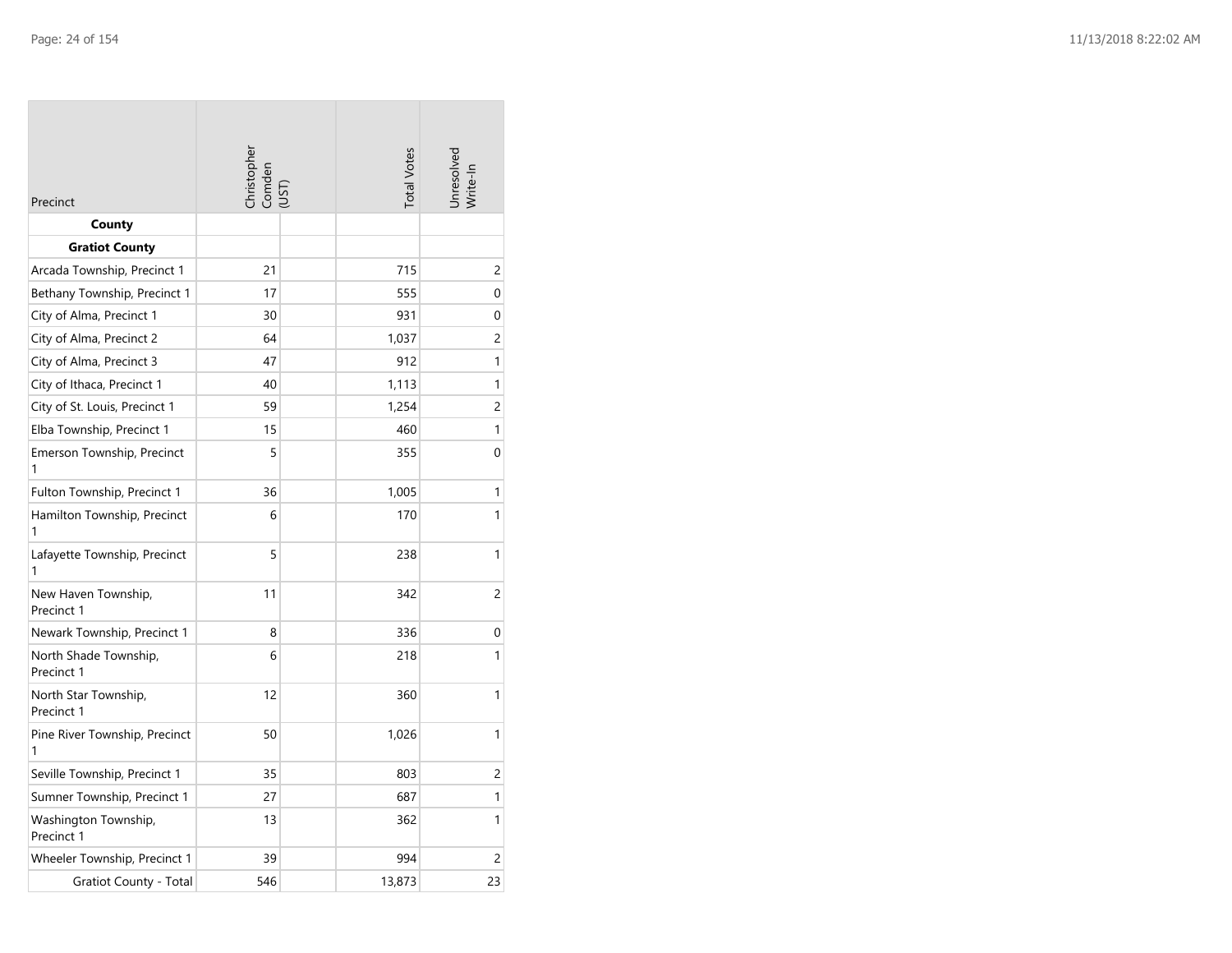| Precinct           | <b>Times Cast</b> | Registered<br>Voters |
|--------------------|-------------------|----------------------|
| <b>Cumulative</b>  |                   |                      |
| Cumulative         | O                 |                      |
| Cumulative - Total |                   |                      |
| County - Total     | 14,505            | 27,137               |

| Precinct           | Rick Outman<br>(REP) |  | Mark Bignell<br>(DEM) |  |
|--------------------|----------------------|--|-----------------------|--|
| <b>Cumulative</b>  |                      |  |                       |  |
| Cumulative         |                      |  |                       |  |
| Cumulative - Total |                      |  |                       |  |
| County - Total     | 8,271                |  | 5,056                 |  |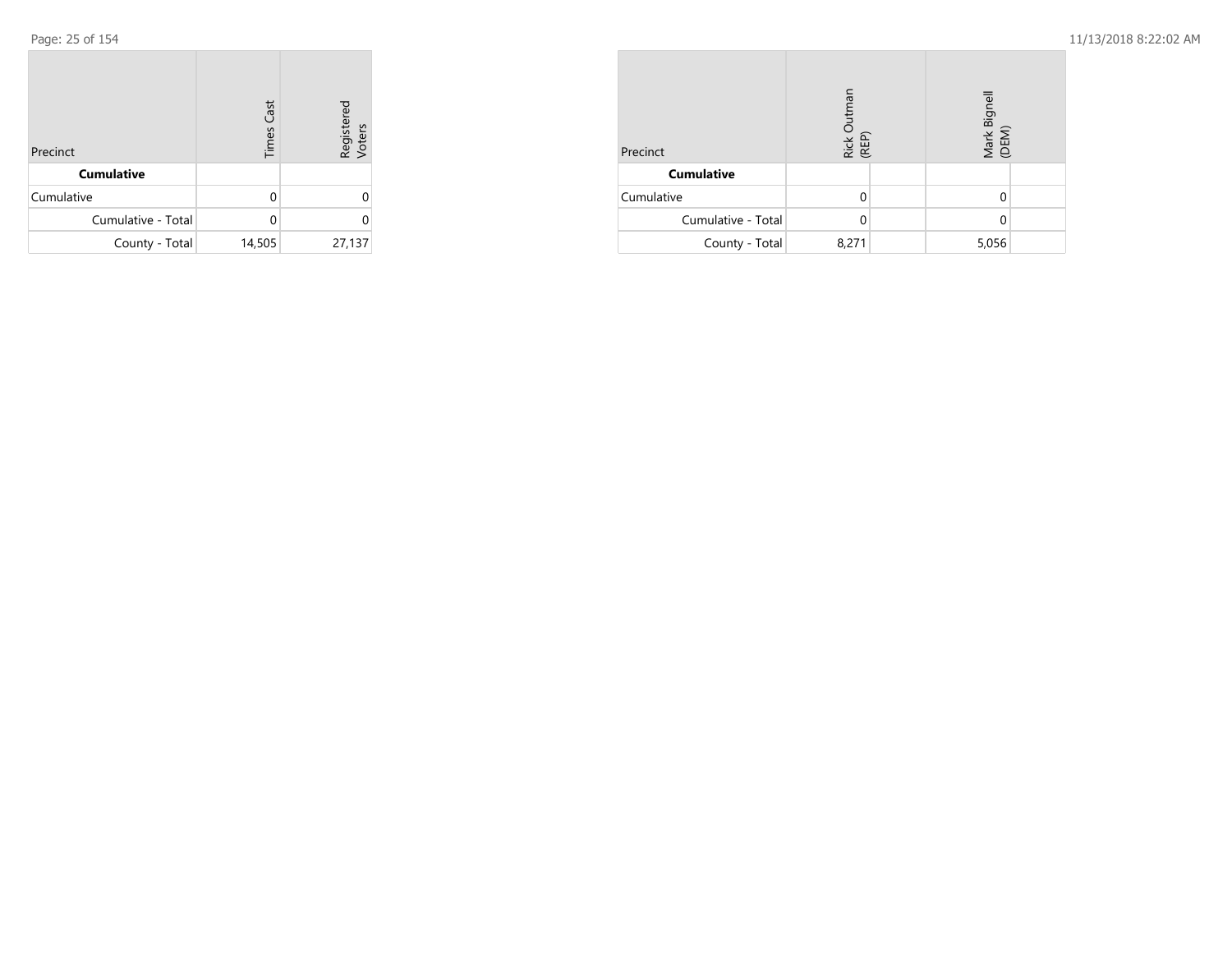| 11/13/2018 8:22:02 AM |
|-----------------------|
|                       |

| Precinct           | Christopher<br>Comden<br>(UST) |  | <b>Total Votes</b> | Unresolved<br>Write-In |
|--------------------|--------------------------------|--|--------------------|------------------------|
| <b>Cumulative</b>  |                                |  |                    |                        |
| Cumulative         |                                |  |                    |                        |
| Cumulative - Total | ი                              |  |                    |                        |
| County - Total     | 546                            |  | 13,873             | 23                     |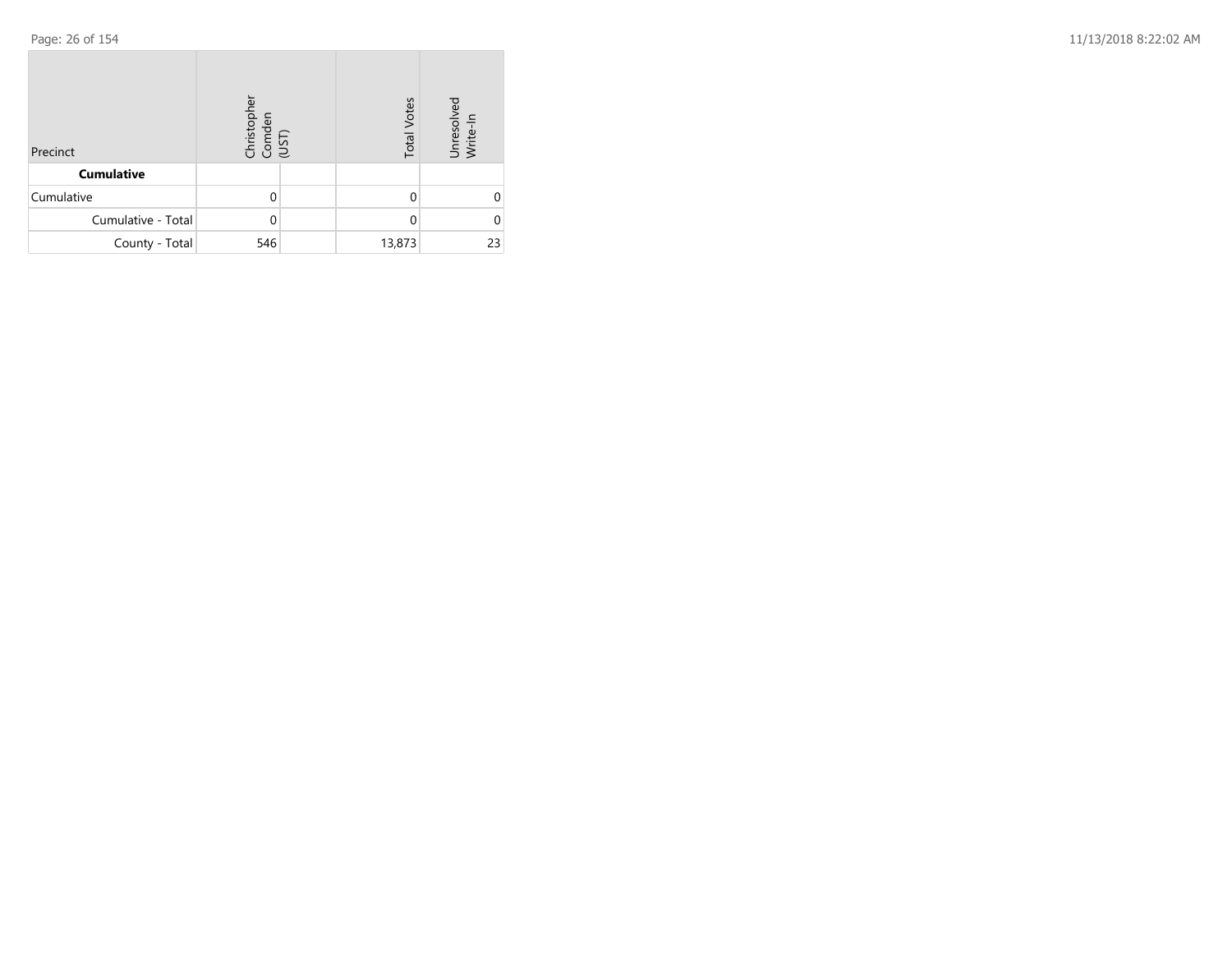m.

# **Representative 70 (Vote for 1)**

| Precinct                           | <b>Times Cast</b> | Registered<br>Voters |
|------------------------------------|-------------------|----------------------|
| County                             |                   |                      |
| <b>Gratiot County</b>              |                   |                      |
| Arcada Township, Precinct 1        | 0                 | 1                    |
| Bethany Township, Precinct 1       | 575               | 1,046                |
| City of Alma, Precinct 1           | 956               | 1,627                |
| City of Alma, Precinct 2           | 1,079             | 2,165                |
| City of Alma, Precinct 3           | 946               | 2,224                |
| City of St. Louis, Precinct 1      | 1,280             | 2,658                |
| Emerson Township, Precinct<br>1    | 364               | 706                  |
| Pine River Township, Precinct<br>1 | 1,070             | 1,853                |
| Seville Township, Precinct 1       | 830               | 1,653                |
| <b>Gratiot County - Total</b>      | 7,100             | 13,933               |
| <b>Cumulative</b>                  |                   |                      |
| Cumulative                         | 0                 | 0                    |
| Cumulative - Total                 | 0                 | 0                    |
| County - Total                     | 7,100             | 13,933               |

| Precinct                           | James A. Lower<br>(REP) | Kresta Train<br>(DEM) | <b>Total Votes</b> |
|------------------------------------|-------------------------|-----------------------|--------------------|
| County                             |                         |                       |                    |
| <b>Gratiot County</b>              |                         |                       |                    |
| Arcada Township, Precinct 1        | $\Omega$                | $\Omega$              | $\mathbf 0$        |
| Bethany Township, Precinct 1       | 413                     | 130                   | 543                |
| City of Alma, Precinct 1           | 440                     | 468                   | 908                |
| City of Alma, Precinct 2           | 507                     | 504                   | 1,011              |
| City of Alma, Precinct 3           | 411                     | 478                   | 889                |
| City of St. Louis, Precinct 1      | 666                     | 564                   | 1,230              |
| Emerson Township, Precinct<br>1    | 226                     | 123                   | 349                |
| Pine River Township, Precinct<br>1 | 630                     | 375                   | 1,005              |
| Seville Township, Precinct 1       | 523                     | 267                   | 790                |
| <b>Gratiot County - Total</b>      | 3,816                   | 2,909                 | 6,725              |
| <b>Cumulative</b>                  |                         |                       |                    |
| Cumulative                         | $\mathbf{0}$            | $\mathbf{0}$          | $\mathbf 0$        |
| Cumulative - Total                 | 0                       | $\mathbf 0$           | $\mathbf 0$        |
| County - Total                     | 3,816                   | 2,909                 | 6,725              |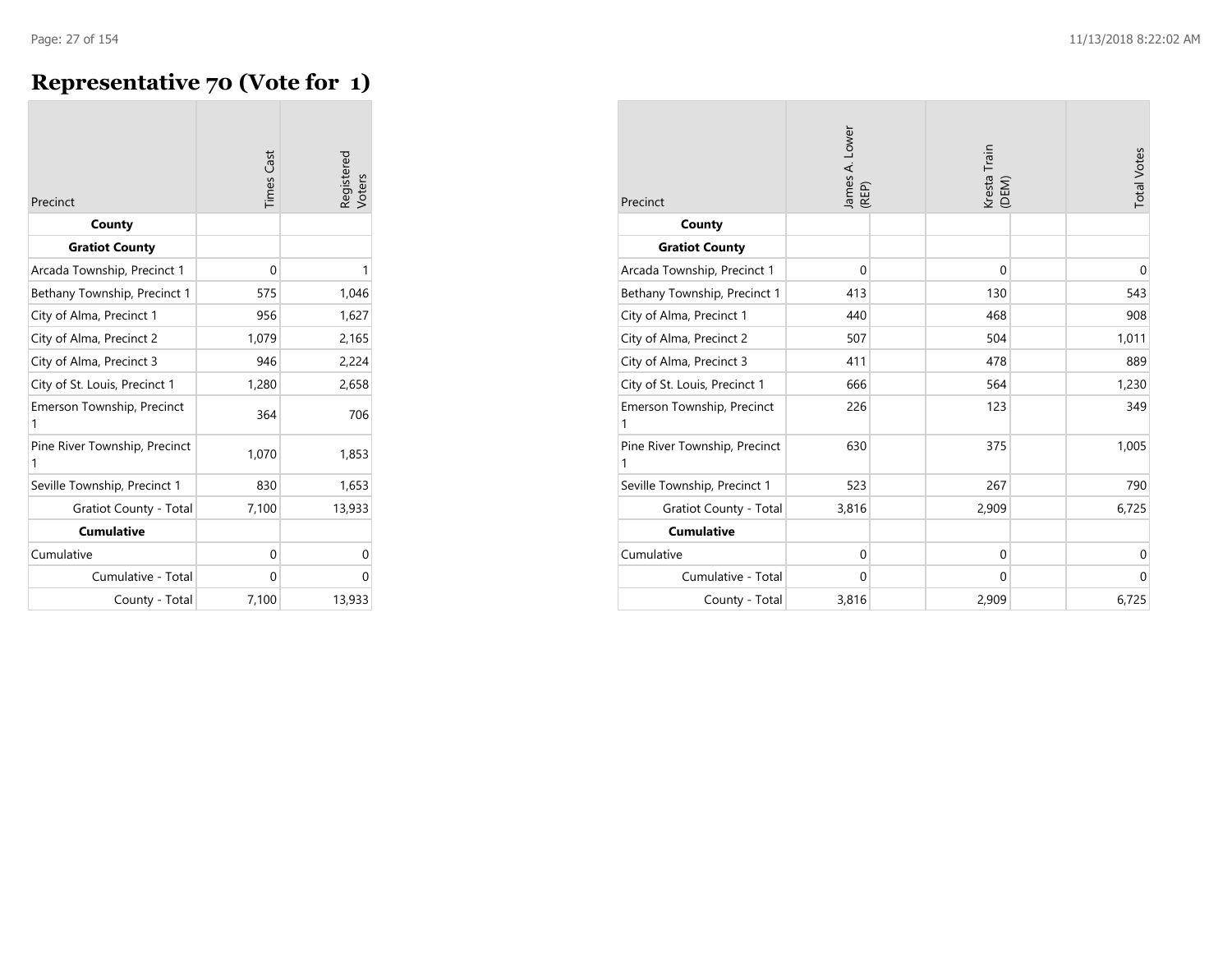| Precinct                           | Inresolve      |
|------------------------------------|----------------|
| County                             |                |
| <b>Gratiot County</b>              |                |
| Arcada Township, Precinct 1        | 0              |
| Bethany Township, Precinct 1       | 2              |
| City of Alma, Precinct 1           | 3              |
| City of Alma, Precinct 2           | $\overline{c}$ |
| City of Alma, Precinct 3           | 4              |
| City of St. Louis, Precinct 1      | 4              |
| Emerson Township, Precinct<br>1    | 1              |
| Pine River Township, Precinct<br>1 | 4              |
| Seville Township, Precinct 1       | $\mathcal{P}$  |
| Gratiot County - Total             | 22             |
| <b>Cumulative</b>                  |                |
| Cumulative                         | 0              |
| Cumulative - Total                 | 0              |
| County - Total                     | 22             |

the control of the control of the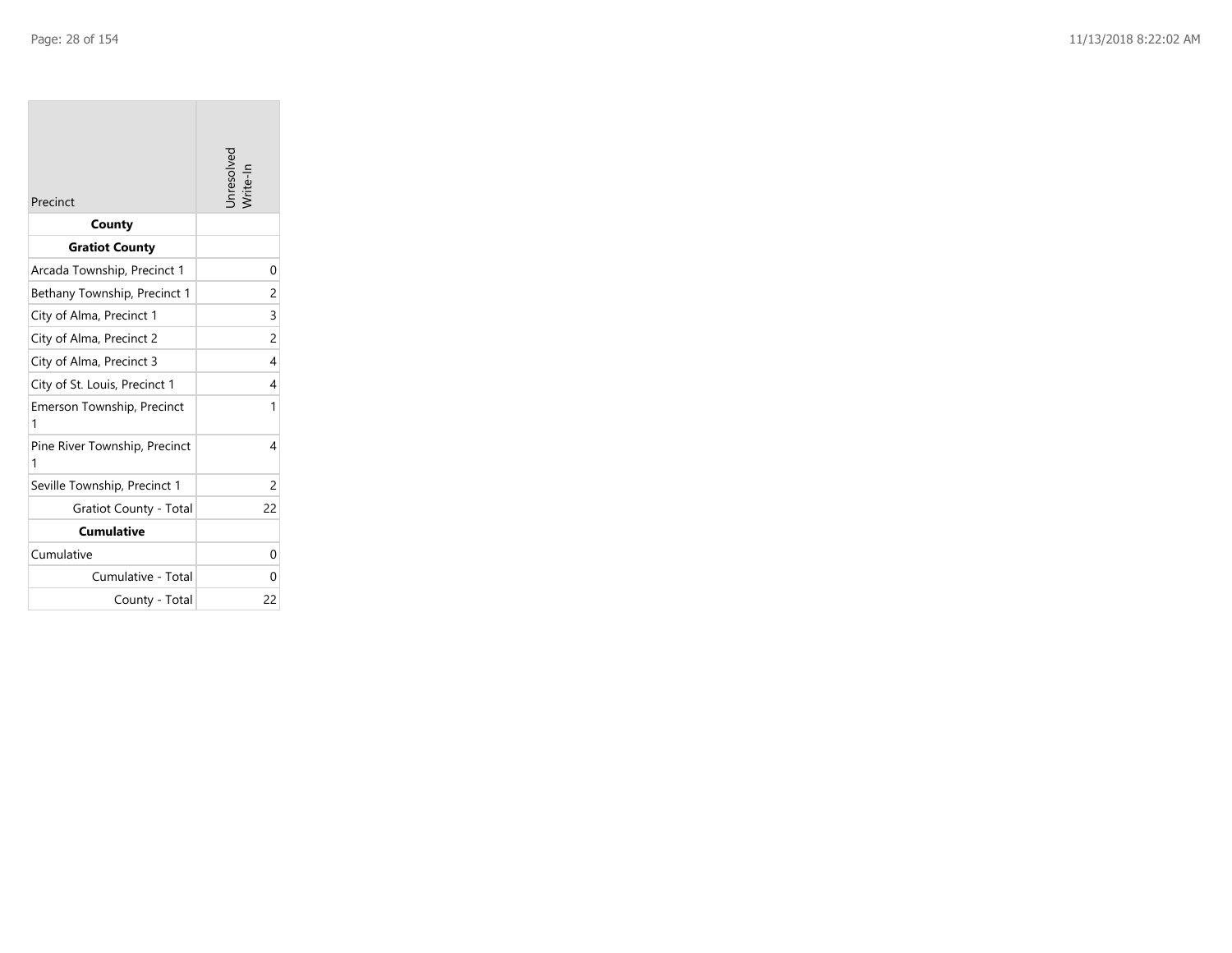# **Representative 93 (Vote for 1)**

| Precinct                            | <b>Times</b> Cast | Registered<br>Voters |
|-------------------------------------|-------------------|----------------------|
| County                              |                   |                      |
| <b>Gratiot County</b>               |                   |                      |
| Arcada Township, Precinct 1         | 758               | 1,370                |
| City of Ithaca, Precinct 1          | 1,201             | 2,065                |
| Elba Township, Precinct 1           | 487               | 914                  |
| Emerson Township, Precinct<br>1     | 5                 | 9                    |
| Fulton Township, Precinct 1         | 1,057             | 1,876                |
| Hamilton Township, Precinct<br>1    | 176               | 337                  |
| Lafayette Township, Precinct<br>1   | 254               | 430                  |
| New Haven Township,<br>Precinct 1   | 357               | 684                  |
| Newark Township, Precinct 1         | 356               | 638                  |
| North Shade Township,<br>Precinct 1 | 229               | 358                  |
| North Star Township,<br>Precinct 1  | 382               | 619                  |
| Sumner Township, Precinct 1         | 712               | 1,381                |
| Washington Township,<br>Precinct 1  | 385               | 638                  |
| Wheeler Township, Precinct 1        | 1,046             | 1,885                |
| <b>Gratiot County - Total</b>       | 7,405             | 13,204               |
| <b>Cumulative</b>                   |                   |                      |
| Cumulative                          | 0                 | 0                    |
| Cumulative - Total                  | 0                 | 0                    |
| County - Total                      | 7,405             | 13,204               |

| Precinct                            | Graham Filler<br>(REP) | Dawn D. Levey<br>(DEM) |  |
|-------------------------------------|------------------------|------------------------|--|
| County                              |                        |                        |  |
| <b>Gratiot County</b>               |                        |                        |  |
| Arcada Township, Precinct 1         | 401                    | 275                    |  |
| City of Ithaca, Precinct 1          | 576                    | 486                    |  |
| Elba Township, Precinct 1           | 266                    | 192                    |  |
| Emerson Township, Precinct<br>1     | 5                      | 0                      |  |
| Fulton Township, Precinct 1         | 581                    | 388                    |  |
| Hamilton Township, Precinct<br>1    | 107                    | 61                     |  |
| Lafayette Township, Precinct<br>1   | 146                    | 83                     |  |
| New Haven Township,<br>Precinct 1   | 221                    | 104                    |  |
| Newark Township, Precinct 1         | 214                    | 112                    |  |
| North Shade Township,<br>Precinct 1 | 146                    | 59                     |  |
| North Star Township,<br>Precinct 1  | 220                    | 133                    |  |
| Sumner Township, Precinct 1         | 398                    | 257                    |  |
| Washington Township,<br>Precinct 1  | 236                    | 120                    |  |
| Wheeler Township, Precinct 1        | 594                    | 357                    |  |
| <b>Gratiot County - Total</b>       | 4,111                  | 2,627                  |  |
| <b>Cumulative</b>                   |                        |                        |  |
| Cumulative                          | 0                      | 0                      |  |
| Cumulative - Total                  | 0                      | 0                      |  |
| County - Total                      | 4,111                  | 2,627                  |  |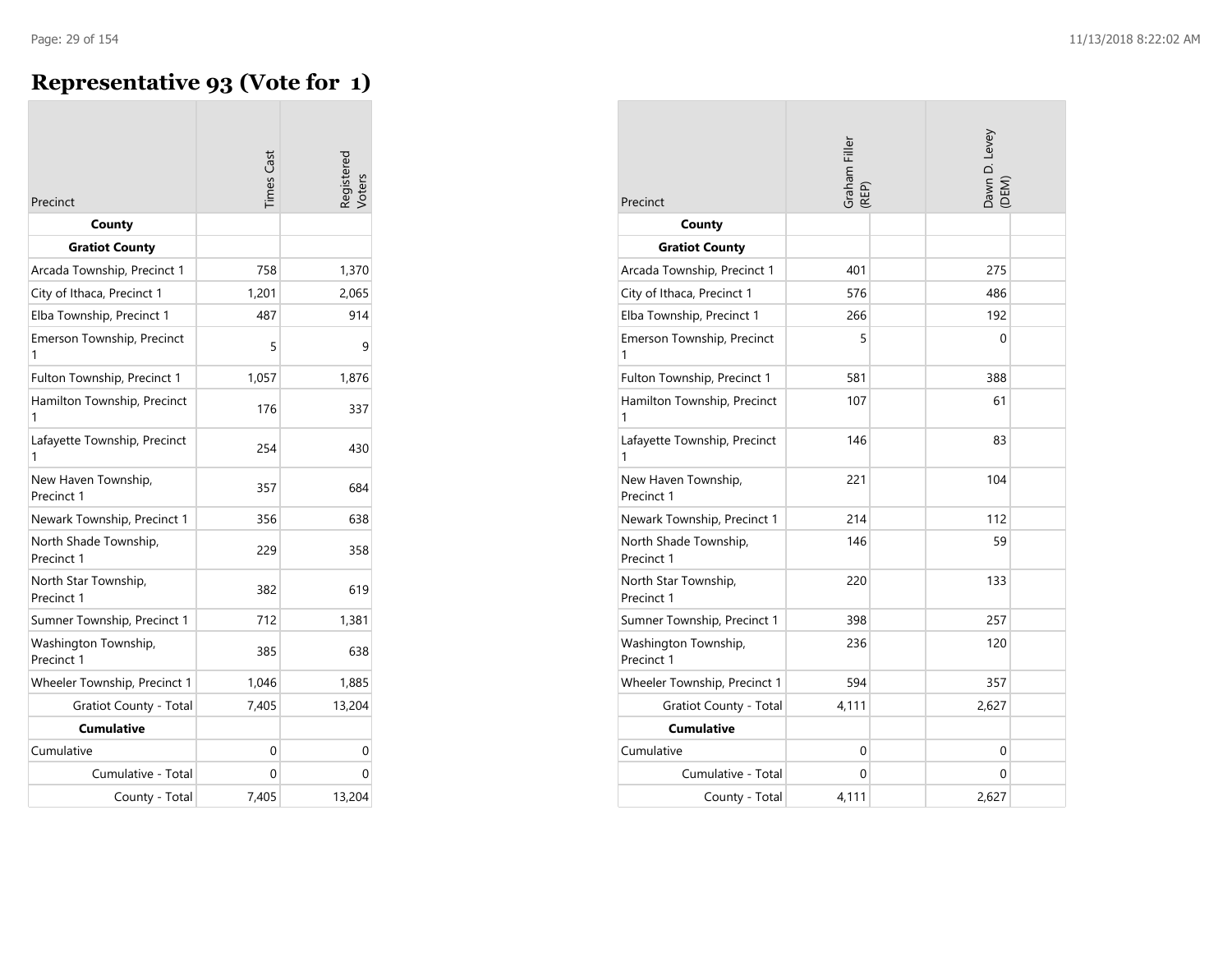| Precinct                            | Tyler Palmer<br>(LIB) |  | <b>Total Votes</b> | Unresolved<br>Write-In |
|-------------------------------------|-----------------------|--|--------------------|------------------------|
| County                              |                       |  |                    |                        |
| <b>Gratiot County</b>               |                       |  |                    |                        |
| Arcada Township, Precinct 1         | 27                    |  | 703                | $\overline{c}$         |
| City of Ithaca, Precinct 1          | 43                    |  | 1,105              | $\overline{c}$         |
| Elba Township, Precinct 1           | 8                     |  | 466                | 1                      |
| Emerson Township, Precinct<br>1     | 0                     |  | 5                  | 0                      |
| Fulton Township, Precinct 1         | 31                    |  | 1,000              | 0                      |
| Hamilton Township, Precinct<br>1    | 4                     |  | 172                | 0                      |
| Lafayette Township, Precinct<br>1   | 5                     |  | 234                | 0                      |
| New Haven Township,<br>Precinct 1   | 9                     |  | 334                | $\overline{c}$         |
| Newark Township, Precinct 1         | 6                     |  | 332                | $\mathbf 0$            |
| North Shade Township,<br>Precinct 1 | 10                    |  | 215                | $\overline{c}$         |
| North Star Township,<br>Precinct 1  | 10                    |  | 363                | 1                      |
| Sumner Township, Precinct 1         | 17                    |  | 672                | 3                      |
| Washington Township,<br>Precinct 1  | 14                    |  | 370                | 0                      |
| Wheeler Township, Precinct 1        | 41                    |  | 992                | 4                      |
| <b>Gratiot County - Total</b>       | 225                   |  | 6,963              | 17                     |
| <b>Cumulative</b>                   |                       |  |                    |                        |
| Cumulative                          | 0                     |  | 0                  | 0                      |
| Cumulative - Total                  | 0                     |  | 0                  | 0                      |
| County - Total                      | 225                   |  | 6,963              | 17                     |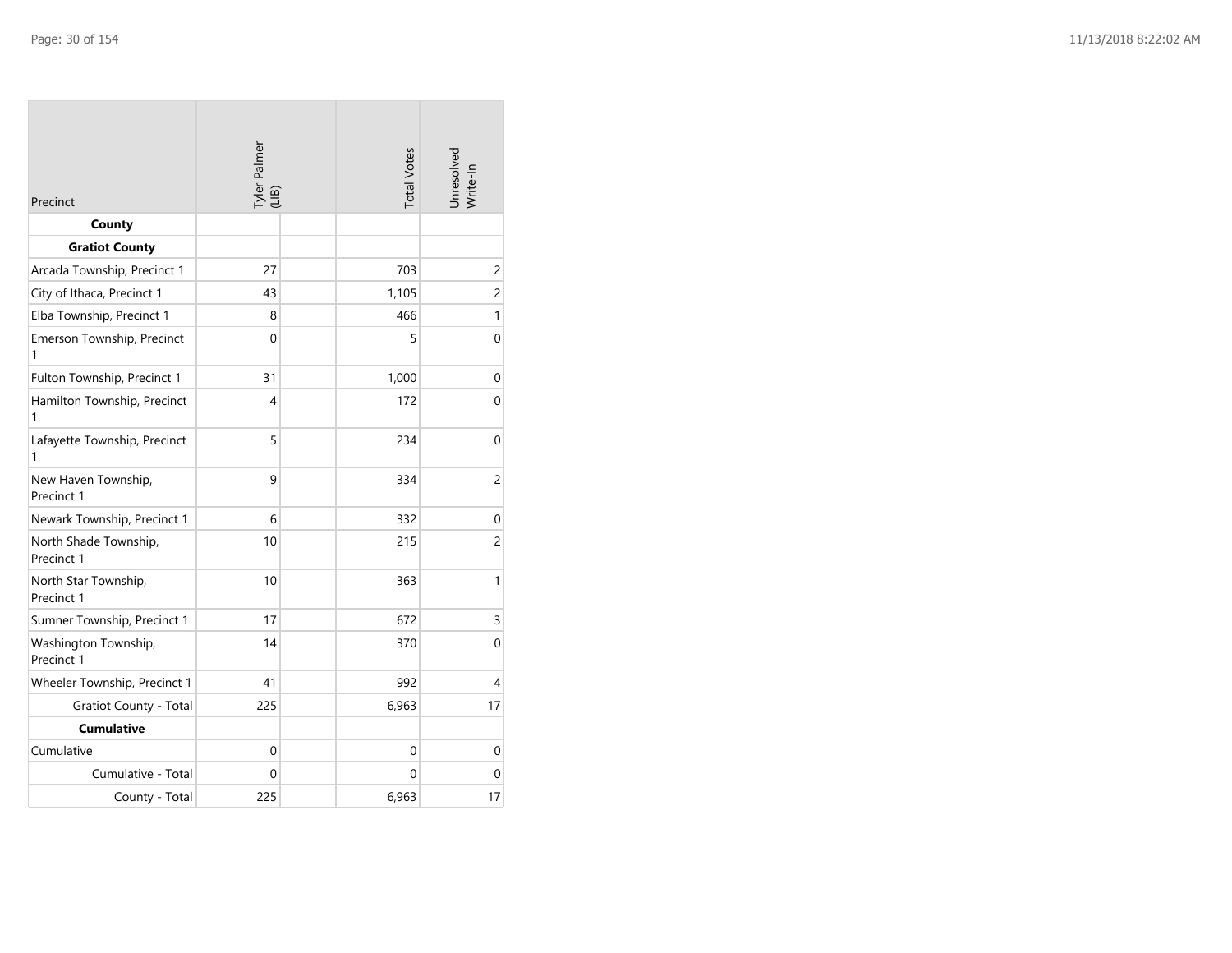**COL** 

# **State Brd of Ed (Vote for 2)**

|                                     | <b>Times</b> Cast | egisterec |
|-------------------------------------|-------------------|-----------|
| Precinct                            |                   |           |
| County                              |                   |           |
| <b>Gratiot County</b>               |                   |           |
| Arcada Township, Precinct 1         | 758               | 1,371     |
| Bethany Township, Precinct 1        | 575               | 1,046     |
| City of Alma, Precinct 1            | 956               | 1,627     |
| City of Alma, Precinct 2            | 1,079             | 2,165     |
| City of Alma, Precinct 3            | 946               | 2,224     |
| City of Ithaca, Precinct 1          | 1,201             | 2,065     |
| City of St. Louis, Precinct 1       | 1,280             | 2,658     |
| Elba Township, Precinct 1           | 487               | 914       |
| Emerson Township, Precinct<br>1     | 369               | 715       |
| Fulton Township, Precinct 1         | 1,057             | 1,876     |
| Hamilton Township, Precinct<br>1    | 176               | 337       |
| Lafayette Township, Precinct<br>1   | 254               | 430       |
| New Haven Township,<br>Precinct 1   | 357               | 684       |
| Newark Township, Precinct 1         | 356               | 638       |
| North Shade Township,<br>Precinct 1 | 229               | 358       |
| North Star Township,<br>Precinct 1  | 382               | 619       |
| Pine River Township, Precinct<br>1  | 1,070             | 1,853     |
| Seville Township, Precinct 1        | 830               | 1,653     |
| Sumner Township, Precinct 1         | 712               | 1,381     |
| Washington Township,<br>Precinct 1  | 385               | 638       |
| Wheeler Township, Precinct 1        | 1,046             | 1,885     |
| <b>Gratiot County - Total</b>       | 14,505            | 27,137    |

| Precinct                            | Tami Carlone<br>(REP) | Richard Zeile<br>(REP) |
|-------------------------------------|-----------------------|------------------------|
| County                              |                       |                        |
| <b>Gratiot County</b>               |                       |                        |
| Arcada Township, Precinct 1         | 357                   | 321                    |
| Bethany Township, Precinct 1        | 327                   | 289                    |
| City of Alma, Precinct 1            | 388                   | 324                    |
| City of Alma, Precinct 2            | 392                   | 343                    |
| City of Alma, Precinct 3            | 324                   | 290                    |
| City of Ithaca, Precinct 1          | 503                   | 427                    |
| City of St. Louis, Precinct 1       | 543                   | 485                    |
| Elba Township, Precinct 1           | 239                   | 213                    |
| Emerson Township, Precinct          | 181                   | 157                    |
| Fulton Township, Precinct 1         | 496                   | 445                    |
| Hamilton Township, Precinct         | 99                    | 91                     |
| Lafayette Township, Precinct<br>1   | 120                   | 107                    |
| New Haven Township,<br>Precinct 1   | 176                   | 161                    |
| Newark Township, Precinct 1         | 188                   | 163                    |
| North Shade Township,<br>Precinct 1 | 132                   | 120                    |
| North Star Township,<br>Precinct 1  | 193                   | 155                    |
| Pine River Township, Precinct<br>1  | 521                   | 457                    |
| Seville Township, Precinct 1        | 402                   | 351                    |
| Sumner Township, Precinct 1         | 330                   | 306                    |
| Washington Township,<br>Precinct 1  | 207                   | 184                    |
| Wheeler Township, Precinct 1        | 529                   | 468                    |
| <b>Gratiot County - Total</b>       | 6,647                 | 5,857                  |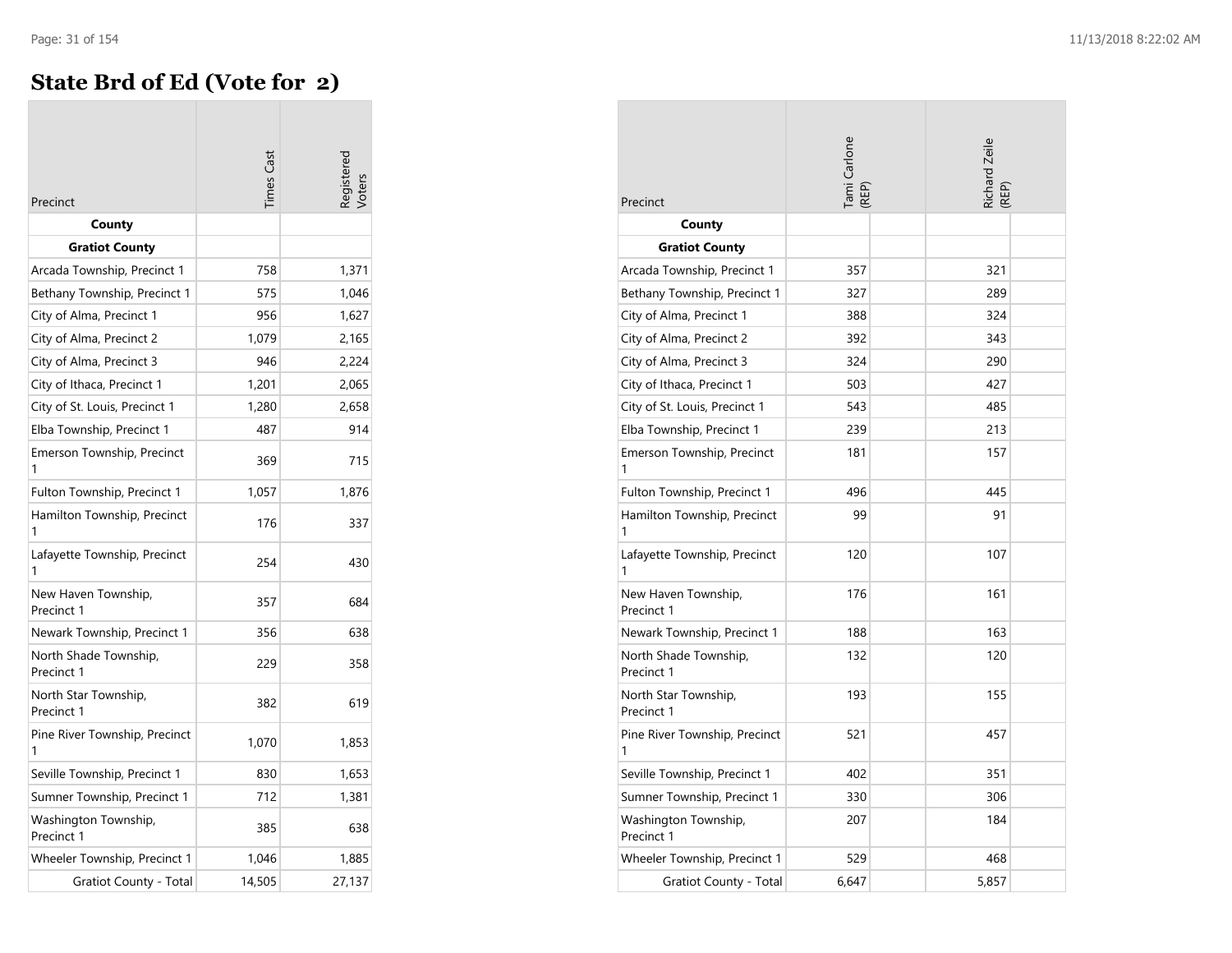| Precinct                                      | Judith P. Pritchett<br>(DEM) | Tiffany Tilley<br>(DEM) | Scotty Boman<br>(LIB) | John J. Tatar<br>(LIB) | Karen Adams<br>(UST) | Douglas Levesque<br>(UST) | Sherry A. Wells<br>(GRN) |
|-----------------------------------------------|------------------------------|-------------------------|-----------------------|------------------------|----------------------|---------------------------|--------------------------|
| County                                        |                              |                         |                       |                        |                      |                           |                          |
| <b>Gratiot County</b>                         |                              |                         |                       |                        |                      |                           |                          |
| Arcada Township, Precinct 1                   | 222                          | 214                     | 18                    | 10                     | 16                   | 9                         | 8                        |
| Bethany Township, Precinct 1                  | 118                          | 107                     | 15                    | 11                     | 15                   | 3                         | $\overline{c}$           |
| City of Alma, Precinct 1                      | 429                          | 378                     | 34                    | 19                     | 14                   | 6                         | 19                       |
| City of Alma, Precinct 2                      | 450                          | 420                     | 37                    | 30                     | 35                   | $\overline{7}$            | 24                       |
| City of Alma, Precinct 3                      | 400                          | 364                     | 31                    | 24                     | 29                   | 11                        | 28                       |
| City of Ithaca, Precinct 1                    | 382                          | 345                     | 43                    | 35                     | 34                   | 14                        | 24                       |
| City of St. Louis, Precinct 1                 | 504                          | 483                     | 30 <sup>°</sup>       | 30                     | 41                   | 12                        | 16                       |
| Elba Township, Precinct 1                     | 127                          | 132                     | 15                    | 11                     | 12                   | 12                        | $\overline{c}$           |
| Emerson Township, Precinct<br>1               | 104                          | 101                     | 17                    | 8                      | 5                    | $\overline{c}$            | $\overline{3}$           |
| Fulton Township, Precinct 1                   | 333                          | 303                     | 30                    | 16                     | 28                   | 14                        | 15                       |
| Hamilton Township, Precinct<br>$\mathbf{1}$   | 40                           | 36                      | $\overline{c}$        | $\overline{3}$         | 5                    | $\overline{3}$            | $\overline{3}$           |
| Lafayette Township, Precinct<br>1             | 60                           | 58                      | 13                    | $\overline{4}$         | $\sqrt{6}$           | -1                        | $\mathsf{3}$             |
| New Haven Township,<br>Precinct 1             | 83                           | 79                      | 11                    | 9                      | $\overline{7}$       | $\overline{c}$            | 5                        |
| Newark Township, Precinct 1                   | 91                           | 84                      | 10                    | 5                      | $\,6\,$              | 5                         | $\overline{c}$           |
| North Shade Township,<br>Precinct 1           | 53                           | 44                      | 5                     | $\overline{A}$         | $\overline{4}$       | $\overline{c}$            | $\overline{2}$           |
| North Star Township,<br>Precinct 1            | 93                           | 100                     | 5                     | $\overline{7}$         | 8                    | $\overline{c}$            | 6                        |
| Pine River Township, Precinct<br>$\mathbf{1}$ | 325                          | 306                     | 40                    | 27                     | 27                   | 13                        | 14                       |
| Seville Township, Precinct 1                  | 230                          | 214                     | 32                    | 16                     | 29                   | 6                         | 9                        |
| Sumner Township, Precinct 1                   | 222                          | 197                     | 13                    | 11                     | 18                   | 10                        | 10                       |
| Washington Township,<br>Precinct 1            | 78                           | 73                      | 17                    | 13                     | 8                    | 6                         | 5                        |
| Wheeler Township, Precinct 1                  | 278                          | 255                     | 38                    | 19                     | 26                   | 15                        | 12                       |
| Gratiot County - Total                        | 4,622                        | 4,293                   | 456                   | 312                    | 373                  | 155                       | 212                      |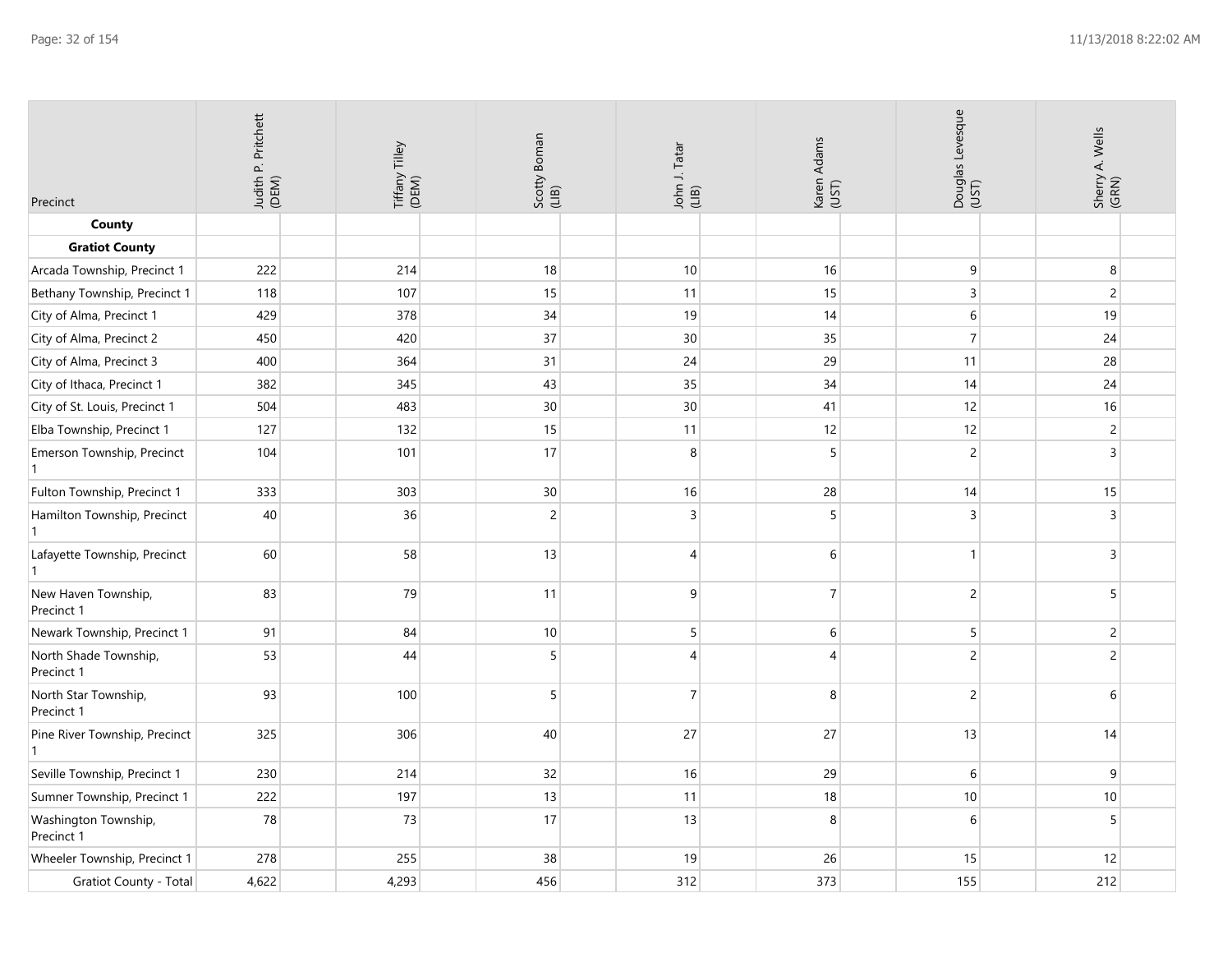| Precinct                            | Mary Anne Hering<br>(WCP) |  | Logan R. Smith<br>(WCP) |  | <b>Total Votes</b> | Unresolved<br>Write-In  |
|-------------------------------------|---------------------------|--|-------------------------|--|--------------------|-------------------------|
| County                              |                           |  |                         |  |                    |                         |
| <b>Gratiot County</b>               |                           |  |                         |  |                    |                         |
| Arcada Township, Precinct 1         | 23                        |  | 20                      |  | 1,218              | 3                       |
| Bethany Township, Precinct 1        | 18                        |  | 17                      |  | 922                | $\boldsymbol{0}$        |
| City of Alma, Precinct 1            | 35                        |  | 26                      |  | 1,672              | 1                       |
| City of Alma, Precinct 2            | 43                        |  | 36                      |  | 1,817              | 1                       |
| City of Alma, Precinct 3            | 52                        |  | 36                      |  | 1,589              | $\overline{c}$          |
| City of Ithaca, Precinct 1          | 61                        |  | 53                      |  | 1,921              | $\overline{c}$          |
| City of St. Louis, Precinct 1       | 55                        |  | 57                      |  | 2,256              | 4                       |
| Elba Township, Precinct 1           | 22                        |  | 19                      |  | 804                | 3                       |
| Emerson Township, Precinct<br>1     | 15                        |  | 10                      |  | 603                | $\boldsymbol{0}$        |
| Fulton Township, Precinct 1         | 44                        |  | 27                      |  | 1,751              | $\boldsymbol{0}$        |
| Hamilton Township, Precinct<br>1    | 11                        |  | 9                       |  | 302                | 1                       |
| Lafayette Township, Precinct<br>1   | $\overline{7}$            |  | 9                       |  | 388                | $\mathbf{1}$            |
| New Haven Township,<br>Precinct 1   | 19                        |  | 19                      |  | 571                | 3                       |
| Newark Township, Precinct 1         | 6                         |  | 8                       |  | 568                | 1                       |
| North Shade Township,<br>Precinct 1 | 9                         |  | 8                       |  | 383                | $\mathbf{1}$            |
| North Star Township,<br>Precinct 1  | 22                        |  | 19                      |  | 610                | $\overline{3}$          |
| Pine River Township, Precinct<br>1  | 37                        |  | 31                      |  | 1,798              | 5                       |
| Seville Township, Precinct 1        | 25                        |  | 28                      |  | 1,342              | $\overline{c}$          |
| Sumner Township, Precinct 1         | 40                        |  | 44                      |  | 1,201              | $\overline{\mathbf{4}}$ |
| Washington Township,<br>Precinct 1  | 16                        |  | 13                      |  | 620                | $\overline{c}$          |
| Wheeler Township, Precinct 1        | 50                        |  | 45                      |  | 1,735              | 5                       |
| <b>Gratiot County - Total</b>       | 610                       |  | 534                     |  | 24,071             | 44                      |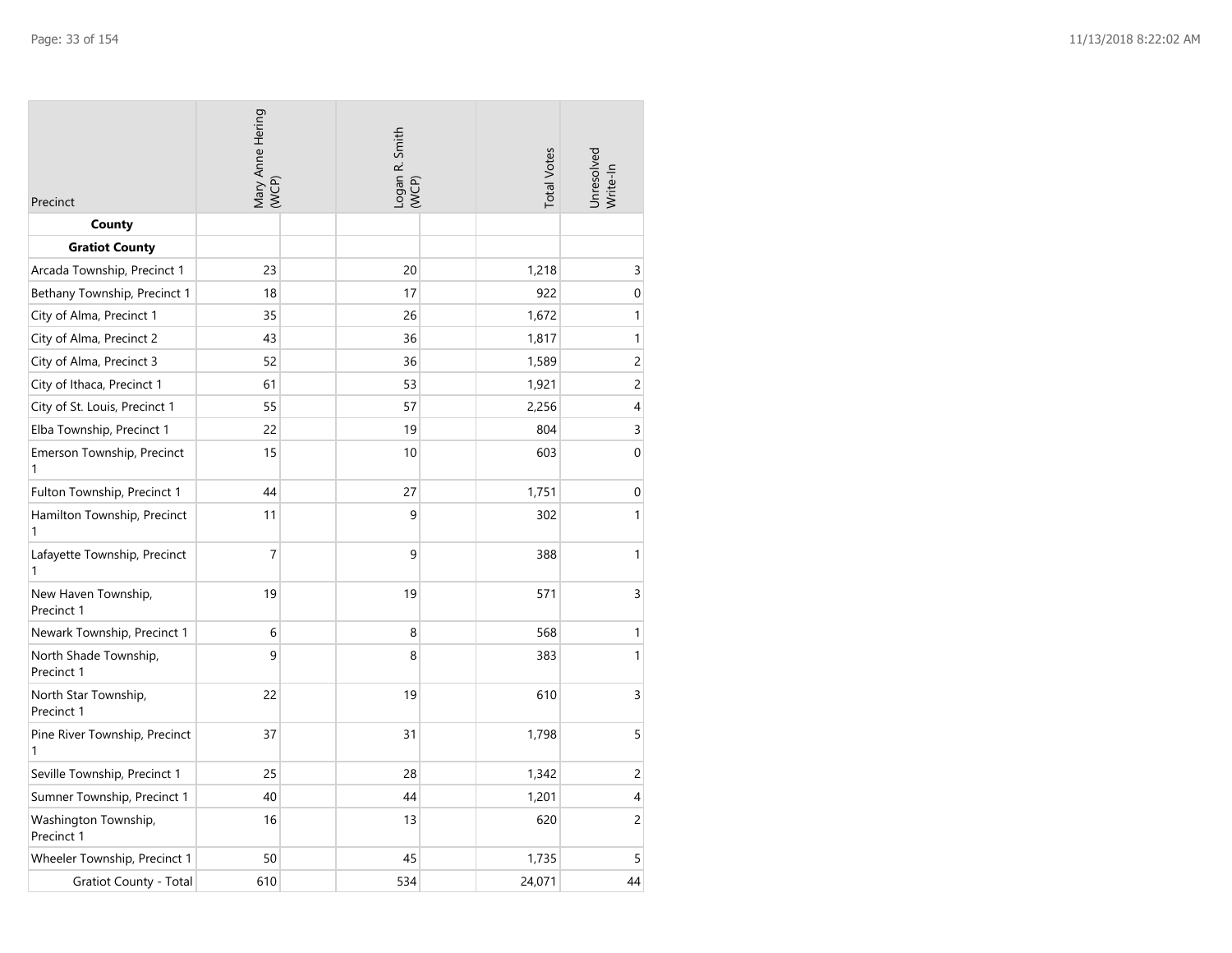| Precinct           | <b>Times Cast</b> | Registered<br>Voters |
|--------------------|-------------------|----------------------|
| <b>Cumulative</b>  |                   |                      |
| Cumulative         | O                 |                      |
| Cumulative - Total | U                 |                      |
| County - Total     | 14,505            | 27,137               |

| Precinct           | Tami Carlone<br>(REP) | Richard Zeile<br>(REP) |  |  |
|--------------------|-----------------------|------------------------|--|--|
| <b>Cumulative</b>  |                       |                        |  |  |
| Cumulative         |                       |                        |  |  |
| Cumulative - Total |                       |                        |  |  |
| County - Total     | 6,647                 | 5,857                  |  |  |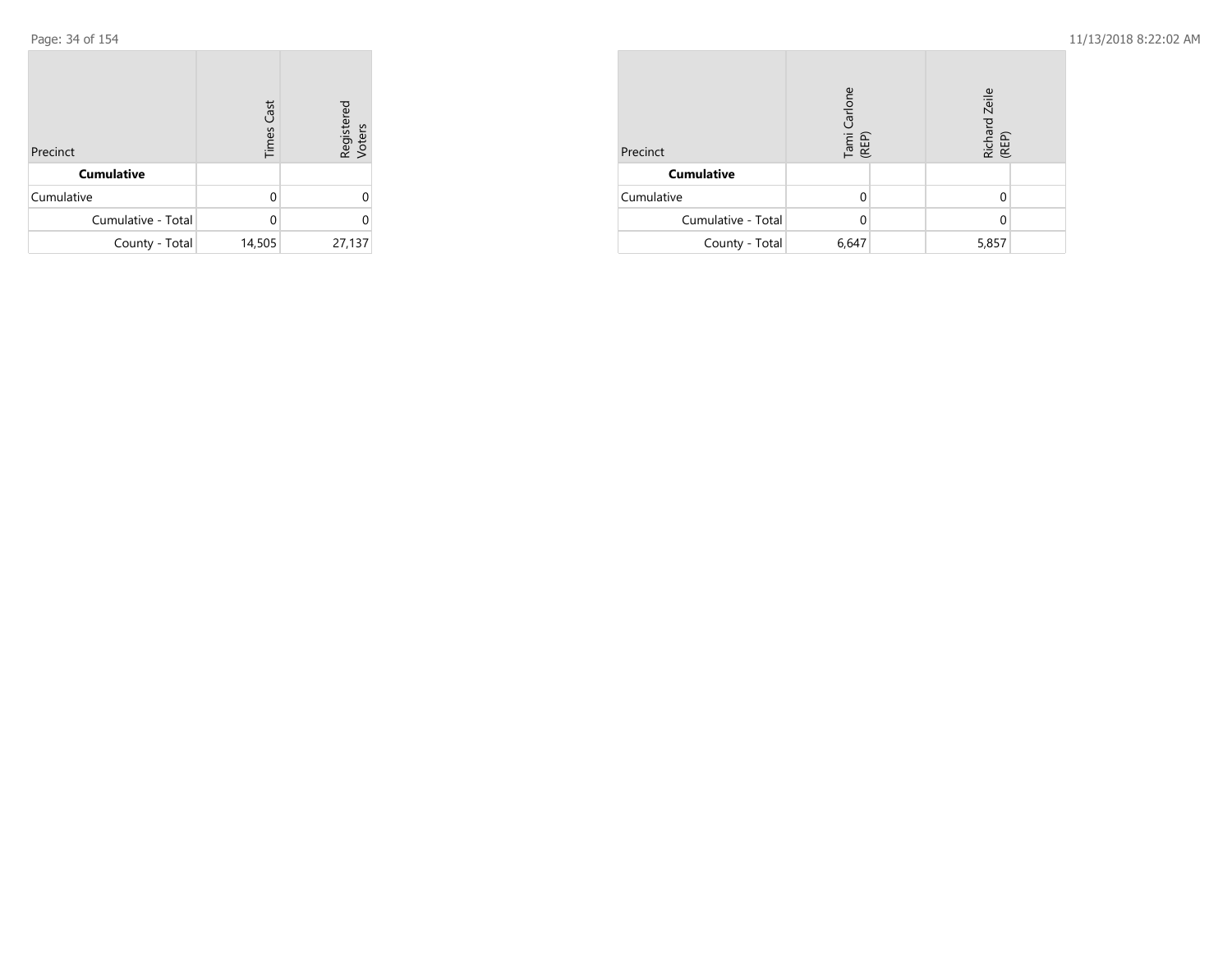| Precinct           | 'ਰ<br>ш<br>$\ominus$<br>$\preceq$ | ine<br>E | $\widehat{\mathbf{m}}$<br>ರ್ ನ |  | <u>ଇ</u><br>- ನಿ |  | Φ<br>SC<br>SC<br>Sc |  | Ğ<br>e q | $rac{1}{\sqrt{1}}$<br>Shei<br>(GRI |  |
|--------------------|-----------------------------------|----------|--------------------------------|--|------------------|--|---------------------|--|----------|------------------------------------|--|
| <b>Cumulative</b>  |                                   |          |                                |  |                  |  |                     |  |          |                                    |  |
| Cumulative         |                                   |          |                                |  |                  |  |                     |  |          |                                    |  |
| Cumulative - Total |                                   |          |                                |  |                  |  |                     |  |          |                                    |  |
| County - Total     | 4,622                             | 4,293    | 456                            |  | 312              |  | 373                 |  | 155      | 212                                |  |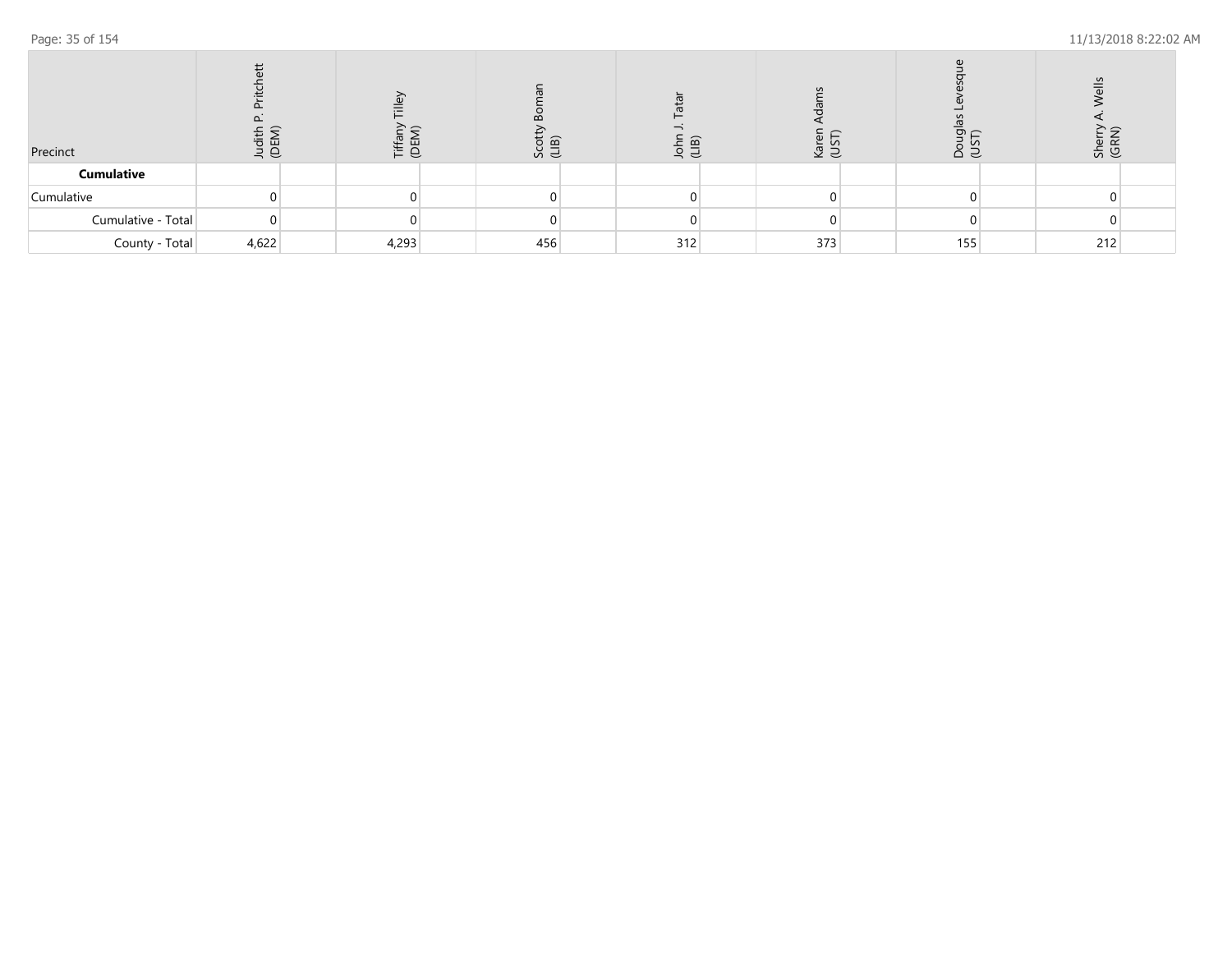| Precinct           | Hering<br>d١<br>Mary<br>(WCP) |  | Smith<br>œ<br>$\widehat{P}$<br>Logan<br>⋛ |  | <b>Total Votes</b> | Unresolved<br>Write-In |
|--------------------|-------------------------------|--|-------------------------------------------|--|--------------------|------------------------|
| <b>Cumulative</b>  |                               |  |                                           |  |                    |                        |
| Cumulative         |                               |  | 0                                         |  |                    |                        |
| Cumulative - Total |                               |  | 0                                         |  |                    |                        |
| County - Total     | 610                           |  | 534                                       |  | 24,071             | 44                     |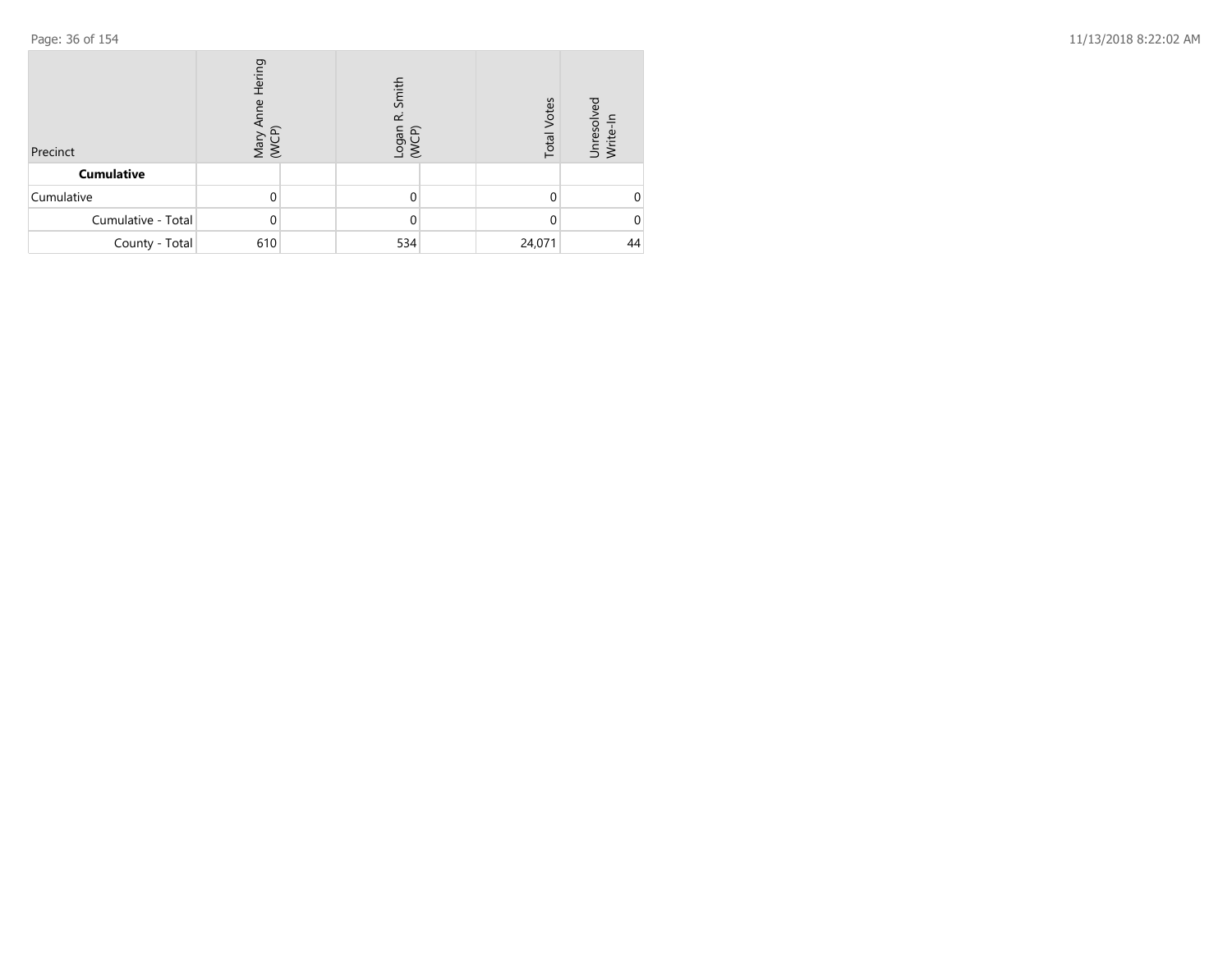#### **U OF M REGENT (Vote for 2)**  $\sim$

| Precinct                            | <b>Times</b> Cast | egistereo<br>'oters |
|-------------------------------------|-------------------|---------------------|
| County                              |                   |                     |
| <b>Gratiot County</b>               |                   |                     |
| Arcada Township, Precinct 1         | 758               | 1,371               |
| Bethany Township, Precinct 1        | 575               | 1,046               |
| City of Alma, Precinct 1            | 956               | 1,627               |
| City of Alma, Precinct 2            | 1,079             | 2,165               |
| City of Alma, Precinct 3            | 946               | 2,224               |
| City of Ithaca, Precinct 1          | 1,201             | 2,065               |
| City of St. Louis, Precinct 1       | 1,280             | 2,658               |
| Elba Township, Precinct 1           | 487               | 914                 |
| Emerson Township, Precinct<br>1     | 369               | 715                 |
| Fulton Township, Precinct 1         | 1,057             | 1,876               |
| Hamilton Township, Precinct<br>1    | 176               | 337                 |
| Lafayette Township, Precinct<br>1   | 254               | 430                 |
| New Haven Township,<br>Precinct 1   | 357               | 684                 |
| Newark Township, Precinct 1         | 356               | 638                 |
| North Shade Township,<br>Precinct 1 | 229               | 358                 |
| North Star Township,<br>Precinct 1  | 382               | 619                 |
| Pine River Township, Precinct<br>1  | 1,070             | 1,853               |
| Seville Township, Precinct 1        | 830               | 1,653               |
| Sumner Township, Precinct 1         | 712               | 1,381               |
| Washington Township,<br>Precinct 1  | 385               | 638                 |
| Wheeler Township, Precinct 1        | 1,046             | 1,885               |
| <b>Gratiot County - Total</b>       | 14,505            | 27,137              |

| Precinct                            | Andrea Fischer<br>Newman<br>(REP) | Andrew Richner<br>(REP) |
|-------------------------------------|-----------------------------------|-------------------------|
| County                              |                                   |                         |
| <b>Gratiot County</b>               |                                   |                         |
| Arcada Township, Precinct 1         | 354                               | 323                     |
| Bethany Township, Precinct 1        | 310                               | 290                     |
| City of Alma, Precinct 1            | 379                               | 321                     |
| City of Alma, Precinct 2            | 394                               | 354                     |
| City of Alma, Precinct 3            | 326                               | 280                     |
| City of Ithaca, Precinct 1          | 496                               | 457                     |
| City of St. Louis, Precinct 1       | 545                               | 510                     |
| Elba Township, Precinct 1           | 227                               | 218                     |
| Emerson Township, Precinct<br>1     | 179                               | 151                     |
| Fulton Township, Precinct 1         | 492                               | 450                     |
| Hamilton Township, Precinct<br>1    | 91                                | 88                      |
| Lafayette Township, Precinct        | 126                               | 110                     |
| New Haven Township,<br>Precinct 1   | 188                               | 167                     |
| Newark Township, Precinct 1         | 179                               | 160                     |
| North Shade Township,<br>Precinct 1 | 131                               | 120                     |
| North Star Township,<br>Precinct 1  | 193                               | 175                     |
| Pine River Township, Precinct<br>1  | 489                               | 459                     |
| Seville Township, Precinct 1        | 401                               | 346                     |
| Sumner Township, Precinct 1         | 346                               | 320                     |
| Washington Township,<br>Precinct 1  | 204                               | 199                     |
| Wheeler Township, Precinct 1        | 524                               | 478                     |
| <b>Gratiot County - Total</b>       | 6,574                             | 5,976                   |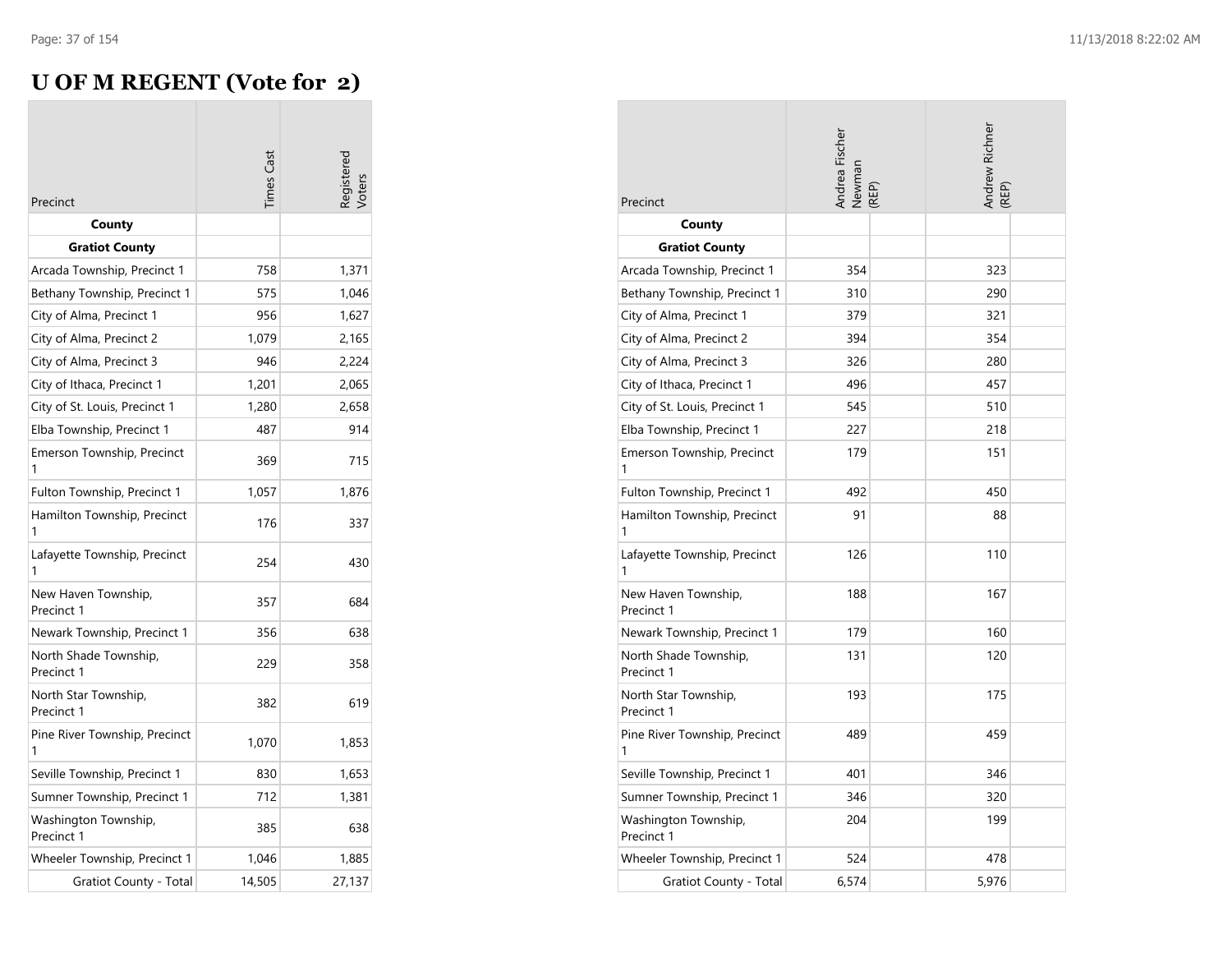| Precinct                            | Jordan Acker<br>(DEM) | Paul Brown<br>(DEM) | James Lewis<br>Hudler<br>(LIB) | John Jascob<br>(LIB) | Joe Sanger<br>(UST) | Crystal Van Sickle<br>(UST) | Kevin A. Graves<br>(GRN) |
|-------------------------------------|-----------------------|---------------------|--------------------------------|----------------------|---------------------|-----------------------------|--------------------------|
| County                              |                       |                     |                                |                      |                     |                             |                          |
| <b>Gratiot County</b>               |                       |                     |                                |                      |                     |                             |                          |
| Arcada Township, Precinct 1         | 222                   | 189                 | $\overline{\mathcal{I}}$       | 12                   | 15                  | 22                          | 14                       |
| Bethany Township, Precinct 1        | 123                   | 109                 | $\boldsymbol{9}$               | $\overline{7}$       | $10\,$              | 19                          | $\sqrt{6}$               |
| City of Alma, Precinct 1            | 397                   | 391                 | 19                             | 16                   | 17                  | 19                          | 21                       |
| City of Alma, Precinct 2            | 451                   | 418                 | 24                             | 29                   | 14                  | 24                          | 20                       |
| City of Alma, Precinct 3            | 386                   | 364                 | 28                             | 26                   | 32                  | 27                          | 22                       |
| City of Ithaca, Precinct 1          | 362                   | 347                 | 33                             | 32                   | 24                  | 38                          | 13                       |
| City of St. Louis, Precinct 1       | 478                   | 467                 | 26                             | 26                   | 42                  | 51                          | 25                       |
| Elba Township, Precinct 1           | 130                   | 124                 | $\bf 8$                        | 11                   | 10                  | 17                          | $\sqrt{7}$               |
| Emerson Township, Precinct<br>1     | 111                   | 99                  | $\bf 8$                        | $\overline{5}$       | $\sqrt{6}$          | $\overline{7}$              | $\overline{4}$           |
| Fulton Township, Precinct 1         | 332                   | 291                 | 11                             | 12                   | 20                  | 43                          | 17                       |
| Hamilton Township, Precinct<br>-1   | 42                    | 33                  | $\overline{7}$                 | $\overline{3}$       | 5                   | 5                           | $\overline{2}$           |
| Lafayette Township, Precinct        | 57                    | 51                  | 5                              | $\overline{7}$       | 5                   | $\overline{4}$              | $\overline{2}$           |
| New Haven Township,<br>Precinct 1   | 88                    | 83                  | $\overline{\mathcal{I}}$       | $\overline{4}$       | $\sqrt{6}$          | 5                           | $\bf 8$                  |
| Newark Township, Precinct 1         | 95                    | 81                  | $\overline{3}$                 | $\,$ 6 $\,$          | $\boldsymbol{7}$    | $\overline{7}$              | $\overline{4}$           |
| North Shade Township,<br>Precinct 1 | 49                    | 42                  | 6                              | 5                    | $\overline{c}$      | 9                           | $\mathbf{1}$             |
| North Star Township,<br>Precinct 1  | 98                    | 89                  | 5                              | $\overline{4}$       | $\,$ 6              | 15                          | $\overline{7}$           |
| Pine River Township, Precinct       | 327                   | 300                 | 20                             | 26                   | 25                  | 32                          | 13                       |
| Seville Township, Precinct 1        | 213                   | 205                 | 15                             | 15                   | 29                  | 37                          | 15                       |
| Sumner Township, Precinct 1         | 208                   | 192                 | 9                              | 12                   | 18                  | 29                          | 13                       |
| Washington Township,<br>Precinct 1  | 79                    | 68                  | 12                             | 15                   | 6                   | 5                           | 4                        |
| Wheeler Township, Precinct 1        | 273                   | 253                 | 24                             | 22                   | 44                  | 38                          | 10                       |
| Gratiot County - Total              | 4,521                 | 4,196               | 286                            | 295                  | 343                 | 453                         | 228                      |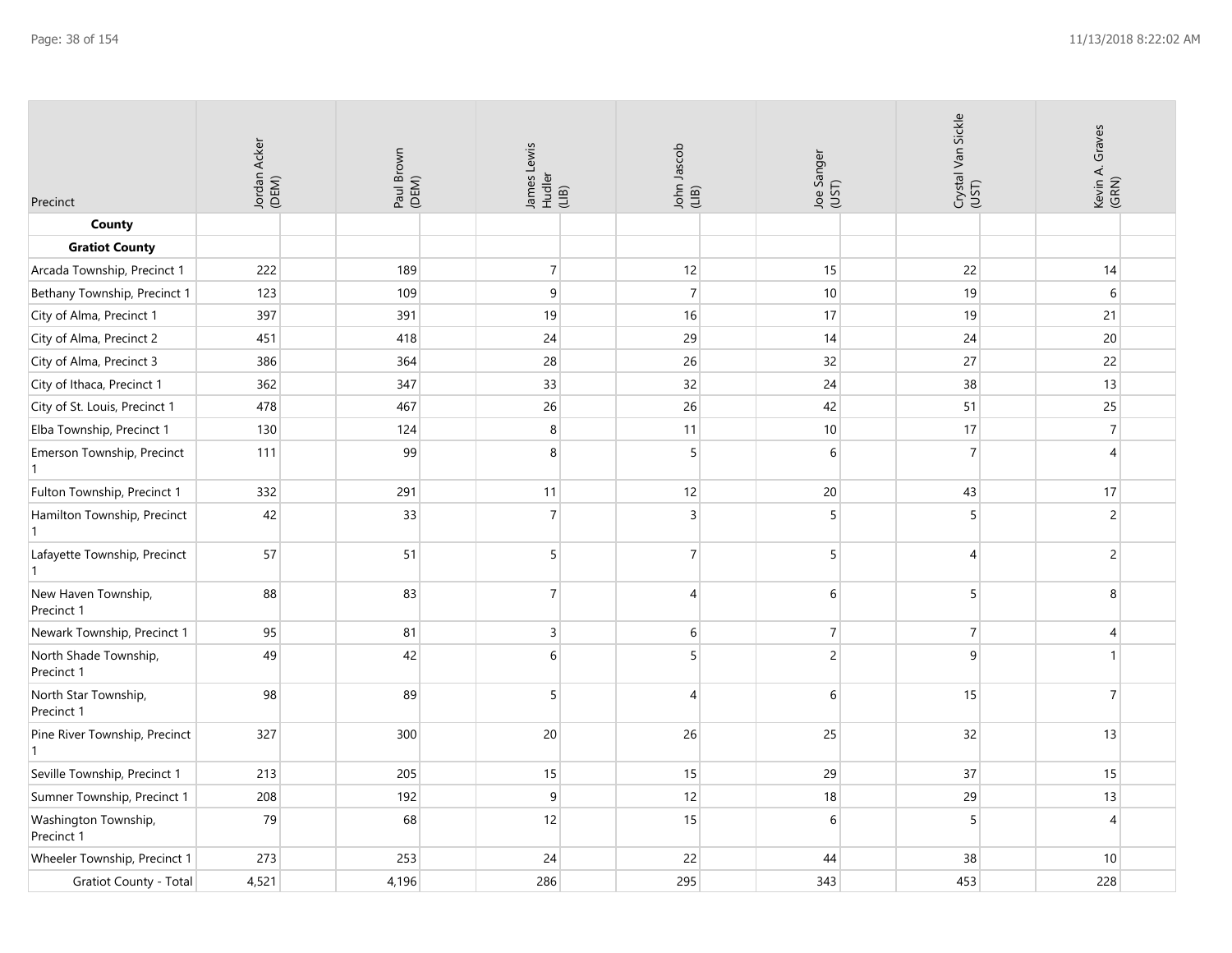| Precinct                            | Marge Katchmark<br>Sallows<br>(NLP) |  | <b>Total Votes</b> | Unresolved<br>Write-In |
|-------------------------------------|-------------------------------------|--|--------------------|------------------------|
| County                              |                                     |  |                    |                        |
| <b>Gratiot County</b>               |                                     |  |                    |                        |
| Arcada Township, Precinct 1         | 6                                   |  | 1,164              | 2                      |
| Bethany Township, Precinct 1        | 6                                   |  | 889                | 1                      |
| City of Alma, Precinct 1            | 8                                   |  | 1,588              | 1                      |
| City of Alma, Precinct 2            | 18                                  |  | 1,746              | 2                      |
| City of Alma, Precinct 3            | 16                                  |  | 1,507              | 5                      |
| City of Ithaca, Precinct 1          | 25                                  |  | 1,827              | 4                      |
| City of St. Louis, Precinct 1       | 17                                  |  | 2,187              | 8                      |
| Elba Township, Precinct 1           | 5                                   |  | 757                | 9                      |
| Emerson Township, Precinct<br>1     | 4                                   |  | 574                | 1                      |
| Fulton Township, Precinct 1         | 20                                  |  | 1,688              | 2                      |
| Hamilton Township, Precinct<br>1    | 3                                   |  | 279                | 0                      |
| Lafayette Township, Precinct<br>1   | 3                                   |  | 370                | 1                      |
| New Haven Township,<br>Precinct 1   | 3                                   |  | 559                | 4                      |
| Newark Township, Precinct 1         | 5                                   |  | 547                | 1                      |
| North Shade Township,<br>Precinct 1 | $\overline{c}$                      |  | 367                | 2                      |
| North Star Township,<br>Precinct 1  | 7                                   |  | 599                | 3                      |
| Pine River Township, Precinct<br>1  | 25                                  |  | 1,716              | 4                      |
| Seville Township, Precinct 1        | 13                                  |  | 1,289              | 4                      |
| Sumner Township, Precinct 1         | 9                                   |  | 1,156              | 4                      |
| Washington Township,<br>Precinct 1  | $\overline{c}$                      |  | 594                | 6                      |
| Wheeler Township, Precinct 1        | 15                                  |  | 1,681              | 5                      |
| Gratiot County - Total              | 212                                 |  | 23,084             | 69                     |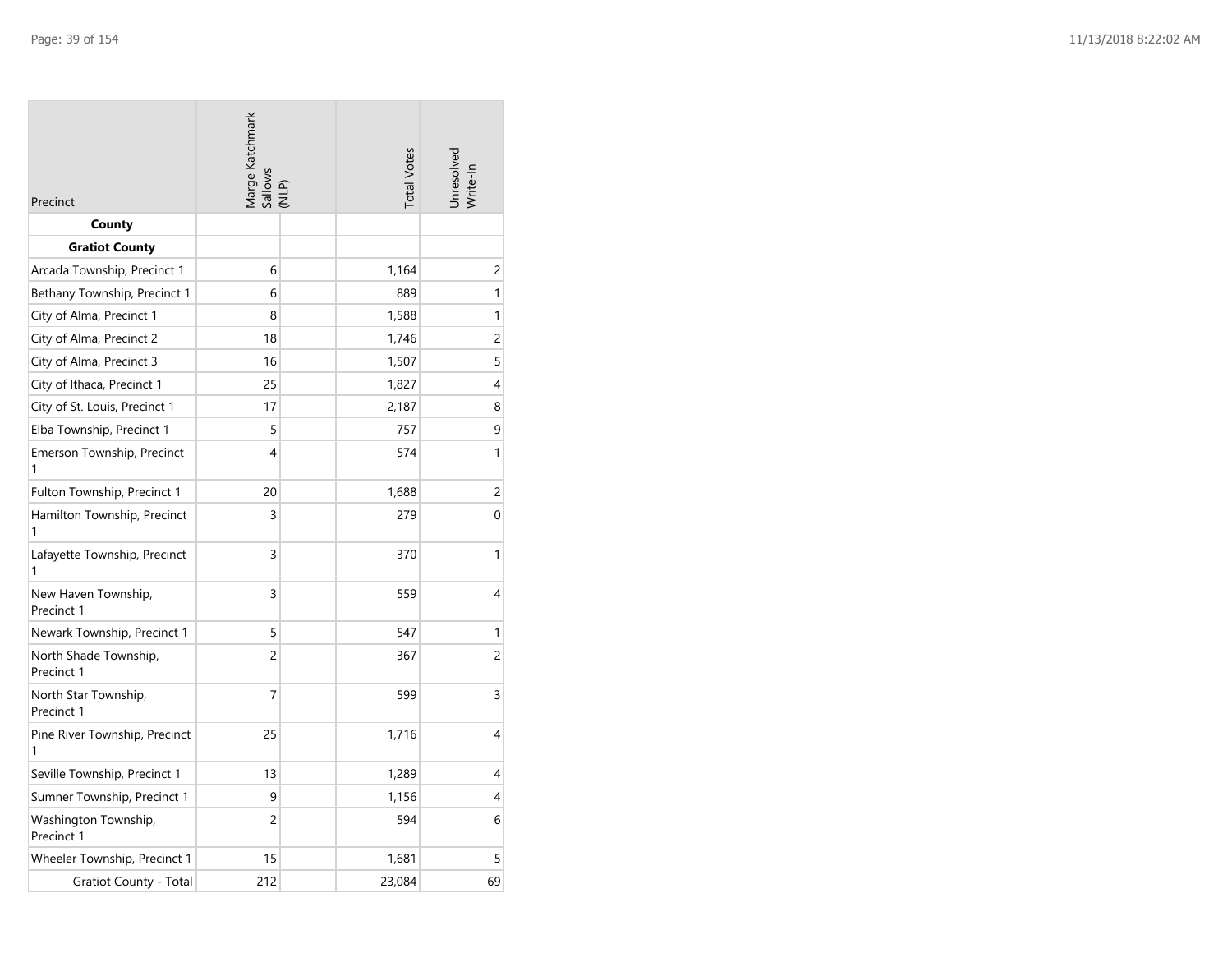| Precinct           | <b>Times Cast</b> | Registered<br>Voters |
|--------------------|-------------------|----------------------|
| <b>Cumulative</b>  |                   |                      |
| Cumulative         | O                 |                      |
| Cumulative - Total |                   |                      |
| County - Total     | 14,505            | 27,137               |

| Precinct           | Andrea Fischer<br>Newman<br>(REP) | Richner<br>Andrew<br>(REP) |  |  |
|--------------------|-----------------------------------|----------------------------|--|--|
| <b>Cumulative</b>  |                                   |                            |  |  |
| Cumulative         |                                   |                            |  |  |
| Cumulative - Total |                                   |                            |  |  |
| County - Total     | 6,574                             | 5,976                      |  |  |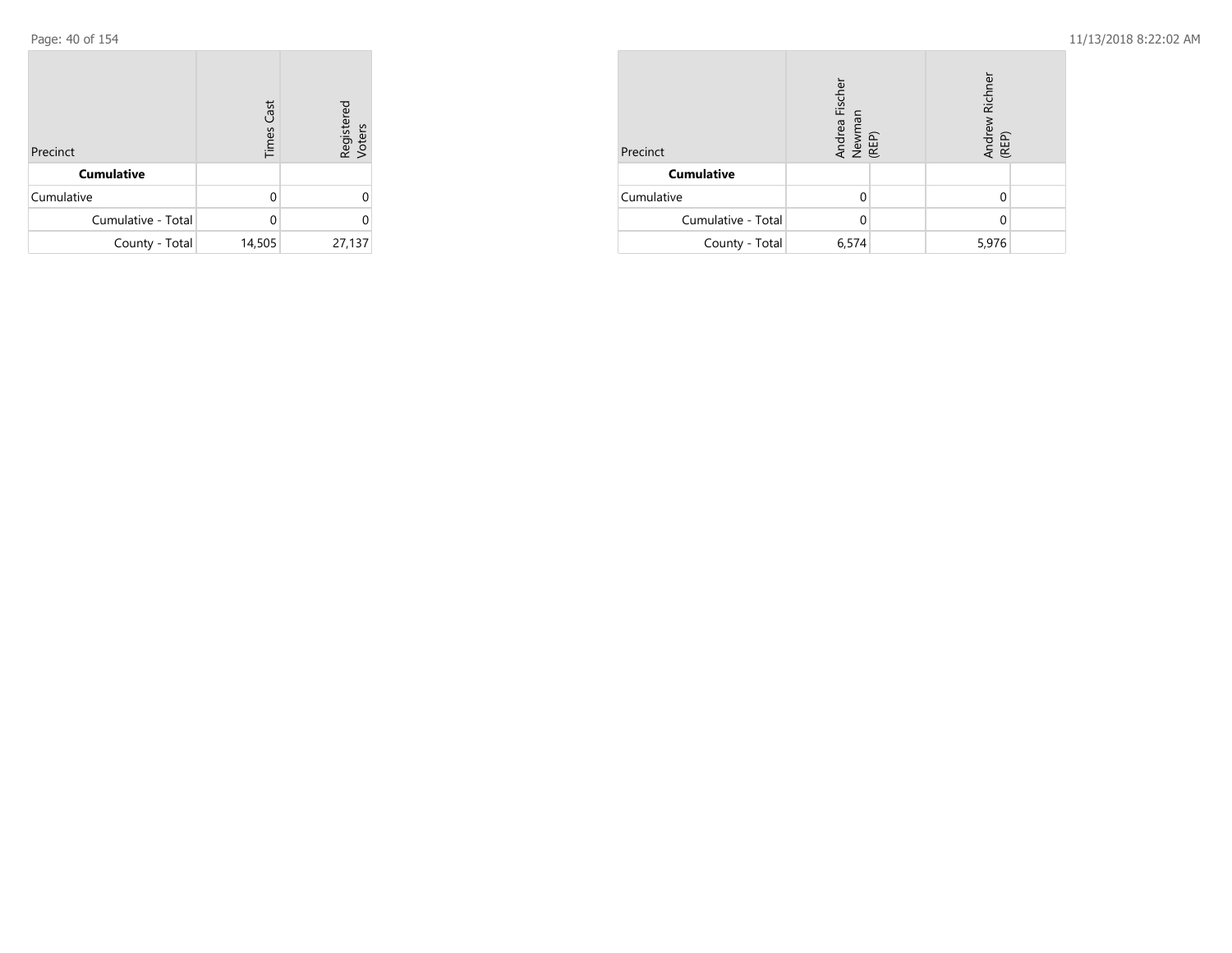| Precinct           | ᠊ᢐ<br>こうしょう うくり うちょう うちょう | 忌     | 흑   | $\sim$<br>≂ | 5 F | Φ<br>ng S | $\mathcal{L}$<br>ここ | S<br>ଟି ବି |  |
|--------------------|---------------------------|-------|-----|-------------|-----|-----------|---------------------|------------|--|
| <b>Cumulative</b>  |                           |       |     |             |     |           |                     |            |  |
| Cumulative         |                           |       |     |             |     |           |                     |            |  |
| Cumulative - Total |                           |       |     |             |     |           |                     |            |  |
| County - Total     | 4,521                     | 4,196 | 286 |             | 295 | 343       | 453                 | 228        |  |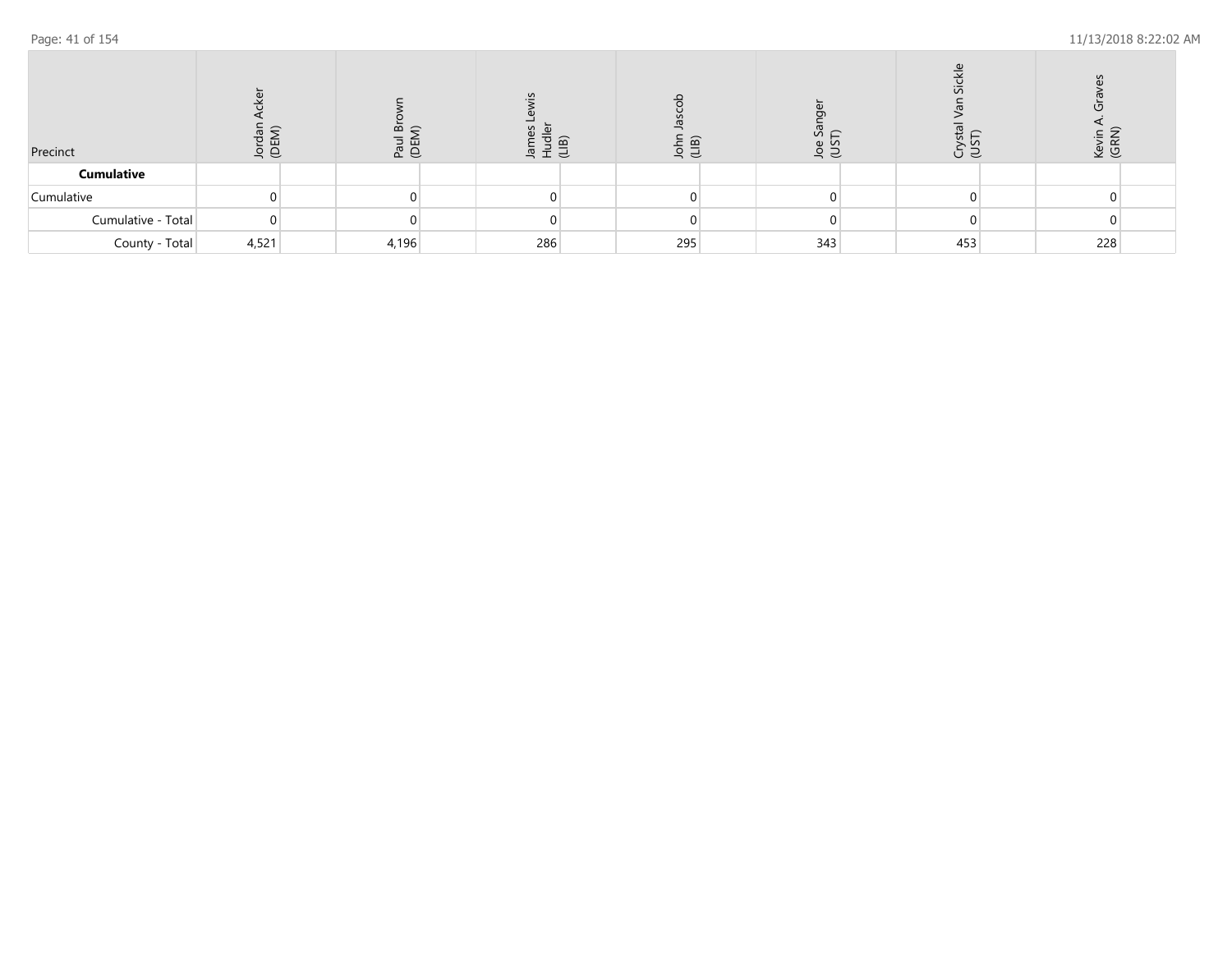| Precinct           | Marge Katchmark<br>Sallows<br>(NLP) | <b>Total Votes</b> | Unresolved<br>Write-In |
|--------------------|-------------------------------------|--------------------|------------------------|
| <b>Cumulative</b>  |                                     |                    |                        |
| Cumulative         |                                     |                    |                        |
| Cumulative - Total |                                     |                    |                        |
| County - Total     | 212                                 | 23,084             | 69                     |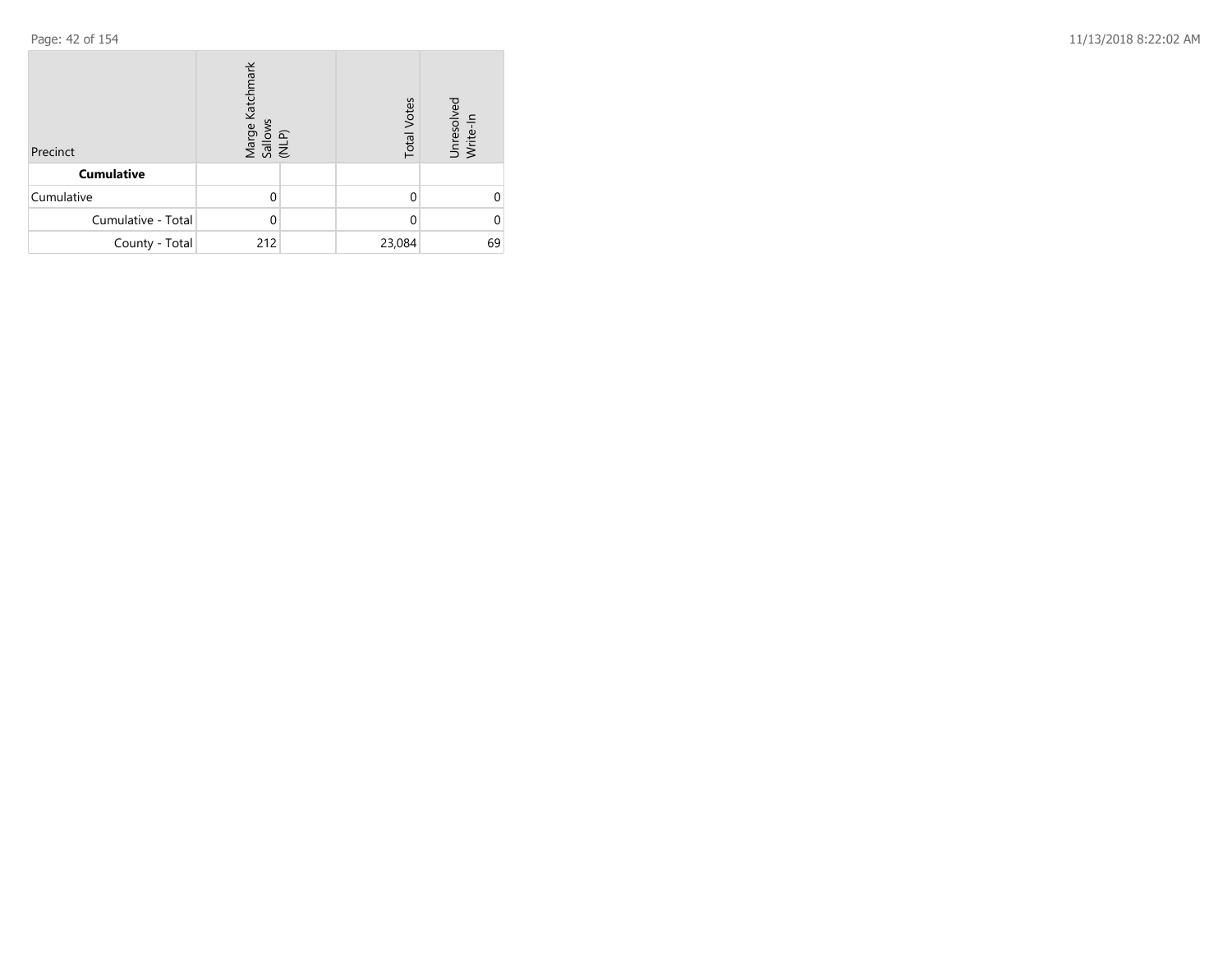$\sim$ 

#### **MSU TRUSTEE (Vote for 2)**

|                                     | <b>imes</b> Cast | egisterec<br>'oters |
|-------------------------------------|------------------|---------------------|
| Precinct                            |                  |                     |
| County<br><b>Gratiot County</b>     |                  |                     |
| Arcada Township, Precinct 1         | 758              | 1,371               |
| Bethany Township, Precinct 1        | 575              | 1,046               |
| City of Alma, Precinct 1            | 956              | 1,627               |
| City of Alma, Precinct 2            | 1,079            | 2,165               |
| City of Alma, Precinct 3            | 946              | 2,224               |
| City of Ithaca, Precinct 1          | 1,201            | 2,065               |
| City of St. Louis, Precinct 1       | 1,280            | 2,658               |
| Elba Township, Precinct 1           | 487              | 914                 |
| Emerson Township, Precinct          |                  |                     |
| 1                                   | 369              | 715                 |
| Fulton Township, Precinct 1         | 1,057            | 1,876               |
| Hamilton Township, Precinct<br>1    | 176              | 337                 |
| Lafayette Township, Precinct<br>1   | 254              | 430                 |
| New Haven Township,<br>Precinct 1   | 357              | 684                 |
| Newark Township, Precinct 1         | 356              | 638                 |
| North Shade Township,<br>Precinct 1 | 229              | 358                 |
| North Star Township,<br>Precinct 1  | 382              | 619                 |
| Pine River Township, Precinct<br>1  | 1,070            | 1,853               |
| Seville Township, Precinct 1        | 830              | 1,653               |
| Sumner Township, Precinct 1         | 712              | 1,381               |
| Washington Township,<br>Precinct 1  | 385              | 638                 |
| Wheeler Township, Precinct 1        | 1,046            | 1,885               |
| <b>Gratiot County - Total</b>       | 14,505           | 27,137              |

| Precinct                            | Dave Dutch<br>(REP) | Mike Miller<br>(REP) |
|-------------------------------------|---------------------|----------------------|
| County                              |                     |                      |
| <b>Gratiot County</b>               |                     |                      |
| Arcada Township, Precinct 1         | 330                 | 336                  |
| Bethany Township, Precinct 1        | 296                 | 307                  |
| City of Alma, Precinct 1            | 350                 | 357                  |
| City of Alma, Precinct 2            | 356                 | 368                  |
| City of Alma, Precinct 3            | 312                 | 320                  |
| City of Ithaca, Precinct 1          | 469                 | 476                  |
| City of St. Louis, Precinct 1       | 527                 | 519                  |
| Elba Township, Precinct 1           | 224                 | 220                  |
| Emerson Township, Precinct          | 171                 | 173                  |
| Fulton Township, Precinct 1         | 466                 | 477                  |
| Hamilton Township, Precinct         | 88                  | 89                   |
| Lafayette Township, Precinct        | 127                 | 110                  |
| New Haven Township,<br>Precinct 1   | 173                 | 170                  |
| Newark Township, Precinct 1         | 172                 | 174                  |
| North Shade Township,<br>Precinct 1 | 125                 | 122                  |
| North Star Township,<br>Precinct 1  | 187                 | 180                  |
| Pine River Township, Precinct<br>1  | 460                 | 487                  |
| Seville Township, Precinct 1        | 370                 | 382                  |
| Sumner Township, Precinct 1         | 317                 | 340                  |
| Washington Township,<br>Precinct 1  | 202                 | 209                  |
| Wheeler Township, Precinct 1        | 494                 | 496                  |
| <b>Gratiot County - Total</b>       | 6,216               | 6,312                |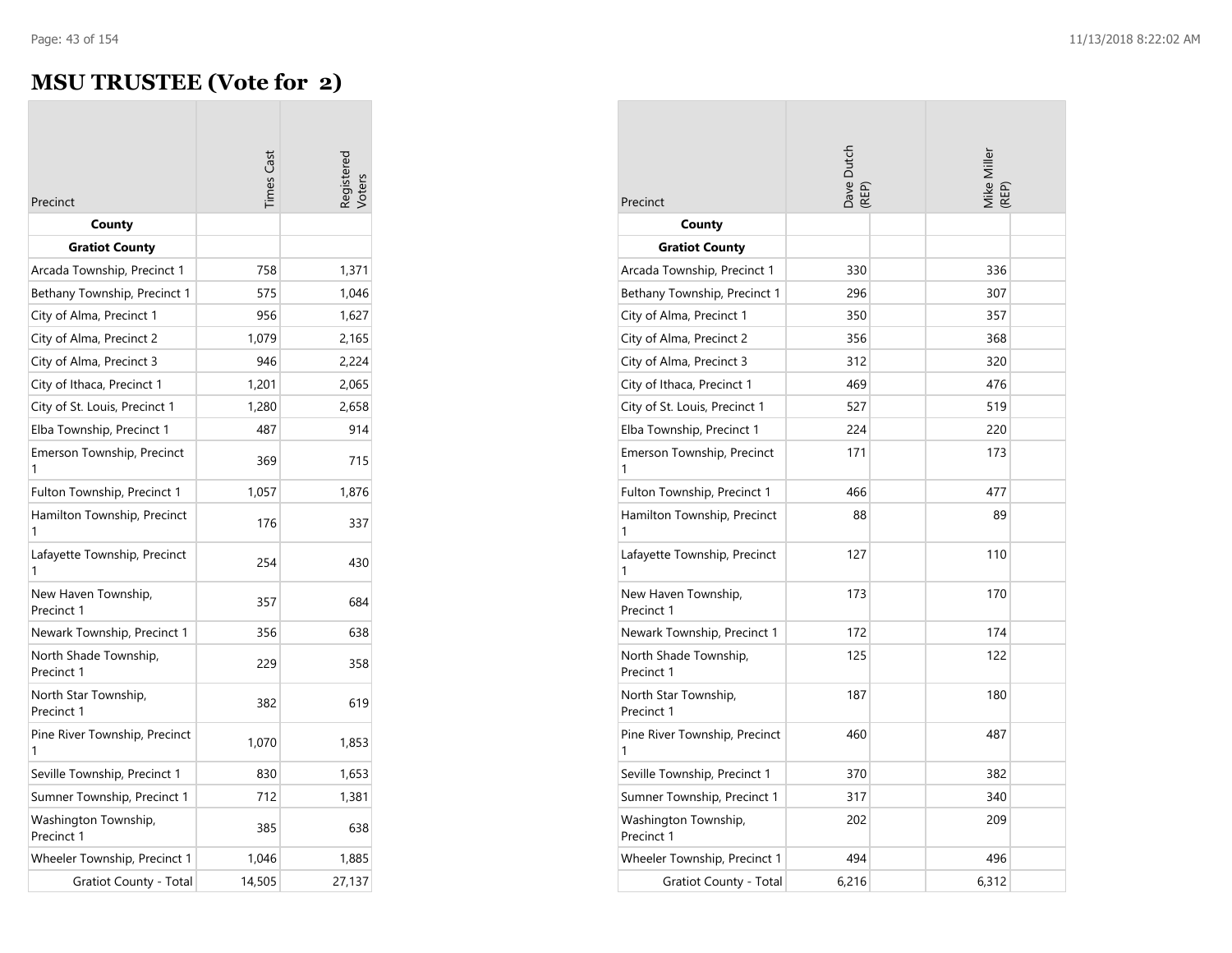| Precinct                                     | Brianna T. Scott<br>(DEM) | Kelly Charron<br>Tebay<br>(DEM) | Bruce Campbell<br>(LIB) | Tim Orzechowski<br>(LIB) | Janet M. Sanger<br>(UST) | John Paul Sanger<br>(UST) | Aaron Mariasy<br>(GRN) |
|----------------------------------------------|---------------------------|---------------------------------|-------------------------|--------------------------|--------------------------|---------------------------|------------------------|
| County                                       |                           |                                 |                         |                          |                          |                           |                        |
| <b>Gratiot County</b>                        | 226                       | 198                             | 15                      | 8                        | 27                       | 15                        | 8                      |
| Arcada Township, Precinct 1                  | 124                       |                                 |                         |                          |                          | $\overline{7}$            |                        |
| Bethany Township, Precinct 1                 |                           | 105                             | 18                      | 11                       | 22                       |                           | $\overline{c}$         |
| City of Alma, Precinct 1                     | 418                       | 372                             | 35                      | 17                       | 16                       | 12                        | 14                     |
| City of Alma, Precinct 2                     | 454                       | 415                             | 45                      | 23                       | 19                       | 15                        | 17                     |
| City of Alma, Precinct 3                     | 384                       | 342                             | 36                      | 19                       | 35                       | 28                        | 21                     |
| City of Ithaca, Precinct 1                   | 374                       | 335                             | 35                      | 32                       | 33                       | 22                        | 18                     |
| City of St. Louis, Precinct 1                | 508                       | 453                             | 32                      | 22                       | 53                       | 35                        | 21                     |
| Elba Township, Precinct 1                    | 135                       | 114                             | 13                      | $\boldsymbol{9}$         | 15                       | $\sqrt{5}$                | 6                      |
| Emerson Township, Precinct                   | 119                       | 97                              | 9                       | 5                        | 6                        | 5                         | $\overline{c}$         |
| Fulton Township, Precinct 1                  | 326                       | 300                             | 21                      | 12                       | 29                       | 24                        | 11                     |
| Hamilton Township, Precinct                  | 44                        | 35                              | 6                       | $\overline{3}$           | 6                        | 5                         | $\overline{3}$         |
| Lafayette Township, Precinct<br>$\mathbf{1}$ | 63                        | 53                              | 8                       | 6                        | 8                        | $\mathbf{3}$              | $\mathbf{0}$           |
| New Haven Township,<br>Precinct 1            | 89                        | 85                              | 11                      | 8                        | $\overline{7}$           | 5                         | 5                      |
| Newark Township, Precinct 1                  | 96                        | 87                              | 4                       | $\mathbf{1}$             | $\overline{7}$           | $\overline{5}$            | $\overline{c}$         |
| North Shade Township,<br>Precinct 1          | 55                        | 39                              | 9                       | $\overline{3}$           | $\overline{3}$           | $\overline{4}$            | $\Omega$               |
| North Star Township,<br>Precinct 1           | 100                       | 91                              | 12                      | $\overline{3}$           | 6                        | $\overline{3}$            | $\overline{4}$         |
| Pine River Township, Precinct                | 335                       | 308                             | 32                      | 24                       | 30                       | 16                        | 17                     |
| Seville Township, Precinct 1                 | 236                       | 204                             | $20\,$                  | 11                       | 38                       | 22                        | 5                      |
| Sumner Township, Precinct 1                  | 220                       | 191                             | 18                      | 11                       | 30                       | 15                        | 8                      |
| Washington Township,<br>Precinct 1           | 86                        | 68                              | 15                      | 12                       | $\overline{7}$           | $\overline{3}$            | 5                      |
| Wheeler Township, Precinct 1                 | 288                       | 249                             | 29                      | 19                       | 44                       | 27                        | $\overline{7}$         |

Gratiot County - Total 4,680 4,141 423 259 441 276 176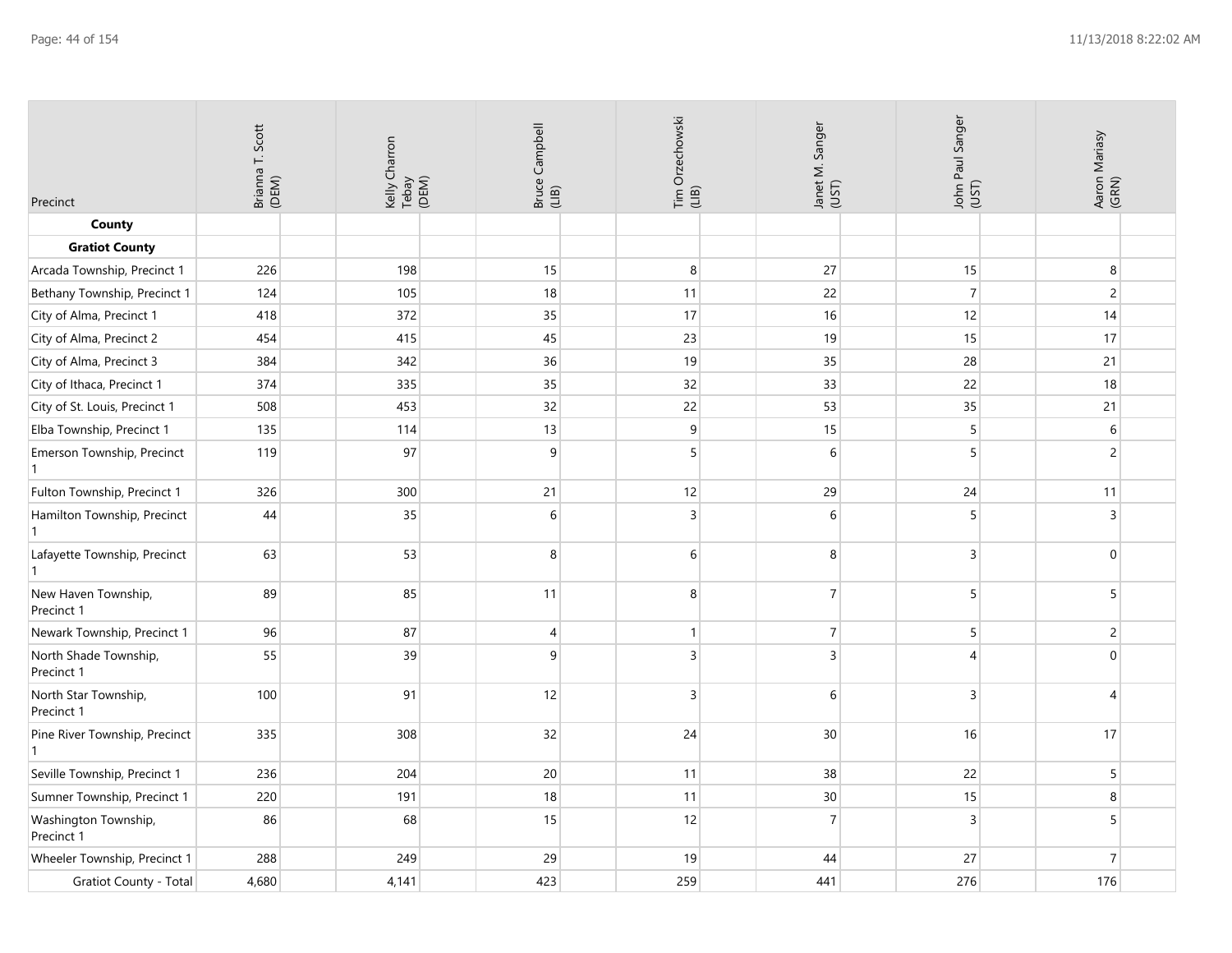| Precinct                            | Bridgette R.<br>Abraham-Guzman<br>(NLP) |  | <b>Total Votes</b> | Unresolved<br>Write-In |
|-------------------------------------|-----------------------------------------|--|--------------------|------------------------|
| County                              |                                         |  |                    |                        |
| <b>Gratiot County</b>               |                                         |  |                    |                        |
| Arcada Township, Precinct 1         | 3                                       |  | 1,166              | 2                      |
| Bethany Township, Precinct 1        | 5                                       |  | 897                | 0                      |
| City of Alma, Precinct 1            | 6                                       |  | 1,597              | 1                      |
| City of Alma, Precinct 2            | 19                                      |  | 1,731              | 6                      |
| City of Alma, Precinct 3            | 18                                      |  | 1,515              | 8                      |
| City of Ithaca, Precinct 1          | 27                                      |  | 1,821              | 4                      |
| City of St. Louis, Precinct 1       | 14                                      |  | 2,184              | 8                      |
| Elba Township, Precinct 1           | 10                                      |  | 751                | 7                      |
| Emerson Township, Precinct<br>1     | 5                                       |  | 592                | 0                      |
| Fulton Township, Precinct 1         | 19                                      |  | 1,685              | 0                      |
| Hamilton Township, Precinct<br>1    | 5                                       |  | 284                | 1                      |
| Lafayette Township, Precinct<br>1   | 1                                       |  | 379                | 1                      |
| New Haven Township,<br>Precinct 1   | $\overline{c}$                          |  | 555                | 3                      |
| Newark Township, Precinct 1         | 4                                       |  | 552                | 2                      |
| North Shade Township,<br>Precinct 1 | 4                                       |  | 364                | $\overline{c}$         |
| North Star Township,<br>Precinct 1  | 8                                       |  | 594                | 3                      |
| Pine River Township, Precinct<br>1  | 18                                      |  | 1,727              | 4                      |
| Seville Township, Precinct 1        | 5                                       |  | 1,293              | 3                      |
| Sumner Township, Precinct 1         | 11                                      |  | 1,161              | 4                      |
| Washington Township,<br>Precinct 1  | $\overline{7}$                          |  | 614                | 10                     |
| Wheeler Township, Precinct 1        | 13                                      |  | 1,666              | 5                      |
| Gratiot County - Total              | 204                                     |  | 23,128             | 74                     |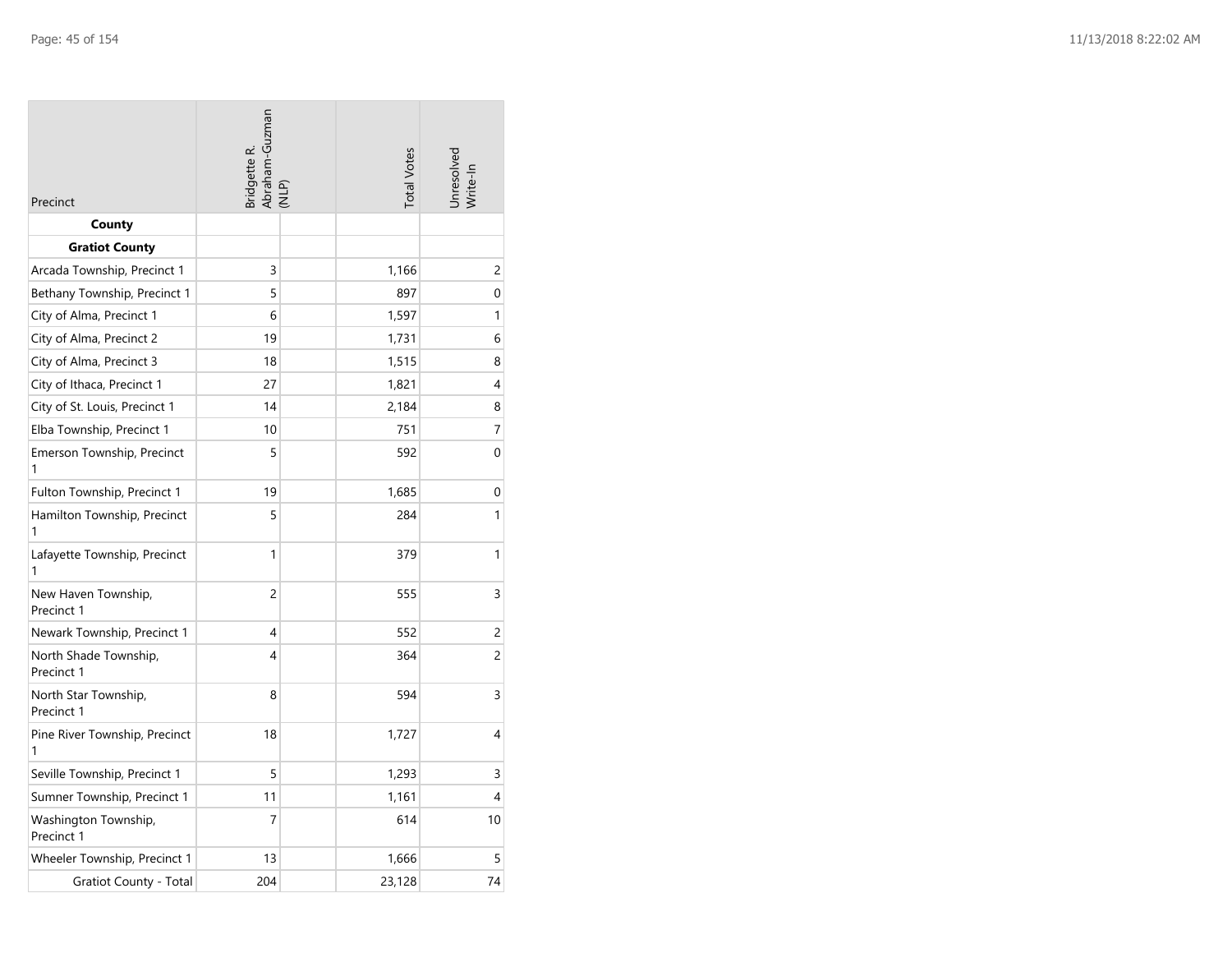| Precinct           | <b>Times Cast</b> | Registered<br>Voters |
|--------------------|-------------------|----------------------|
| <b>Cumulative</b>  |                   |                      |
| Cumulative         | O                 |                      |
| Cumulative - Total | U                 |                      |
| County - Total     | 14,505            | 27,137               |

| Precinct           | Dutch<br>Dave I<br>(REP) | Mike Miller<br>(REP) |  |  |
|--------------------|--------------------------|----------------------|--|--|
| <b>Cumulative</b>  |                          |                      |  |  |
| Cumulative         |                          |                      |  |  |
| Cumulative - Total |                          |                      |  |  |
| County - Total     | 6,216                    | 6,312                |  |  |

п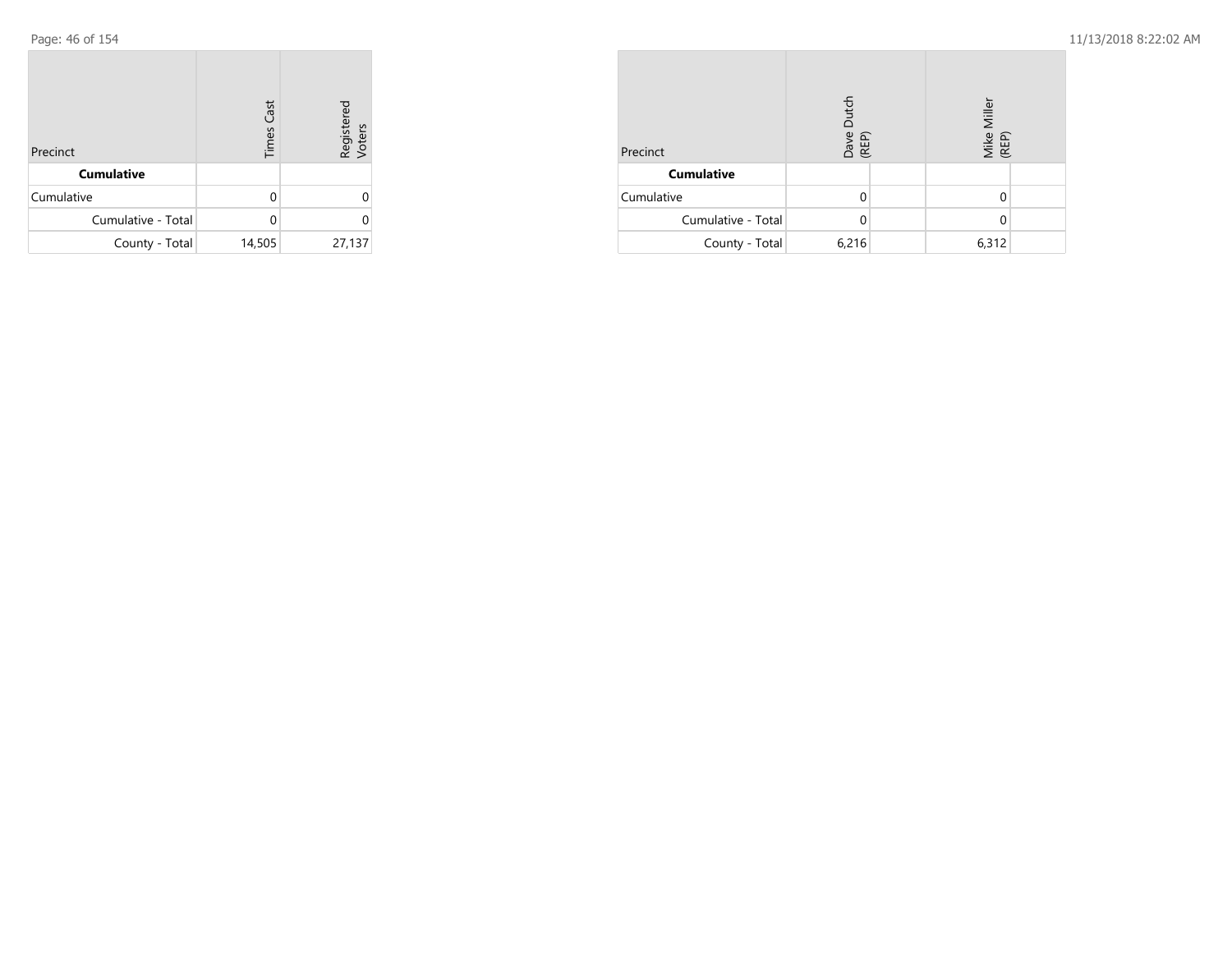| Precinct           | ш<br>조 호 | Velis<br>Tebia<br>QEM | B<br>≂ | = ബ<br>ドビ | S E | ょう  | ই উ |  |
|--------------------|----------|-----------------------|--------|-----------|-----|-----|-----|--|
| <b>Cumulative</b>  |          |                       |        |           |     |     |     |  |
| Cumulative         |          |                       |        |           |     |     |     |  |
| Cumulative - Total |          |                       |        |           |     |     |     |  |
| County - Total     | 4,680    | 4,141                 | 423    | 259       | 441 | 276 | 176 |  |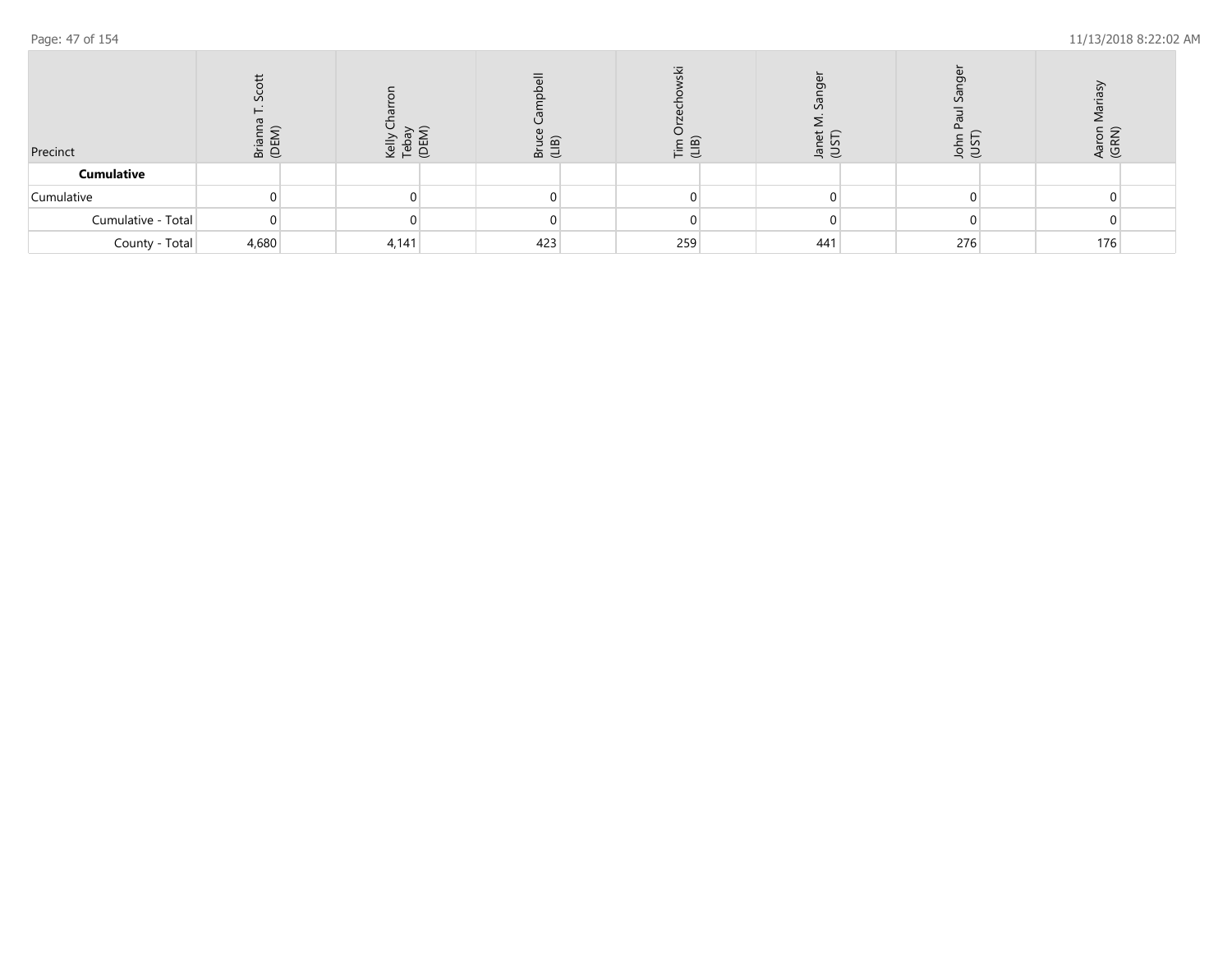| Precinct           | Guzma<br>Bridgette R.<br>Abraham-Gu<br>(NLP) | <b>Total Votes</b> | Unresolved<br>Write-In |
|--------------------|----------------------------------------------|--------------------|------------------------|
| <b>Cumulative</b>  |                                              |                    |                        |
| Cumulative         |                                              |                    |                        |
| Cumulative - Total |                                              |                    |                        |
| County - Total     | 204                                          | 23,128             | 74                     |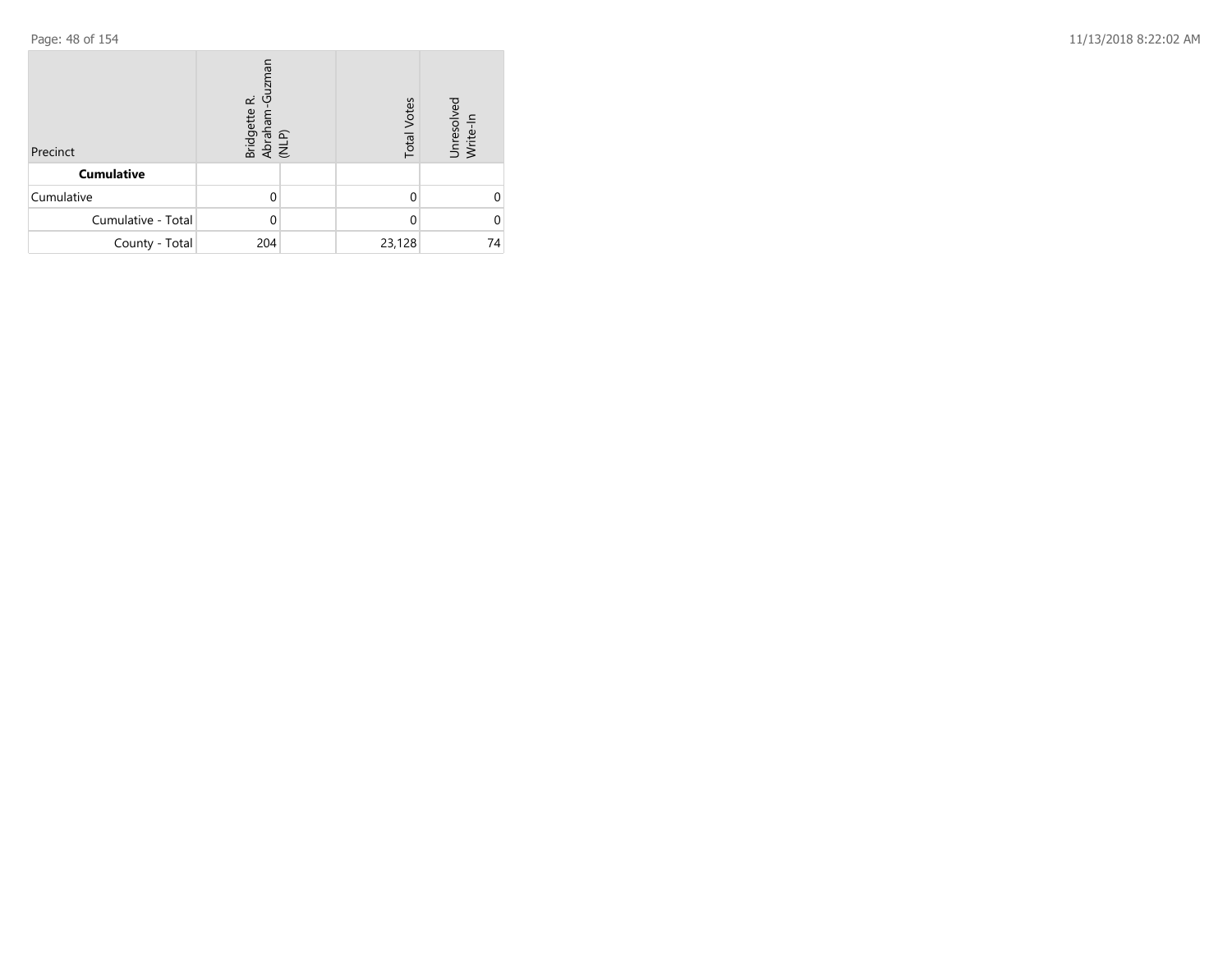#### **WAYNE STATE GOV (Vote for 2)**

|                                     | imes Cast | egistered<br>'oters |
|-------------------------------------|-----------|---------------------|
| Precinct                            |           |                     |
| County<br><b>Gratiot County</b>     |           |                     |
| Arcada Township, Precinct 1         | 758       | 1,371               |
| Bethany Township, Precinct 1        | 575       | 1,046               |
| City of Alma, Precinct 1            | 956       | 1,627               |
|                                     |           |                     |
| City of Alma, Precinct 2            | 1,079     | 2,165               |
| City of Alma, Precinct 3            | 946       | 2,224               |
| City of Ithaca, Precinct 1          | 1,201     | 2,065               |
| City of St. Louis, Precinct 1       | 1,280     | 2,658               |
| Elba Township, Precinct 1           | 487       | 914                 |
| Emerson Township, Precinct<br>1     | 369       | 715                 |
| Fulton Township, Precinct 1         | 1,057     | 1,876               |
| Hamilton Township, Precinct<br>1    | 176       | 337                 |
| Lafayette Township, Precinct<br>1   | 254       | 430                 |
| New Haven Township,<br>Precinct 1   | 357       | 684                 |
| Newark Township, Precinct 1         | 356       | 638                 |
| North Shade Township,<br>Precinct 1 | 229       | 358                 |
| North Star Township,<br>Precinct 1  | 382       | 619                 |
| Pine River Township, Precinct<br>1  | 1,070     | 1,853               |
| Seville Township, Precinct 1        | 830       | 1,653               |
| Sumner Township, Precinct 1         | 712       | 1,381               |
| Washington Township,<br>Precinct 1  | 385       | 638                 |
| Wheeler Township, Precinct 1        | 1,046     | 1,885               |
| <b>Gratiot County - Total</b>       | 14,505    | 27,137              |

| Precinct                            | Diane Dunaskiss<br>(REP) |  | David Nicholson<br>(REP) |  |
|-------------------------------------|--------------------------|--|--------------------------|--|
| County                              |                          |  |                          |  |
| <b>Gratiot County</b>               |                          |  |                          |  |
| Arcada Township, Precinct 1         | 351                      |  | 332                      |  |
| Bethany Township, Precinct 1        | 287                      |  | 291                      |  |
| City of Alma, Precinct 1            | 372                      |  | 339                      |  |
| City of Alma, Precinct 2            | 389                      |  | 364                      |  |
| City of Alma, Precinct 3            | 333                      |  | 296                      |  |
| City of Ithaca, Precinct 1          | 486                      |  | 453                      |  |
| City of St. Louis, Precinct 1       | 547                      |  | 502                      |  |
| Elba Township, Precinct 1           | 217                      |  | 217                      |  |
| Emerson Township, Precinct<br>1     | 171                      |  | 161                      |  |
| Fulton Township, Precinct 1         | 484                      |  | 461                      |  |
| Hamilton Township, Precinct         | 89                       |  | 90                       |  |
| Lafayette Township, Precinct        | 113                      |  | 107                      |  |
| New Haven Township,<br>Precinct 1   | 176                      |  | 164                      |  |
| Newark Township, Precinct 1         | 172                      |  | 160                      |  |
| North Shade Township,<br>Precinct 1 | 124                      |  | 120                      |  |
| North Star Township,<br>Precinct 1  | 188                      |  | 164                      |  |
| Pine River Township, Precinct<br>1  | 484                      |  | 471                      |  |
| Seville Township, Precinct 1        | 378                      |  | 361                      |  |
| Sumner Township, Precinct 1         | 323                      |  | 316                      |  |
| Washington Township,<br>Precinct 1  | 197                      |  | 195                      |  |
| Wheeler Township, Precinct 1        | 522                      |  | 470                      |  |
| Gratiot County - Total              | 6,403                    |  | 6,034                    |  |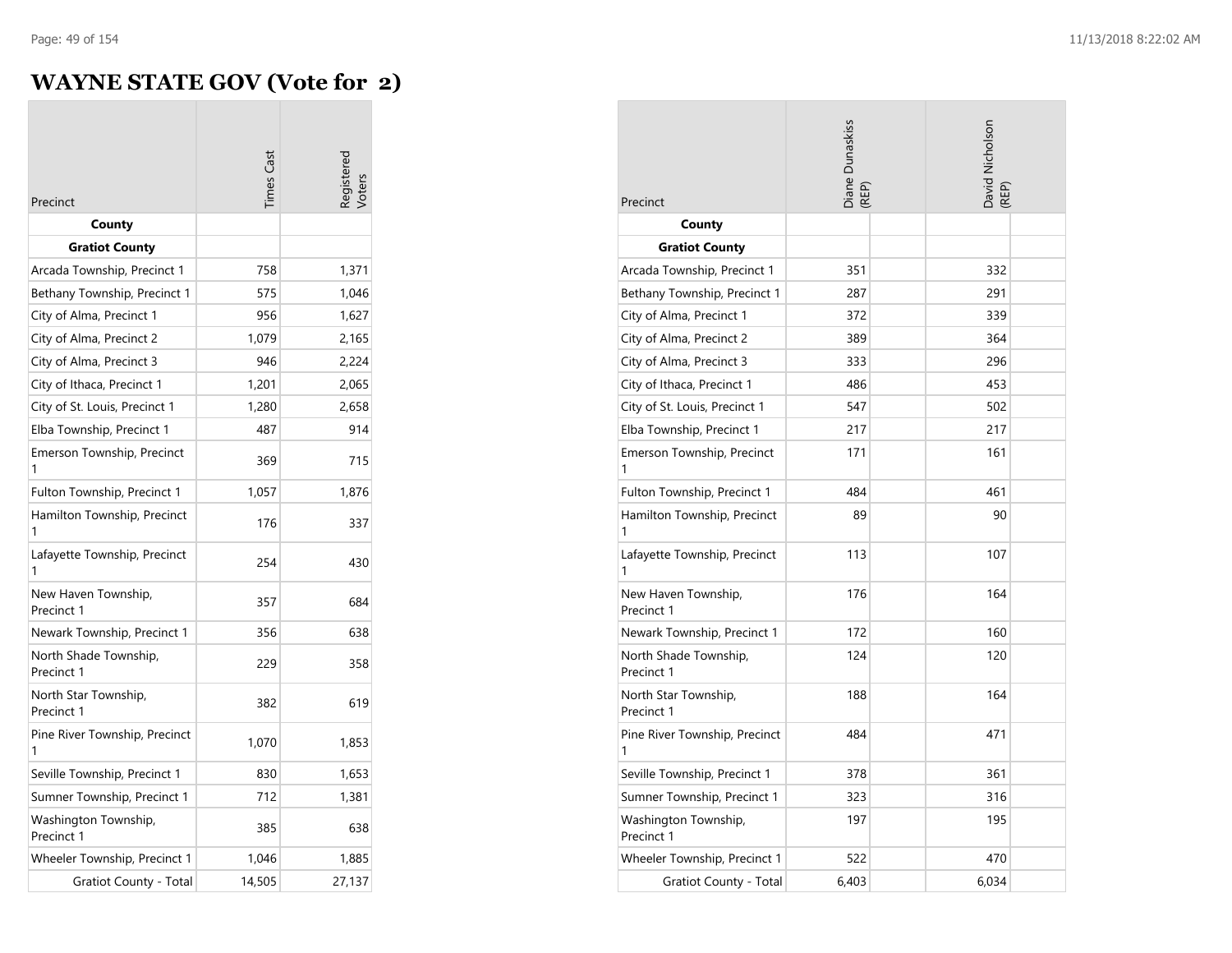| Precinct                                    | Bryan C. Barnhill<br>(DEM) | Anil Kumar<br>(DEM) | Jon Elgas<br>(LIB) | John T.<br>Hargenrader<br>(LIB) | Christine C.<br>Schwartz<br>(UST) | Marc Joseph<br>Sosnowski<br>(UST) | <b>Total Votes</b> | Unresolved<br>Write-In   |
|---------------------------------------------|----------------------------|---------------------|--------------------|---------------------------------|-----------------------------------|-----------------------------------|--------------------|--------------------------|
| County                                      |                            |                     |                    |                                 |                                   |                                   |                    |                          |
| <b>Gratiot County</b>                       |                            |                     |                    |                                 |                                   |                                   |                    |                          |
| Arcada Township, Precinct 1                 | 219                        | 183                 | $\overline{9}$     | 11                              | 22                                | 11                                | 1,138              | $\overline{3}$           |
| Bethany Township, Precinct 1                | 125                        | 92                  | 18                 | 16                              | 23                                | 10                                | 862                | $\mathbf{1}$             |
| City of Alma, Precinct 1                    | 371                        | 372                 | 27                 | 25                              | 25                                | 12                                | 1,543              | $\boldsymbol{0}$         |
| City of Alma, Precinct 2                    | 424                        | 408                 | 31                 | 23                              | 42                                | 21                                | 1,702              | $\overline{c}$           |
| City of Alma, Precinct 3                    | 376                        | 342                 | 40                 | 26                              | 46                                | 23                                | 1,482              | $\sqrt{6}$               |
| City of Ithaca, Precinct 1                  | 360                        | 304                 | 41                 | 31                              | 53                                | 27                                | 1,755              | $\sqrt{6}$               |
| City of St. Louis, Precinct 1               | 495                        | 443                 | 33                 | 31                              | 66                                | 34                                | 2,151              | $10\,$                   |
| Elba Township, Precinct 1                   | 139                        | 115                 | 12                 | 8                               | 13                                | 13                                | 734                | $\boldsymbol{7}$         |
| Emerson Township, Precinct                  | 113                        | 101                 | $\overline{3}$     | 5                               | 11                                | $\overline{4}$                    | 569                | $\boldsymbol{0}$         |
| Fulton Township, Precinct 1                 | 324                        | 259                 | 17                 | 11                              | 51                                | 28                                | 1,635              | $\mathbf{1}$             |
| Hamilton Township, Precinct<br>$\mathbf{1}$ | 46                         | 35                  | $\overline{c}$     | $\overline{c}$                  | 9                                 | 6                                 | 279                | $\mathbf 0$              |
| Lafayette Township, Precinct                | 56                         | 51                  | 5                  | 10                              | $\overline{7}$                    | 3                                 | 352                | $\mathbf{0}$             |
| New Haven Township,<br>Precinct 1           | 92                         | 70                  | 8                  | 9                               | 17                                | 6                                 | 542                | $\overline{2}$           |
| Newark Township, Precinct 1                 | 86                         | 78                  | $\overline{7}$     | $\overline{c}$                  | 14                                | 8                                 | 527                | $\overline{c}$           |
| North Shade Township,<br>Precinct 1         | 52                         | 35                  | 8                  | $\,8\,$                         | 10 <sup>1</sup>                   | 6                                 | 363                | $\overline{4}$           |
| North Star Township,<br>Precinct 1          | 99                         | 90                  | 5                  | $\,6\,$                         | 18                                | 8                                 | 578                | $\overline{3}$           |
| Pine River Township, Precinct               | 330                        | 285                 | 24                 | 27                              | 43                                | 23                                | 1,687              | 5                        |
| Seville Township, Precinct 1                | 215                        | 191                 | 17                 | 16                              | 42                                | 21                                | 1,241              | $\overline{5}$           |
| Sumner Township, Precinct 1                 | 208                        | 177                 | 14                 | $\overline{7}$                  | 41                                | 19                                | 1,105              | $\overline{5}$           |
| Washington Township,<br>Precinct 1          | 82                         | 68                  | 12                 | 12                              | 9                                 | $\overline{7}$                    | 582                | $\overline{\mathcal{I}}$ |
| Wheeler Township, Precinct 1                | 283                        | 239                 | 27                 | 26                              | 55                                | 21                                | 1,643              | 6                        |
| Gratiot County - Total                      | 4,495                      | 3,938               | 360                | 312                             | 617                               | 311                               | 22,470             | 75                       |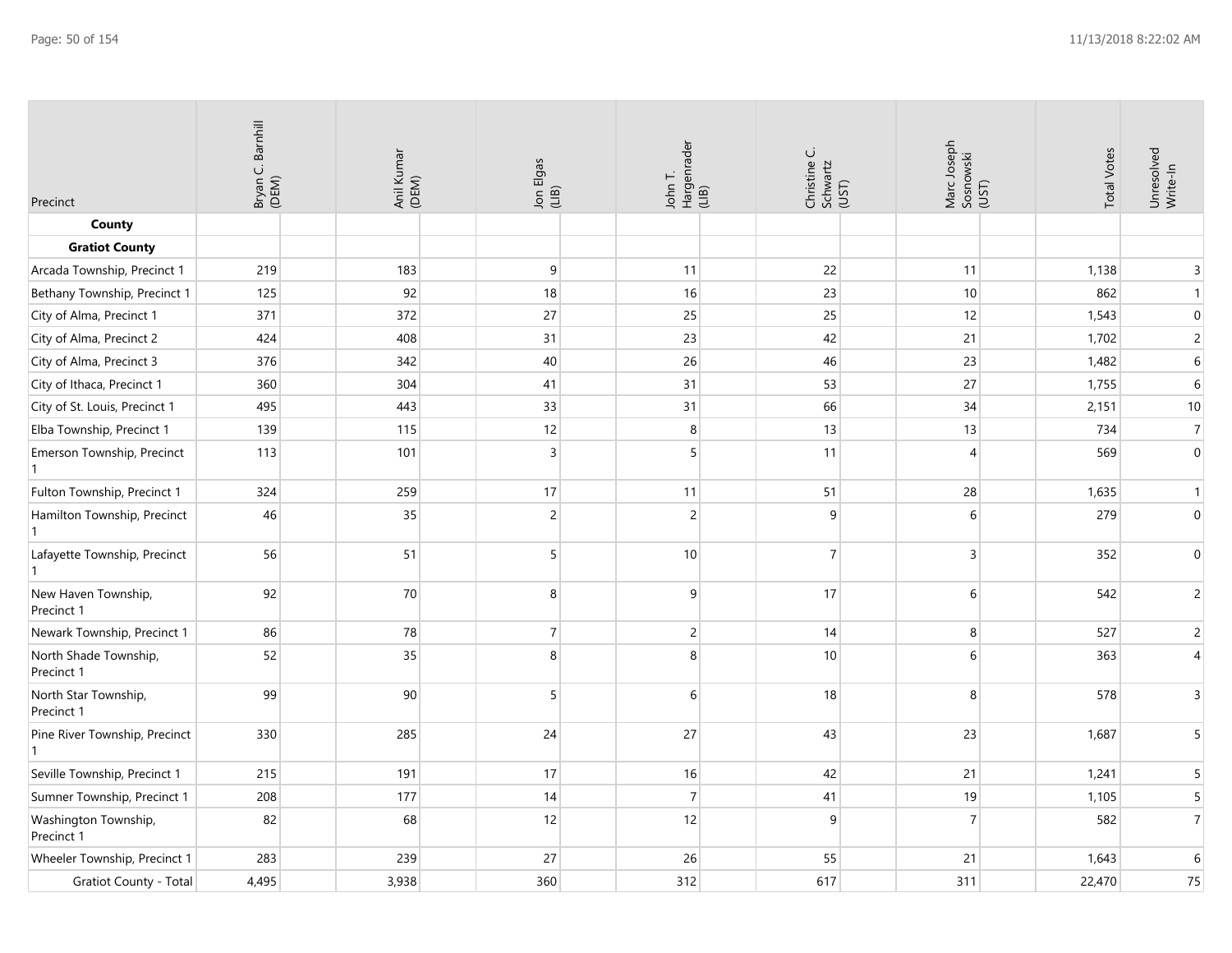| Precinct           | <b>Times Cast</b> | Registered<br>Voters |
|--------------------|-------------------|----------------------|
| <b>Cumulative</b>  |                   |                      |
| Cumulative         | O                 |                      |
| Cumulative - Total | U                 |                      |
| County - Total     | 14,505            | 27,137               |

| Precinct           | Dunaskiss<br>Diane<br>(REP) | David Nicholson<br>(REP) |  |
|--------------------|-----------------------------|--------------------------|--|
| <b>Cumulative</b>  |                             |                          |  |
| Cumulative         | U                           |                          |  |
| Cumulative - Total |                             |                          |  |
| County - Total     | 6,403                       | 6,034                    |  |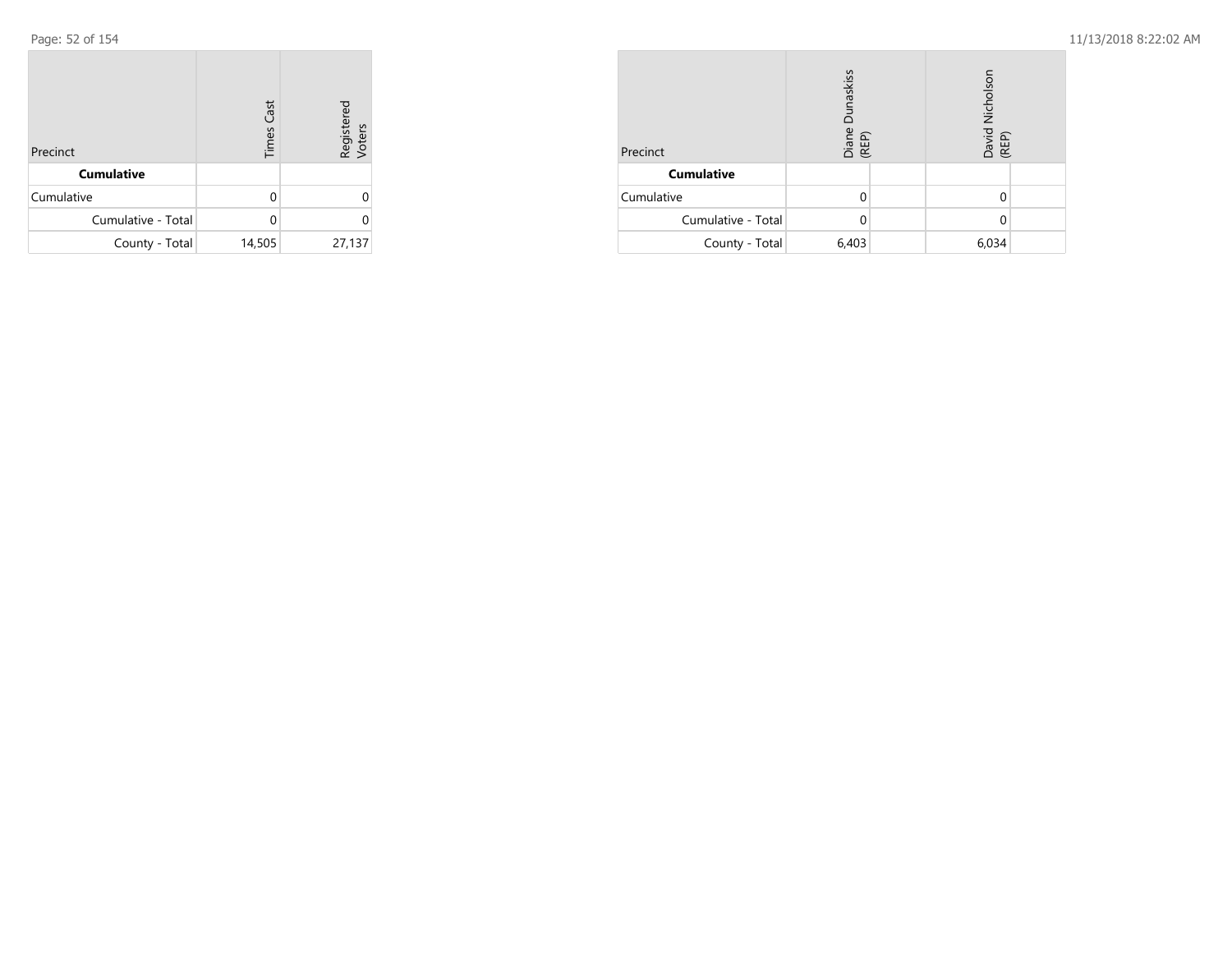| Precinct           | ≡<br>说 오 | $\overline{\overline{c}}$<br>ÜE | Elgas<br>lon<br>(LIB) | ra<br>上<br>上 | ≔<br>(LIB)<br>້ 5 ຮ້ 5 | isr<br>ISL<br>σ<br>$\geq$ 2 $\leq$ | ⊢      | っゞ |
|--------------------|----------|---------------------------------|-----------------------|--------------|------------------------|------------------------------------|--------|----|
| <b>Cumulative</b>  |          |                                 |                       |              |                        |                                    |        |    |
| Cumulative         |          |                                 |                       |              |                        |                                    |        |    |
| Cumulative - Total |          |                                 |                       |              |                        |                                    |        |    |
| County - Total     | 4,495    | 3,938                           | 360                   | 312          | 617                    | 311                                | 22,470 | 75 |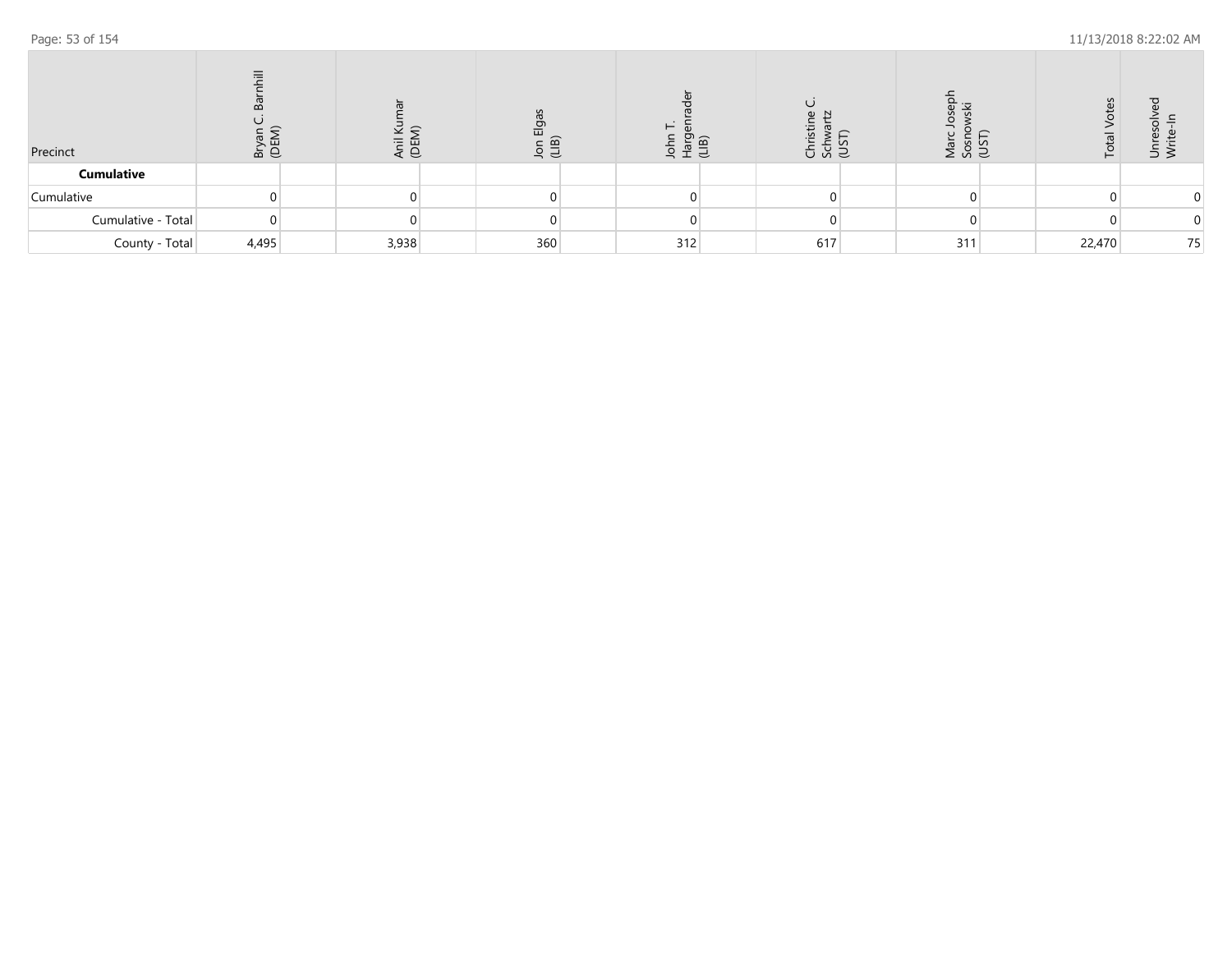#### **Gratiot Co Road Comm (Vote for 1)**

| Precinct                            | <b>Times</b> Cast | egistered |
|-------------------------------------|-------------------|-----------|
| County                              |                   |           |
| <b>Gratiot County</b>               |                   |           |
| Arcada Township, Precinct 1         | 758               | 1,371     |
| Bethany Township, Precinct 1        | 575               | 1,046     |
| City of Alma, Precinct 1            | 956               | 1,627     |
| City of Alma, Precinct 2            | 1,079             | 2,165     |
| City of Alma, Precinct 3            | 946               | 2,224     |
| City of Ithaca, Precinct 1          | 1,201             | 2,065     |
| City of St. Louis, Precinct 1       | 1,280             | 2,658     |
| Elba Township, Precinct 1           | 487               | 914       |
| Emerson Township, Precinct<br>1     | 369               | 715       |
| Fulton Township, Precinct 1         | 1,057             | 1,876     |
| Hamilton Township, Precinct<br>1    | 176               | 337       |
| Lafayette Township, Precinct<br>1   | 254               | 430       |
| New Haven Township,<br>Precinct 1   | 357               | 684       |
| Newark Township, Precinct 1         | 356               | 638       |
| North Shade Township,<br>Precinct 1 | 229               | 358       |
| North Star Township,<br>Precinct 1  | 382               | 619       |
| Pine River Township, Precinct<br>1  | 1,070             | 1,853     |
| Seville Township, Precinct 1        | 830               | 1,653     |
| Sumner Township, Precinct 1         | 712               | 1,381     |
| Washington Township,<br>Precinct 1  | 385               | 638       |
| Wheeler Township, Precinct 1        | 1,046             | 1,885     |
| Gratiot County - Total              | 14,505            | 27,137    |

| Precinct                            | John H. Wilson<br>(REP) | <b>Total Votes</b> | Unresolved<br>Write-In |
|-------------------------------------|-------------------------|--------------------|------------------------|
| County                              |                         |                    |                        |
| <b>Gratiot County</b>               |                         |                    |                        |
| Arcada Township, Precinct 1         | 569                     | 569                | 18                     |
| Bethany Township, Precinct 1        | 462                     | 462                | 4                      |
| City of Alma, Precinct 1            | 655                     | 655                | 37                     |
| City of Alma, Precinct 2            | 760                     | 760                | 44                     |
| City of Alma, Precinct 3            | 675                     | 675                | 39                     |
| City of Ithaca, Precinct 1          | 926                     | 926                | 19                     |
| City of St. Louis, Precinct 1       | 1,004                   | 1,004              | 43                     |
| Elba Township, Precinct 1           | 376                     | 376                | 10                     |
| Emerson Township, Precinct<br>1     | 313                     | 313                | 6                      |
| Fulton Township, Precinct 1         | 843                     | 843                | 26                     |
| Hamilton Township, Precinct<br>1    | 156                     | 156                | 6                      |
| Lafayette Township, Precinct        | 210                     | 210                | 3                      |
| New Haven Township,<br>Precinct 1   | 288                     | 288                | 6                      |
| Newark Township, Precinct 1         | 291                     | 291                | 3                      |
| North Shade Township,<br>Precinct 1 | 198                     | 198                | $\overline{c}$         |
| North Star Township,<br>Precinct 1  | 312                     | 312                | 6                      |
| Pine River Township, Precinct<br>1  | 825                     | 825                | 14                     |
| Seville Township, Precinct 1        | 666                     | 666                | 22                     |
| Sumner Township, Precinct 1         | 558                     | 558                | 14                     |
| Washington Township,<br>Precinct 1  | 311                     | 311                | 13                     |
| Wheeler Township, Precinct 1        | 863                     | 863                | 33                     |
| Gratiot County - Total              | 11,261                  | 11,261             | 368                    |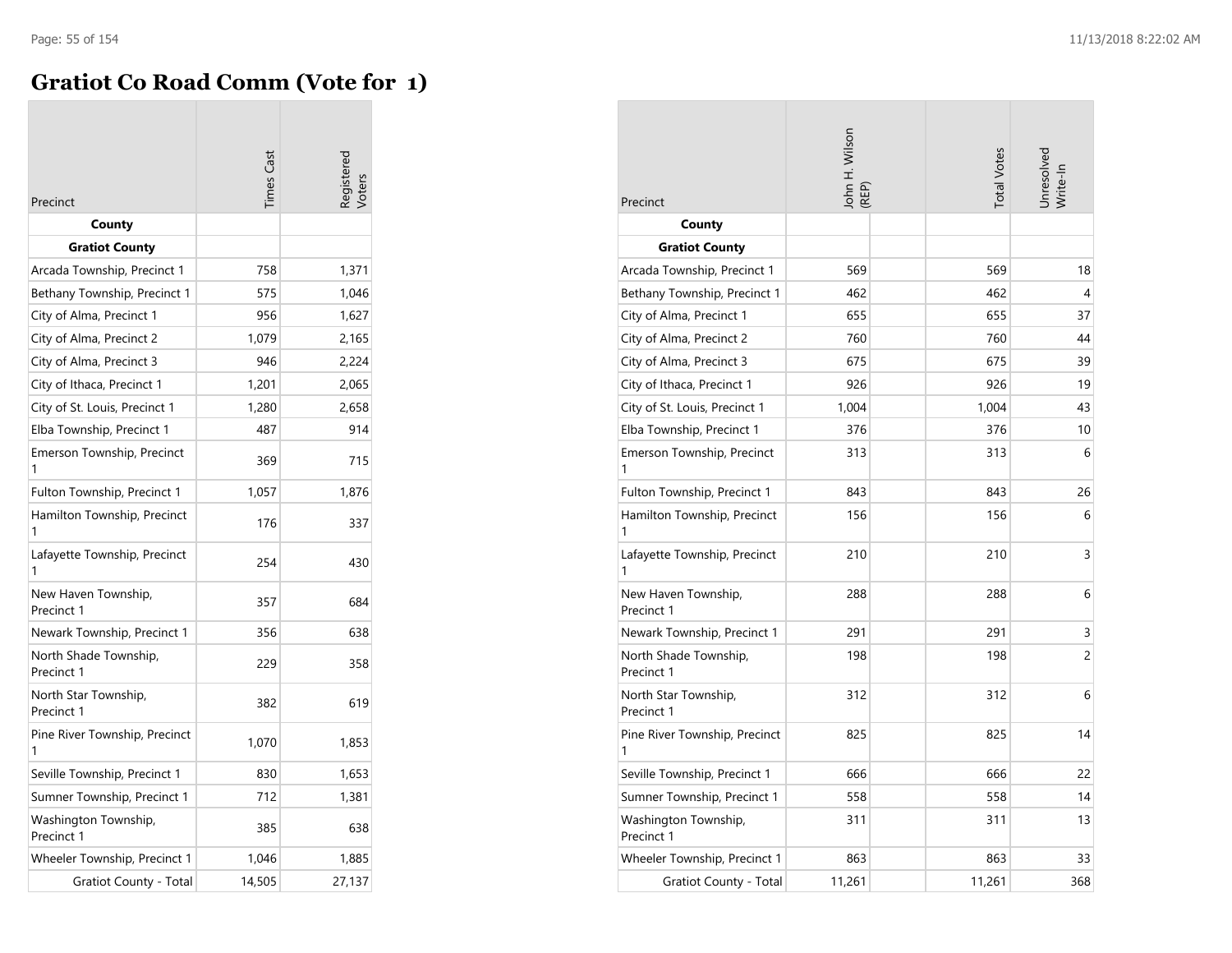| Precinct           | <b>Times Cast</b> | Registered<br>Voters |
|--------------------|-------------------|----------------------|
| <b>Cumulative</b>  |                   |                      |
| Cumulative         | U                 | 0                    |
| Cumulative - Total |                   |                      |
| County - Total     | 14,505            | 27,137               |

| Precinct           | Wilson<br>H<br>John<br>(REP) |  | <b>Total Votes</b> | Unresolved<br>Write-In |
|--------------------|------------------------------|--|--------------------|------------------------|
| <b>Cumulative</b>  |                              |  |                    |                        |
| Cumulative         | U                            |  |                    |                        |
| Cumulative - Total | 0                            |  |                    |                        |
| County - Total     | 11,261                       |  | 11,261             | 368                    |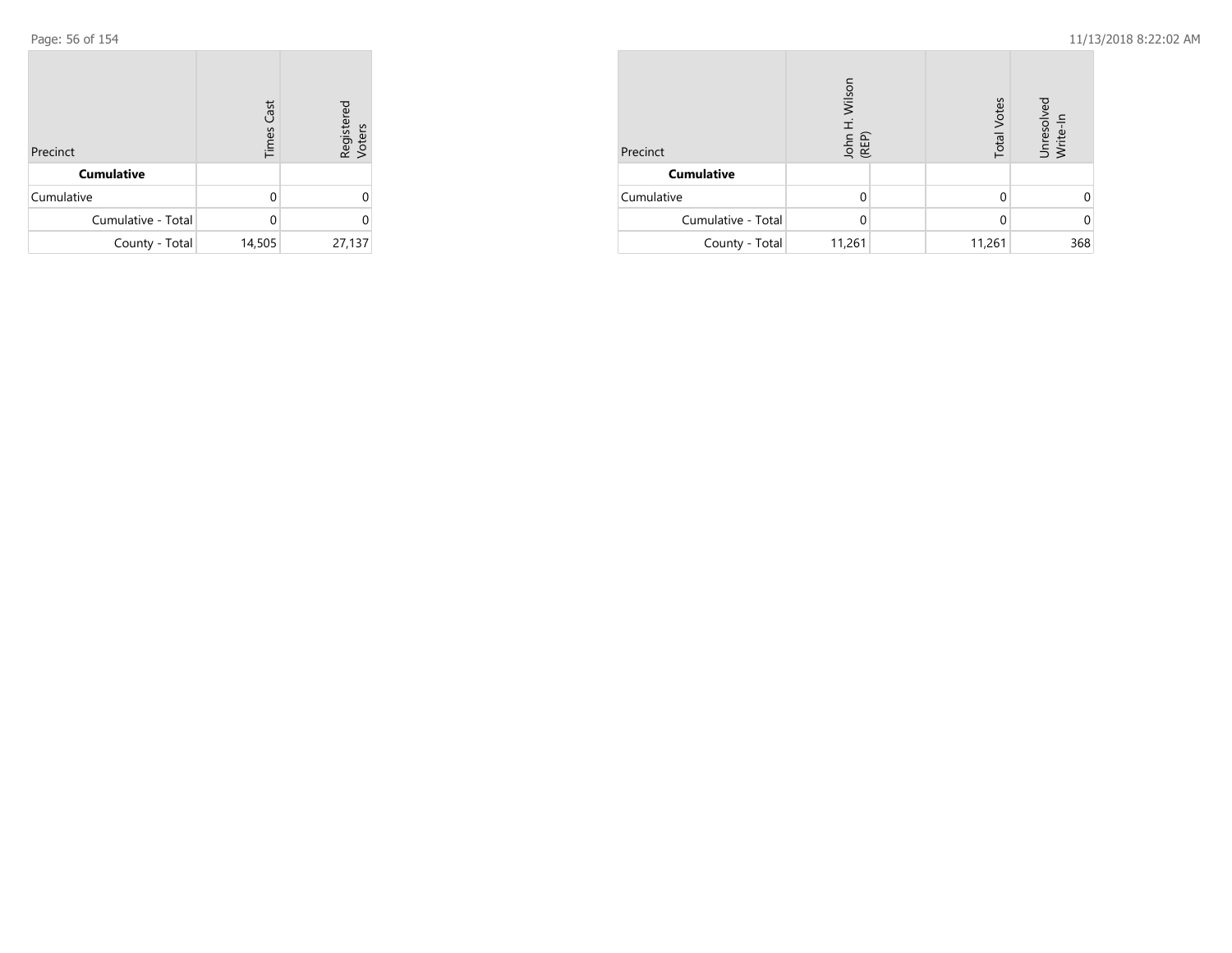#### **County Comm 1 (Vote for 1)**

| Precinct                           | <b>Times Cast</b> | Registered<br>Voters |
|------------------------------------|-------------------|----------------------|
| County                             |                   |                      |
| <b>Gratiot County</b>              |                   |                      |
| City of Alma, Precinct 2           | 1,079             | 2,165                |
| Pine River Township, Precinct<br>1 | 1,070             | 1,853                |
| Seville Township, Precinct 1       | 830               | 1,653                |
| Gratiot County - Total             | 2,979             | 5,671                |
| <b>Cumulative</b>                  |                   |                      |
| Cumulative                         | 0                 | U                    |
| Cumulative - Total                 | 0                 | 0                    |
| County - Total                     | 2,979             | 5,671                |

| Precinct                           | Chuck Murphy<br>(REP) | <b>Total Votes</b> | Unresolved<br>Write-In |
|------------------------------------|-----------------------|--------------------|------------------------|
| County                             |                       |                    |                        |
| <b>Gratiot County</b>              |                       |                    |                        |
| City of Alma, Precinct 2           | 738                   | 738                | 44                     |
| Pine River Township, Precinct<br>1 | 812                   | 812                | 16                     |
| Seville Township, Precinct 1       | 639                   | 639                | 23                     |
| Gratiot County - Total             | 2,189                 | 2,189              | 83                     |
| <b>Cumulative</b>                  |                       |                    |                        |
| Cumulative                         | $\mathbf 0$           | $\mathbf 0$        | 0                      |
| Cumulative - Total                 | 0                     | $\mathbf 0$        | 0                      |
| County - Total                     | 2,189                 | 2,189              | 83                     |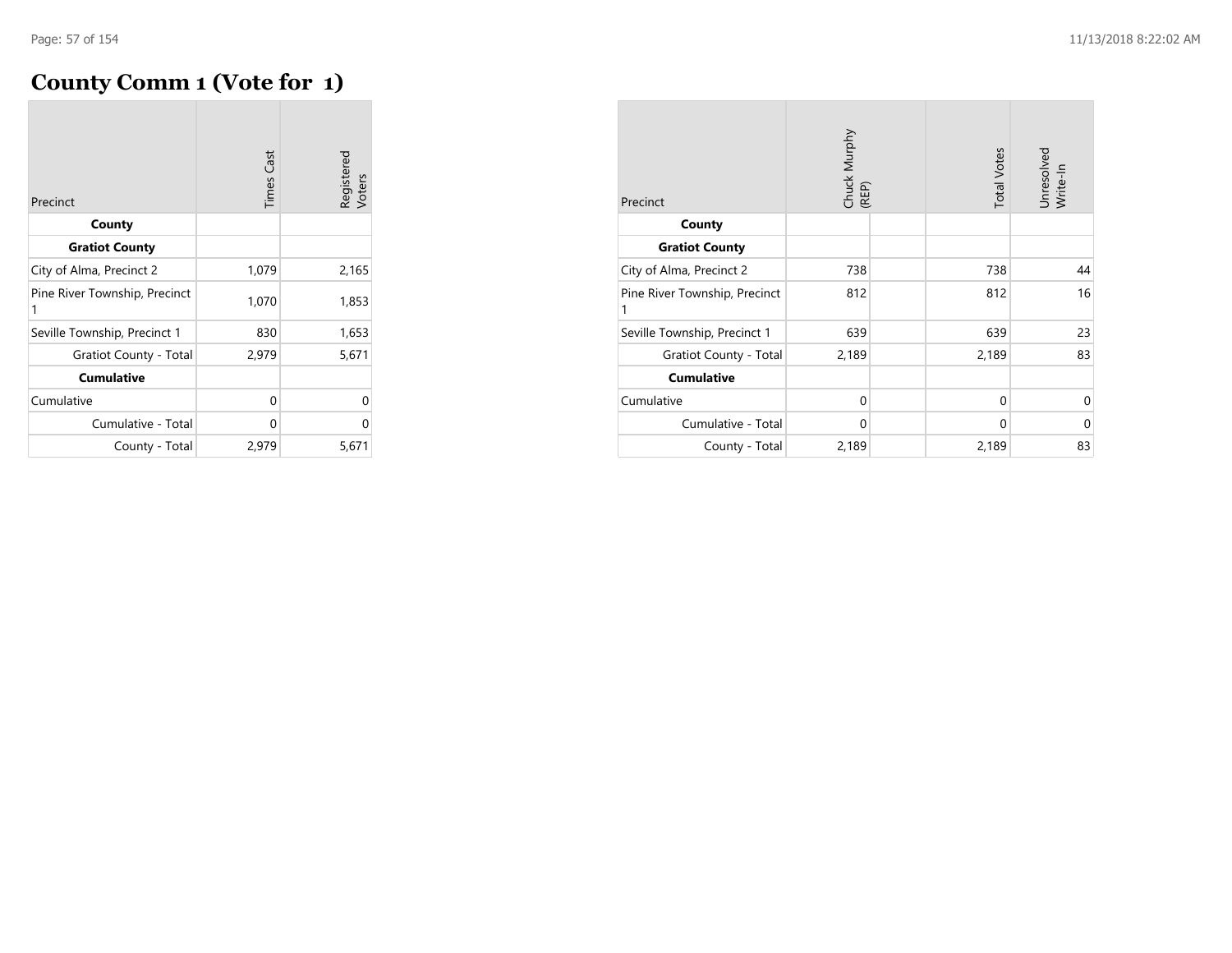# **County Comm 2 (Vote for 1)**

| Precinct                      | <b>Times Cast</b> | Registered<br>Voters |
|-------------------------------|-------------------|----------------------|
| County                        |                   |                      |
| <b>Gratiot County</b>         |                   |                      |
| Bethany Township, Precinct 1  | 575               | 1,046                |
| City of St. Louis, Precinct 1 | 1,280             | 2,658                |
| Wheeler Township, Precinct 1  | 1,046             | 1,885                |
| Gratiot County - Total        | 2,901             | 5,589                |
| <b>Cumulative</b>             |                   |                      |
| Cumulative                    | 0                 | U                    |
| Cumulative - Total            | 0                 | 0                    |
| County - Total                | 2,901             | 5,589                |

| Precinct                      | Jan Bunting<br>(REP) | <b>Total Votes</b> | Unresolved<br>Write-In |
|-------------------------------|----------------------|--------------------|------------------------|
| County                        |                      |                    |                        |
| <b>Gratiot County</b>         |                      |                    |                        |
| Bethany Township, Precinct 1  | 436                  | 436                | 9                      |
| City of St. Louis, Precinct 1 | 977                  | 977                | 48                     |
| Wheeler Township, Precinct 1  | 823                  | 823                | 41                     |
| Gratiot County - Total        | 2,236                | 2,236              | 98                     |
| <b>Cumulative</b>             |                      |                    |                        |
| Cumulative                    | $\mathbf 0$          | 0                  | $\Omega$               |
| Cumulative - Total            | $\mathbf 0$          | $\mathbf 0$        | 0                      |
| County - Total                | 2,236                | 2,236              | 98                     |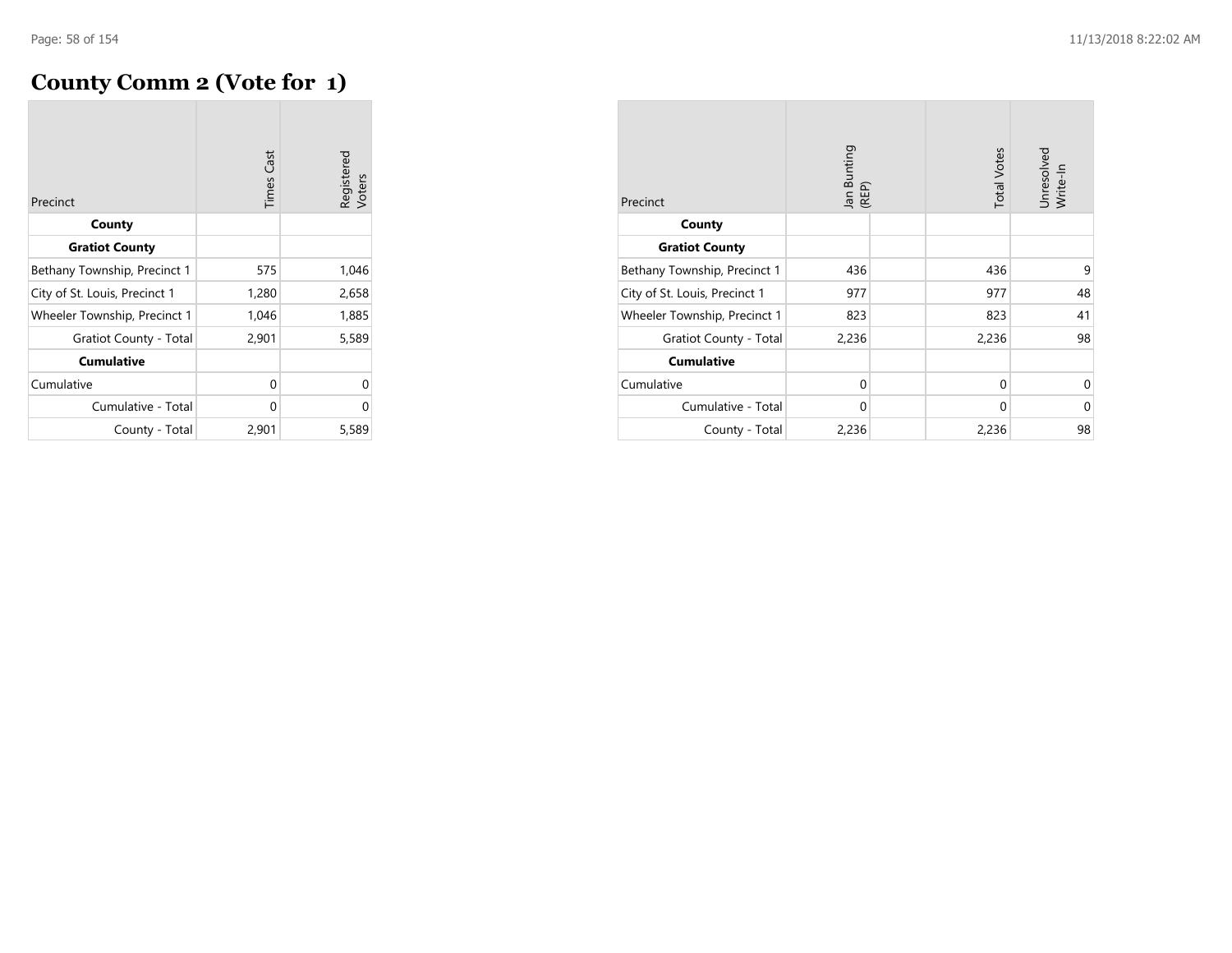# **County Comm 3 (Vote for 1)**

| Precinct                            | <b>Times Cast</b> | Registered<br>Voters |
|-------------------------------------|-------------------|----------------------|
| County                              |                   |                      |
| <b>Gratiot County</b>               |                   |                      |
| Fulton Township, Precinct 1         | 1,057             | 1,876                |
| New Haven Township,<br>Precinct 1   | 357               | 684                  |
| Newark Township, Precinct 1         | 356               | 638                  |
| North Shade Township,<br>Precinct 1 | 229               | 358                  |
| Sumner Township, Precinct 1         | 712               | 1,381                |
| Gratiot County - Total              | 2,711             | 4,937                |
| <b>Cumulative</b>                   |                   |                      |
| Cumulative                          | 0                 | 0                    |
| Cumulative - Total                  | 0                 | 0                    |
| County - Total                      | 2,711             | 4,937                |

| Precinct<br>County                  | Samuel A. Smith<br>(REP) | <b>Total Votes</b> | Unresolved<br>Write-In |
|-------------------------------------|--------------------------|--------------------|------------------------|
| <b>Gratiot County</b>               |                          |                    |                        |
| Fulton Township, Precinct 1         | 827                      | 827                | 23                     |
| New Haven Township,<br>Precinct 1   | 276                      | 276                | 5                      |
| Newark Township, Precinct 1         | 279                      | 279                | 3                      |
| North Shade Township,<br>Precinct 1 | 191                      | 191                | $\overline{2}$         |
| Sumner Township, Precinct 1         | 543                      | 543                | 16                     |
| <b>Gratiot County - Total</b>       | 2,116                    | 2,116              | 49                     |
| <b>Cumulative</b>                   |                          |                    |                        |
| Cumulative                          | $\Omega$                 | $\mathbf 0$        | $\mathbf 0$            |
| Cumulative - Total                  | $\Omega$                 | $\Omega$           | $\Omega$               |
| County - Total                      | 2,116                    | 2,116              | 49                     |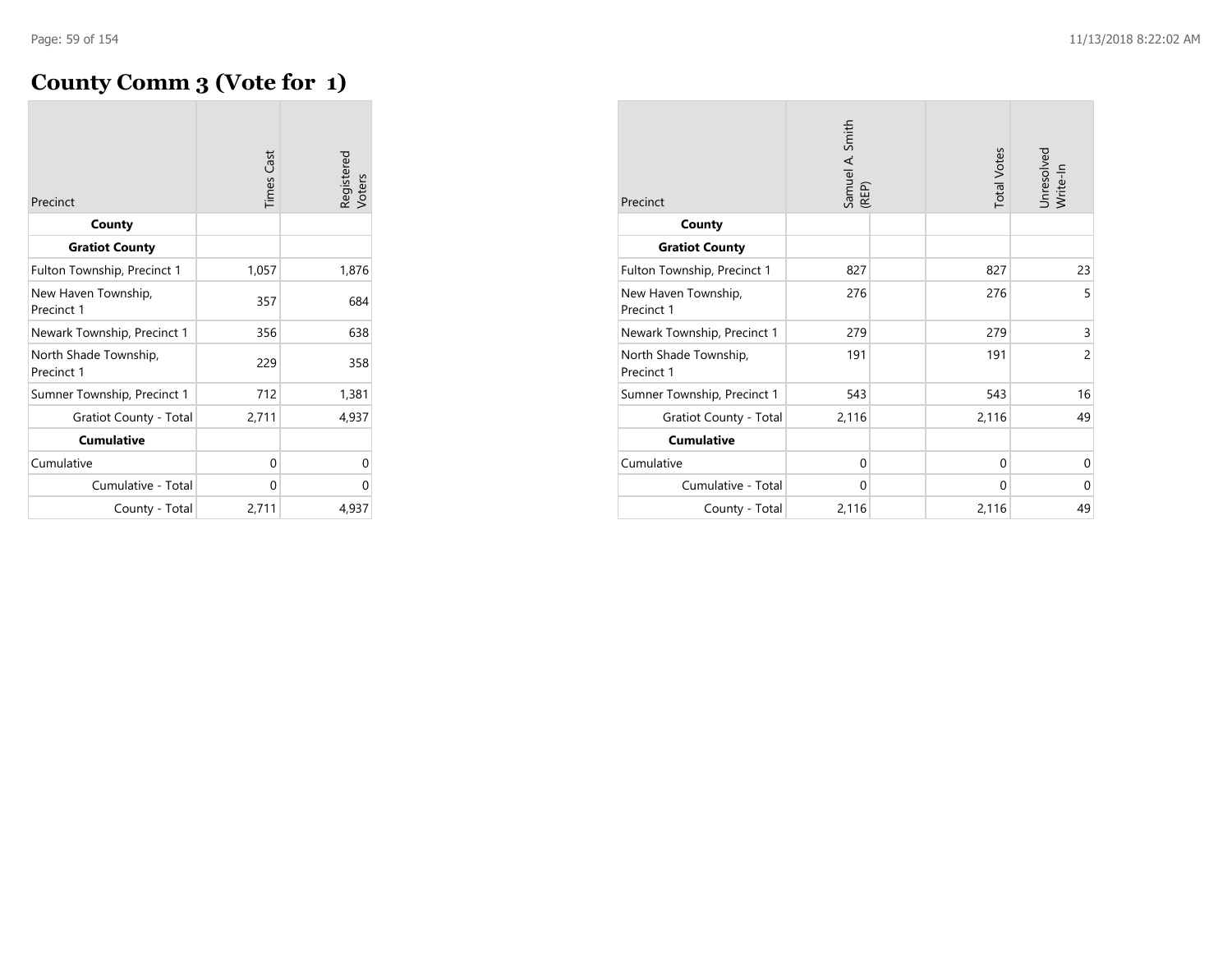#### **County Comm 4 (Vote for 1)**

| Precinct                    | <b>Times Cast</b> | Registered<br>Voters |
|-----------------------------|-------------------|----------------------|
| County                      |                   |                      |
| <b>Gratiot County</b>       |                   |                      |
| Arcada Township, Precinct 1 | 758               | 1,371                |
| City of Alma, Precinct 1    | 956               | 1,627                |
| City of Alma, Precinct 3    | 946               | 2,224                |
| Gratiot County - Total      | 2,660             | 5,222                |
| <b>Cumulative</b>           |                   |                      |
| Cumulative                  | 0                 | $\Omega$             |
| Cumulative - Total          | 0                 | 0                    |
| County - Total              | 2,660             | 5,222                |

| Precinct                    | Tim Lambrecht<br>(DEM) | <b>Total Votes</b> | Unresolved<br>Write-In |
|-----------------------------|------------------------|--------------------|------------------------|
| County                      |                        |                    |                        |
| <b>Gratiot County</b>       |                        |                    |                        |
| Arcada Township, Precinct 1 | 488                    | 488                | 19                     |
| City of Alma, Precinct 1    | 706                    | 706                | 23                     |
| City of Alma, Precinct 3    | 687                    | 687                | 33                     |
| Gratiot County - Total      | 1,881                  | 1,881              | 75                     |
| <b>Cumulative</b>           |                        |                    |                        |
| Cumulative                  | $\Omega$               | 0                  | $\Omega$               |
| Cumulative - Total          | $\mathbf 0$            | $\mathbf 0$        | 0                      |
| County - Total              | 1,881                  | 1,881              | 75                     |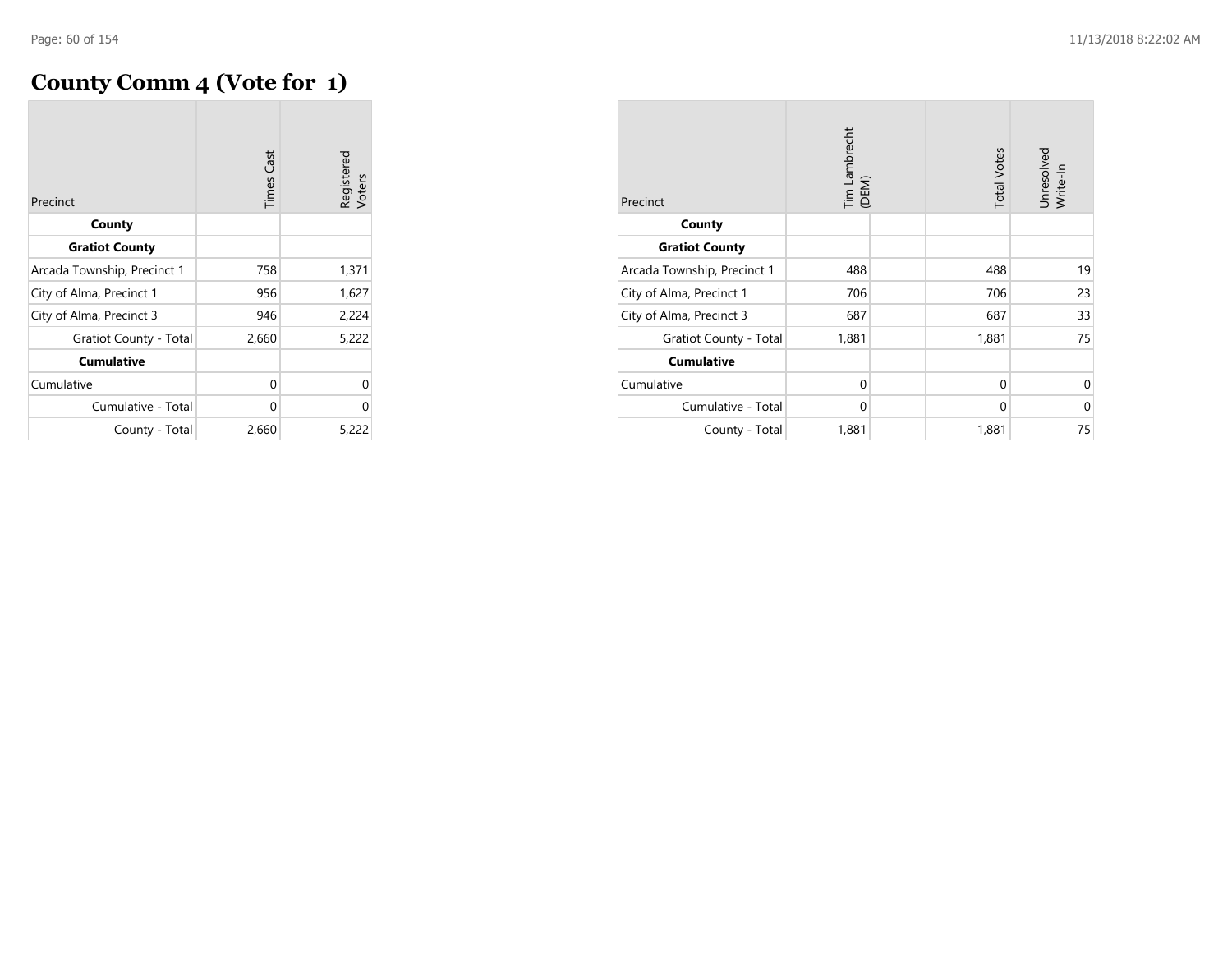# **County Comm 5 (Vote for 1)**

| Precinct                           | <b>Times Cast</b> | Registered<br>Voters |
|------------------------------------|-------------------|----------------------|
| County                             |                   |                      |
| <b>Gratiot County</b>              |                   |                      |
| City of Ithaca, Precinct 1         | 1,201             | 2,065                |
| Elba Township, Precinct 1          | 487               | 914                  |
| Emerson Township, Precinct<br>1    | 369               | 715                  |
| Hamilton Township, Precinct<br>1   | 176               | 337                  |
| Lafayette Township, Precinct<br>1  | 254               | 430                  |
| North Star Township,<br>Precinct 1 | 382               | 619                  |
| Washington Township,<br>Precinct 1 | 385               | 638                  |
| Gratiot County - Total             | 3,254             | 5,718                |
| <b>Cumulative</b>                  |                   |                      |
| Cumulative                         | $\Omega$          | 0                    |
| Cumulative - Total                 | 0                 | 0                    |
| County - Total                     | 3,254             | 5,718                |

| Precinct                                    | George Bailey<br>(REP) | <b>Total Votes</b> | Unresolved<br>Write-In |
|---------------------------------------------|------------------------|--------------------|------------------------|
| County                                      |                        |                    |                        |
| <b>Gratiot County</b>                       |                        |                    |                        |
| City of Ithaca, Precinct 1                  | 866                    | 866                | 24                     |
| Elba Township, Precinct 1                   | 353                    | 353                | 7                      |
| Emerson Township, Precinct<br>1             | 297                    | 297                | 6                      |
| Hamilton Township, Precinct<br>$\mathbf{1}$ | 146                    | 146                | 5                      |
| Lafayette Township, Precinct<br>1           | 191                    | 191                | $\overline{4}$         |
| North Star Township,<br>Precinct 1          | 281                    | 281                | $\overline{7}$         |
| Washington Township,<br>Precinct 1          | 293                    | 293                | 12                     |
| <b>Gratiot County - Total</b>               | 2,427                  | 2,427              | 65                     |
| <b>Cumulative</b>                           |                        |                    |                        |
| Cumulative                                  | $\Omega$               | $\Omega$           | $\mathbf 0$            |
| Cumulative - Total                          | $\mathbf 0$            | $\Omega$           | $\mathbf 0$            |
| County - Total                              | 2,427                  | 2,427              | 65                     |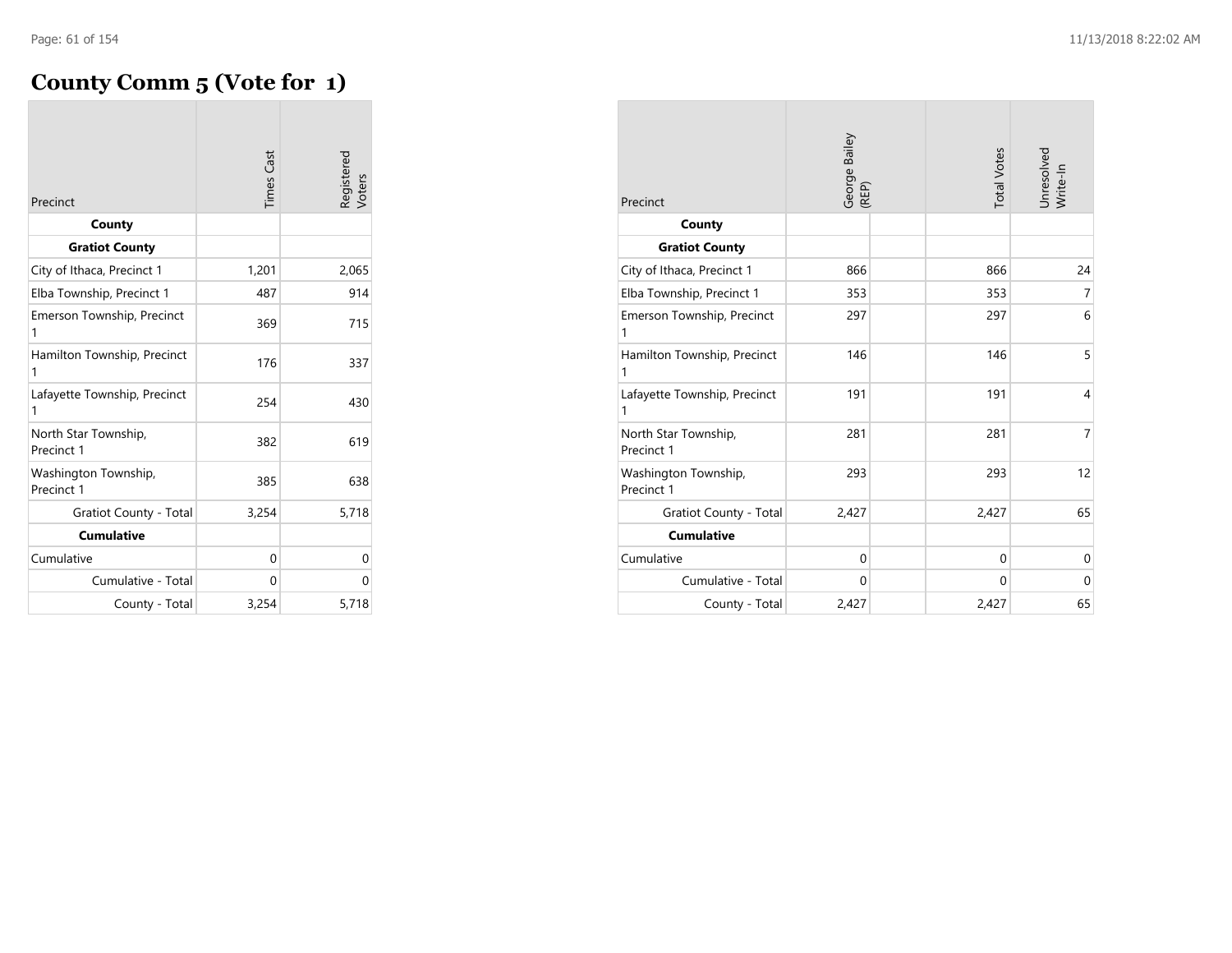# **Fulton Twp Clerk (Vote for 1)**

| Precinct                    | <b>Times Cast</b> | Registered<br>Voters |
|-----------------------------|-------------------|----------------------|
| County                      |                   |                      |
| <b>Gratiot County</b>       |                   |                      |
| Fulton Township, Precinct 1 | 1,057             | 1,876                |
| Gratiot County - Total      | 1,057             | 1,876                |
| <b>Cumulative</b>           |                   |                      |
| Cumulative                  | $\Omega$          |                      |
| Cumulative - Total          | $\Omega$          |                      |
| County - Total              | 1,057             | 1,876                |

| Precinct                      | Lorene Miller<br>(REP) | <b>Total Votes</b> | Unresolved<br>Write-In |
|-------------------------------|------------------------|--------------------|------------------------|
| County                        |                        |                    |                        |
| <b>Gratiot County</b>         |                        |                    |                        |
| Fulton Township, Precinct 1   | 828                    | 828                | 29                     |
| <b>Gratiot County - Total</b> | 828                    | 828                | 29                     |
| <b>Cumulative</b>             |                        |                    |                        |
| Cumulative                    | $\Omega$               | $\Omega$           | $\Omega$               |
| Cumulative - Total            | $\Omega$               | $\Omega$           | $\Omega$               |
| County - Total                | 828                    | 828                | 29                     |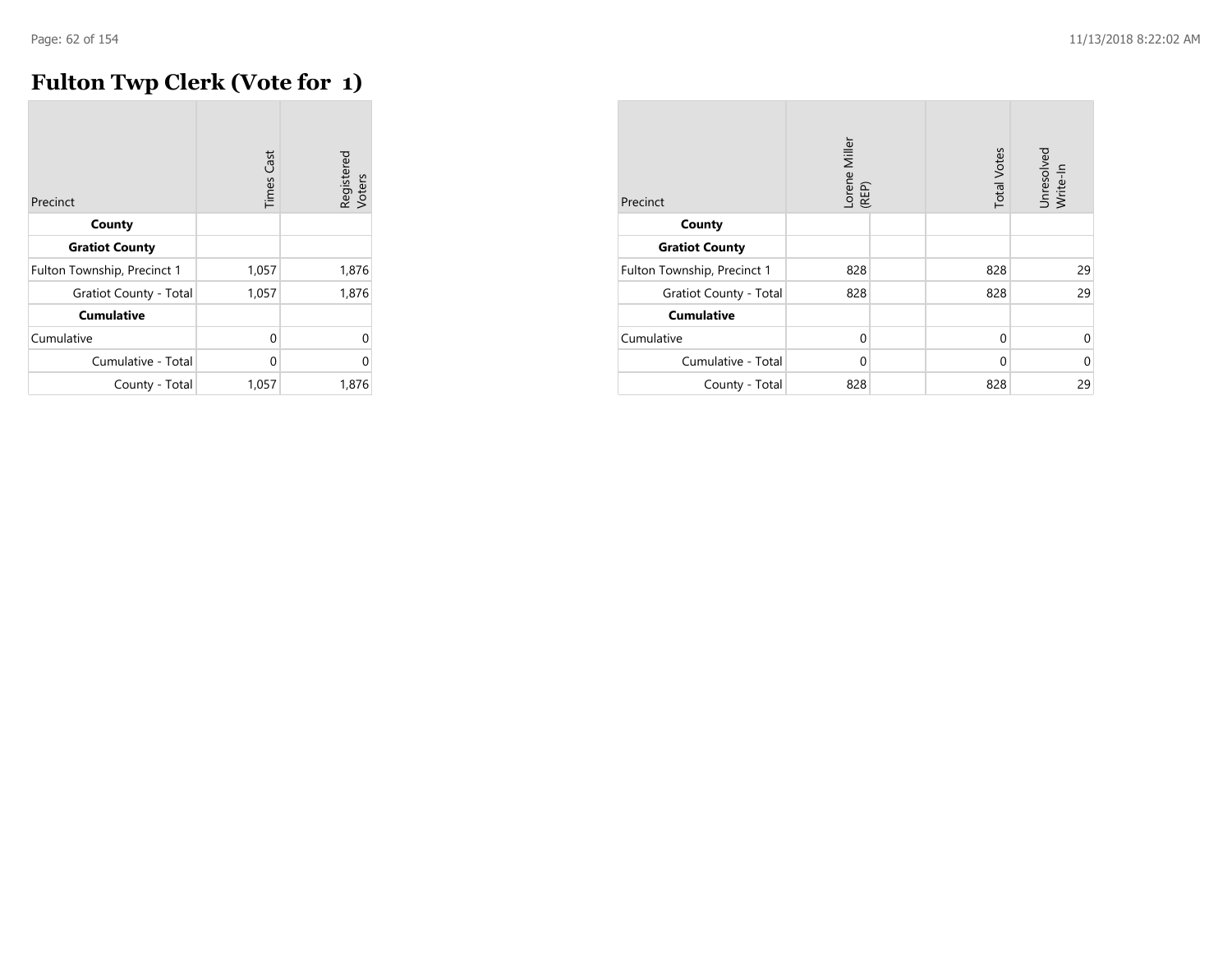$\sim$ 

# **Wheeler Twp Twp Treasurer (Vote for 1)**

| Precinct                      | <b>Times Cast</b> | Registered<br>Voters |
|-------------------------------|-------------------|----------------------|
| County                        |                   |                      |
| <b>Gratiot County</b>         |                   |                      |
| Wheeler Township, Precinct 1  | 1,046             | 1,885                |
| <b>Gratiot County - Total</b> | 1,046             | 1,885                |
| <b>Cumulative</b>             |                   |                      |
| Cumulative                    | 0                 | $\Omega$             |
| Cumulative - Total            | 0                 | 0                    |
| County - Total                | 1,046             | 1,885                |

| Precinct                     | Marguerite A.<br>Cooper<br>(REP) | <b>Total Votes</b> | Unresolved<br>Write-In |
|------------------------------|----------------------------------|--------------------|------------------------|
| County                       |                                  |                    |                        |
| <b>Gratiot County</b>        |                                  |                    |                        |
| Wheeler Township, Precinct 1 | 864                              | 864                | 28                     |
| Gratiot County - Total       | 864                              | 864                | 28                     |
| <b>Cumulative</b>            |                                  |                    |                        |
| Cumulative                   | $\Omega$                         | $\Omega$           | $\Omega$               |
| Cumulative - Total           | $\mathbf 0$                      | $\mathbf 0$        | $\Omega$               |
| County - Total               | 864                              | 864                | 28                     |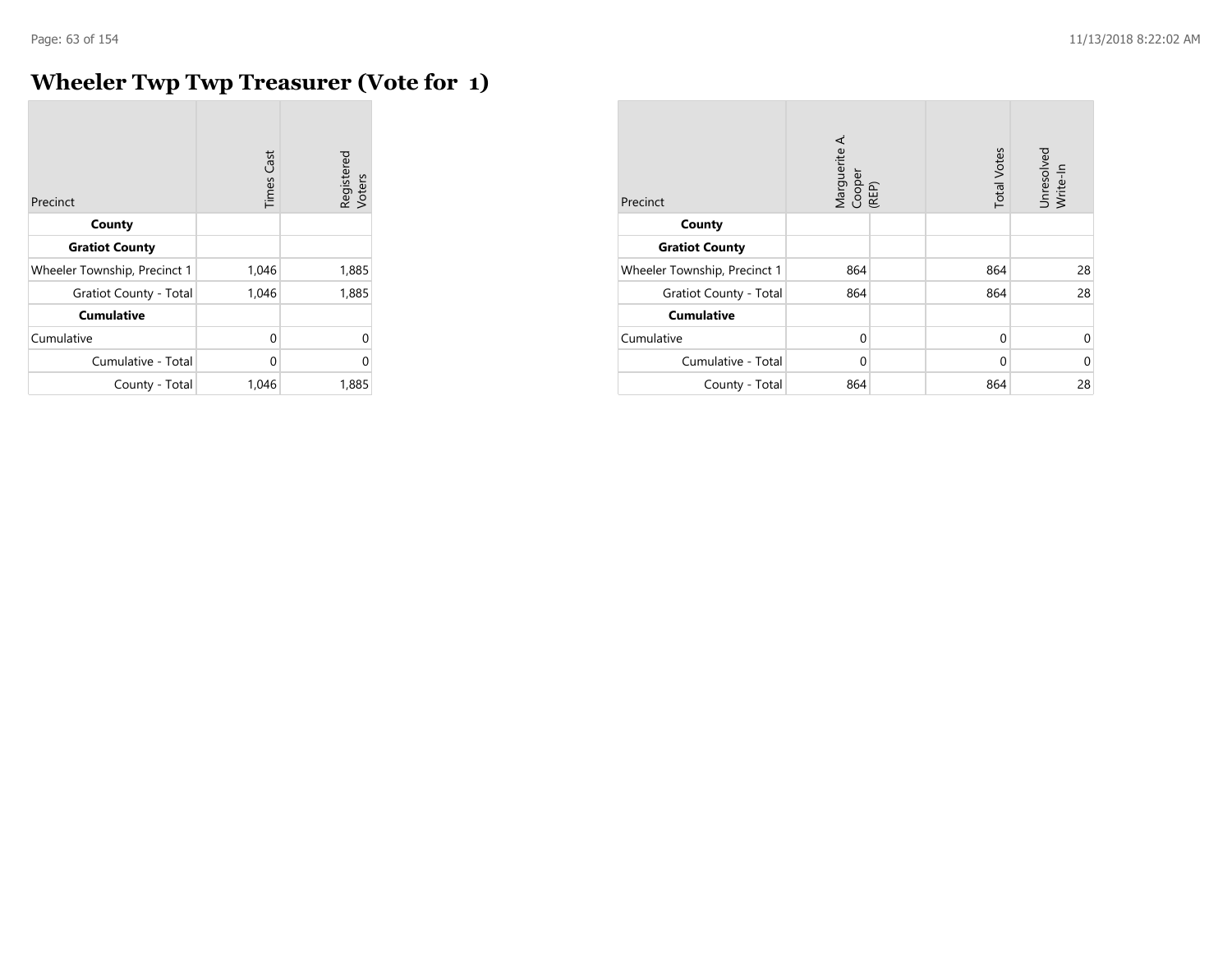# **Newark Twp Trustee (Vote for 1)**

| Precinct                    | <b>Times Cast</b> | Registered<br>Voters |
|-----------------------------|-------------------|----------------------|
| County                      |                   |                      |
| <b>Gratiot County</b>       |                   |                      |
| Newark Township, Precinct 1 | 356               | 638                  |
| Gratiot County - Total      | 356               | 638                  |
| <b>Cumulative</b>           |                   |                      |
| Cumulative                  | 0                 | 0                    |
| Cumulative - Total          | $\Omega$          | U                    |
| County - Total              | 356               | 638                  |

| Precinct                      | Tyler J. Moomey<br>(REP) | <b>Total Votes</b> | Unresolved<br>Write-In |
|-------------------------------|--------------------------|--------------------|------------------------|
| County                        |                          |                    |                        |
| <b>Gratiot County</b>         |                          |                    |                        |
| Newark Township, Precinct 1   | 285                      | 285                | 3                      |
| <b>Gratiot County - Total</b> | 285                      | 285                | 3                      |
| <b>Cumulative</b>             |                          |                    |                        |
| Cumulative                    | $\Omega$                 | $\Omega$           | $\Omega$               |
| Cumulative - Total            | $\Omega$                 | $\Omega$           | $\Omega$               |
| County - Total                | 285                      | 285                | 3                      |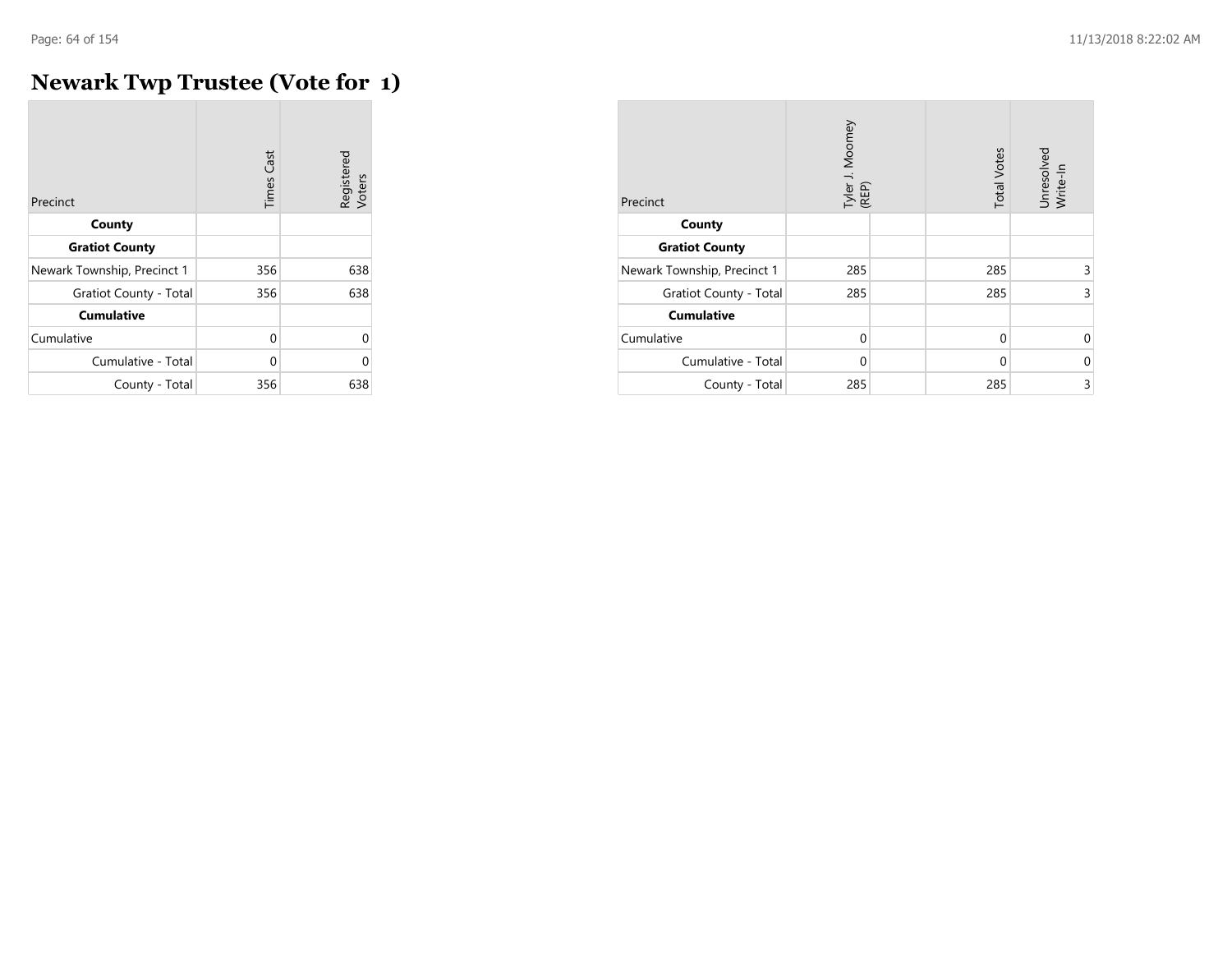$\mathcal{L}$ 

# **Sumner Twp Twp Trustee (Vote for 1)**

| Precinct                    | <b>Times Cast</b> | Registered<br>Voters |
|-----------------------------|-------------------|----------------------|
| County                      |                   |                      |
| <b>Gratiot County</b>       |                   |                      |
| Sumner Township, Precinct 1 | 712               | 1,381                |
| Gratiot County - Total      | 712               | 1,381                |
| <b>Cumulative</b>           |                   |                      |
| Cumulative                  | 0                 | $\Omega$             |
| Cumulative - Total          | $\Omega$          | 0                    |
| County - Total              | 712               | 1,381                |

| Precinct                      | Scott Beagle<br>(REP) | <b>Total Votes</b> | Unresolved<br>Write-In |
|-------------------------------|-----------------------|--------------------|------------------------|
| County                        |                       |                    |                        |
| <b>Gratiot County</b>         |                       |                    |                        |
| Sumner Township, Precinct 1   | 552                   | 552                | 16                     |
| <b>Gratiot County - Total</b> | 552                   | 552                | 16                     |
| <b>Cumulative</b>             |                       |                    |                        |
| Cumulative                    | $\Omega$              | $\Omega$           | $\Omega$               |
| Cumulative - Total            | $\Omega$              | $\Omega$           | $\Omega$               |
| County - Total                | 552                   | 552                | 16                     |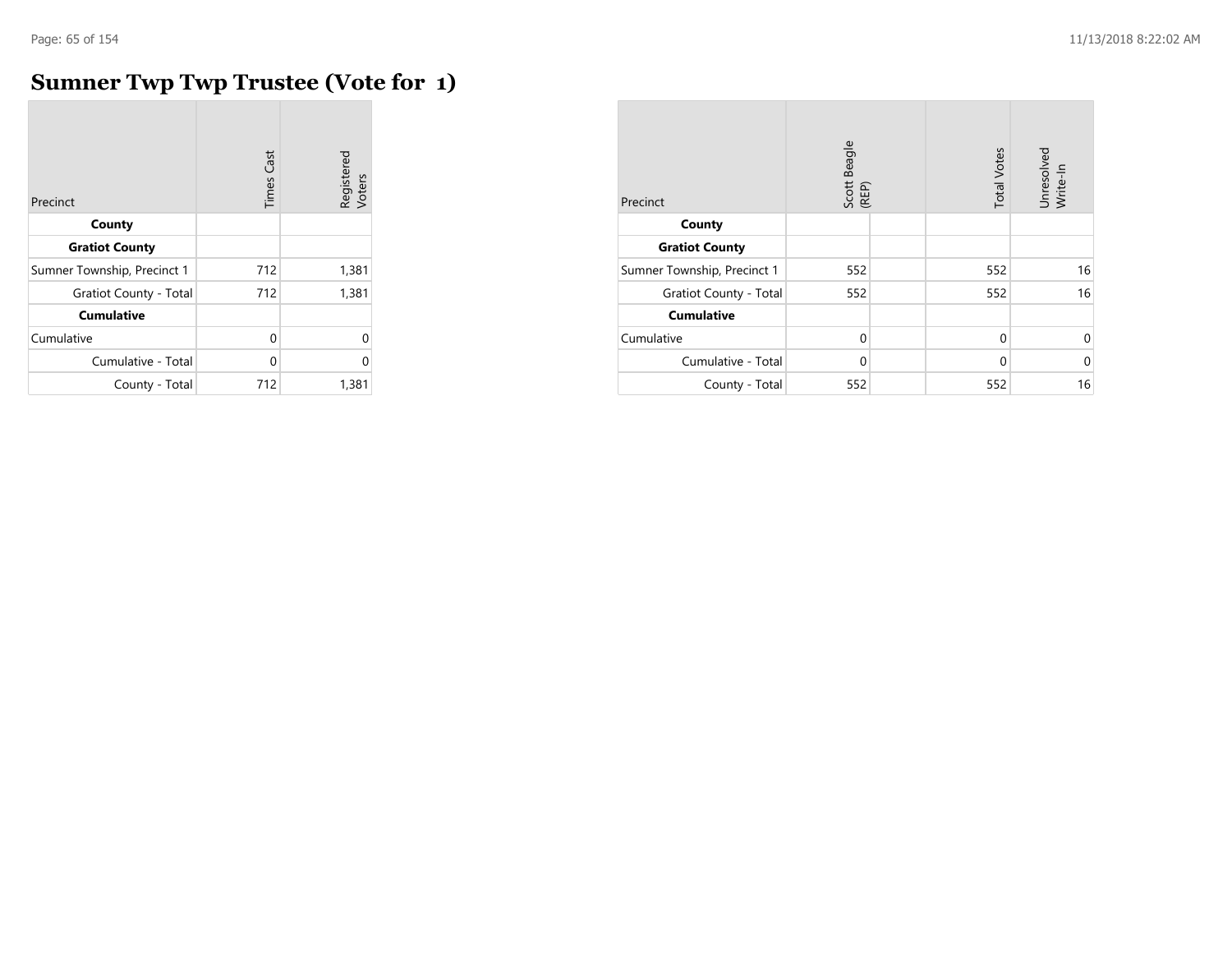# **Wheeler Twp Trustee (Vote for 1)**

| Precinct                     | <b>Times Cast</b> | Registered<br>Voters |
|------------------------------|-------------------|----------------------|
| County                       |                   |                      |
| <b>Gratiot County</b>        |                   |                      |
| Wheeler Township, Precinct 1 | 1,046             | 1,885                |
| Gratiot County - Total       | 1,046             | 1,885                |
| <b>Cumulative</b>            |                   |                      |
| Cumulative                   | 0                 | U                    |
| Cumulative - Total           | 0                 | U                    |
| County - Total               | 1,046             | 1,885                |

| Precinct                     | Neil C. Jenkins<br>(REP) | <b>Total Votes</b> | Unresolved<br>Write-In |
|------------------------------|--------------------------|--------------------|------------------------|
| County                       |                          |                    |                        |
| <b>Gratiot County</b>        |                          |                    |                        |
| Wheeler Township, Precinct 1 | 865                      | 865                | 31                     |
| Gratiot County - Total       | 865                      | 865                | 31                     |
| <b>Cumulative</b>            |                          |                    |                        |
| Cumulative                   | $\Omega$                 | $\Omega$           | $\Omega$               |
| Cumulative - Total           | $\Omega$                 | $\Omega$           | $\Omega$               |
| County - Total               | 865                      | 865                | 31                     |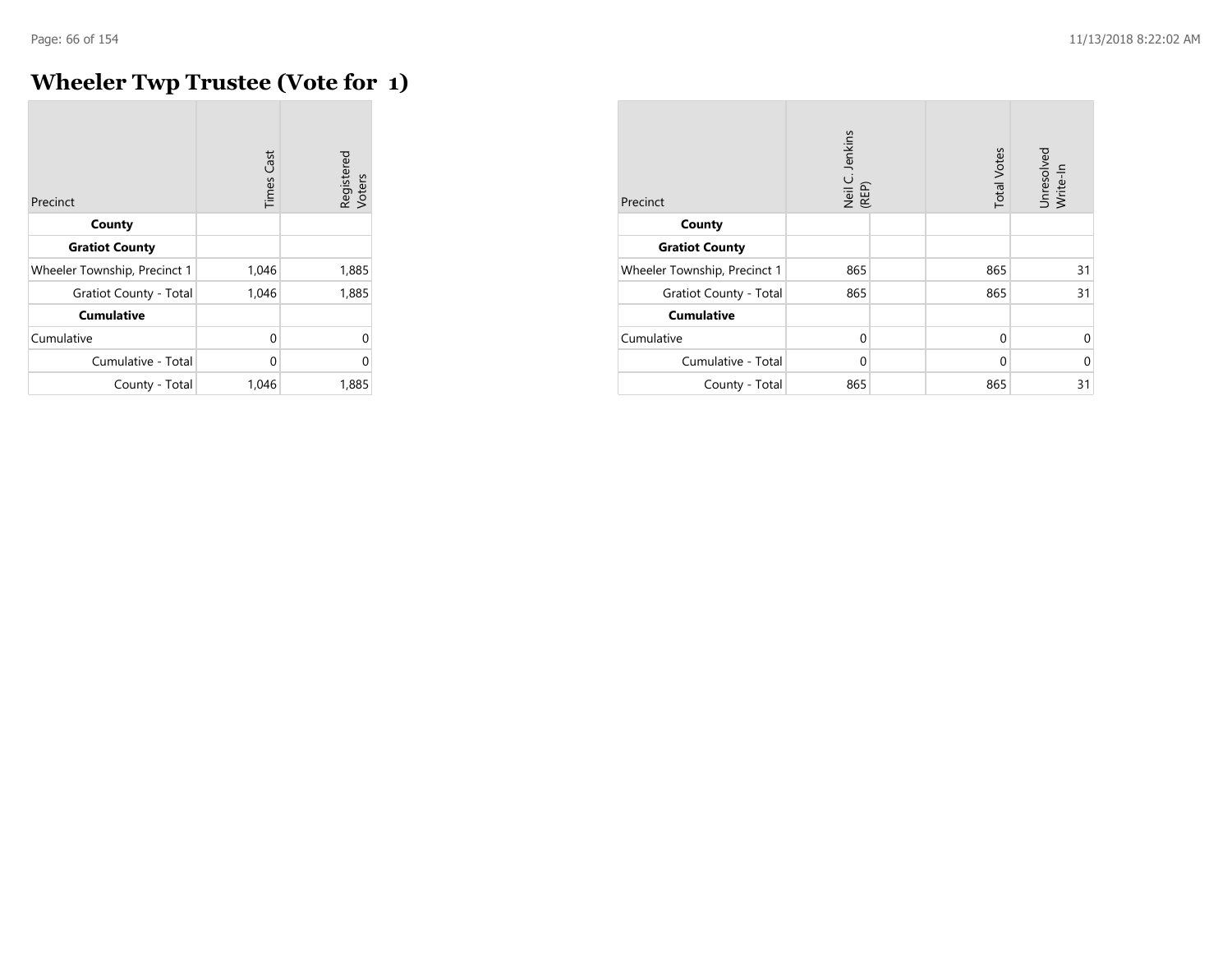# **JUSTICE OF SUPREME COURT (Vote for 2)**

|                                     | <b>Times</b> Cast | egistered |
|-------------------------------------|-------------------|-----------|
| Precinct<br>County                  |                   |           |
| <b>Gratiot County</b>               |                   |           |
| Arcada Township, Precinct 1         | 758               | 1,371     |
| Bethany Township, Precinct 1        | 575               | 1,046     |
| City of Alma, Precinct 1            | 956               | 1,627     |
| City of Alma, Precinct 2            | 1,079             | 2,165     |
| City of Alma, Precinct 3            | 946               | 2,224     |
| City of Ithaca, Precinct 1          | 1,201             | 2,065     |
| City of St. Louis, Precinct 1       | 1,280             | 2,658     |
| Elba Township, Precinct 1           | 487               | 914       |
| Emerson Township, Precinct<br>1     | 369               | 715       |
| Fulton Township, Precinct 1         | 1,057             | 1,876     |
| Hamilton Township, Precinct<br>1    | 176               | 337       |
| Lafayette Township, Precinct<br>1   | 254               | 430       |
| New Haven Township,<br>Precinct 1   | 357               | 684       |
| Newark Township, Precinct 1         | 356               | 638       |
| North Shade Township,<br>Precinct 1 | 229               | 358       |
| North Star Township,<br>Precinct 1  | 382               | 619       |
| Pine River Township, Precinct<br>1  | 1,070             | 1,853     |
| Seville Township, Precinct 1        | 830               | 1,653     |
| Sumner Township, Precinct 1         | 712               | 1,381     |
| Washington Township,<br>Precinct 1  | 385               | 638       |
| Wheeler Township, Precinct 1        | 1,046             | 1,885     |
| <b>Gratiot County - Total</b>       | 14,505            | 27,137    |

| Precinct                            | Samuel Bagenstos | Megan Kathleen<br>Cavanagh |  |
|-------------------------------------|------------------|----------------------------|--|
| County                              |                  |                            |  |
| <b>Gratiot County</b>               |                  |                            |  |
| Arcada Township, Precinct 1         | 125              | 285                        |  |
| Bethany Township, Precinct 1        | 29               | 260                        |  |
| City of Alma, Precinct 1            | 173              | 317                        |  |
| City of Alma, Precinct 2            | 172              | 436                        |  |
| City of Alma, Precinct 3            | 163              | 381                        |  |
| City of Ithaca, Precinct 1          | 155              | 427                        |  |
| City of St. Louis, Precinct 1       | 219              | 558                        |  |
| Elba Township, Precinct 1           | 30               | 221                        |  |
| Emerson Township, Precinct          | 23               | 94                         |  |
| Fulton Township, Precinct 1         | 71               | 334                        |  |
| Hamilton Township, Precinct<br>1    | 10               | 63                         |  |
| Lafayette Township, Precinct<br>1   | 21               | 83                         |  |
| New Haven Township,<br>Precinct 1   | 54               | 144                        |  |
| Newark Township, Precinct 1         | 19               | 176                        |  |
| North Shade Township,<br>Precinct 1 | 12               | 53                         |  |
| North Star Township,<br>Precinct 1  | 26               | 103                        |  |
| Pine River Township, Precinct<br>1  | 105              | 359                        |  |
| Seville Township, Precinct 1        | 101              | 304                        |  |
| Sumner Township, Precinct 1         | 91               | 309                        |  |
| Washington Township,<br>Precinct 1  | 25               | 163                        |  |
| Wheeler Township, Precinct 1        | 60               | 285                        |  |
| Gratiot County - Total              | 1,684            | 5,355                      |  |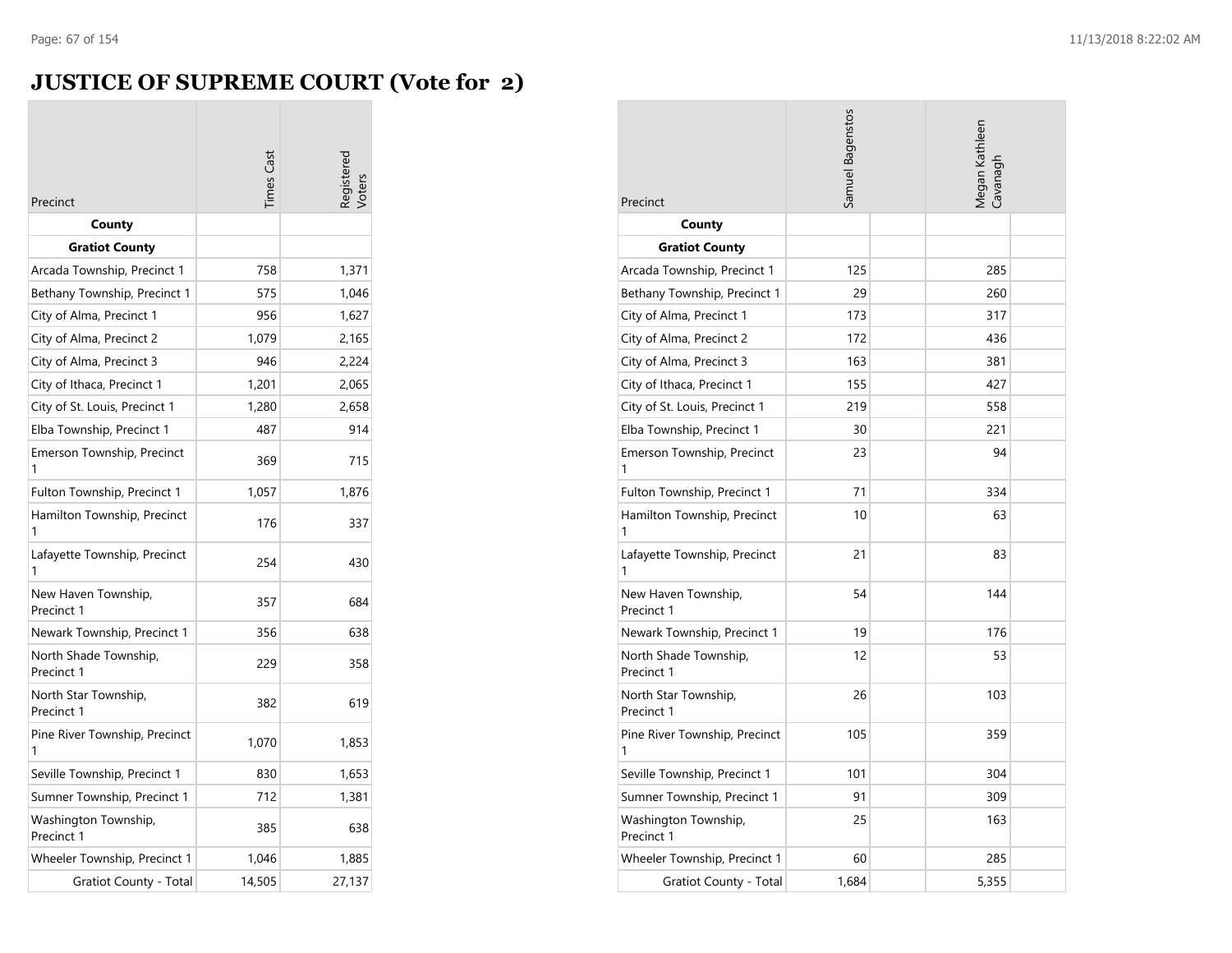| Precinct                                      | Elizabeth T.<br>Clement | Doug Dem | Kerry Lee Morgan | Kurtis T. Wilder | <b>Total Votes</b> | Unresolved<br>Write-In |
|-----------------------------------------------|-------------------------|----------|------------------|------------------|--------------------|------------------------|
| County                                        |                         |          |                  |                  |                    |                        |
| <b>Gratiot County</b>                         |                         |          |                  |                  |                    |                        |
| Arcada Township, Precinct 1                   | 326                     | 30       | 69               | 239              | 1,074              | $\overline{7}$         |
| Bethany Township, Precinct 1                  | 280                     | 33       | 31               | 201              | 834                | $\overline{4}$         |
| City of Alma, Precinct 1                      | 508                     | 63       | 91               | 327              | 1,479              | $\overline{4}$         |
| City of Alma, Precinct 2                      | 444                     | 84       | 146              | 357              | 1,639              | $\overline{7}$         |
| City of Alma, Precinct 3                      | 356                     | 44       | 180              | 328              | 1,452              | 17                     |
| City of Ithaca, Precinct 1                    | 494                     | 44       | 68               | 514              | 1,702              | $\overline{4}$         |
| City of St. Louis, Precinct 1                 | 640                     | 50       | 110              | 435              | 2,012              | 15                     |
| Elba Township, Precinct 1                     | 247                     | 36       | 36               | 159              | 729                | 5                      |
| Emerson Township, Precinct<br>$\mathbf{1}$    | 212                     | 30       | 34               | 142              | 535                | $\mathbf{1}$           |
| Fulton Township, Precinct 1                   | 450                     | 120      | 163              | 430              | 1,568              | 5                      |
| Hamilton Township, Precinct<br>$\mathbf{1}$   | 69                      | 10       | 27               | 84               | 263                | $\mathbf{1}$           |
| Lafayette Township, Precinct<br>$\mathbf{1}$  | 97                      | 3        | 12               | 127              | 343                | $\mathbf{0}$           |
| New Haven Township,<br>Precinct 1             | 151                     | 29       | 35               | 107              | 520                | $\overline{4}$         |
| Newark Township, Precinct 1                   | 154                     | 24       | 25               | 85               | 483                | $\overline{3}$         |
| North Shade Township,<br>Precinct 1           | 146                     | 8        | 20               | 108              | 347                | $\overline{2}$         |
| North Star Township,<br>Precinct 1            | 162                     | 46       | 52               | 155              | 544                | 6                      |
| Pine River Township, Precinct<br>$\mathbf{1}$ | 443                     | 31       | 187              | 466              | 1,591              | $\,8\,$                |
| Seville Township, Precinct 1                  | 313                     | 35       | 52               | 380              | 1,185              | 11                     |
| Sumner Township, Precinct 1                   | 320                     | 36       | 61               | 247              | 1,064              | $\sqrt{7}$             |
| Washington Township,<br>Precinct 1            | 182                     | 26       | 30               | 136              | 562                | 6                      |
| Wheeler Township, Precinct 1                  | 597                     | 108      | 105              | 410              | 1,565              | 11                     |
| <b>Gratiot County - Total</b>                 | 6,591                   | 890      | 1,534            | 5,437            | 21,491             | 128                    |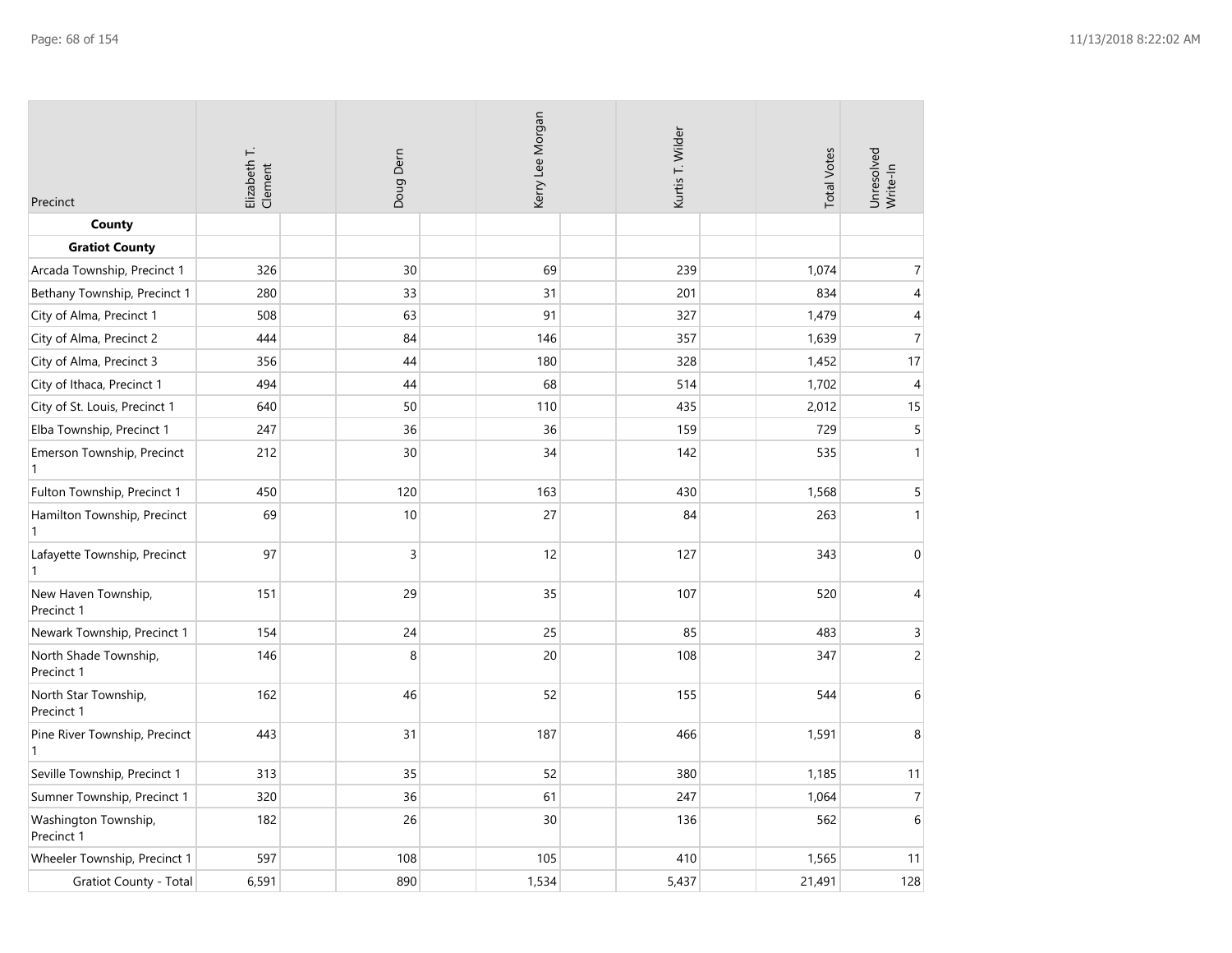| Precinct           | <b>Times Cast</b> | Registered<br>Voters |
|--------------------|-------------------|----------------------|
| <b>Cumulative</b>  |                   |                      |
| Cumulative         | U                 |                      |
| Cumulative - Total | U                 | 0                    |
| County - Total     | 14,505            | 27,137               |

| Precinct           | Bagenstos<br>Samuel |  | Megan Kathleen<br>Cavanagh |  |
|--------------------|---------------------|--|----------------------------|--|
| <b>Cumulative</b>  |                     |  |                            |  |
| Cumulative         |                     |  |                            |  |
| Cumulative - Total |                     |  |                            |  |
| County - Total     | 1,684               |  | 5,355                      |  |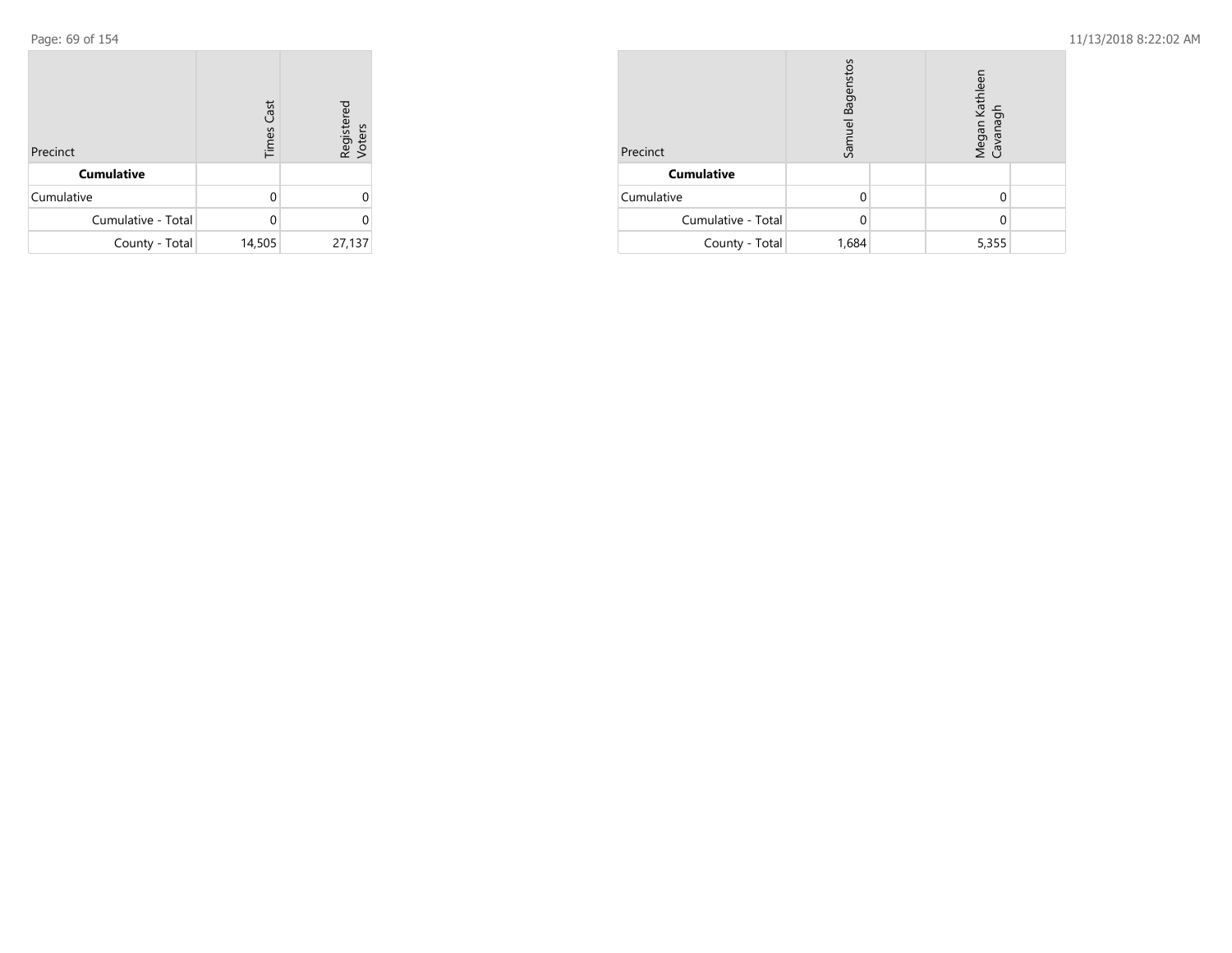| Precinct           | $\vdash$<br>Elizabet<br>Clemen | గా  | <b>B</b><br>Φ<br>ΣŪ | $\frac{1}{2}$<br>⊻ | Votes<br>Total | ਠ<br>reso<br>ぅ ≥ |
|--------------------|--------------------------------|-----|---------------------|--------------------|----------------|------------------|
| <b>Cumulative</b>  |                                |     |                     |                    |                |                  |
| Cumulative         |                                |     |                     |                    |                | 0.               |
| Cumulative - Total |                                |     |                     |                    |                | 0.               |
| County - Total     | 6,591                          | 890 | 1,534               | 5,437              | 21,491         | 128              |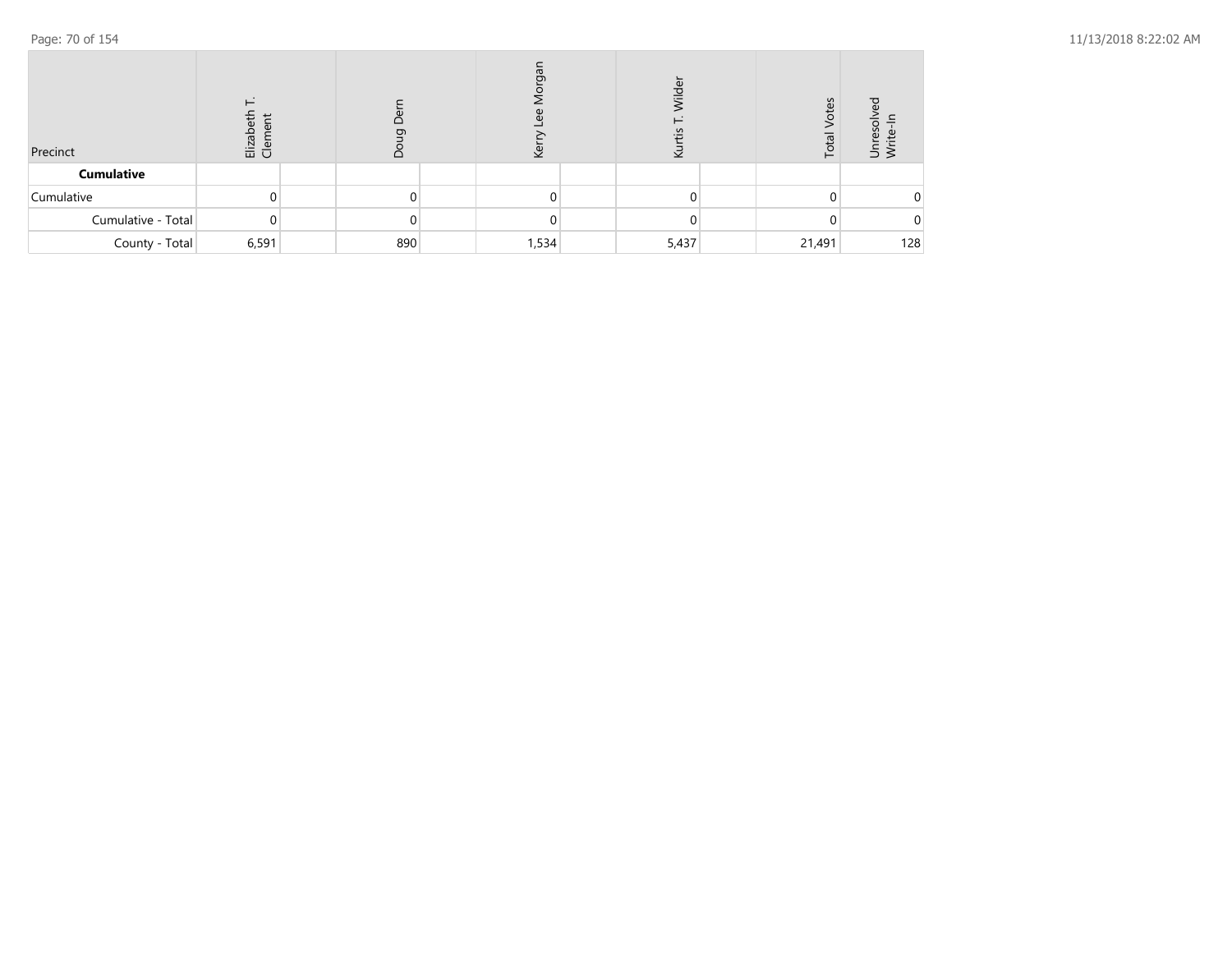#### **Judge APPEALS 4 (Vote for 1)**

|                                     | <b>Times</b> Cast | egistered      |
|-------------------------------------|-------------------|----------------|
| Precinct                            |                   |                |
| County                              |                   |                |
| <b>Gratiot County</b>               | 758               |                |
| Arcada Township, Precinct 1         | 575               | 1,371<br>1,046 |
| Bethany Township, Precinct 1        |                   |                |
| City of Alma, Precinct 1            | 956               | 1,627          |
| City of Alma, Precinct 2            | 1,079             | 2,165          |
| City of Alma, Precinct 3            | 946               | 2,224          |
| City of Ithaca, Precinct 1          | 1,201             | 2,065          |
| City of St. Louis, Precinct 1       | 1,280             | 2,658          |
| Elba Township, Precinct 1           | 487               | 914            |
| Emerson Township, Precinct<br>1     | 369               | 715            |
| Fulton Township, Precinct 1         | 1,057             | 1,876          |
| Hamilton Township, Precinct<br>1    | 176               | 337            |
| Lafayette Township, Precinct<br>1   | 254               | 430            |
| New Haven Township,<br>Precinct 1   | 357               | 684            |
| Newark Township, Precinct 1         | 356               | 638            |
| North Shade Township,<br>Precinct 1 | 229               | 358            |
| North Star Township,<br>Precinct 1  | 382               | 619            |
| Pine River Township, Precinct<br>1  | 1,070             | 1,853          |
| Seville Township, Precinct 1        | 830               | 1,653          |
| Sumner Township, Precinct 1         | 712               | 1,381          |
| Washington Township,<br>Precinct 1  | 385               | 638            |
| Wheeler Township, Precinct 1        | 1,046             | 1,885          |
| <b>Gratiot County - Total</b>       | 14,505            | 27,137         |

| Precinct                            | Stephen L. Borrello | <b>Total Votes</b> | Unresolved<br>Write-In |
|-------------------------------------|---------------------|--------------------|------------------------|
| County                              |                     |                    |                        |
| <b>Gratiot County</b>               |                     |                    |                        |
| Arcada Township, Precinct 1         | 507                 | 507                | 13                     |
| Bethany Township, Precinct 1        | 420                 | 420                | 5                      |
| City of Alma, Precinct 1            | 692                 | 692                | 9                      |
| City of Alma, Precinct 2            | 802                 | 802                | 18                     |
| City of Alma, Precinct 3            | 707                 | 707                | 24                     |
| City of Ithaca, Precinct 1          | 832                 | 832                | 9                      |
| City of St. Louis, Precinct 1       | 1,005               | 1,005              | 21                     |
| Elba Township, Precinct 1           | 357                 | 357                | 9                      |
| Emerson Township, Precinct<br>1     | 277                 | 277                | 2                      |
| Fulton Township, Precinct 1         | 766                 | 766                | 11                     |
| Hamilton Township, Precinct<br>1    | 137                 | 137                | 3                      |
| Lafayette Township, Precinct        | 182                 | 182                | 3                      |
| New Haven Township,<br>Precinct 1   | 254                 | 254                | 3                      |
| Newark Township, Precinct 1         | 264                 | 264                | 3                      |
| North Shade Township,<br>Precinct 1 | 177                 | 177                | 3                      |
| North Star Township,<br>Precinct 1  | 272                 | 272                | 3                      |
| Pine River Township, Precinct<br>1  | 793                 | 793                | 8                      |
| Seville Township, Precinct 1        | 612                 | 612                | 15                     |
| Sumner Township, Precinct 1         | 504                 | 504                | 12                     |
| Washington Township,<br>Precinct 1  | 279                 | 279                | 4                      |
| Wheeler Township, Precinct 1        | 818                 | 818                | 15                     |
| <b>Gratiot County - Total</b>       | 10,657              | 10,657             | 193                    |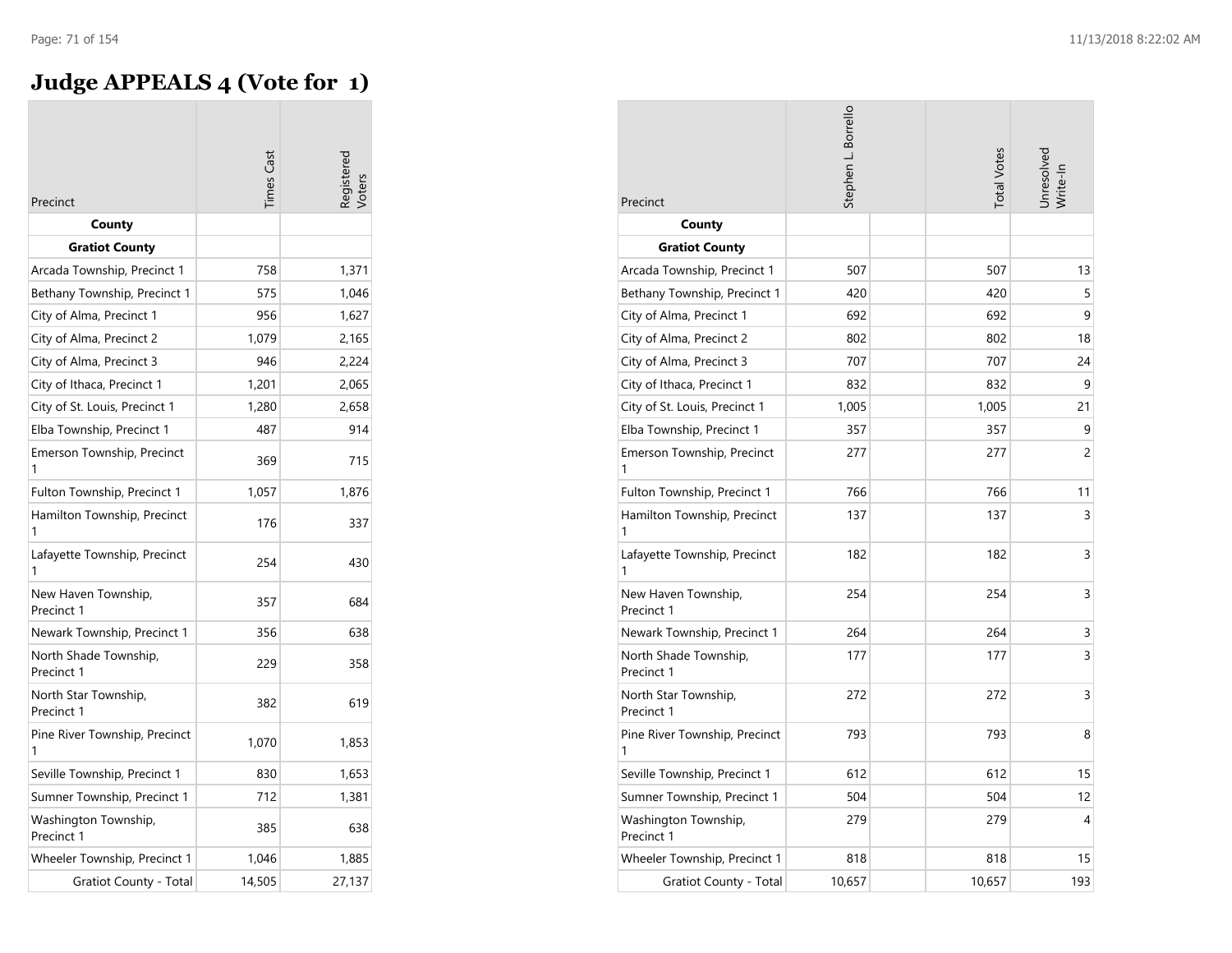| Precinct           | <b>Times Cast</b> | Registered<br>Voters |
|--------------------|-------------------|----------------------|
| <b>Cumulative</b>  |                   |                      |
| Cumulative         | U                 | 0                    |
| Cumulative - Total |                   |                      |
| County - Total     | 14,505            | 27,137               |

| Precinct           | <b>Borrell</b><br>Stephen |  | <b>Total Votes</b> | Unresolved<br>Write-In |
|--------------------|---------------------------|--|--------------------|------------------------|
| <b>Cumulative</b>  |                           |  |                    |                        |
| Cumulative         |                           |  |                    |                        |
| Cumulative - Total |                           |  |                    |                        |
| County - Total     | 10,657                    |  | 10,657             | 193                    |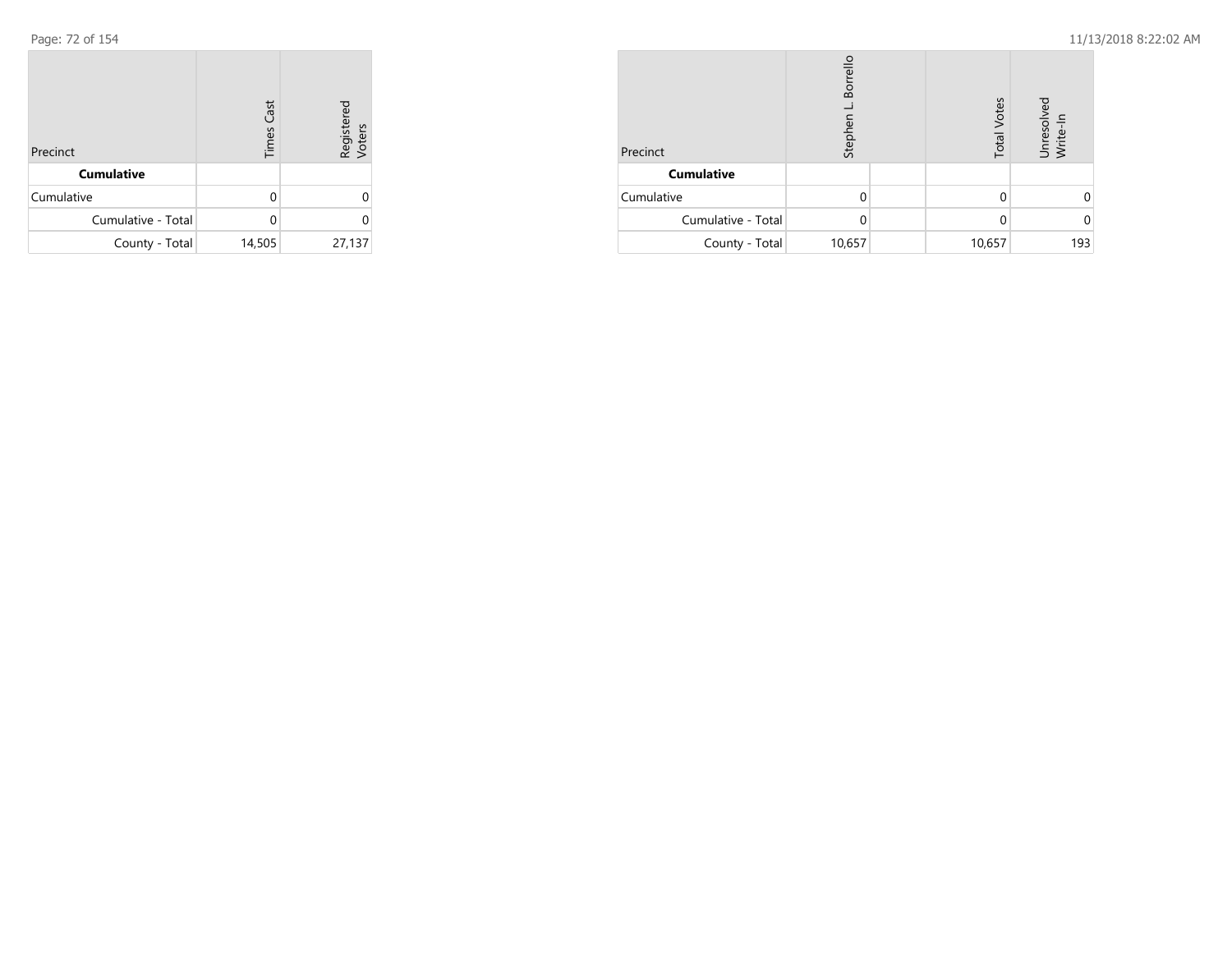#### **Judge APPEALS 4(2) (Vote for 1)**

|                                     | imes Cast | legisterec |
|-------------------------------------|-----------|------------|
| Precinct                            |           |            |
| County<br><b>Gratiot County</b>     |           |            |
| Arcada Township, Precinct 1         | 758       | 1,371      |
| Bethany Township, Precinct 1        | 575       | 1,046      |
| City of Alma, Precinct 1            | 956       | 1,627      |
| City of Alma, Precinct 2            | 1,079     | 2,165      |
| City of Alma, Precinct 3            | 946       | 2,224      |
| City of Ithaca, Precinct 1          | 1,201     | 2,065      |
| City of St. Louis, Precinct 1       | 1,280     | 2,658      |
| Elba Township, Precinct 1           | 487       | 914        |
| Emerson Township, Precinct<br>1     | 369       | 715        |
| Fulton Township, Precinct 1         | 1,057     | 1,876      |
| Hamilton Township, Precinct<br>1    | 176       | 337        |
| Lafayette Township, Precinct<br>1   | 254       | 430        |
| New Haven Township,<br>Precinct 1   | 357       | 684        |
| Newark Township, Precinct 1         | 356       | 638        |
| North Shade Township,<br>Precinct 1 | 229       | 358        |
| North Star Township,<br>Precinct 1  | 382       | 619        |
| Pine River Township, Precinct<br>1  | 1,070     | 1,853      |
| Seville Township, Precinct 1        | 830       | 1,653      |
| Sumner Township, Precinct 1         | 712       | 1,381      |
| Washington Township,<br>Precinct 1  | 385       | 638        |
| Wheeler Township, Precinct 1        | 1,046     | 1,885      |
| <b>Gratiot County - Total</b>       | 14,505    | 27,137     |

| Precinct                            | Brock A. Swartzle | <b>Total Votes</b> | Unresolved<br>Write-In |
|-------------------------------------|-------------------|--------------------|------------------------|
| County                              |                   |                    |                        |
| <b>Gratiot County</b>               |                   |                    |                        |
| Arcada Township, Precinct 1         | 491               | 491                | 10                     |
| Bethany Township, Precinct 1        | 406               | 406                | 5                      |
| City of Alma, Precinct 1            | 650               | 650                | 11                     |
| City of Alma, Precinct 2            | 759               | 759                | 21                     |
| City of Alma, Precinct 3            | 702               | 702                | 23                     |
| City of Ithaca, Precinct 1          | 818               | 818                | 7                      |
| City of St. Louis, Precinct 1       | 975               | 975                | 22                     |
| Elba Township, Precinct 1           | 350               | 350                | 7                      |
| Emerson Township, Precinct<br>1     | 273               | 273                | 2                      |
| Fulton Township, Precinct 1         | 767               | 767                | 10                     |
| Hamilton Township, Precinct         | 134               | 134                | 2                      |
| Lafayette Township, Precinct        | 177               | 177                | 3                      |
| New Haven Township,<br>Precinct 1   | 252               | 252                | 3                      |
| Newark Township, Precinct 1         | 261               | 261                | 4                      |
| North Shade Township,<br>Precinct 1 | 177               | 177                | 3                      |
| North Star Township,<br>Precinct 1  | 268               | 268                | 4                      |
| Pine River Township, Precinct<br>1  | 781               | 781                | 7                      |
| Seville Township, Precinct 1        | 596               | 596                | 15                     |
| Sumner Township, Precinct 1         | 492               | 492                | 15                     |
| Washington Township,<br>Precinct 1  | 269               | 269                | 8                      |
| Wheeler Township, Precinct 1        | 798               | 798                | 17                     |
| <b>Gratiot County - Total</b>       | 10,396            | 10,396             | 199                    |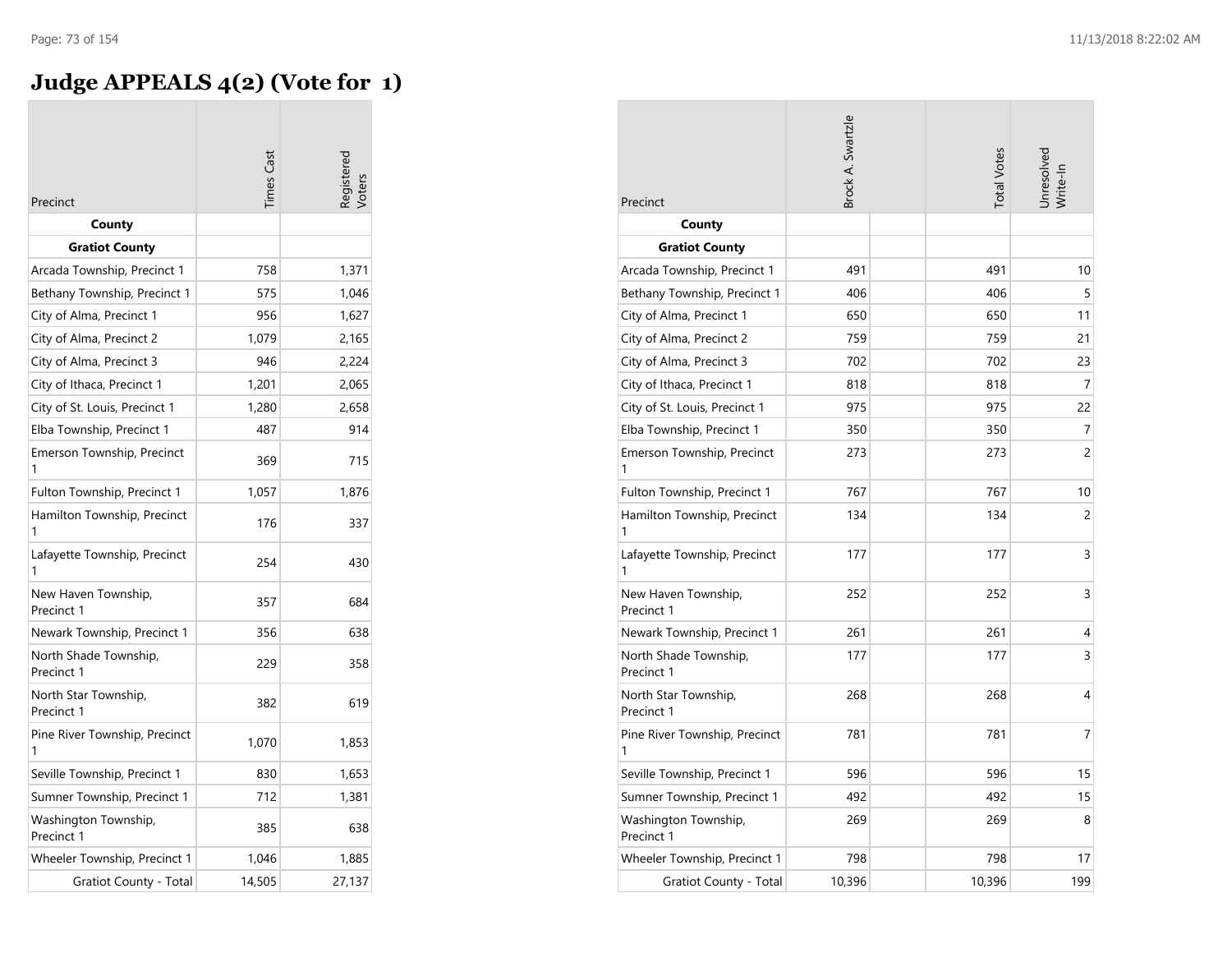| Precinct           | <b>Times Cast</b> | Registered<br>Voters |
|--------------------|-------------------|----------------------|
| <b>Cumulative</b>  |                   |                      |
| Cumulative         | U                 | 0                    |
| Cumulative - Total |                   |                      |
| County - Total     | 14,505            | 27,137               |

| Precinct           | Swartzle<br>Brock | <b>Total Votes</b> | Unresolved<br>Write-In |
|--------------------|-------------------|--------------------|------------------------|
| <b>Cumulative</b>  |                   |                    |                        |
| Cumulative         |                   |                    |                        |
| Cumulative - Total |                   |                    |                        |
| County - Total     | 10,396            | 10,396             | 199                    |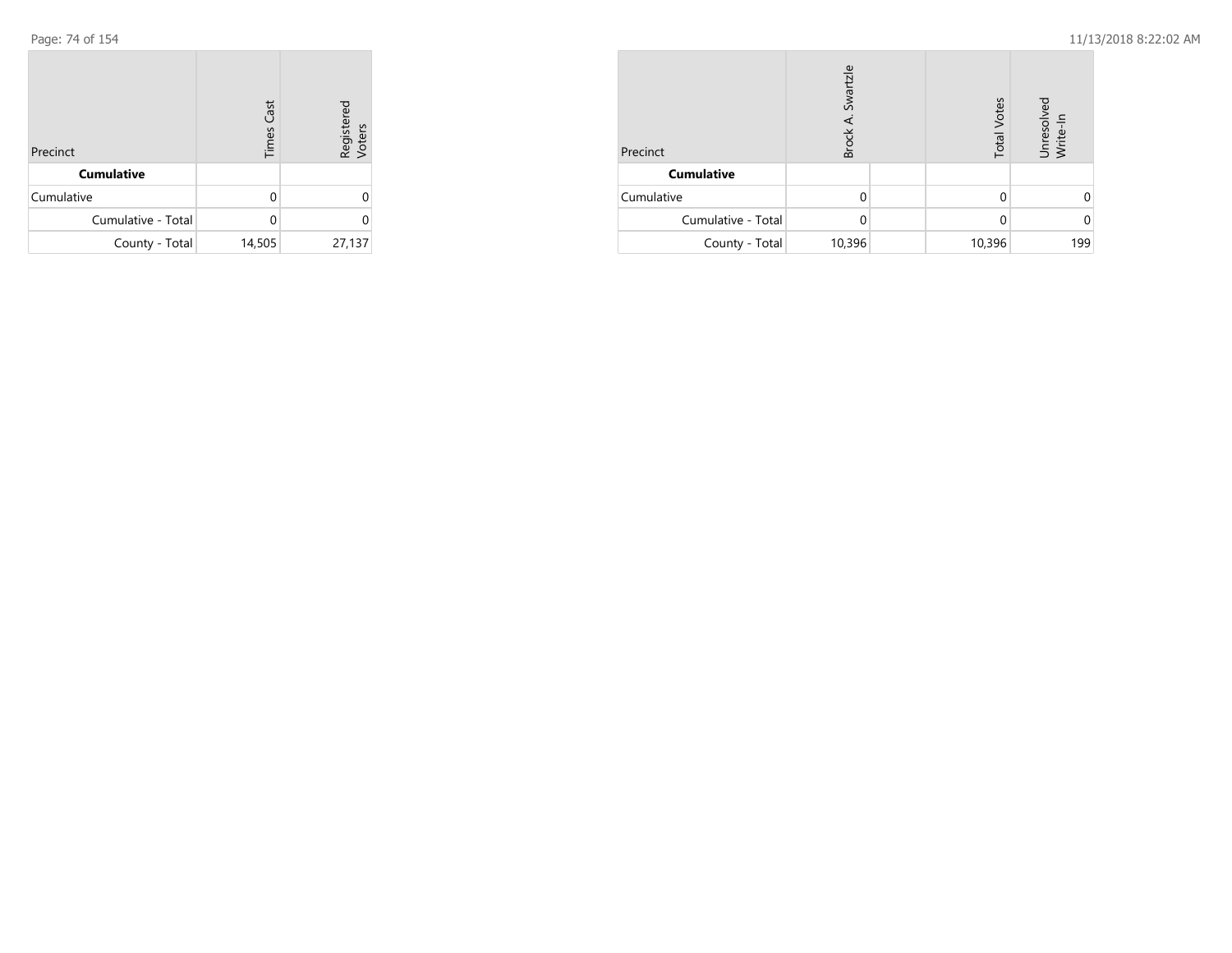#### **Judge Probate Ct (Vote for 1)**

| Precinct                            | <b>Times Cast</b> | egistered<br><b>oters</b> |
|-------------------------------------|-------------------|---------------------------|
| County                              |                   |                           |
| <b>Gratiot County</b>               |                   |                           |
| Arcada Township, Precinct 1         | 758               | 1,371                     |
| Bethany Township, Precinct 1        | 575               | 1,046                     |
| City of Alma, Precinct 1            | 956               | 1,627                     |
| City of Alma, Precinct 2            | 1,079             | 2,165                     |
| City of Alma, Precinct 3            | 946               | 2,224                     |
| City of Ithaca, Precinct 1          | 1,201             | 2,065                     |
| City of St. Louis, Precinct 1       | 1,280             | 2,658                     |
| Elba Township, Precinct 1           | 487               | 914                       |
| Emerson Township, Precinct<br>1     | 369               | 715                       |
| Fulton Township, Precinct 1         | 1,057             | 1,876                     |
| Hamilton Township, Precinct<br>1    | 176               | 337                       |
| Lafayette Township, Precinct<br>1   | 254               | 430                       |
| New Haven Township,<br>Precinct 1   | 357               | 684                       |
| Newark Township, Precinct 1         | 356               | 638                       |
| North Shade Township,<br>Precinct 1 | 229               | 358                       |
| North Star Township,<br>Precinct 1  | 382               | 619                       |
| Pine River Township, Precinct<br>1  | 1,070             | 1,853                     |
| Seville Township, Precinct 1        | 830               | 1,653                     |
| Sumner Township, Precinct 1         | 712               | 1,381                     |
| Washington Township,<br>Precinct 1  | 385               | 638                       |
| Wheeler Township, Precinct 1        | 1,046             | 1,885                     |
| <b>Gratiot County - Total</b>       | 14,505            | 27,137                    |

| Precinct                            | Kristin Bakker | <b>Total Votes</b> | Unresolved<br>Write-In |
|-------------------------------------|----------------|--------------------|------------------------|
| County                              |                |                    |                        |
| <b>Gratiot County</b>               |                |                    |                        |
| Arcada Township, Precinct 1         | 589            | 589                | 10                     |
| Bethany Township, Precinct 1        | 456            | 456                | 5                      |
| City of Alma, Precinct 1            | 714            | 714                | $\overline{7}$         |
| City of Alma, Precinct 2            | 829            | 829                | 18                     |
| City of Alma, Precinct 3            | 739            | 739                | 26                     |
| City of Ithaca, Precinct 1          | 989            | 989                | 7                      |
| City of St. Louis, Precinct 1       | 1,049          | 1,049              | 17                     |
| Elba Township, Precinct 1           | 375            | 375                | 7                      |
| Emerson Township, Precinct          | 307            | 307                | $\overline{c}$         |
| Fulton Township, Precinct 1         | 820            | 820                | 9                      |
| Hamilton Township, Precinct         | 147            | 147                | 2                      |
| Lafayette Township, Precinct        | 192            | 192                | 3                      |
| New Haven Township,<br>Precinct 1   | 271            | 271                | 3                      |
| Newark Township, Precinct 1         | 294            | 294                | 4                      |
| North Shade Township,<br>Precinct 1 | 185            | 185                | 2                      |
| North Star Township,<br>Precinct 1  | 299            | 299                | 6                      |
| Pine River Township, Precinct<br>1  | 826            | 826                | 12                     |
| Seville Township, Precinct 1        | 639            | 639                | 14                     |
| Sumner Township, Precinct 1         | 545            | 545                | 15                     |
| Washington Township,<br>Precinct 1  | 285            | 285                | 6                      |
| Wheeler Township, Precinct 1        | 846            | 846                | 14                     |
| <b>Gratiot County - Total</b>       | 11,396         | 11,396             | 189                    |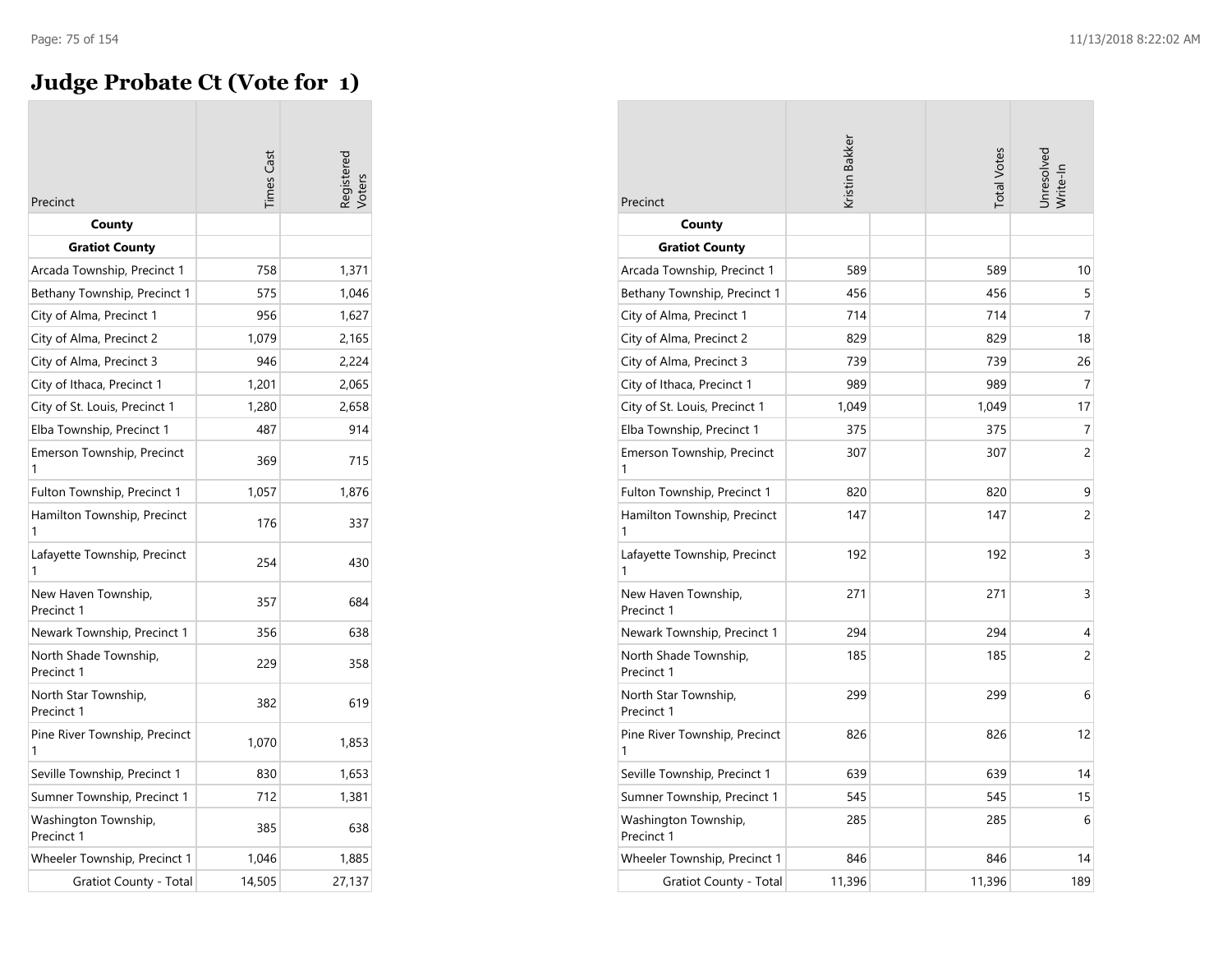| Precinct           | <b>Times Cast</b> | Registered<br>Voters |
|--------------------|-------------------|----------------------|
| <b>Cumulative</b>  |                   |                      |
| Cumulative         | O                 | 0                    |
| Cumulative - Total |                   |                      |
| County - Total     | 14,505            | 27,137               |

| Precinct           | <b>Bakker</b><br>Kristin | <b>Total Votes</b> | Unresolved<br>Write-In |
|--------------------|--------------------------|--------------------|------------------------|
| <b>Cumulative</b>  |                          |                    |                        |
| Cumulative         | U                        |                    |                        |
| Cumulative - Total | O                        |                    |                        |
| County - Total     | 11,396                   | 11,396             | 189                    |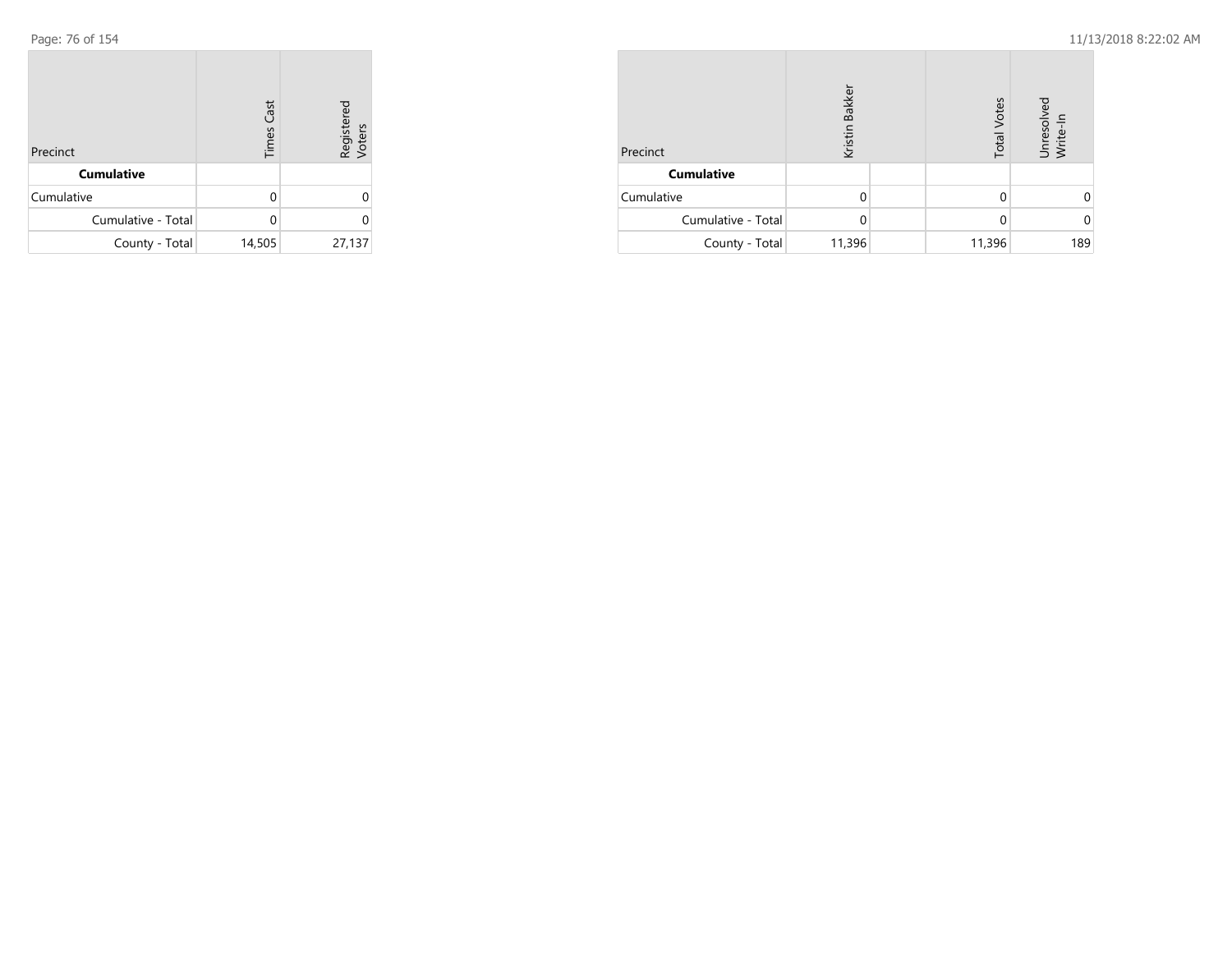#### **Montcalm COMM COLLEGE TRUSTEE (Vote for 2)**

| Precinct                            | <b>Times Cast</b> | Registered<br>Voters |
|-------------------------------------|-------------------|----------------------|
| County                              |                   |                      |
| <b>Gratiot County</b>               |                   |                      |
| New Haven Township,<br>Precinct 1   | 88                | 164                  |
| North Shade Township,<br>Precinct 1 | 143               | 215                  |
| Seville Township, Precinct 1        | 6                 | 8                    |
| Sumner Township, Precinct 1         | 3                 | 3                    |
| Gratiot County - Total              | 240               | 390                  |
| <b>Cumulative</b>                   |                   |                      |
| Cumulative                          | 0                 | 0                    |
| Cumulative - Total                  | 0                 | Ω                    |
| County - Total                      | 240               | 390                  |

| Precinct                            | Carol Deuling-<br>Ravell |  | Kurt D. Peterson |  |
|-------------------------------------|--------------------------|--|------------------|--|
| County                              |                          |  |                  |  |
| <b>Gratiot County</b>               |                          |  |                  |  |
| New Haven Township,<br>Precinct 1   | 37                       |  | 32               |  |
| North Shade Township,<br>Precinct 1 | 39                       |  | 74               |  |
| Seville Township, Precinct 1        | $\overline{2}$           |  | $\overline{c}$   |  |
| Sumner Township, Precinct 1         | $\overline{2}$           |  | 2                |  |
| Gratiot County - Total              | 80                       |  | 110              |  |
| <b>Cumulative</b>                   |                          |  |                  |  |
| Cumulative                          | $\Omega$                 |  | $\Omega$         |  |
| Cumulative - Total                  | $\Omega$                 |  | 0                |  |
| County - Total                      | 80                       |  | 110              |  |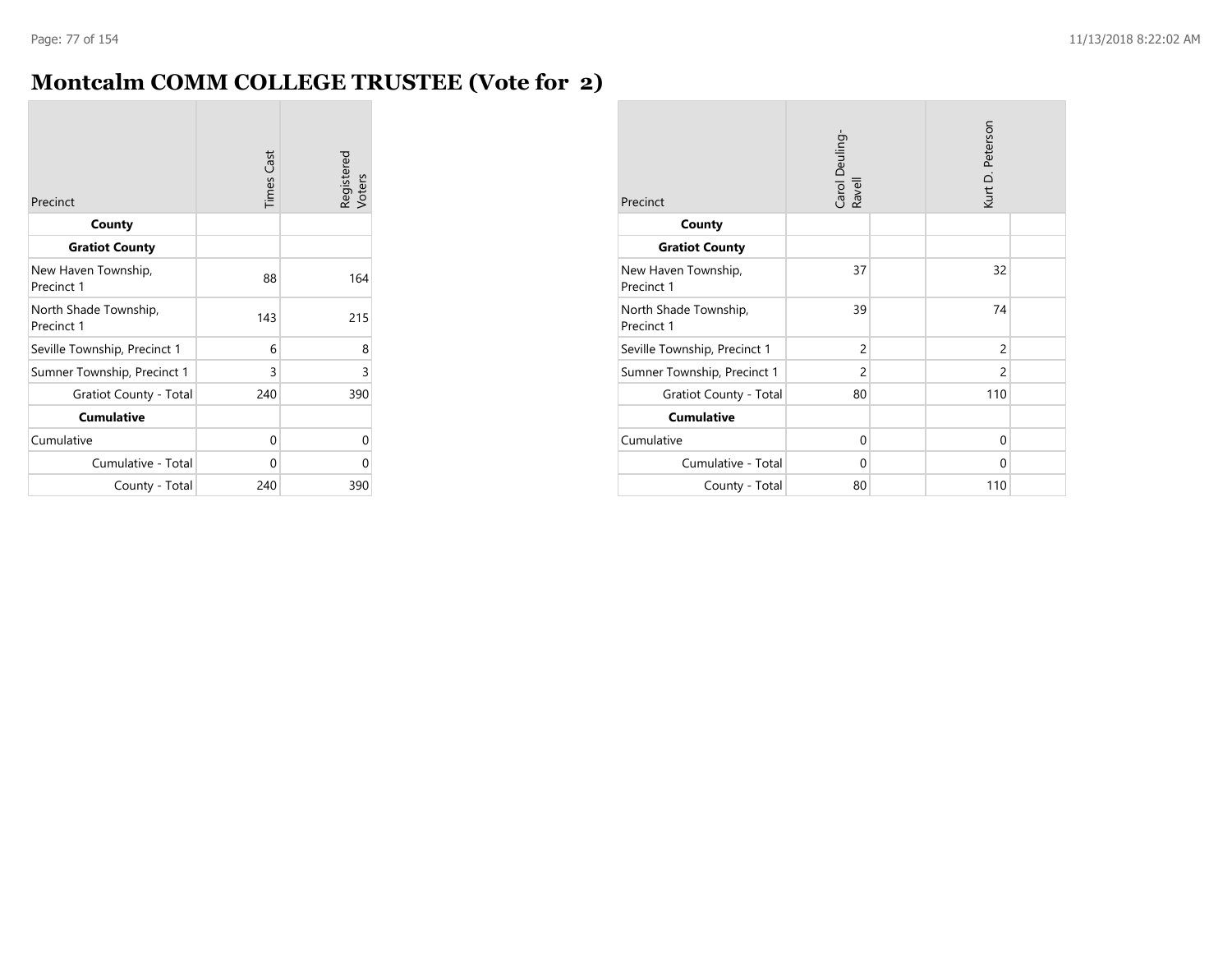| Precinct                            | Roger A. Thelen | <b>Total Votes</b> | Unresolved<br>Write-In |
|-------------------------------------|-----------------|--------------------|------------------------|
| County                              |                 |                    |                        |
| <b>Gratiot County</b>               |                 |                    |                        |
| New Haven Township,<br>Precinct 1   | 45              | 114                | 1                      |
| North Shade Township,<br>Precinct 1 | 79              | 192                | 1                      |
| Seville Township, Precinct 1        | 4               | 8                  | $\mathbf 0$            |
| Sumner Township, Precinct 1         | $\overline{c}$  | 6                  | $\mathbf{0}$           |
| <b>Gratiot County - Total</b>       | 130             | 320                | 2                      |
| <b>Cumulative</b>                   |                 |                    |                        |
| Cumulative                          | $\mathbf 0$     | $\mathbf{0}$       | $\mathbf{0}$           |
| Cumulative - Total                  | $\Omega$        | $\Omega$           | $\Omega$               |
| County - Total                      | 130             | 320                | 2                      |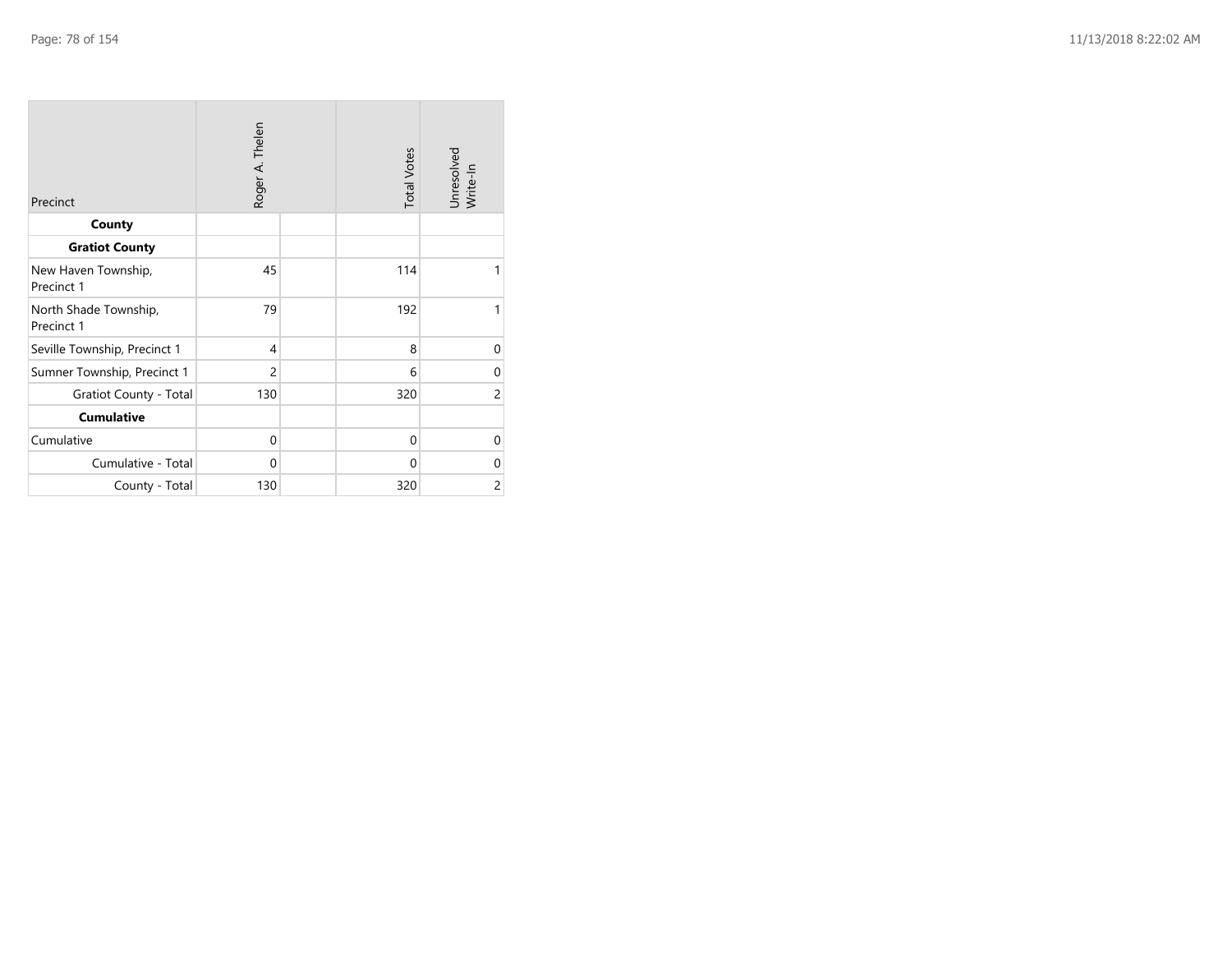#### **Montcalm COMM COLLEGE TRUSTEE(2) (Vote for 1)**

| Precinct                            | <b>Times Cast</b> | Registered<br>Voters |
|-------------------------------------|-------------------|----------------------|
| County                              |                   |                      |
| <b>Gratiot County</b>               |                   |                      |
| New Haven Township,<br>Precinct 1   | 88                | 164                  |
| North Shade Township,<br>Precinct 1 | 143               | 215                  |
| Seville Township, Precinct 1        | 6                 | 8                    |
| Sumner Township, Precinct 1         | 3                 | 3                    |
| Gratiot County - Total              | 240               | 390                  |
| <b>Cumulative</b>                   |                   |                      |
| Cumulative                          | 0                 | 0                    |
| Cumulative - Total                  | 0                 | U                    |
| County - Total                      | 240               | 390                  |

| Precinct                            | Esther M. Combs |  | Thomas A. Ginster |  | <b>Total Votes</b> |
|-------------------------------------|-----------------|--|-------------------|--|--------------------|
| County                              |                 |  |                   |  |                    |
| <b>Gratiot County</b>               |                 |  |                   |  |                    |
| New Haven Township,<br>Precinct 1   | 31              |  | 35                |  | 66                 |
| North Shade Township,<br>Precinct 1 | 48              |  | 65                |  | 113                |
| Seville Township, Precinct 1        | 3               |  | $\overline{c}$    |  | 5                  |
| Sumner Township, Precinct 1         | 1               |  | $\overline{c}$    |  | 3                  |
| <b>Gratiot County - Total</b>       | 83              |  | 104               |  | 187                |
| <b>Cumulative</b>                   |                 |  |                   |  |                    |
| Cumulative                          | $\Omega$        |  | $\mathbf 0$       |  | 0                  |
| Cumulative - Total                  | $\Omega$        |  | $\mathbf{0}$      |  | $\mathbf 0$        |
| County - Total                      | 83              |  | 104               |  | 187                |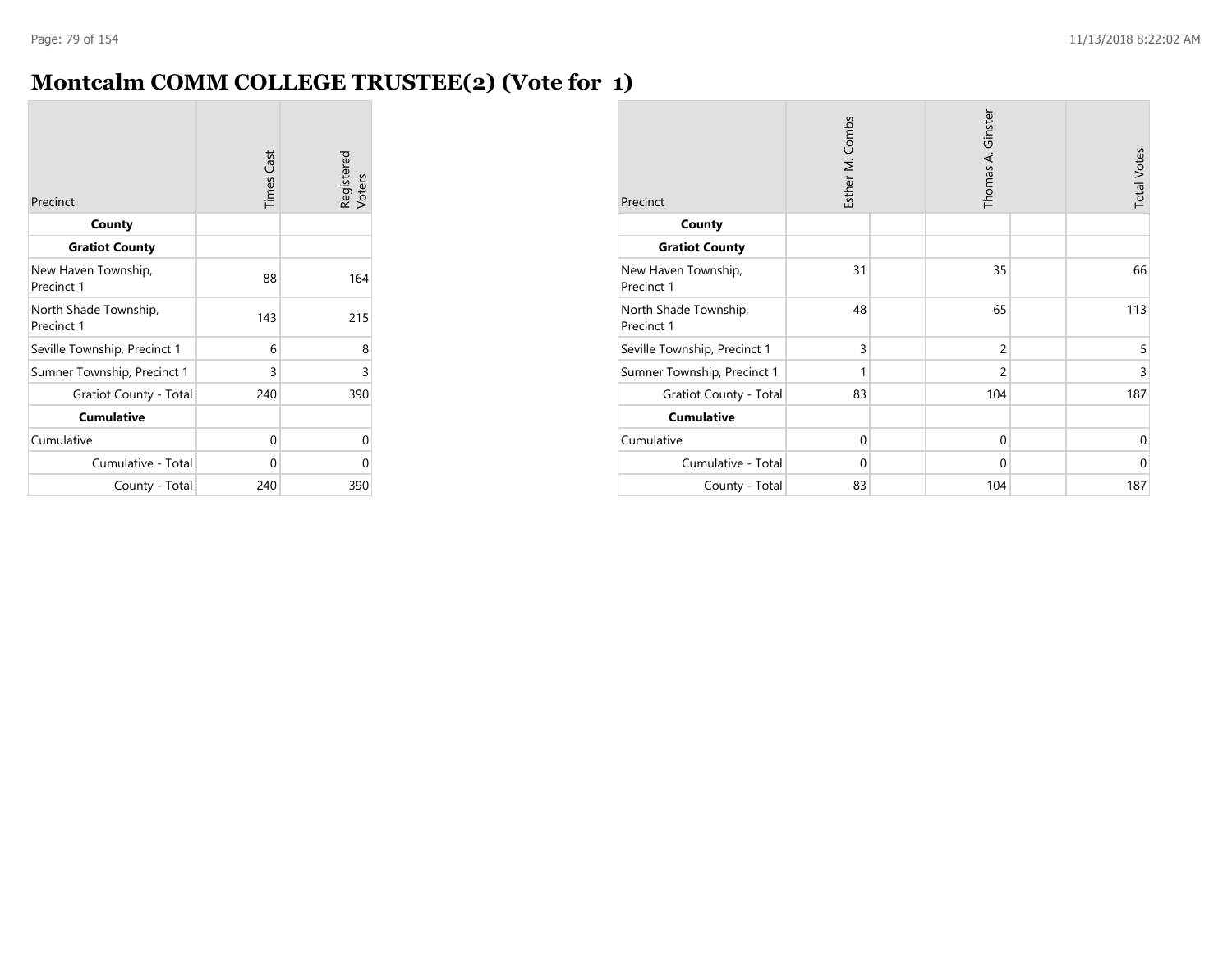| Precinct                            | Unresolved<br>Write-In |
|-------------------------------------|------------------------|
| County                              |                        |
| <b>Gratiot County</b>               |                        |
| New Haven Township,<br>Precinct 1   | 1                      |
| North Shade Township,<br>Precinct 1 | 1                      |
| Seville Township, Precinct 1        | 0                      |
| Sumner Township, Precinct 1         | 0                      |
| Gratiot County - Total              | $\overline{c}$         |
| <b>Cumulative</b>                   |                        |
| Cumulative                          | 0                      |
| Cumulative - Total                  | 0                      |
| County - Total                      | $\mathcal{P}$          |

the control of the control of the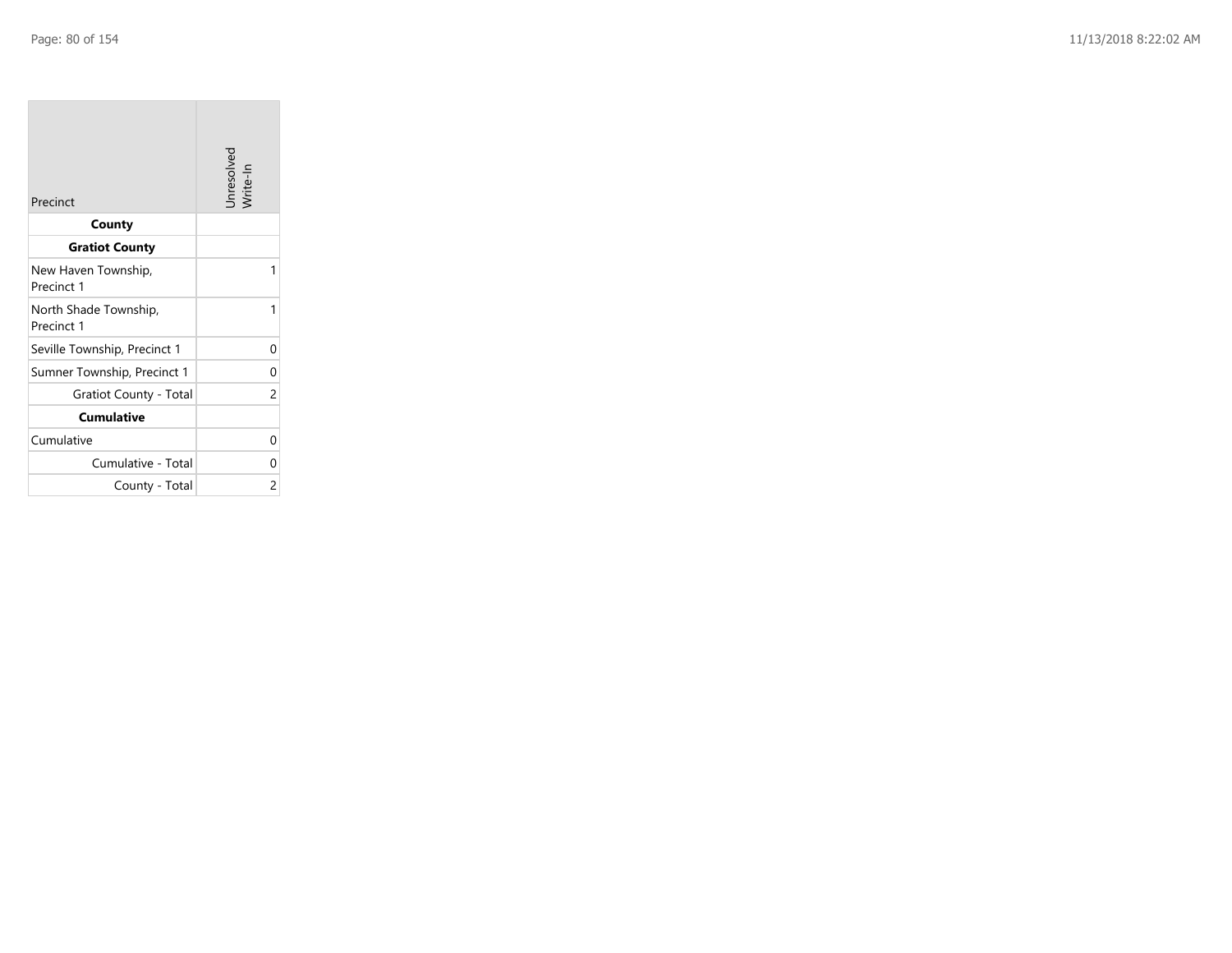## **Alma CITY COMMISSIONER (Vote for 4)**

| Precinct                 | <b>Times Cast</b> | Registered<br>Voters |
|--------------------------|-------------------|----------------------|
| County                   |                   |                      |
| <b>Gratiot County</b>    |                   |                      |
| City of Alma, Precinct 1 | 956               | 1,627                |
| City of Alma, Precinct 2 | 1,079             | 2,165                |
| City of Alma, Precinct 3 | 946               | 2,224                |
| Gratiot County - Total   | 2,981             | 6,016                |
| <b>Cumulative</b>        |                   |                      |
| Cumulative               | 0                 | 0                    |
| Cumulative - Total       | 0                 | 0                    |
| County - Total           | 2,981             | 6,016                |

| Precinct                 | Roger W. Allman |  | Donald L. Ayers |  |
|--------------------------|-----------------|--|-----------------|--|
| County                   |                 |  |                 |  |
| <b>Gratiot County</b>    |                 |  |                 |  |
| City of Alma, Precinct 1 | 412             |  | 254             |  |
| City of Alma, Precinct 2 | 367             |  | 330             |  |
| City of Alma, Precinct 3 | 285             |  | 296             |  |
| Gratiot County - Total   | 1,064           |  | 880             |  |
| <b>Cumulative</b>        |                 |  |                 |  |
| Cumulative               | $\mathbf 0$     |  | 0               |  |
| Cumulative - Total       | $\Omega$        |  | $\Omega$        |  |
| County - Total           | 1,064           |  | 880             |  |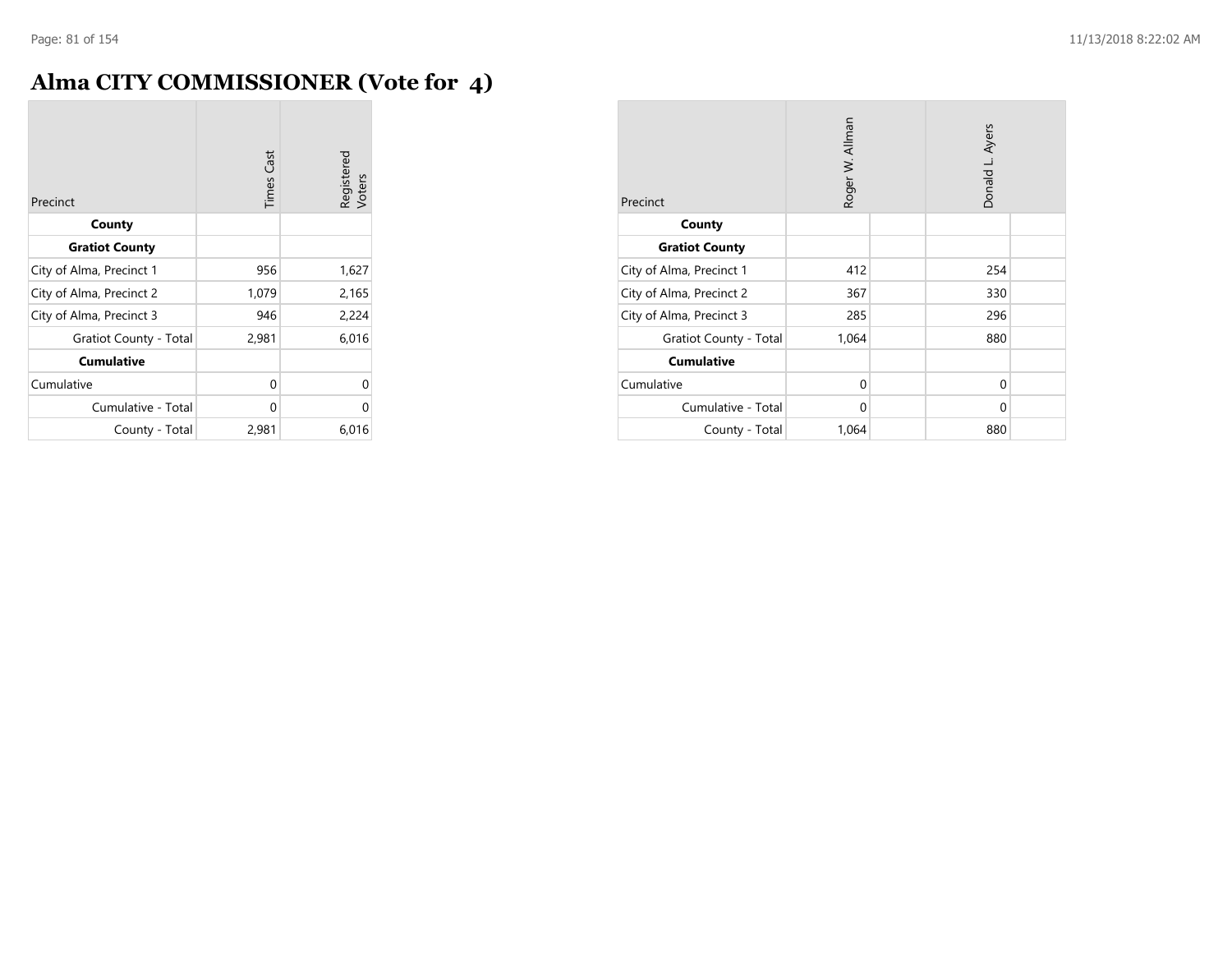| Precinct                      | Rory Douglas | Harrington<br>Roxann |       | Bryan Grasso-<br>Shonka | Michelle Pitts | Stahl<br>Audra | <b>Total Votes</b> | 공<br>Unresolve<br>Write-In |
|-------------------------------|--------------|----------------------|-------|-------------------------|----------------|----------------|--------------------|----------------------------|
| County                        |              |                      |       |                         |                |                |                    |                            |
| <b>Gratiot County</b>         |              |                      |       |                         |                |                |                    |                            |
| City of Alma, Precinct 1      | 322          |                      | 395   | 97                      | 467            | 521            | 2,468              | 35                         |
| City of Alma, Precinct 2      | 326          |                      | 391   | 141                     | 572            | 496            | 2,623              | 19                         |
| City of Alma, Precinct 3      | 307          |                      | 331   | 122                     | 485            | 441            | 2,267              | 20                         |
| <b>Gratiot County - Total</b> | 955          |                      | 1,117 | 360                     | 1,524          | 1,458          | 7,358              | 74                         |
| <b>Cumulative</b>             |              |                      |       |                         |                |                |                    |                            |
| Cumulative                    | $\Omega$     |                      |       | $\Omega$                | $\Omega$       | $\Omega$       | $\Omega$           | $\mathbf 0$                |
| Cumulative - Total            | $\Omega$     |                      |       |                         | $\overline{0}$ | 0              | $\Omega$           | $\mathbf 0$                |
| County - Total                | 955          |                      | 1,117 | 360                     | 1,524          | 1,458          | 7,358              | 74                         |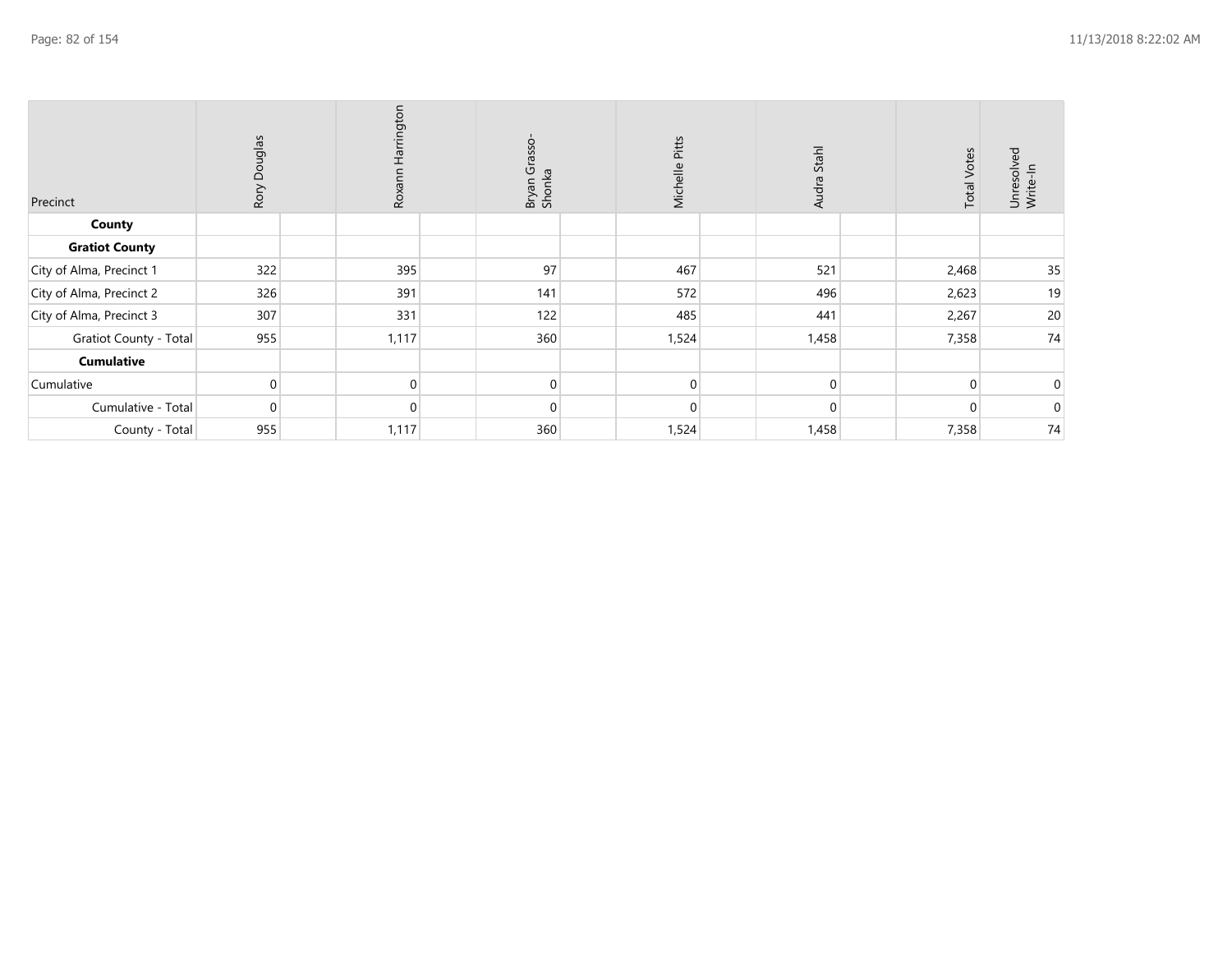## **Ashley VIL PRESIDENT (Vote for 1)**

| Precinct                  | <b>Times Cast</b> | Registered<br>Voters |
|---------------------------|-------------------|----------------------|
| County                    |                   |                      |
| <b>Gratiot County</b>     |                   |                      |
| Elba Township, Precinct 1 | 179               | 360                  |
| Gratiot County - Total    | 179               | 360                  |
| <b>Cumulative</b>         |                   |                      |
| Cumulative                | O                 | 0                    |
| Cumulative - Total        | ∩                 | በ                    |
| County - Total            | 179               | 360                  |

| Precinct                      | Ann L. Paksi | <b>Total Votes</b> | Unresolved<br>Write-In |
|-------------------------------|--------------|--------------------|------------------------|
| County                        |              |                    |                        |
| <b>Gratiot County</b>         |              |                    |                        |
| Elba Township, Precinct 1     | 148          | 148                | 3                      |
| <b>Gratiot County - Total</b> | 148          | 148                | 3                      |
| <b>Cumulative</b>             |              |                    |                        |
| Cumulative                    | $\Omega$     | $\Omega$           | $\Omega$               |
| Cumulative - Total            | $\Omega$     | $\Omega$           | $\Omega$               |
| County - Total                | 148          | 148                | 3                      |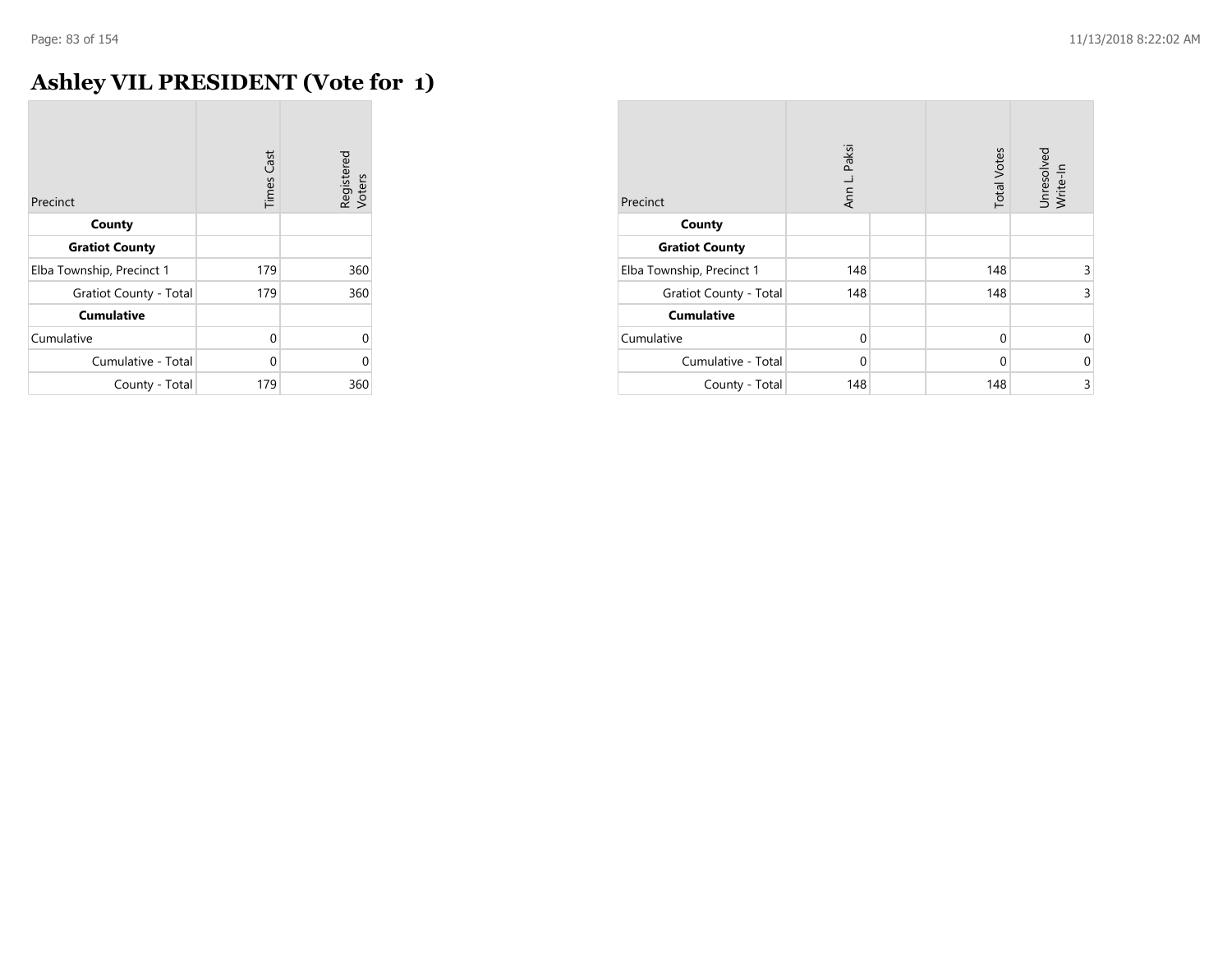## **Breckenridge VIL PRESIDENT (Vote for 1)**

| Precinct                     | <b>Times Cast</b> | Registered<br>Voters |
|------------------------------|-------------------|----------------------|
| County                       |                   |                      |
| <b>Gratiot County</b>        |                   |                      |
| Wheeler Township, Precinct 1 | 444               | 871                  |
| Gratiot County - Total       | 444               | 871                  |
| <b>Cumulative</b>            |                   |                      |
| Cumulative                   | 0                 | $\Omega$             |
| Cumulative - Total           | 0                 | 0                    |
| County - Total               | 444               | 871                  |

| Precinct                      | Charles D. Seeley | <b>Total Votes</b> | Unresolved<br>Write-In |
|-------------------------------|-------------------|--------------------|------------------------|
| County                        |                   |                    |                        |
| <b>Gratiot County</b>         |                   |                    |                        |
| Wheeler Township, Precinct 1  | 355               | 355                | 11                     |
| <b>Gratiot County - Total</b> | 355               | 355                | 11                     |
| <b>Cumulative</b>             |                   |                    |                        |
| Cumulative                    | $\Omega$          | $\Omega$           | $\Omega$               |
| Cumulative - Total            | $\Omega$          | $\Omega$           | $\Omega$               |
| County - Total                | 355               | 355                | 11                     |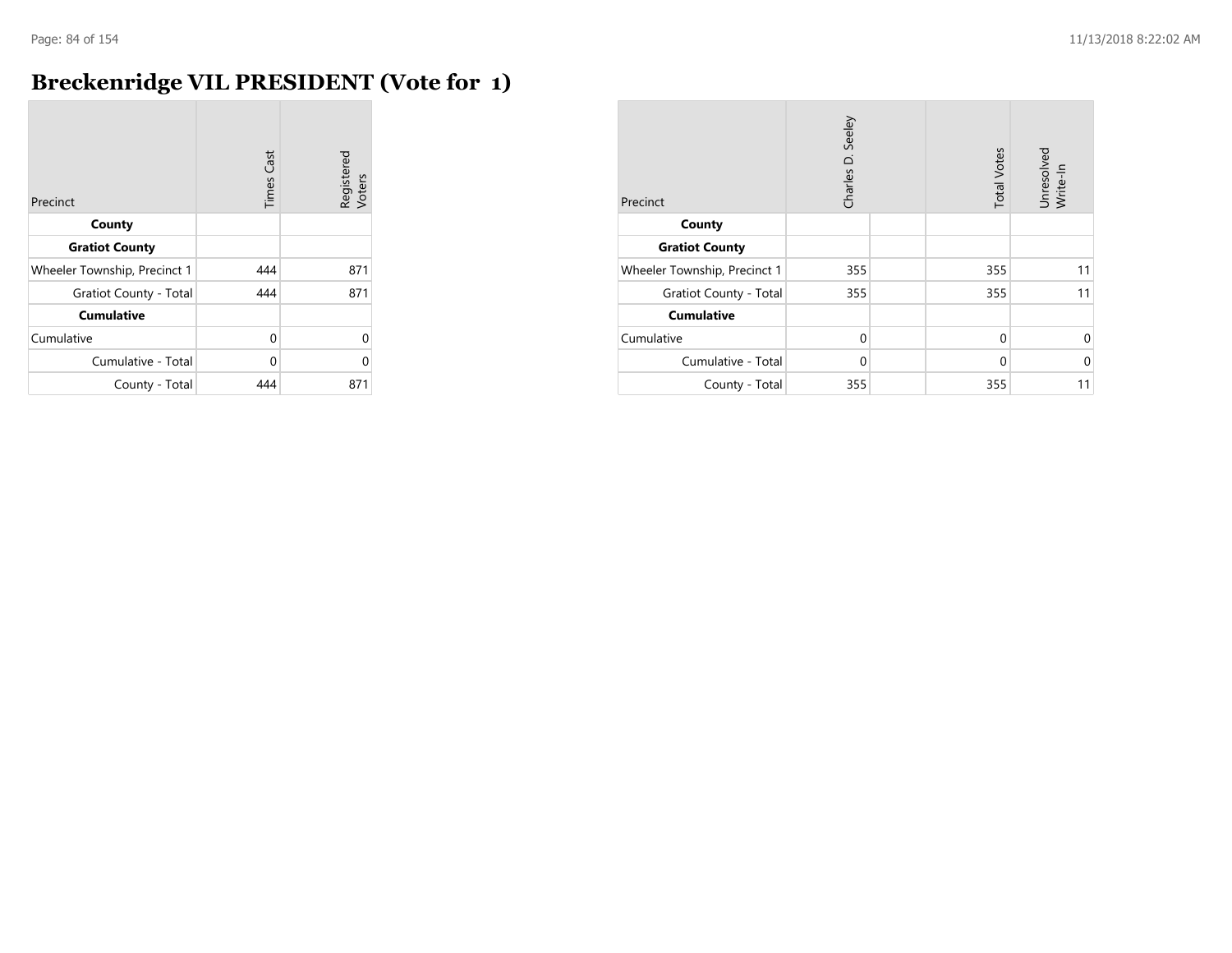$\sim$ 

#### **Perrinton VIL PRESIDENT (Vote for 1)**

| Precinct                    | <b>Times Cast</b> | Registered<br>Voters |
|-----------------------------|-------------------|----------------------|
| County                      |                   |                      |
| <b>Gratiot County</b>       |                   |                      |
| Fulton Township, Precinct 1 | 143               | 296                  |
| Gratiot County - Total      | 143               | 296                  |
| <b>Cumulative</b>           |                   |                      |
| Cumulative                  | $\Omega$          | 0                    |
| Cumulative - Total          | O                 | U                    |
| County - Total              | 143               | 296                  |

| Precinct                    | <b>Total Votes</b> | Unresolved<br>Write-In |
|-----------------------------|--------------------|------------------------|
| County                      |                    |                        |
| <b>Gratiot County</b>       |                    |                        |
| Fulton Township, Precinct 1 | 0                  | 58                     |
| Gratiot County - Total      | 0                  | 58                     |
| <b>Cumulative</b>           |                    |                        |
| Cumulative                  | 0                  | U                      |
| Cumulative - Total          | 0                  | U                      |
| County - Total              | 0                  | 58                     |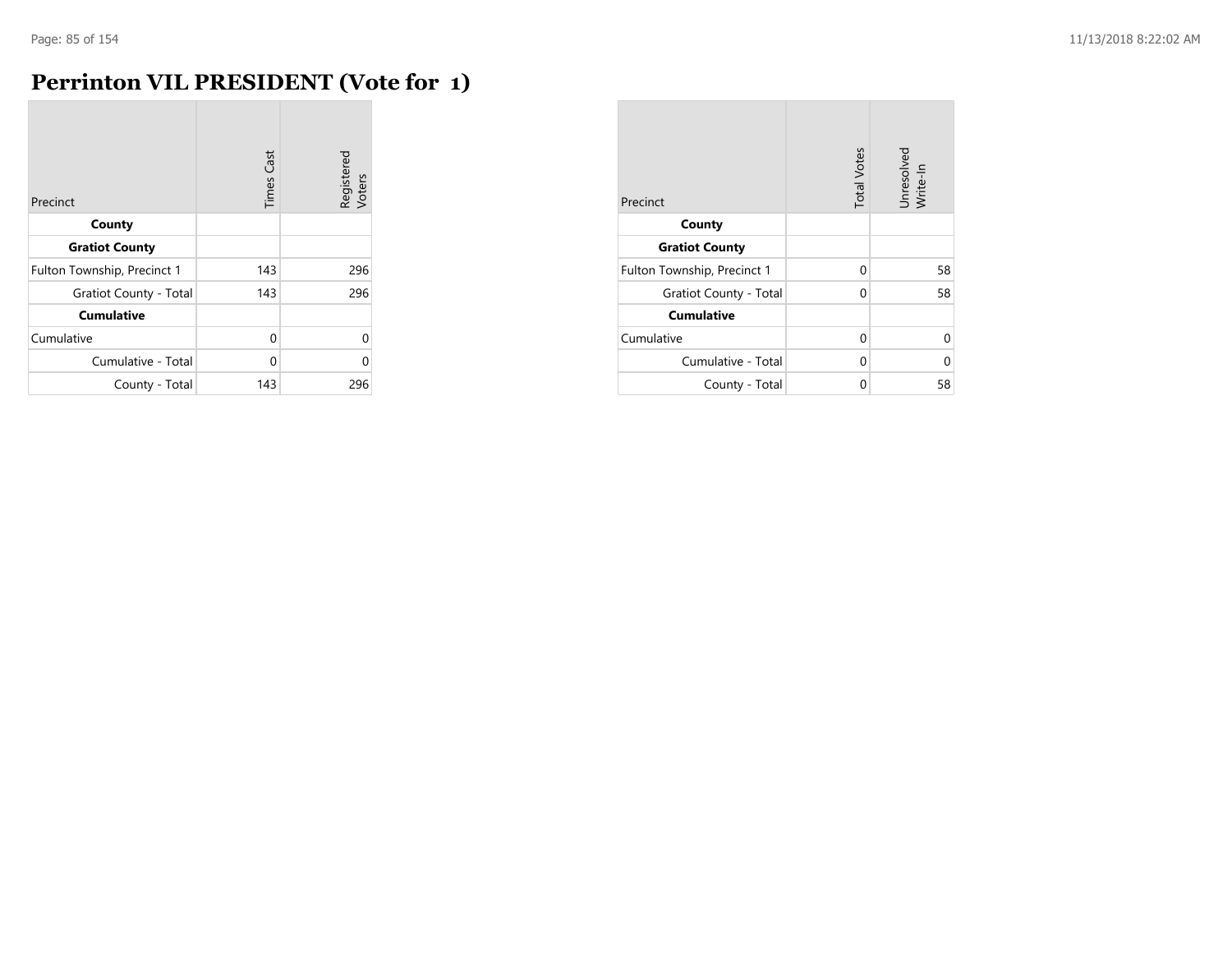#### **Perrinton VIL TRUSTEE (Vote for 3)**  $\overline{a}$

| Precinct                    | <b>Times Cast</b> | Registered<br>Voters |
|-----------------------------|-------------------|----------------------|
| County                      |                   |                      |
| <b>Gratiot County</b>       |                   |                      |
| Fulton Township, Precinct 1 | 143               | 296                  |
| Gratiot County - Total      | 143               | 296                  |
| <b>Cumulative</b>           |                   |                      |
| Cumulative                  | $\Omega$          | $\Omega$             |
| Cumulative - Total          | U                 | O                    |
| County - Total              | 143               | 296                  |

| Precinct                      | Cassandra Mae<br>Dershem | Catherine A<br>Feighner |  |
|-------------------------------|--------------------------|-------------------------|--|
| County                        |                          |                         |  |
| <b>Gratiot County</b>         |                          |                         |  |
| Fulton Township, Precinct 1   | 57                       | 53                      |  |
| <b>Gratiot County - Total</b> | 57                       | 53                      |  |
| <b>Cumulative</b>             |                          |                         |  |
| Cumulative                    | $\Omega$                 | $\Omega$                |  |
| Cumulative - Total            | $\Omega$                 | $\Omega$                |  |
| County - Total                | 57                       | 53                      |  |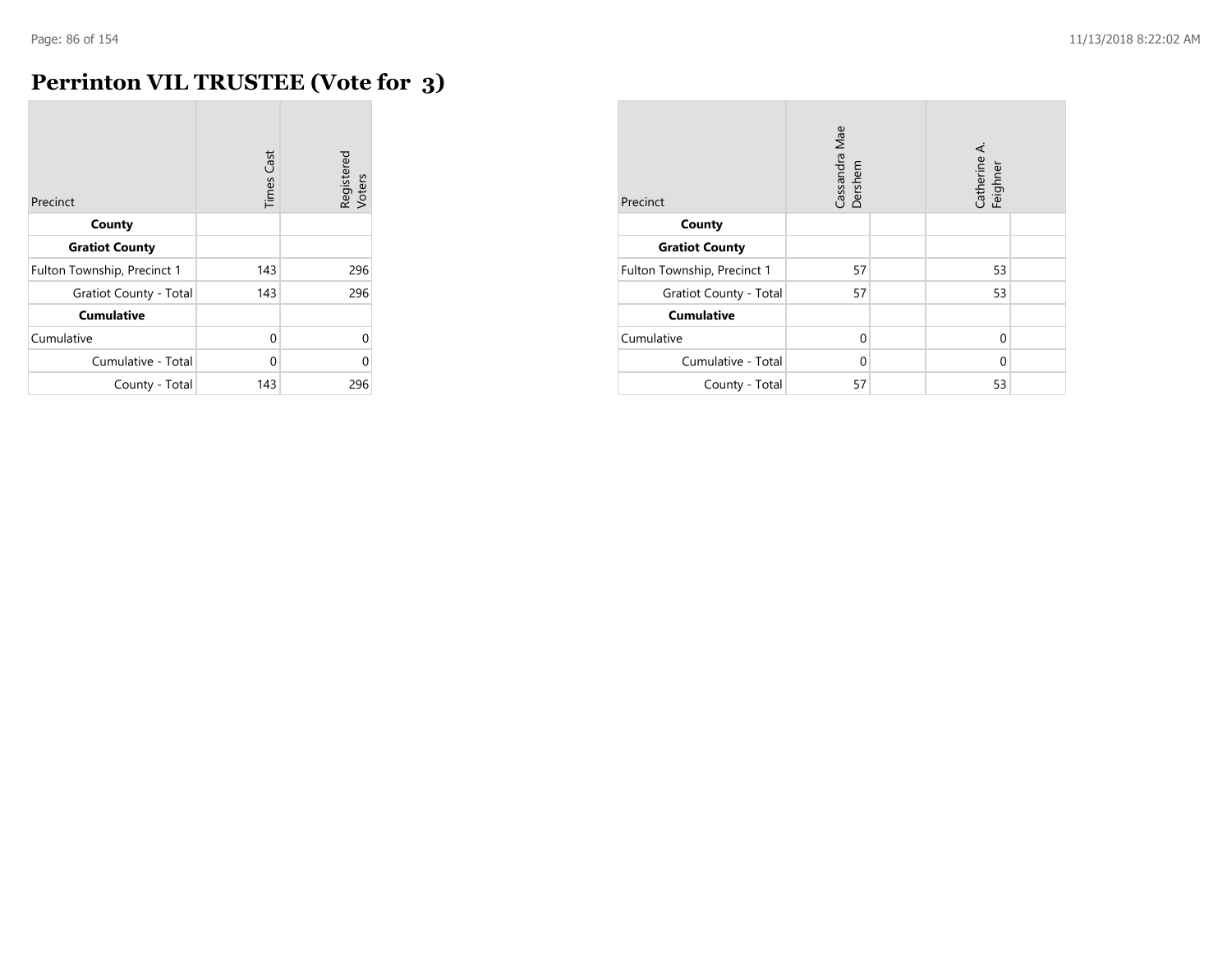| Precinct                      | Robert E. Sali | <b>Total Votes</b> | Unresolved<br>Write-In |
|-------------------------------|----------------|--------------------|------------------------|
| County                        |                |                    |                        |
| <b>Gratiot County</b>         |                |                    |                        |
| Fulton Township, Precinct 1   | 69             | 179                | 109                    |
| <b>Gratiot County - Total</b> | 69             | 179                | 109                    |
| <b>Cumulative</b>             |                |                    |                        |
| Cumulative                    | $\mathbf{0}$   | $\mathbf{0}$       | $\Omega$               |
| Cumulative - Total            | $\mathbf 0$    | $\mathbf 0$        | $\Omega$               |
| County - Total                | 69             | 179                | 109                    |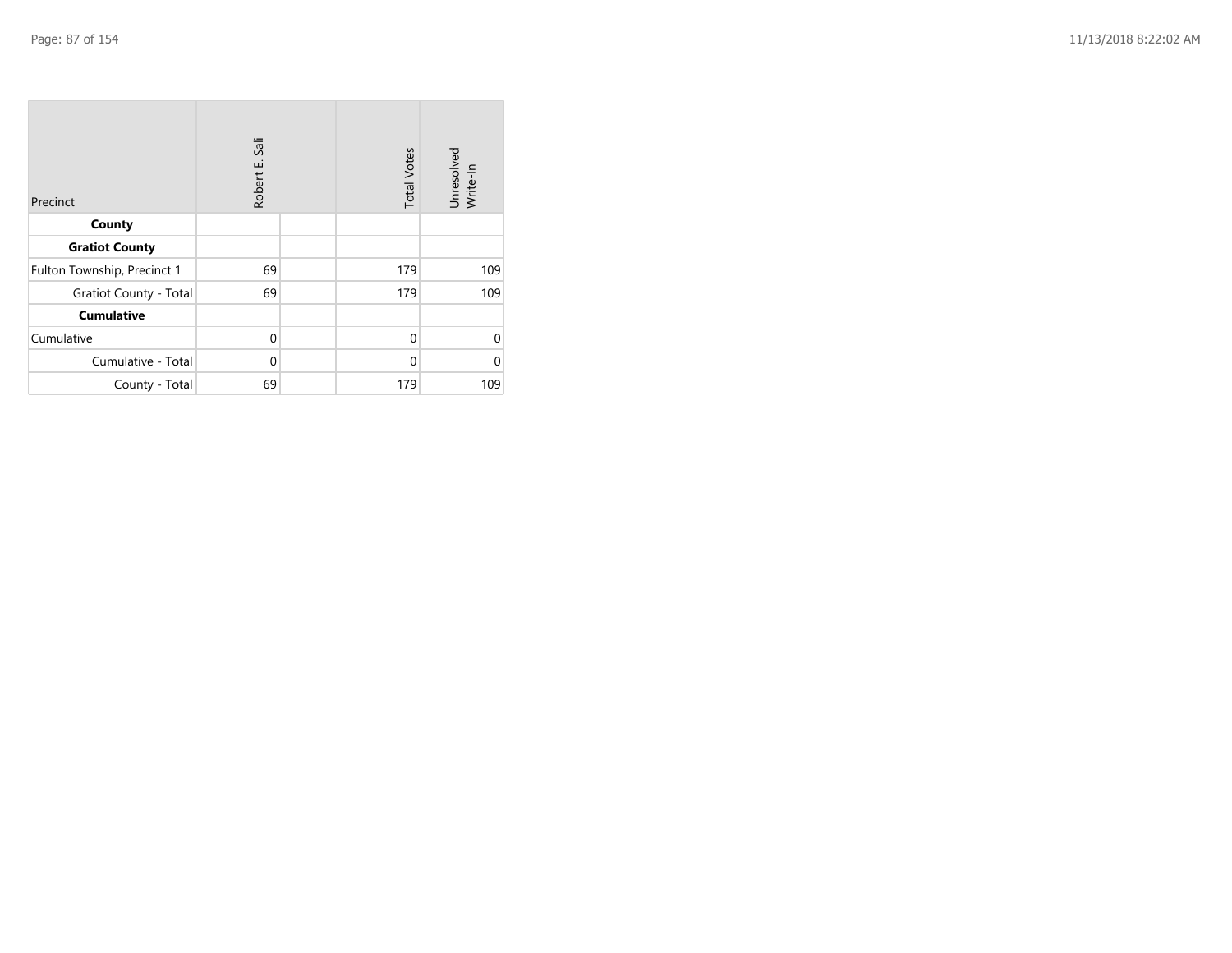÷

## **Perrinton Vil Council (2) (Vote for 1)**

| Precinct                    | <b>Times Cast</b> | Registered<br>Voters |
|-----------------------------|-------------------|----------------------|
| County                      |                   |                      |
| <b>Gratiot County</b>       |                   |                      |
| Fulton Township, Precinct 1 | 143               | 296                  |
| Gratiot County - Total      | 143               | 296                  |
| <b>Cumulative</b>           |                   |                      |
| Cumulative                  | $\Omega$          | $\Omega$             |
| Cumulative - Total          | U                 | O                    |
| County - Total              | 143               | 296                  |

| Precinct                    | <b>Total Votes</b> | Unresolved<br>Write-In |
|-----------------------------|--------------------|------------------------|
| County                      |                    |                        |
| <b>Gratiot County</b>       |                    |                        |
| Fulton Township, Precinct 1 | 0                  | 62                     |
| Gratiot County - Total      | 0                  | 62                     |
| <b>Cumulative</b>           |                    |                        |
| Cumulative                  | 0                  | 0                      |
| Cumulative - Total          | 0                  | ი                      |
| County - Total              | 0                  | 62                     |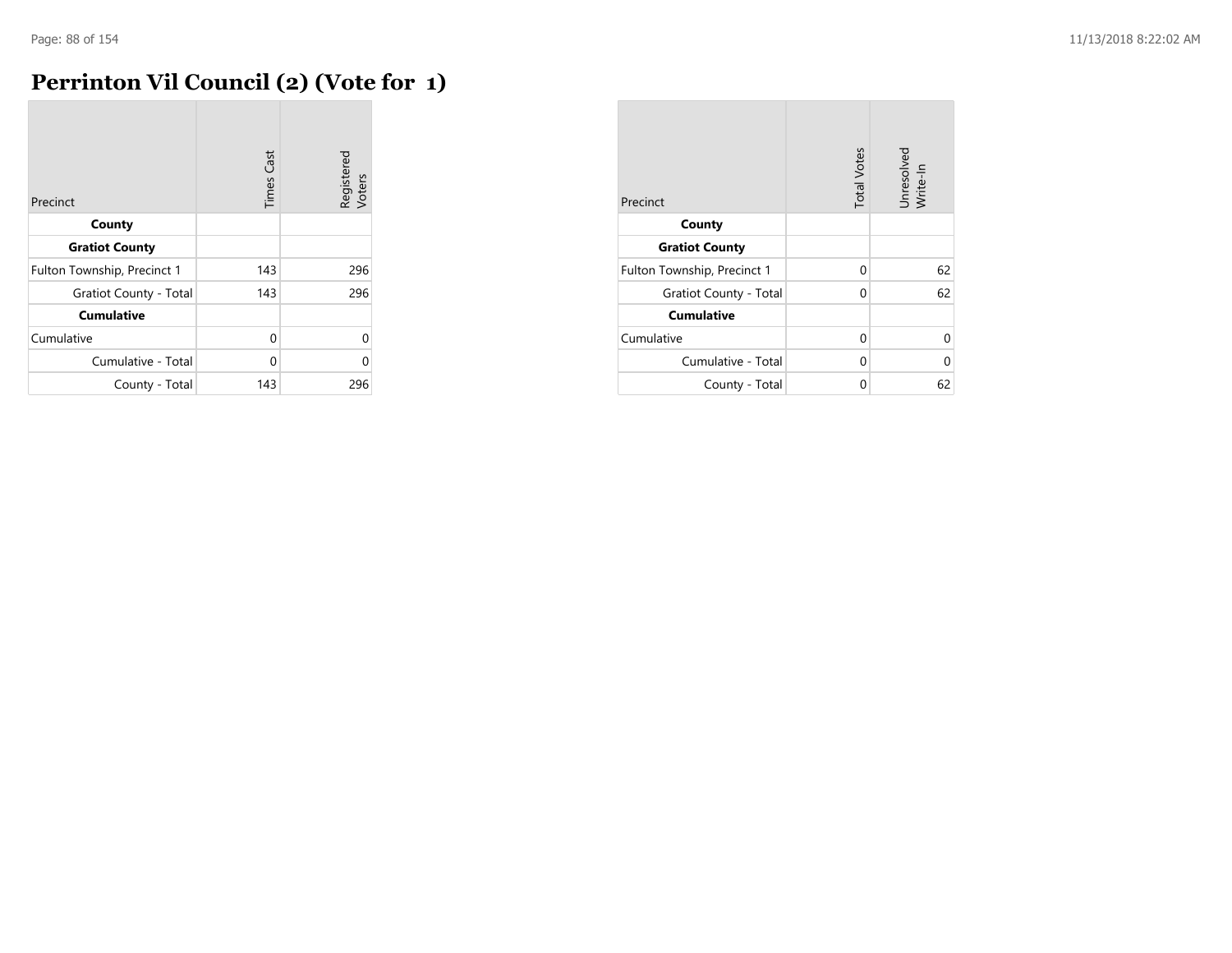## **Ashley VIL COUNCIL (Vote for 3)**

| Precinct                  | <b>Times Cast</b> | Registered<br>Voters |
|---------------------------|-------------------|----------------------|
| County                    |                   |                      |
| <b>Gratiot County</b>     |                   |                      |
| Elba Township, Precinct 1 | 179               | 360                  |
| Gratiot County - Total    | 179               | 360                  |
| <b>Cumulative</b>         |                   |                      |
| Cumulative                | $\Omega$          | 0                    |
| Cumulative - Total        | 0                 | $\Omega$             |
| County - Total            | 179               | 360                  |

| Precinct                      | Dee Denniston |  | Roger K. Numerich |  |
|-------------------------------|---------------|--|-------------------|--|
| County                        |               |  |                   |  |
| <b>Gratiot County</b>         |               |  |                   |  |
| Elba Township, Precinct 1     | 116           |  | 70                |  |
| <b>Gratiot County - Total</b> | 116           |  | 70                |  |
| <b>Cumulative</b>             |               |  |                   |  |
| Cumulative                    | $\Omega$      |  | $\mathbf 0$       |  |
| Cumulative - Total            | 0             |  | $\Omega$          |  |
| County - Total                | 116           |  | 70                |  |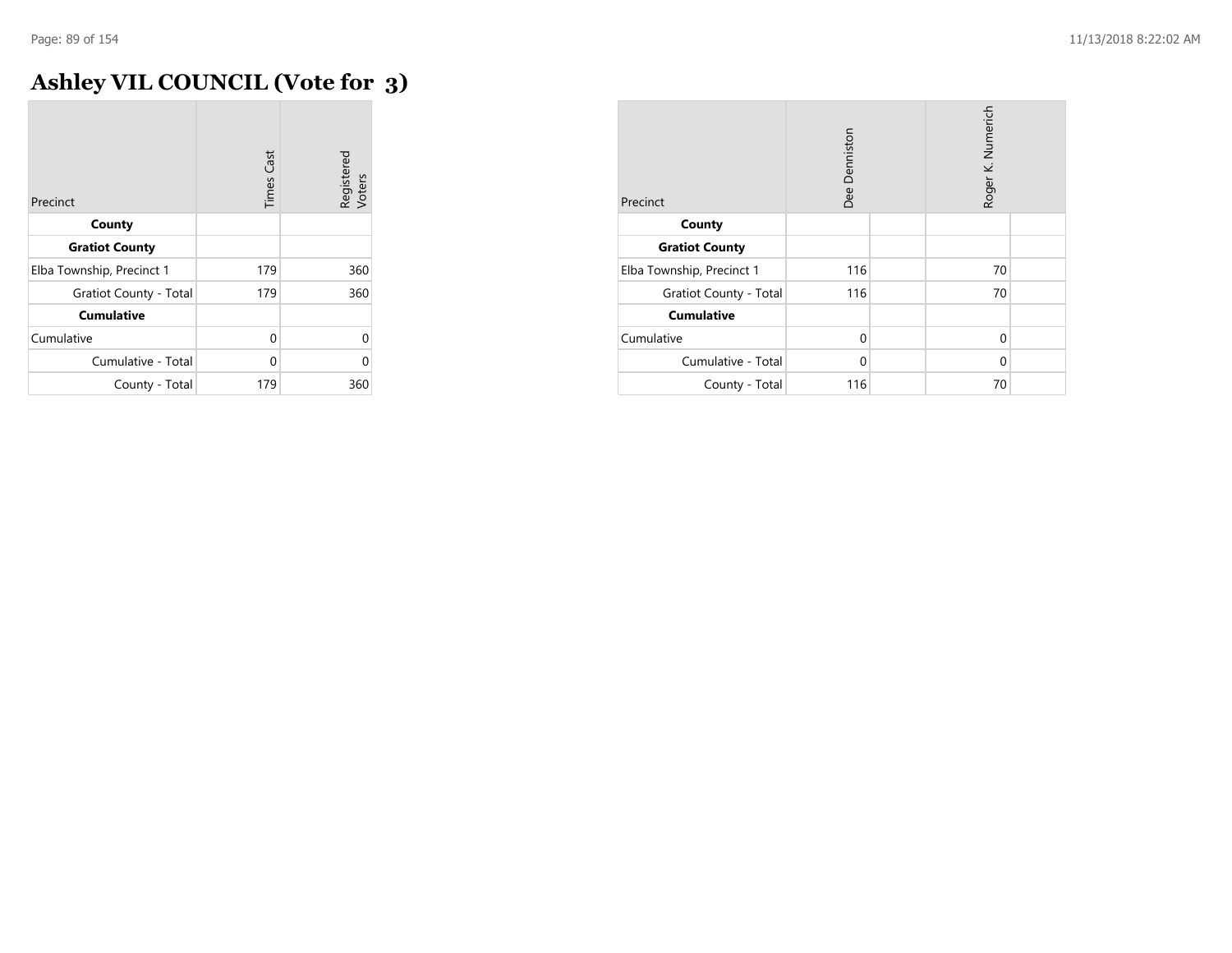| Precinct                      | Stefanie Studt |  | Turner<br>Michael L. |  | <b>Total Votes</b> | Unresolved<br>Write-In |
|-------------------------------|----------------|--|----------------------|--|--------------------|------------------------|
| County                        |                |  |                      |  |                    |                        |
| <b>Gratiot County</b>         |                |  |                      |  |                    |                        |
| Elba Township, Precinct 1     | 107            |  | 104                  |  | 397                | 0                      |
| <b>Gratiot County - Total</b> | 107            |  | 104                  |  | 397                | $\mathbf 0$            |
| <b>Cumulative</b>             |                |  |                      |  |                    |                        |
| Cumulative                    | $\mathbf{0}$   |  | $\mathbf{0}$         |  | $\Omega$           | $\mathbf{0}$           |
| Cumulative - Total            | $\mathbf 0$    |  | $\mathbf 0$          |  | 0                  | $\mathbf 0$            |
| County - Total                | 107            |  | 104                  |  | 397                | $\pmb{0}$              |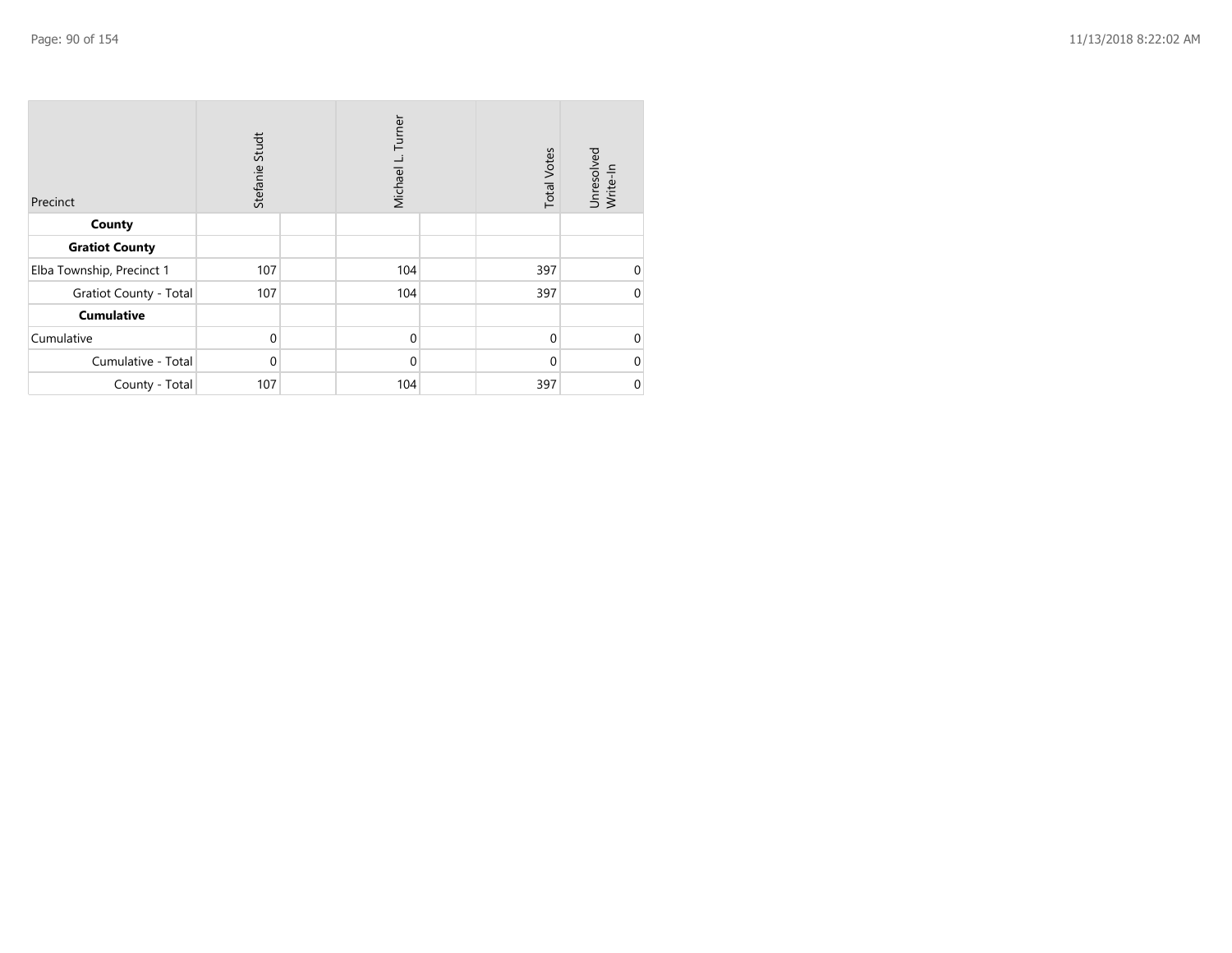## **Ashley VIL COUNCIL(2) (Vote for 1)**

| Precinct                  | <b>Times Cast</b> | Registered<br>Voters |
|---------------------------|-------------------|----------------------|
| County                    |                   |                      |
| <b>Gratiot County</b>     |                   |                      |
| Elba Township, Precinct 1 | 179               | 360                  |
| Gratiot County - Total    | 179               | 360                  |
| <b>Cumulative</b>         |                   |                      |
| Cumulative                | $\Omega$          | 0                    |
| Cumulative - Total        | O                 | C                    |
| County - Total            | 179               | 360                  |

| Precinct                      | Robert Studt | <b>Total Votes</b> | Unresolved<br>Write-In |
|-------------------------------|--------------|--------------------|------------------------|
| County                        |              |                    |                        |
| <b>Gratiot County</b>         |              |                    |                        |
| Elba Township, Precinct 1     | 156          | 156                | 0                      |
| <b>Gratiot County - Total</b> | 156          | 156                | $\mathbf{0}$           |
| <b>Cumulative</b>             |              |                    |                        |
| Cumulative                    | $\mathbf 0$  | $\Omega$           | $\mathbf 0$            |
| Cumulative - Total            | $\Omega$     | $\Omega$           | $\mathbf{0}$           |
| County - Total                | 156          | 156                | $\mathbf 0$            |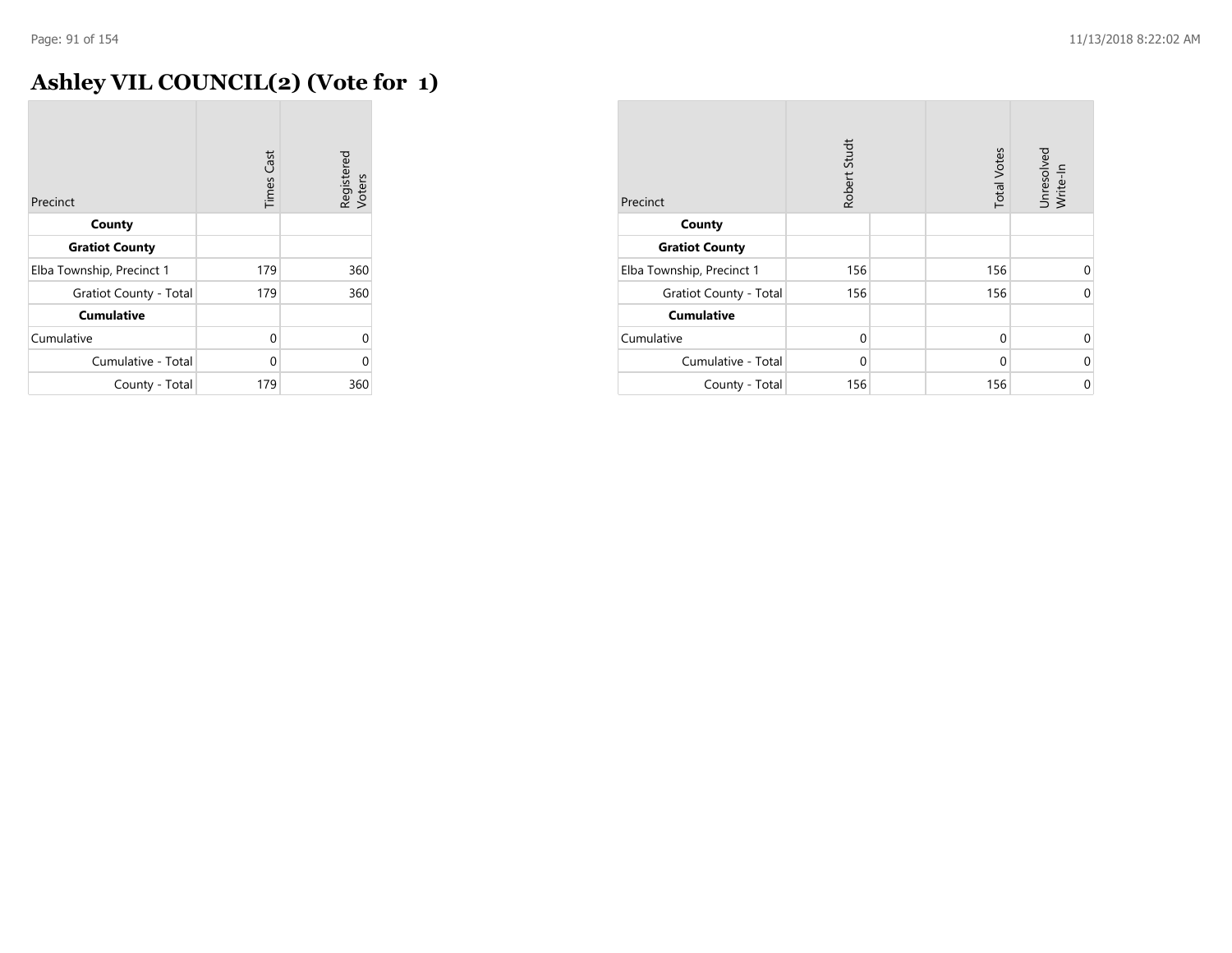$\sim$ 

## **Breckenridge VIL COUNCIL (Vote for 3)**

| Precinct                     | <b>Times Cast</b> | Registered<br>Voters |
|------------------------------|-------------------|----------------------|
| County                       |                   |                      |
| <b>Gratiot County</b>        |                   |                      |
| Wheeler Township, Precinct 1 | 444               | 871                  |
| Gratiot County - Total       | 444               | 871                  |
| <b>Cumulative</b>            |                   |                      |
| Cumulative                   | $\Omega$          | 0                    |
| Cumulative - Total           | O                 | O                    |
| County - Total               | 444               | 871                  |

| Precinct                      | Nanette Clapp |  | Jacob Matthews |  |
|-------------------------------|---------------|--|----------------|--|
| County                        |               |  |                |  |
| <b>Gratiot County</b>         |               |  |                |  |
| Wheeler Township, Precinct 1  | 298           |  | 274            |  |
| <b>Gratiot County - Total</b> | 298           |  | 274            |  |
| <b>Cumulative</b>             |               |  |                |  |
| Cumulative                    | $\Omega$      |  | $\mathbf 0$    |  |
| Cumulative - Total            | 0             |  | $\Omega$       |  |
| County - Total                | 298           |  | 274            |  |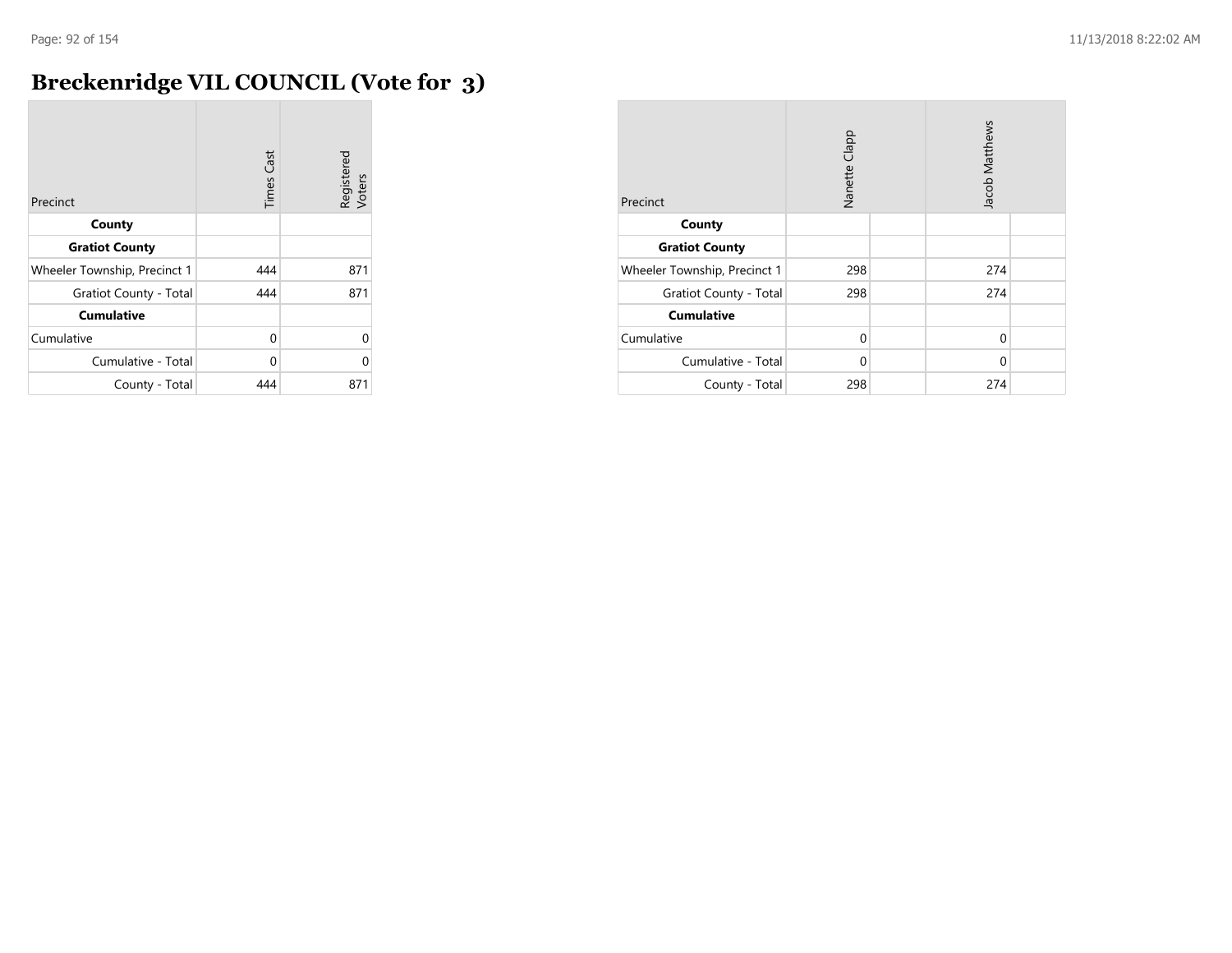| Precinct                     | Michael C. Sterling |  | <b>Total Votes</b> | Unresolved<br>Write-In |
|------------------------------|---------------------|--|--------------------|------------------------|
| County                       |                     |  |                    |                        |
| <b>Gratiot County</b>        |                     |  |                    |                        |
| Wheeler Township, Precinct 1 | 272                 |  | 844                | 15                     |
| Gratiot County - Total       | 272                 |  | 844                | 15                     |
| <b>Cumulative</b>            |                     |  |                    |                        |
| Cumulative                   | $\overline{0}$      |  | $\mathbf 0$        | $\Omega$               |
| Cumulative - Total           | $\mathbf 0$         |  | $\mathbf 0$        | 0                      |
| County - Total               | 272                 |  | 844                | 15                     |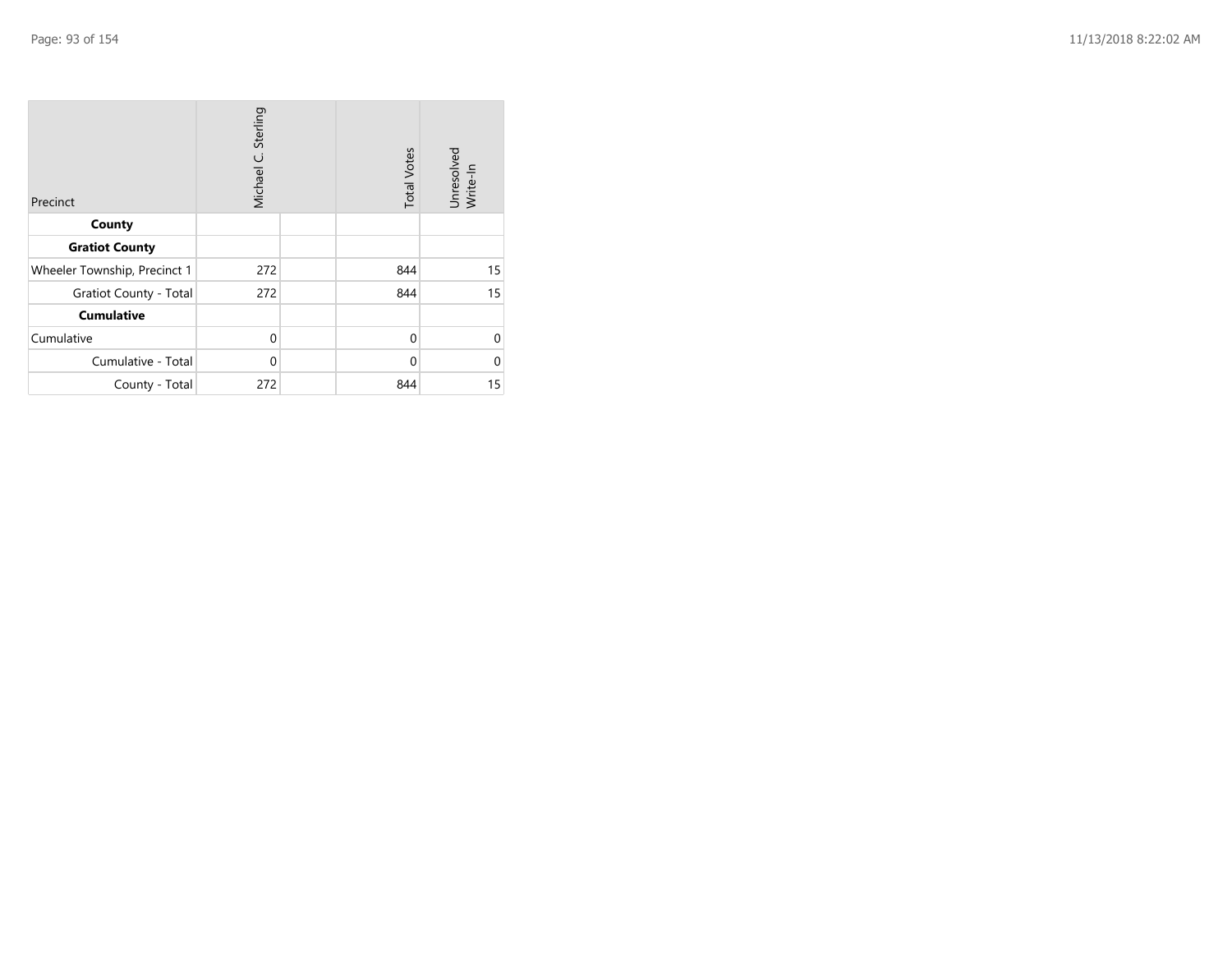$\sim$ 

## **Breckenridge VIL COUNCIL(2) (Vote for 1)**

| Precinct                     | <b>Times Cast</b> | Registered<br>Voters |
|------------------------------|-------------------|----------------------|
| County                       |                   |                      |
| <b>Gratiot County</b>        |                   |                      |
| Wheeler Township, Precinct 1 | 444               | 871                  |
| Gratiot County - Total       | 444               | 871                  |
| <b>Cumulative</b>            |                   |                      |
| Cumulative                   | $\Omega$          | $\Omega$             |
| Cumulative - Total           | O                 | C                    |
| County - Total               | 444               | 871                  |

| Precinct                     | <b>Total Votes</b> | Unresolved<br>Write-In |
|------------------------------|--------------------|------------------------|
| County                       |                    |                        |
| <b>Gratiot County</b>        |                    |                        |
| Wheeler Township, Precinct 1 | 0                  | 58                     |
| Gratiot County - Total       | 0                  | 58                     |
| <b>Cumulative</b>            |                    |                        |
| Cumulative                   | 0                  | U                      |
| Cumulative - Total           | 0                  | U                      |
| County - Total               | 0                  | 58                     |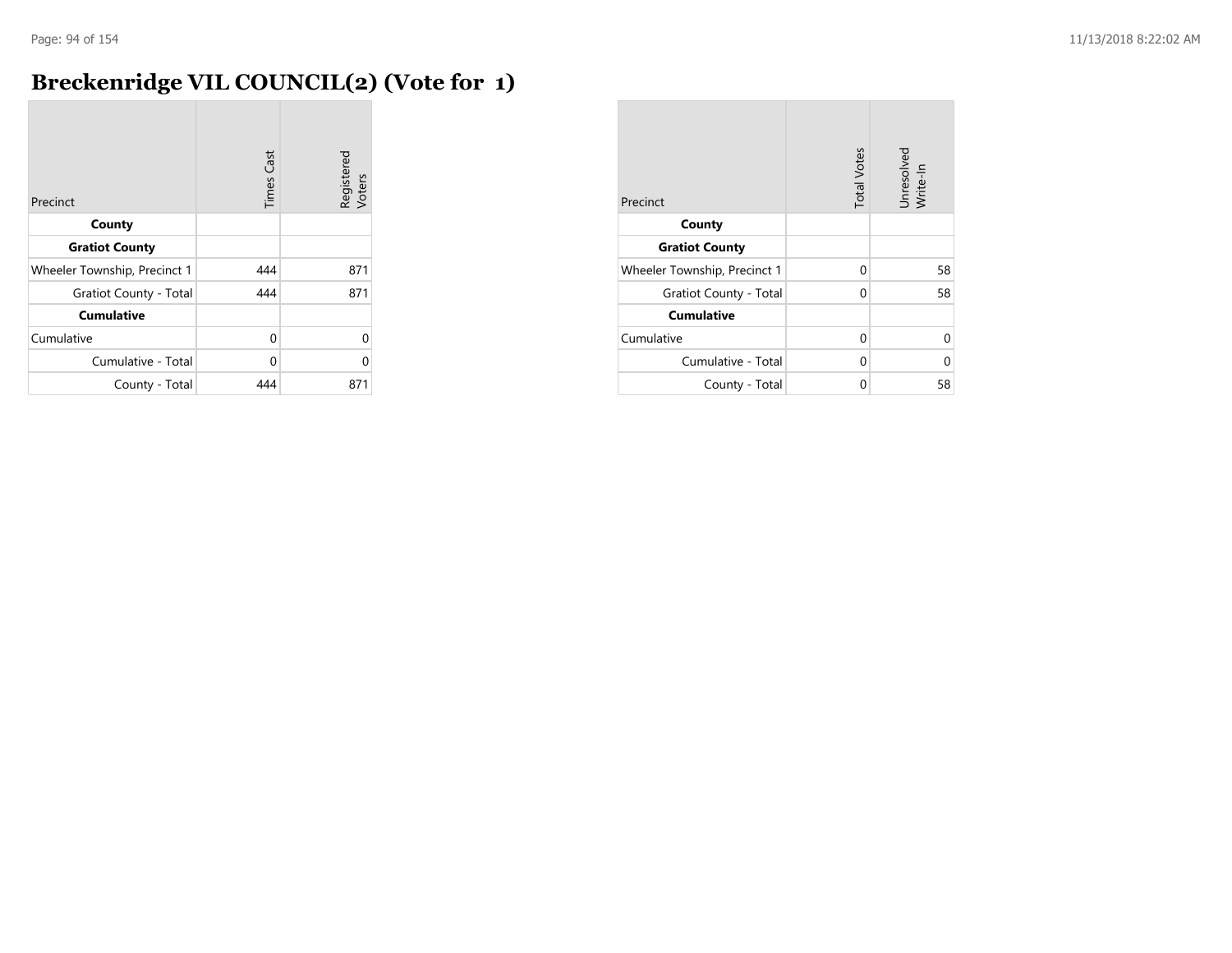# **Breckenridge VIL LIB BRD DIRECTOR (Vote for 2)**

| Precinct                     | <b>Times Cast</b> | Registered<br>Voters |
|------------------------------|-------------------|----------------------|
| County                       |                   |                      |
| <b>Gratiot County</b>        |                   |                      |
| Wheeler Township, Precinct 1 | 444               | 871                  |
| Gratiot County - Total       | 444               | 871                  |
| <b>Cumulative</b>            |                   |                      |
| Cumulative                   | 0                 | Λ                    |
| Cumulative - Total           | $\Omega$          | በ                    |
| County - Total               | 444               | 871                  |

| Precinct                     | Janet Palmer |  | David Wardell |  | <b>Total Votes</b> |
|------------------------------|--------------|--|---------------|--|--------------------|
| County                       |              |  |               |  |                    |
| <b>Gratiot County</b>        |              |  |               |  |                    |
| Wheeler Township, Precinct 1 | 322          |  | 241           |  | 563                |
| Gratiot County - Total       | 322          |  | 241           |  | 563                |
| <b>Cumulative</b>            |              |  |               |  |                    |
| Cumulative                   | $\Omega$     |  | $\mathbf 0$   |  | $\Omega$           |
| Cumulative - Total           | $\Omega$     |  | $\mathbf 0$   |  | $\Omega$           |
| County - Total               | 322          |  | 241           |  | 563                |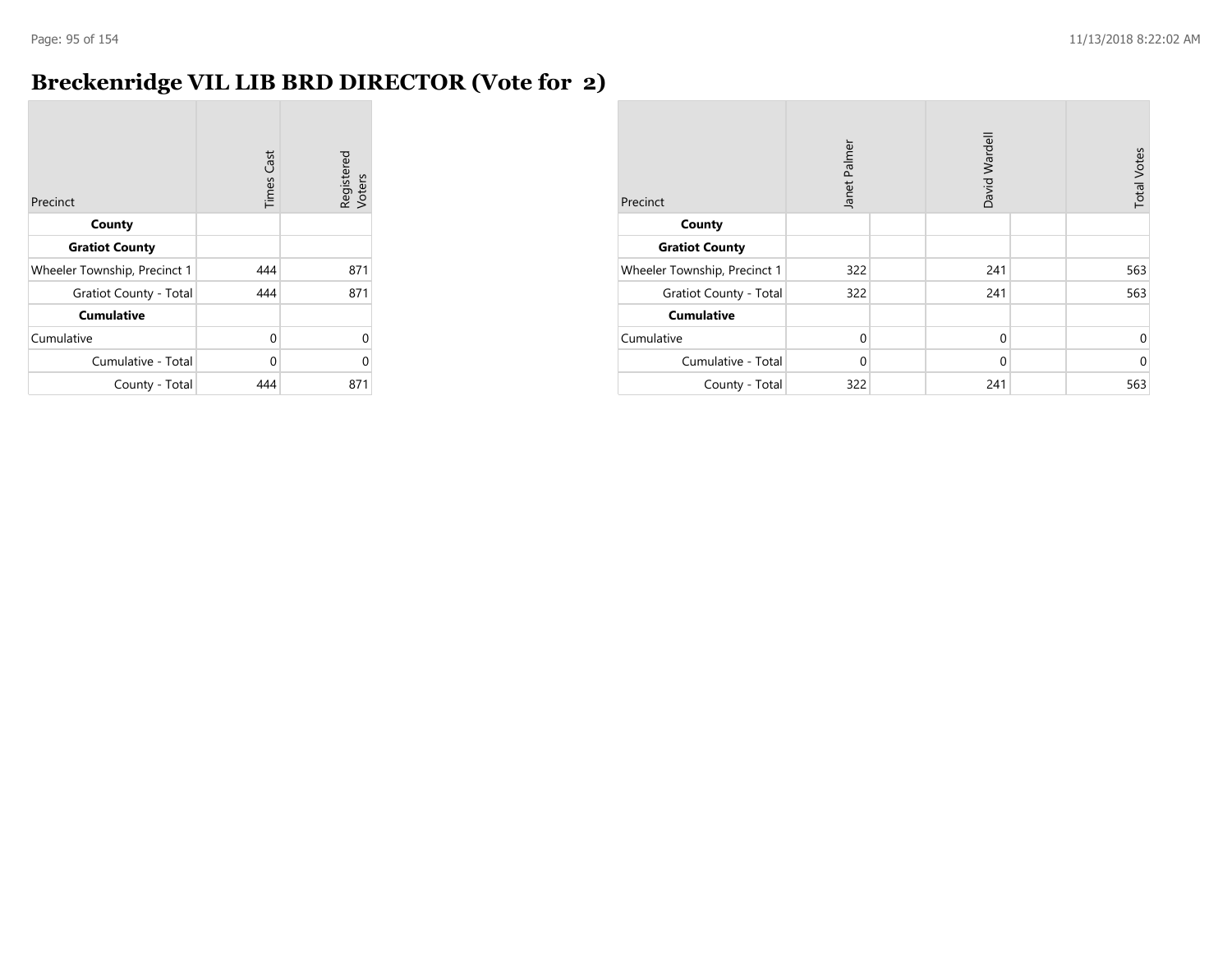$\sim$ 

| Precinct                     | Unresolved<br>Write-In |
|------------------------------|------------------------|
| County                       |                        |
| <b>Gratiot County</b>        |                        |
| Wheeler Township, Precinct 1 | 6                      |
| Gratiot County - Total       | 6                      |
| <b>Cumulative</b>            |                        |
| Cumulative                   | 0                      |
| Cumulative - Total           | 0                      |
| County - Total               | 6                      |

the property of the con-

 $\overline{\phantom{a}}$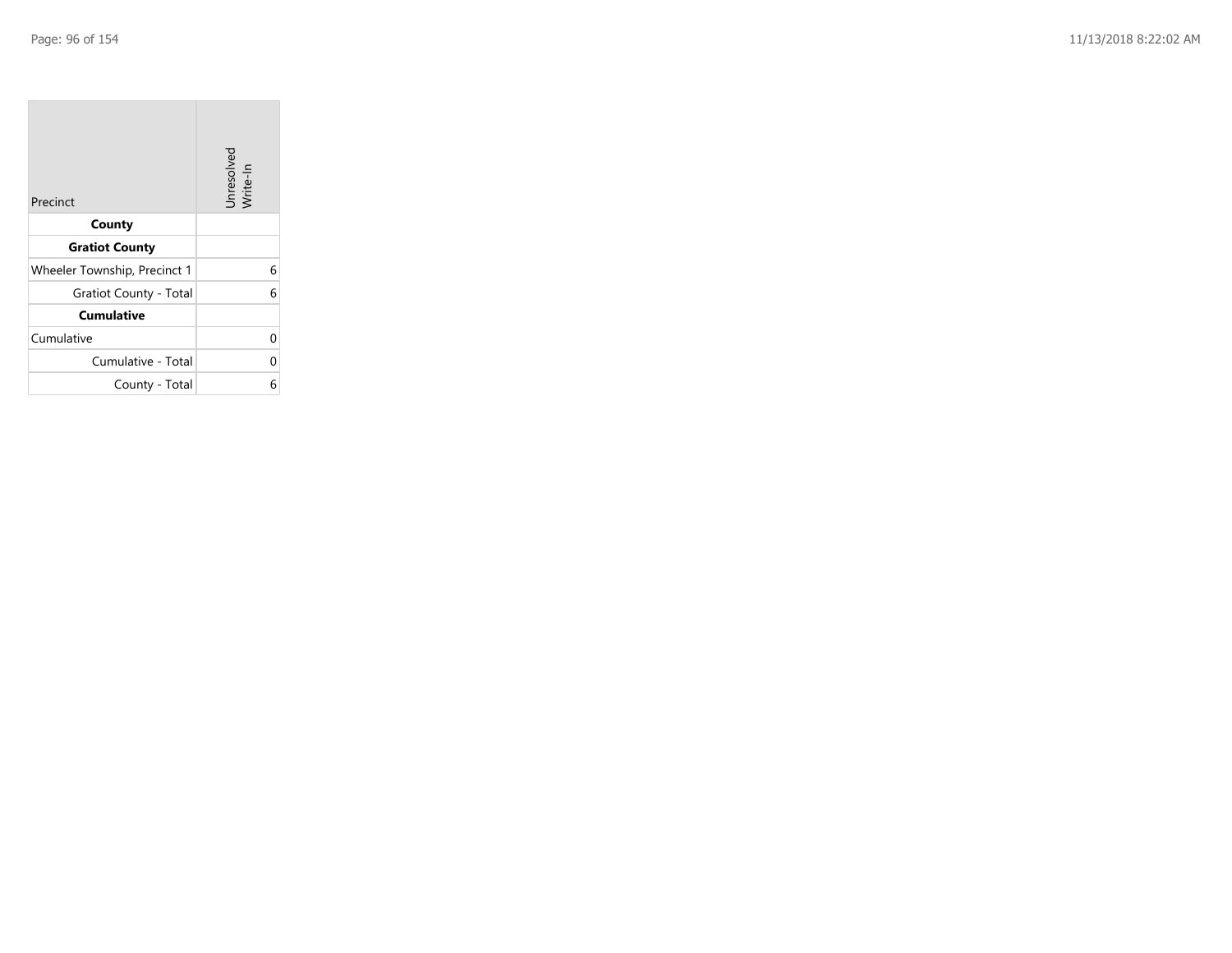## **Alma BOARD MEMBER (Vote for 2)**

| Precinct                           | <b>Times Cast</b> | Registered<br>Voters |
|------------------------------------|-------------------|----------------------|
| County                             |                   |                      |
| <b>Gratiot County</b>              |                   |                      |
| Arcada Township, Precinct 1        | 539               | 958                  |
| City of Alma, Precinct 1           | 956               | 1,627                |
| City of Alma, Precinct 2           | 1,079             | 2,165                |
| City of Alma, Precinct 3           | 946               | 2,224                |
| Emerson Township, Precinct<br>1    | 21                | 68                   |
| Pine River Township, Precinct<br>1 | 567               | 961                  |
| Seville Township, Precinct 1       | 813               | 1,624                |
| Sumner Township, Precinct 1        | 490               | 959                  |
| <b>Gratiot County - Total</b>      | 5,411             | 10,586               |
| <b>Cumulative</b>                  |                   |                      |
| Cumulative                         | 0                 | 0                    |
| Cumulative - Total                 | 0                 | 0                    |
| County - Total                     | 5,411             | 10,586               |

| Precinct                           | Arthur W.<br>McClintic | Kendra Overla | <b>Total Votes</b> |
|------------------------------------|------------------------|---------------|--------------------|
| County                             |                        |               |                    |
| <b>Gratiot County</b>              |                        |               |                    |
| Arcada Township, Precinct 1        | 326                    | 355           | 681                |
| City of Alma, Precinct 1           | 572                    | 666           | 1,238              |
| City of Alma, Precinct 2           | 636                    | 738           | 1,374              |
| City of Alma, Precinct 3           | 537                    | 632           | 1,169              |
| Emerson Township, Precinct<br>1    | 17                     | 19            | 36                 |
| Pine River Township, Precinct<br>1 | 377                    | 369           | 746                |
| Seville Township, Precinct 1       | 520                    | 524           | 1,044              |
| Sumner Township, Precinct 1        | 307                    | 295           | 602                |
| <b>Gratiot County - Total</b>      | 3,292                  | 3,598         | 6,890              |
| <b>Cumulative</b>                  |                        |               |                    |
| Cumulative                         | $\Omega$               | $\mathbf 0$   | $\mathbf 0$        |
| Cumulative - Total                 | $\mathbf 0$            | $\mathbf 0$   | $\mathbf{0}$       |
| County - Total                     | 3,292                  | 3,598         | 6,890              |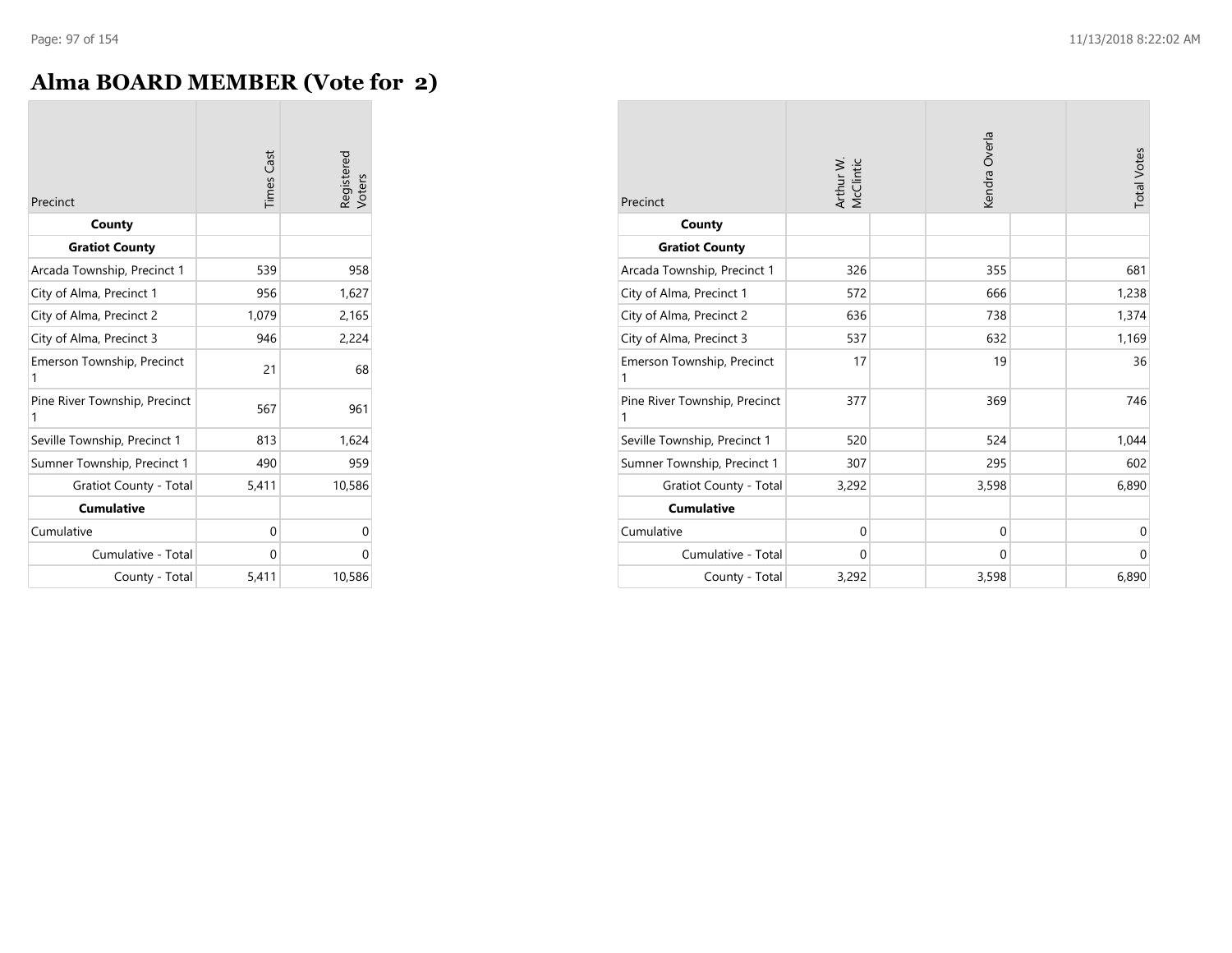| Precinct                           | Inresolvec |
|------------------------------------|------------|
| County                             |            |
| <b>Gratiot County</b>              |            |
| Arcada Township, Precinct 1        | 6          |
| City of Alma, Precinct 1           | 12         |
| City of Alma, Precinct 2           | 12         |
| City of Alma, Precinct 3           | 17         |
| Emerson Township, Precinct<br>1    | 0          |
| Pine River Township, Precinct<br>1 | 1          |
| Seville Township, Precinct 1       | 7          |
| Sumner Township, Precinct 1        | 10         |
| Gratiot County - Total             | 65         |
| Cumulative                         |            |
| Cumulative                         | 0          |
| Cumulative - Total                 | 0          |
| County - Total                     | 65         |

the control of the control of the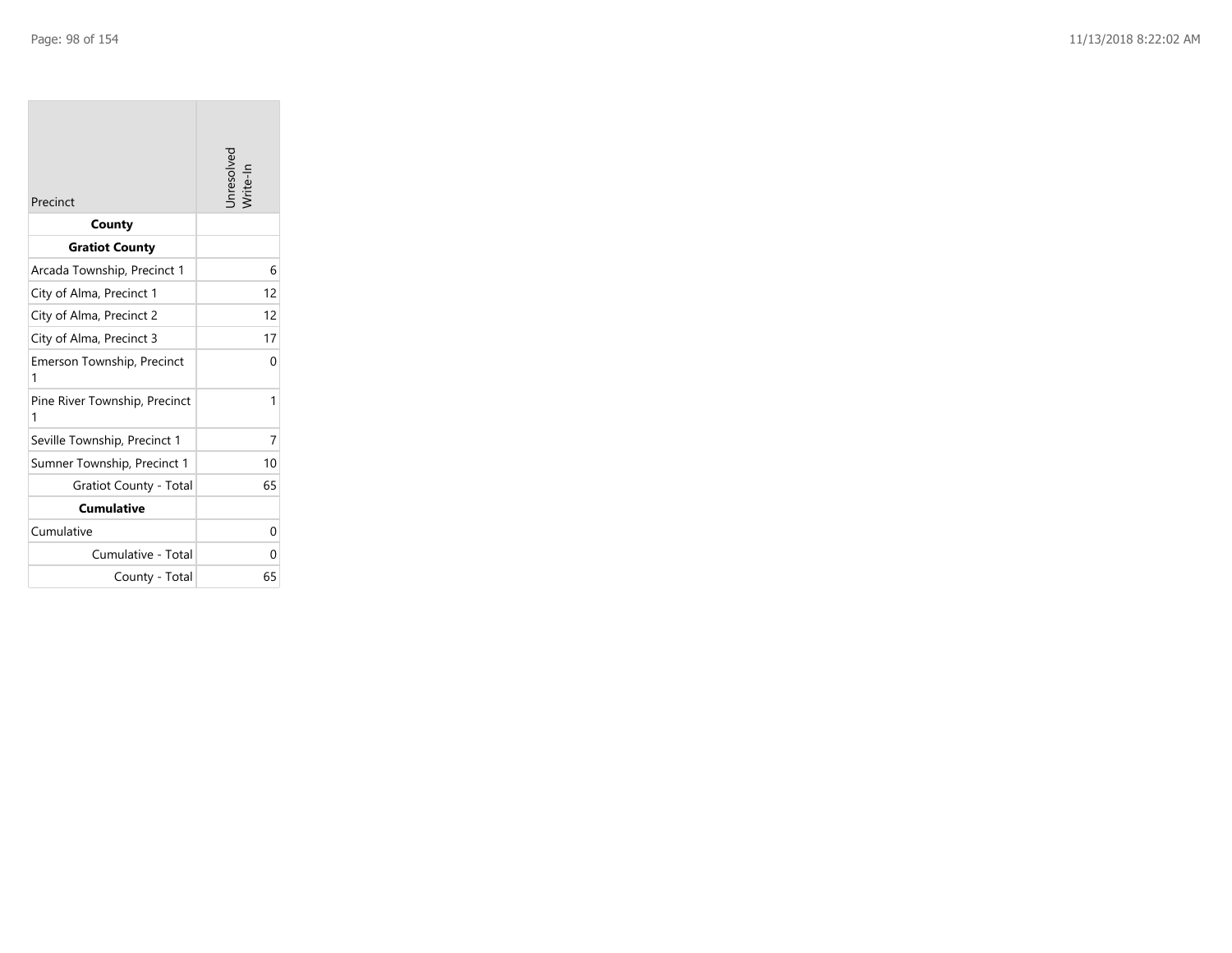## **Ashley SCH BRD (Vote for 3)**

| Precinct                           | <b>Times Cast</b> | Registered<br>Voters |
|------------------------------------|-------------------|----------------------|
| County                             |                   |                      |
| <b>Gratiot County</b>              |                   |                      |
| Elba Township, Precinct 1          | 356               | 678                  |
| Hamilton Township, Precinct<br>1   | 37                | 96                   |
| North Star Township,<br>Precinct 1 | 37                | 62                   |
| Washington Township,<br>Precinct 1 | 82                | 129                  |
| Gratiot County - Total             | 512               | 965                  |
| <b>Cumulative</b>                  |                   |                      |
| Cumulative                         | 0                 | 0                    |
| Cumulative - Total                 | 0                 | 0                    |
| County - Total                     | 512               | 965                  |

| Precinct                           | Lynne Burlingame |  | Stephen C.<br>Hardman Jr. |  |
|------------------------------------|------------------|--|---------------------------|--|
| County                             |                  |  |                           |  |
| <b>Gratiot County</b>              |                  |  |                           |  |
| Elba Township, Precinct 1          | 240              |  | 243                       |  |
| Hamilton Township, Precinct<br>1   | 22               |  | 25                        |  |
| North Star Township,<br>Precinct 1 | 27               |  | 28                        |  |
| Washington Township,<br>Precinct 1 | 55               |  | 57                        |  |
| Gratiot County - Total             | 344              |  | 353                       |  |
| <b>Cumulative</b>                  |                  |  |                           |  |
| Cumulative                         | $\Omega$         |  | $\Omega$                  |  |
| Cumulative - Total                 | $\Omega$         |  | 0                         |  |
| County - Total                     | 344              |  | 353                       |  |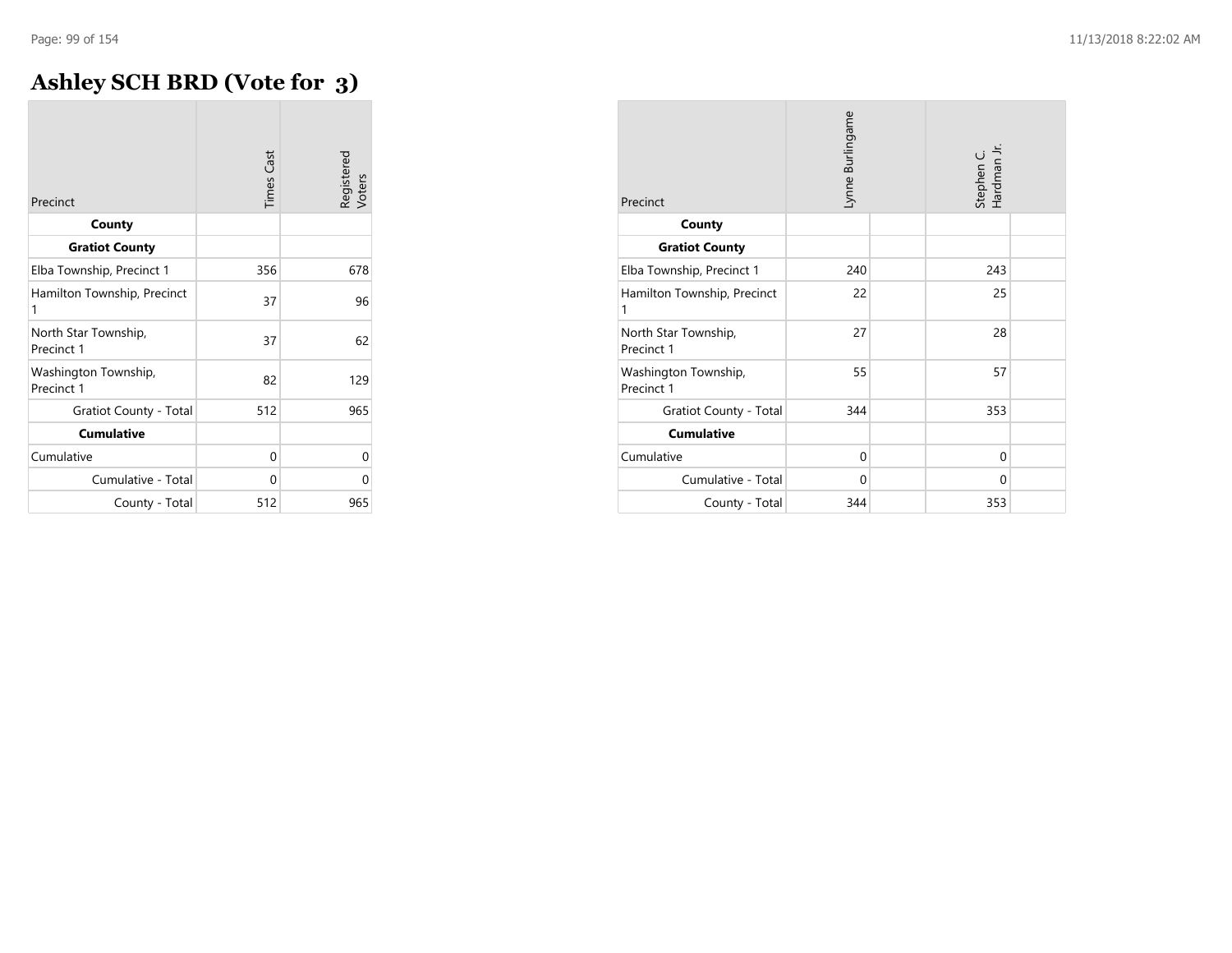| Precinct                           | Cindy Wilson | <b>Total Votes</b> | Unresolved<br>Write-In |
|------------------------------------|--------------|--------------------|------------------------|
| County                             |              |                    |                        |
| <b>Gratiot County</b>              |              |                    |                        |
| Elba Township, Precinct 1          | 244          | 727                | 1                      |
| Hamilton Township, Precinct<br>1   | 20           | 67                 | $\Omega$               |
| North Star Township,<br>Precinct 1 | 28           | 83                 | $\Omega$               |
| Washington Township,<br>Precinct 1 | 56           | 168                | 3                      |
| Gratiot County - Total             | 348          | 1,045              | 4                      |
| <b>Cumulative</b>                  |              |                    |                        |
| Cumulative                         | $\mathbf{0}$ | $\Omega$           | $\mathbf 0$            |
| Cumulative - Total                 | 0            | $\mathbf{0}$       | 0                      |
| County - Total                     | 348          | 1,045              | 4                      |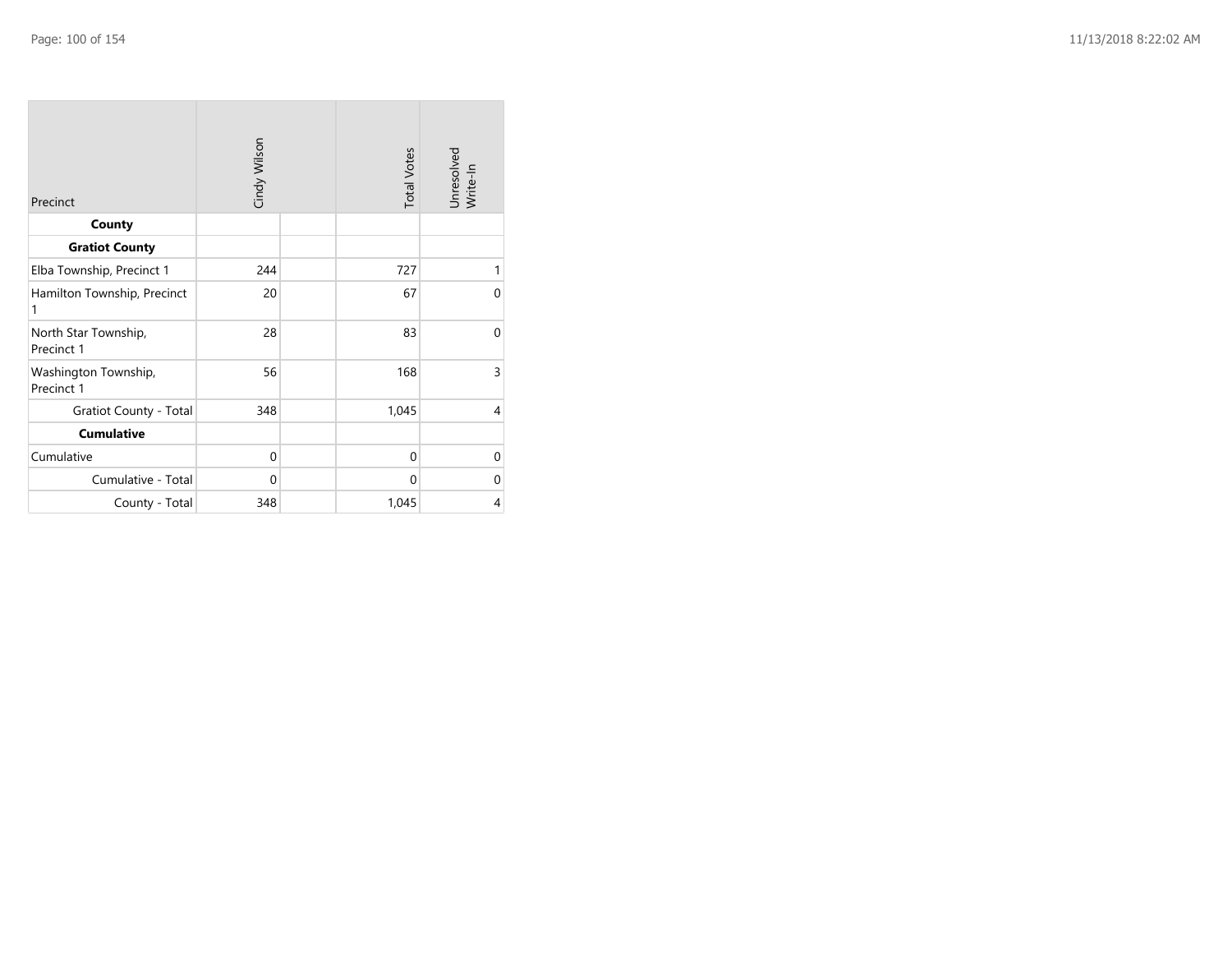## **Breckenridge BOARD MEMBER (Vote for 2)**

| Precinct                          | <b>Times Cast</b> | Registered<br>Voters |
|-----------------------------------|-------------------|----------------------|
| County                            |                   |                      |
| <b>Gratiot County</b>             |                   |                      |
| Bethany Township, Precinct 1      | 163               | 282                  |
| Emerson Township, Precinct<br>1   | 21                | 36                   |
| Lafayette Township, Precinct<br>1 | 156               | 275                  |
| Wheeler Township, Precinct 1      | 973               | 1,742                |
| Gratiot County - Total            | 1,313             | 2,335                |
| <b>Cumulative</b>                 |                   |                      |
| Cumulative                        | 0                 | 0                    |
| Cumulative - Total                | 0                 | U                    |
| County - Total                    | 1,313             | 2.335                |

| Precinct                          | Shelly Sitts | <b>Total Votes</b> | Unresolved<br>Write-In |
|-----------------------------------|--------------|--------------------|------------------------|
| County                            |              |                    |                        |
| <b>Gratiot County</b>             |              |                    |                        |
| Bethany Township, Precinct 1      | 138          | 138                | 1                      |
| Emerson Township, Precinct<br>1   | 18           | 18                 | 3                      |
| Lafayette Township, Precinct<br>1 | 125          | 125                | 0                      |
| Wheeler Township, Precinct 1      | 791          | 791                | 29                     |
| Gratiot County - Total            | 1,072        | 1,072              | 33                     |
| <b>Cumulative</b>                 |              |                    |                        |
| Cumulative                        | $\mathbf 0$  | $\mathbf 0$        | $\mathbf 0$            |
| Cumulative - Total                | $\mathbf 0$  | 0                  | 0                      |
| County - Total                    | 1,072        | 1,072              | 33                     |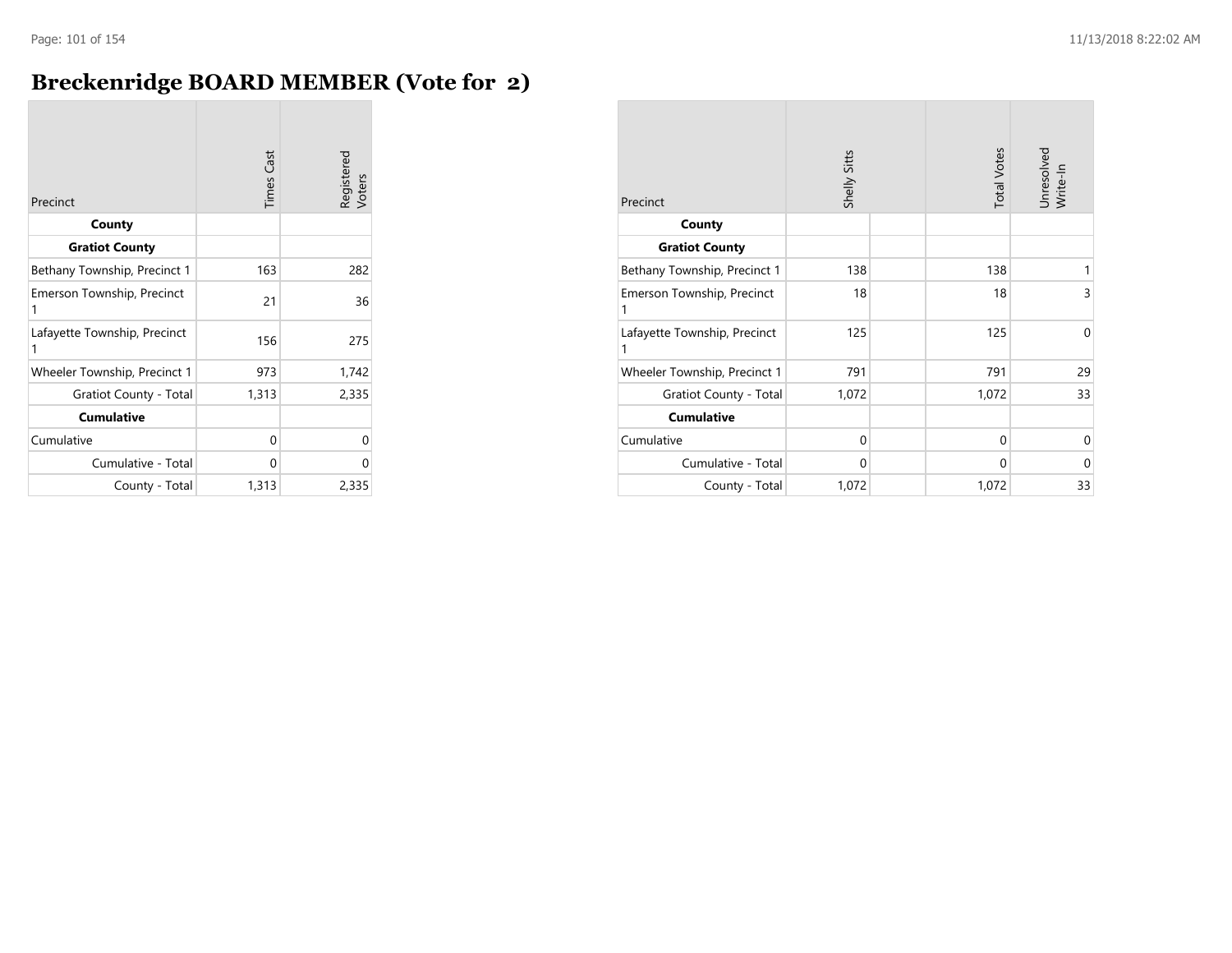## **Breckenridge BOARD MEMBER(2) (Vote for 1)**

| Precinct                          | <b>Times</b> Cast | Registered<br>Voters |
|-----------------------------------|-------------------|----------------------|
| County                            |                   |                      |
| <b>Gratiot County</b>             |                   |                      |
| Bethany Township, Precinct 1      | 163               | 282                  |
| Emerson Township, Precinct<br>1   | 21                | 36                   |
| Lafayette Township, Precinct<br>1 | 156               | 275                  |
| Wheeler Township, Precinct 1      | 973               | 1,742                |
| Gratiot County - Total            | 1,313             | 2,335                |
| <b>Cumulative</b>                 |                   |                      |
| Cumulative                        | 0                 | 0                    |
| Cumulative - Total                | 0                 | 0                    |
| County - Total                    | 1,313             | 2,335                |

| Precinct                          | Lori Cross | <b>Total Votes</b> | Unresolved<br>Write-In |
|-----------------------------------|------------|--------------------|------------------------|
| County                            |            |                    |                        |
| <b>Gratiot County</b>             |            |                    |                        |
| Bethany Township, Precinct 1      | 137        | 137                | $\mathbf 0$            |
| Emerson Township, Precinct<br>1   | 19         | 19                 | $\Omega$               |
| Lafayette Township, Precinct<br>1 | 126        | 126                | 1                      |
| Wheeler Township, Precinct 1      | 789        | 789                | 15                     |
| <b>Gratiot County - Total</b>     | 1,071      | 1,071              | 16                     |
| <b>Cumulative</b>                 |            |                    |                        |
| Cumulative                        | 0          | $\mathbf 0$        | $\mathbf 0$            |
| Cumulative - Total                | 0          | 0                  | $\Omega$               |
| County - Total                    | 1,071      | 1,071              | 16                     |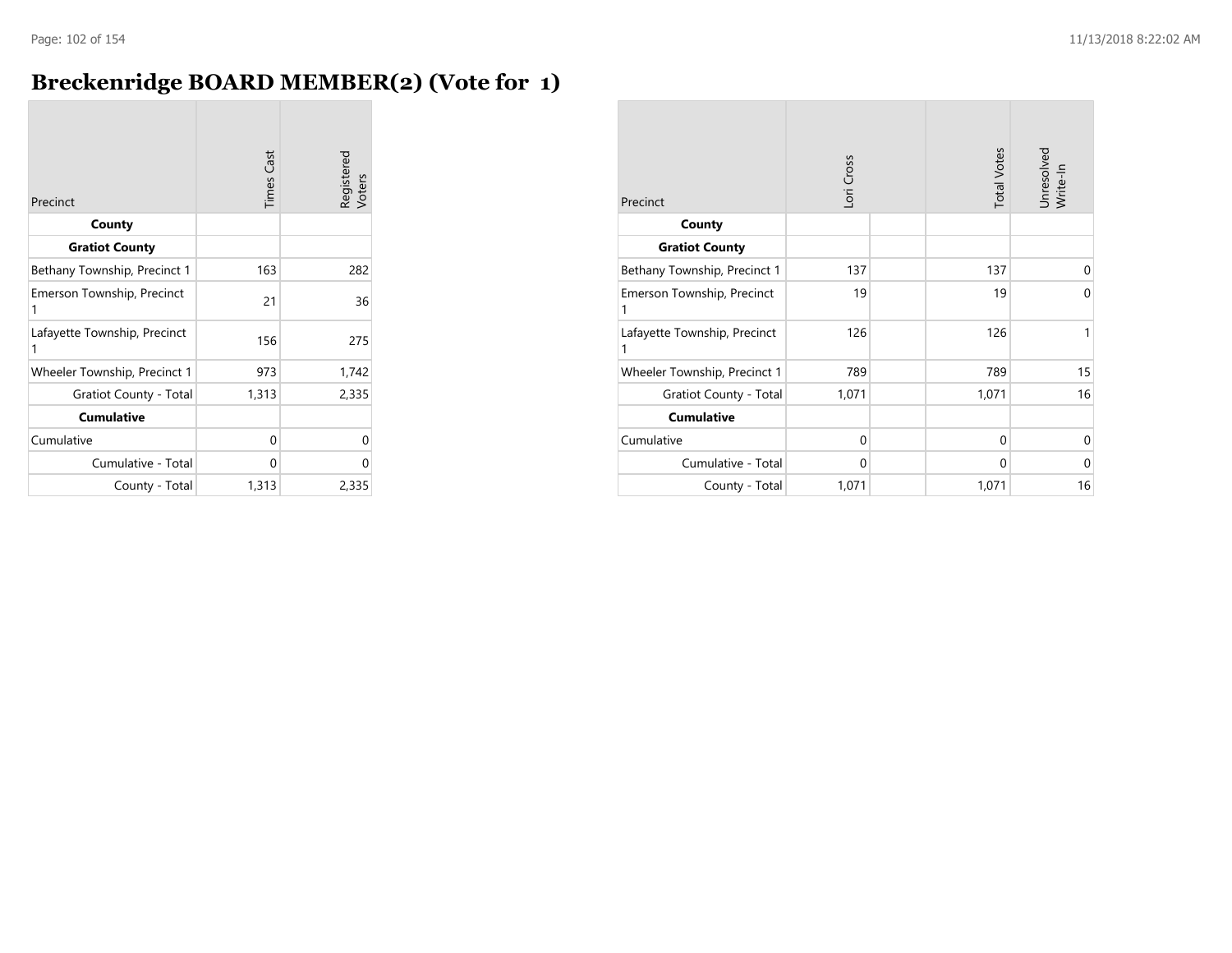#### **Carson-crystal BOARD MEMBER (Vote for 3)**

| Precinct                            | <b>Times Cast</b> | Registered<br>Voters |
|-------------------------------------|-------------------|----------------------|
| County                              |                   |                      |
| <b>Gratiot County</b>               |                   |                      |
| New Haven Township,<br>Precinct 1   | 87                | 162                  |
| North Shade Township,<br>Precinct 1 | 135               | 203                  |
| Gratiot County - Total              | 222               | 365                  |
| <b>Cumulative</b>                   |                   |                      |
| Cumulative                          | 0                 | 0                    |
| Cumulative - Total                  | 0                 | 0                    |
| County - Total                      | 222               | 365                  |

| Precinct                            | Neil Kapustka |  | Holly M. Keiffer |  |
|-------------------------------------|---------------|--|------------------|--|
| County                              |               |  |                  |  |
| <b>Gratiot County</b>               |               |  |                  |  |
| New Haven Township,<br>Precinct 1   | 56            |  | 45               |  |
| North Shade Township,<br>Precinct 1 | 90            |  | 94               |  |
| Gratiot County - Total              | 146           |  | 139              |  |
| <b>Cumulative</b>                   |               |  |                  |  |
| Cumulative                          | 0             |  | $\mathbf 0$      |  |
| Cumulative - Total                  | $\Omega$      |  | $\Omega$         |  |
| County - Total                      | 146           |  | 139              |  |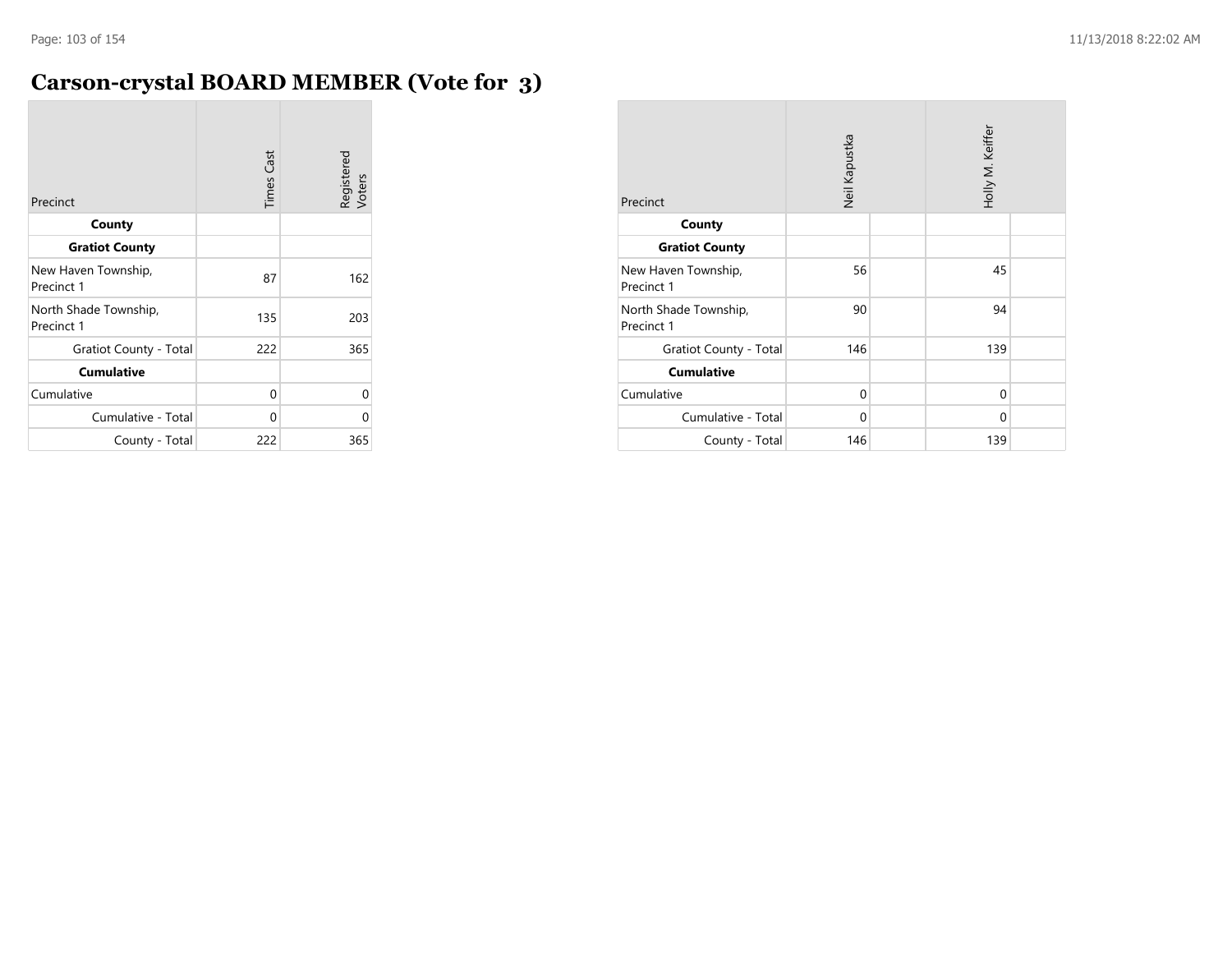| Precinct                            | Gregg McAlvey | Matthew R. Niemi | <b>Total Votes</b> | Unresolved<br>Write-In |
|-------------------------------------|---------------|------------------|--------------------|------------------------|
| County                              |               |                  |                    |                        |
| <b>Gratiot County</b>               |               |                  |                    |                        |
| New Haven Township,<br>Precinct 1   | 56            | 31               | 188                |                        |
| North Shade Township,<br>Precinct 1 | 77            | 47               | 308                | $\mathbf{0}$           |
| Gratiot County - Total              | 133           | 78               | 496                |                        |
| <b>Cumulative</b>                   |               |                  |                    |                        |
| Cumulative                          | $\mathbf{0}$  | $\mathbf 0$      | $\mathbf{0}$       | 0                      |
| Cumulative - Total                  | $\Omega$      | $\mathbf{0}$     | $\Omega$           | $\mathbf 0$            |
| County - Total                      | 133           | 78               | 496                | $\mathbf{1}$           |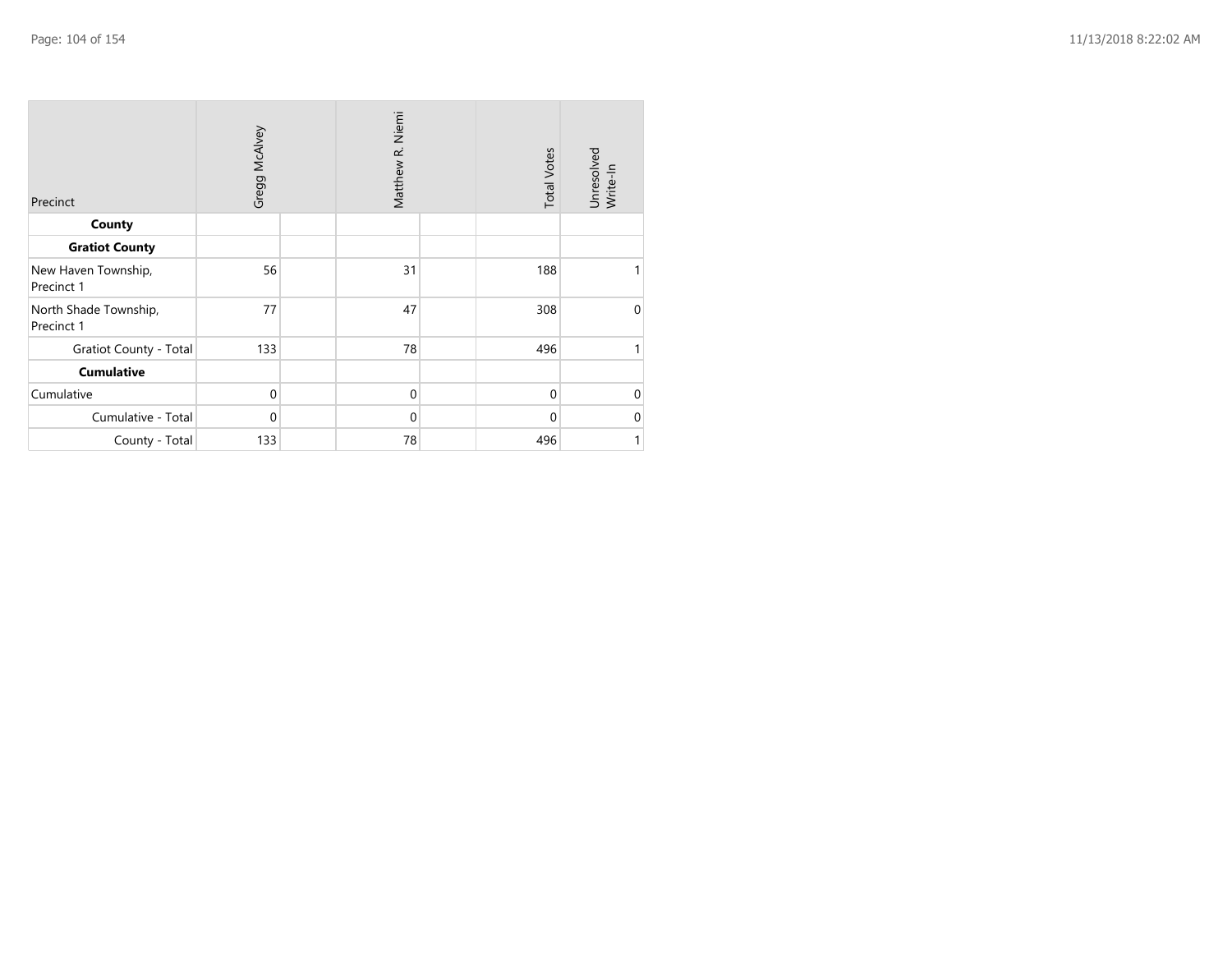## **Fulton BOARD MEMBER (Vote for 2)**

| Precinct                            | <b>Times Cast</b> | Registered<br>Voters |
|-------------------------------------|-------------------|----------------------|
| County                              |                   |                      |
| <b>Gratiot County</b>               |                   |                      |
| Fulton Township, Precinct 1         | 1,009             | 1,770                |
| New Haven Township,<br>Precinct 1   | 61                | 107                  |
| Newark Township, Precinct 1         | 44                | 79                   |
| North Shade Township,<br>Precinct 1 | 94                | 155                  |
| Washington Township,<br>Precinct 1  | 180               | 299                  |
| Gratiot County - Total              | 1,388             | 2,410                |
| <b>Cumulative</b>                   |                   |                      |
| Cumulative                          | 0                 | 0                    |
| Cumulative - Total                  | 0                 | 0                    |
| County - Total                      | 1,388             | 2,410                |

| Precinct                            | Amy Case |  | Naithan Plath |  |
|-------------------------------------|----------|--|---------------|--|
| County                              |          |  |               |  |
| <b>Gratiot County</b>               |          |  |               |  |
| Fulton Township, Precinct 1         | 402      |  | 281           |  |
| New Haven Township,<br>Precinct 1   | 19       |  | 21            |  |
| Newark Township, Precinct 1         | 18       |  | 9             |  |
| North Shade Township,<br>Precinct 1 | 25       |  | 33            |  |
| Washington Township,<br>Precinct 1  | 81       |  | 46            |  |
| Gratiot County - Total              | 545      |  | 390           |  |
| <b>Cumulative</b>                   |          |  |               |  |
| Cumulative                          | $\Omega$ |  | $\Omega$      |  |
| Cumulative - Total                  | $\Omega$ |  | $\Omega$      |  |
| County - Total                      | 545      |  | 390           |  |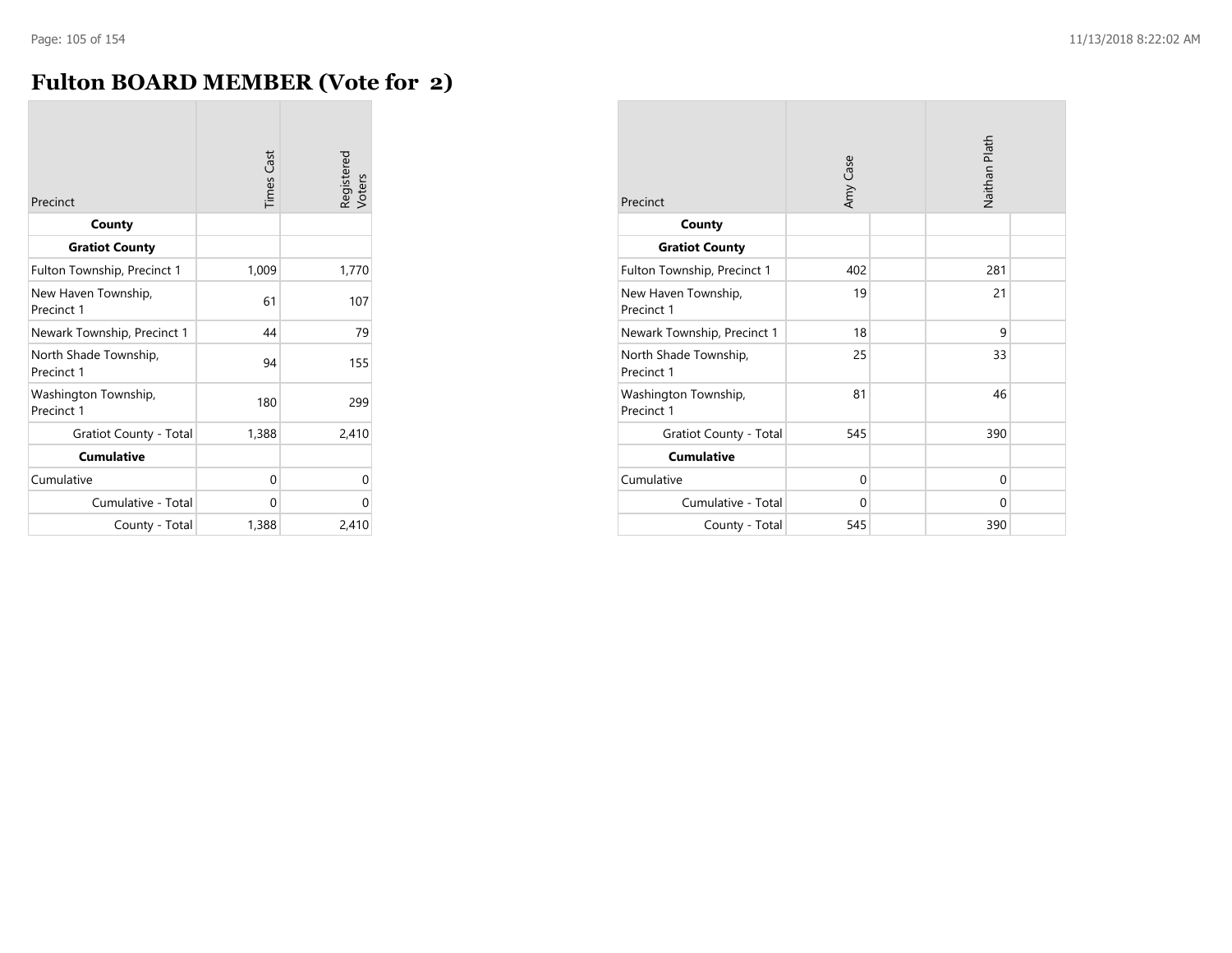| Precinct                            | Kiley Trefil | Natasha Walden | <b>Total Votes</b> | Unresolved<br>Write-In |
|-------------------------------------|--------------|----------------|--------------------|------------------------|
| County                              |              |                |                    |                        |
| <b>Gratiot County</b>               |              |                |                    |                        |
| Fulton Township, Precinct 1         | 481          | 381            | 1,545              | 4                      |
| New Haven Township,<br>Precinct 1   | 24           | 29             | 93                 | $\mathbf{0}$           |
| Newark Township, Precinct 1         | 13           | 21             | 61                 | $\mathbf 0$            |
| North Shade Township,<br>Precinct 1 | 51           | 45             | 154                | $\mathbf{0}$           |
| Washington Township,<br>Precinct 1  | 72           | 63             | 262                | $\overline{c}$         |
| <b>Gratiot County - Total</b>       | 641          | 539            | 2,115              | 6                      |
| <b>Cumulative</b>                   |              |                |                    |                        |
| Cumulative                          | $\mathbf{0}$ | $\mathbf 0$    | $\mathbf 0$        | $\mathbf 0$            |
| Cumulative - Total                  | $\mathbf{0}$ | 0              | $\Omega$           | $\boldsymbol{0}$       |
| County - Total                      | 641          | 539            | 2,115              | 6                      |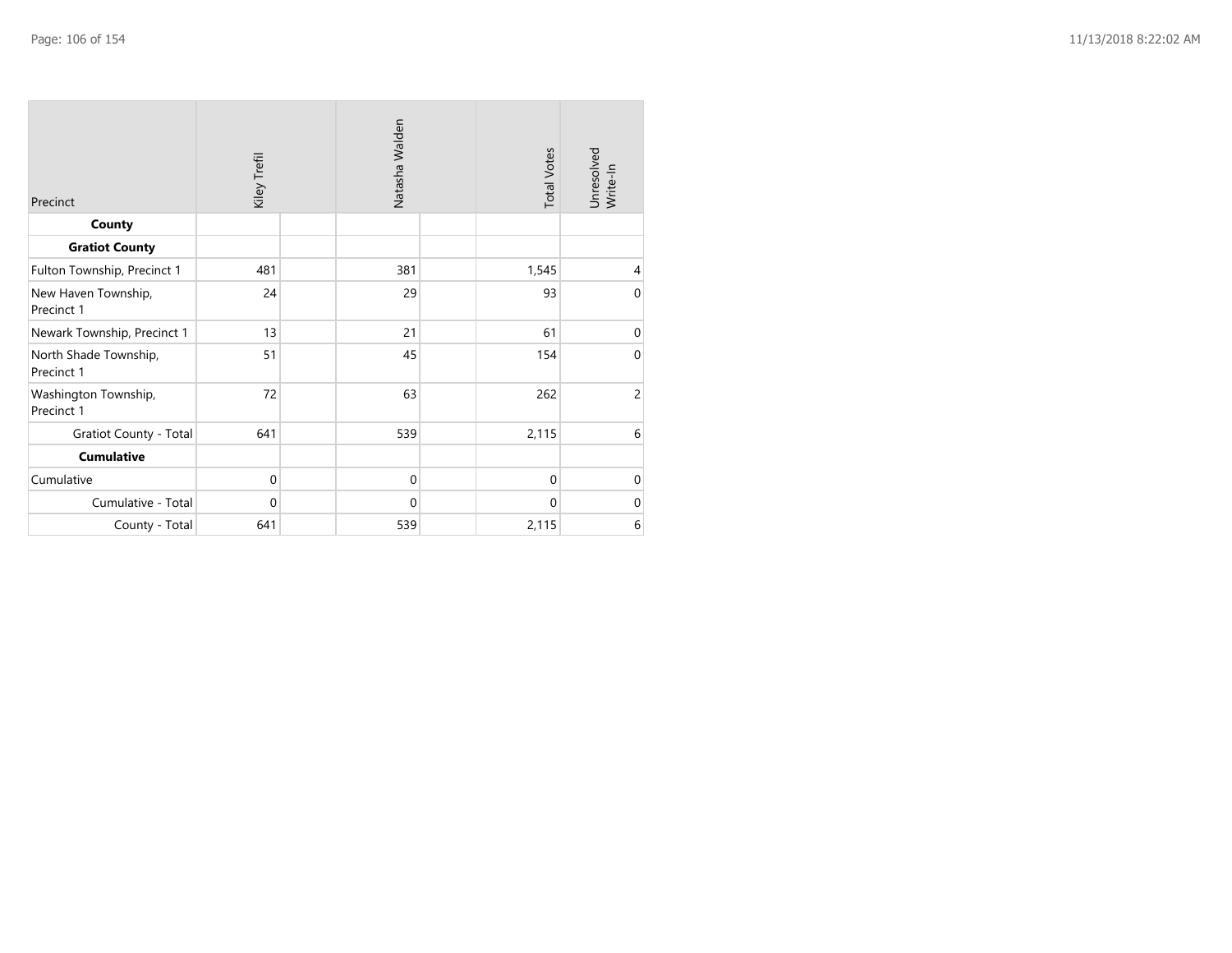#### **Ithaca BOARD MEMBER (Vote for 2)**

| Precinct                           | <b>Times</b> Cast | Registered<br>Voters |
|------------------------------------|-------------------|----------------------|
| County                             |                   |                      |
| <b>Gratiot County</b>              |                   |                      |
| Arcada Township, Precinct 1        | 219               | 413                  |
| City of Ithaca, Precinct 1         | 1,201             | 2,065                |
| Elba Township, Precinct 1          | 0                 | 4                    |
| Emerson Township, Precinct<br>1    | 204               | 381                  |
| Fulton Township, Precinct 1        | 45                | 102                  |
| Hamilton Township, Precinct<br>1   | 139               | 241                  |
| Lafayette Township, Precinct<br>1  | 84                | 128                  |
| New Haven Township,<br>Precinct 1  | 209               | 415                  |
| Newark Township, Precinct 1        | 312               | 559                  |
| North Star Township,<br>Precinct 1 | 345               | 557                  |
| Sumner Township, Precinct 1        | 222               | 422                  |
| Washington Township,<br>Precinct 1 | 49                | 85                   |
| <b>Gratiot County - Total</b>      | 3,029             | 5,372                |
| <b>Cumulative</b>                  |                   |                      |
| Cumulative                         | 0                 | 0                    |
| Cumulative - Total                 | 0                 | 0                    |
| County - Total                     | 3,029             | 5,372                |

| Precinct                           | Tom Clark   | Justin J. Seaman | <b>Total Votes</b> |
|------------------------------------|-------------|------------------|--------------------|
| County                             |             |                  |                    |
| <b>Gratiot County</b>              |             |                  |                    |
| Arcada Township, Precinct 1        | 156         | 125              | 281                |
| City of Ithaca, Precinct 1         | 827         | 681              | 1,508              |
| Elba Township, Precinct 1          | $\mathbf 0$ | $\Omega$         | $\Omega$           |
| Emerson Township, Precinct<br>1    | 158         | 126              | 284                |
| Fulton Township, Precinct 1        | 32          | 28               | 60                 |
| Hamilton Township, Precinct<br>1   | 110         | 89               | 199                |
| Lafayette Township, Precinct<br>1  | 60          | 42               | 102                |
| New Haven Township,<br>Precinct 1  | 121         | 129              | 250                |
| Newark Township, Precinct 1        | 221         | 157              | 378                |
| North Star Township,<br>Precinct 1 | 232         | 189              | 421                |
| Sumner Township, Precinct 1        | 131         | 144              | 275                |
| Washington Township,<br>Precinct 1 | 37          | 36               | 73                 |
| <b>Gratiot County - Total</b>      | 2,085       | 1,746            | 3,831              |
| <b>Cumulative</b>                  |             |                  |                    |
| Cumulative                         | $\Omega$    | $\mathbf{0}$     | 0                  |
| Cumulative - Total                 | $\mathbf 0$ | $\mathbf 0$      | $\mathbf 0$        |
| County - Total                     | 2,085       | 1,746            | 3,831              |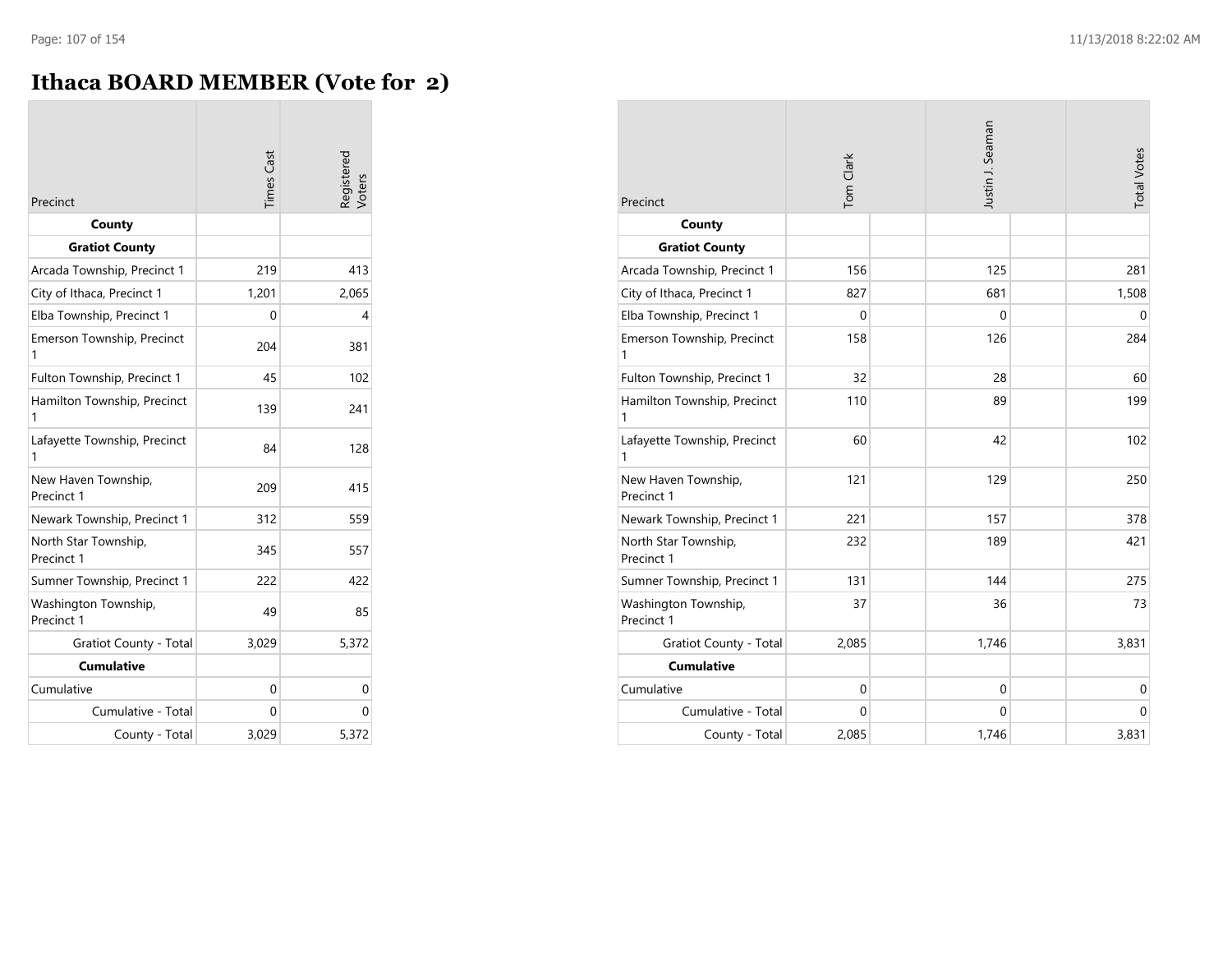**College** 

| Precinct                           | Inresolver |
|------------------------------------|------------|
| County                             |            |
| <b>Gratiot County</b>              |            |
| Arcada Township, Precinct 1        | 2          |
| City of Ithaca, Precinct 1         | 11         |
| Elba Township, Precinct 1          | 0          |
| Emerson Township, Precinct<br>1    | 5          |
| Fulton Township, Precinct 1        | 0          |
| Hamilton Township, Precinct<br>1   | 1          |
| Lafayette Township, Precinct<br>1  | 1          |
| New Haven Township,<br>Precinct 1  | 4          |
| Newark Township, Precinct 1        | 4          |
| North Star Township,<br>Precinct 1 | 8          |
| Sumner Township, Precinct 1        | 1          |
| Washington Township,<br>Precinct 1 | 0          |
| Gratiot County - Total             | 37         |
| <b>Cumulative</b>                  |            |
| Cumulative                         | 0          |
| Cumulative - Total                 | 0          |
| County - Total                     | 37         |

the control of the control of the control of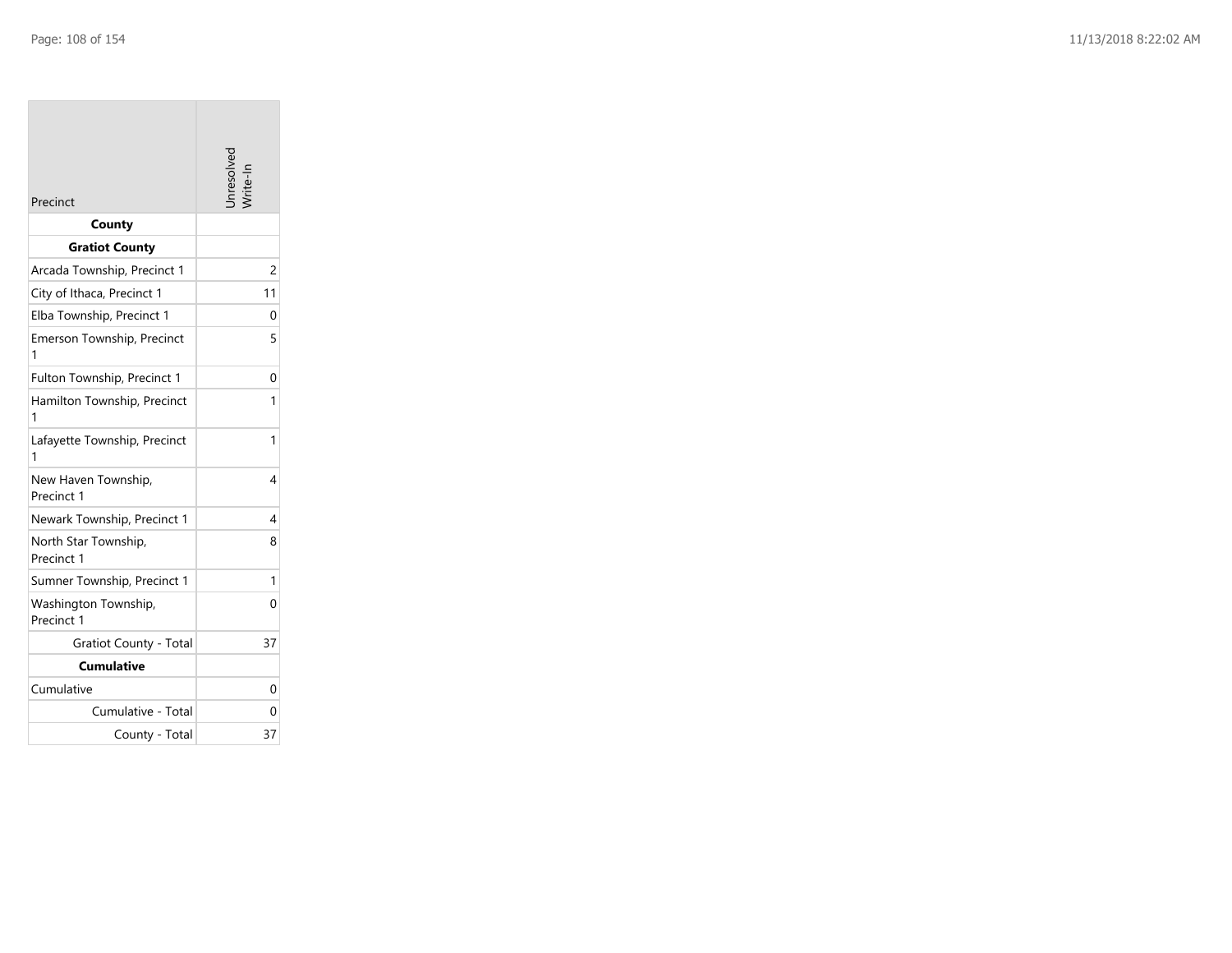#### **Ithaca Board Memeber Partial Term (Vote for 1)**

| Precinct                           | <b>Times</b> Cast | Registered<br>Voters |
|------------------------------------|-------------------|----------------------|
| County                             |                   |                      |
| <b>Gratiot County</b>              |                   |                      |
| Arcada Township, Precinct 1        | 219               | 413                  |
| City of Ithaca, Precinct 1         | 1,201             | 2,065                |
| Elba Township, Precinct 1          | 0                 | 4                    |
| Emerson Township, Precinct<br>1    | 204               | 381                  |
| Fulton Township, Precinct 1        | 45                | 102                  |
| Hamilton Township, Precinct<br>1   | 139               | 241                  |
| Lafayette Township, Precinct<br>1  | 84                | 128                  |
| New Haven Township,<br>Precinct 1  | 209               | 415                  |
| Newark Township, Precinct 1        | 312               | 559                  |
| North Star Township,<br>Precinct 1 | 345               | 557                  |
| Sumner Township, Precinct 1        | 222               | 422                  |
| Washington Township,<br>Precinct 1 | 49                | 85                   |
| <b>Gratiot County - Total</b>      | 3,029             | 5,372                |
| <b>Cumulative</b>                  |                   |                      |
| Cumulative                         | 0                 | 0                    |
| Cumulative - Total                 | 0                 | 0                    |
| County - Total                     | 3,029             | 5,372                |

| Precinct                           | Scott Crumbaugh |  | Brent Hardman |  | <b>Total Votes</b> |
|------------------------------------|-----------------|--|---------------|--|--------------------|
| County                             |                 |  |               |  |                    |
| <b>Gratiot County</b>              |                 |  |               |  |                    |
| Arcada Township, Precinct 1        | 135             |  | 56            |  | 191                |
| City of Ithaca, Precinct 1         | 653             |  | 363           |  | 1,016              |
| Elba Township, Precinct 1          | 0               |  | 0             |  | 0                  |
| Emerson Township, Precinct<br>1    | 117             |  | 63            |  | 180                |
| Fulton Township, Precinct 1        | 23              |  | 14            |  | 37                 |
| Hamilton Township, Precinct<br>1   | 87              |  | 40            |  | 127                |
| Lafayette Township, Precinct<br>1  | 52              |  | 16            |  | 68                 |
| New Haven Township,<br>Precinct 1  | 104             |  | 60            |  | 164                |
| Newark Township, Precinct 1        | 164             |  | 101           |  | 265                |
| North Star Township,<br>Precinct 1 | 203             |  | 89            |  | 292                |
| Sumner Township, Precinct 1        | 115             |  | 62            |  | 177                |
| Washington Township,<br>Precinct 1 | 34              |  | 11            |  | 45                 |
| <b>Gratiot County - Total</b>      | 1,687           |  | 875           |  | 2,562              |
| <b>Cumulative</b>                  |                 |  |               |  |                    |
| Cumulative                         | $\mathbf 0$     |  | $\mathbf 0$   |  | $\mathbf 0$        |
| Cumulative - Total                 | $\Omega$        |  | $\Omega$      |  | $\mathbf 0$        |
| County - Total                     | 1,687           |  | 875           |  | 2,562              |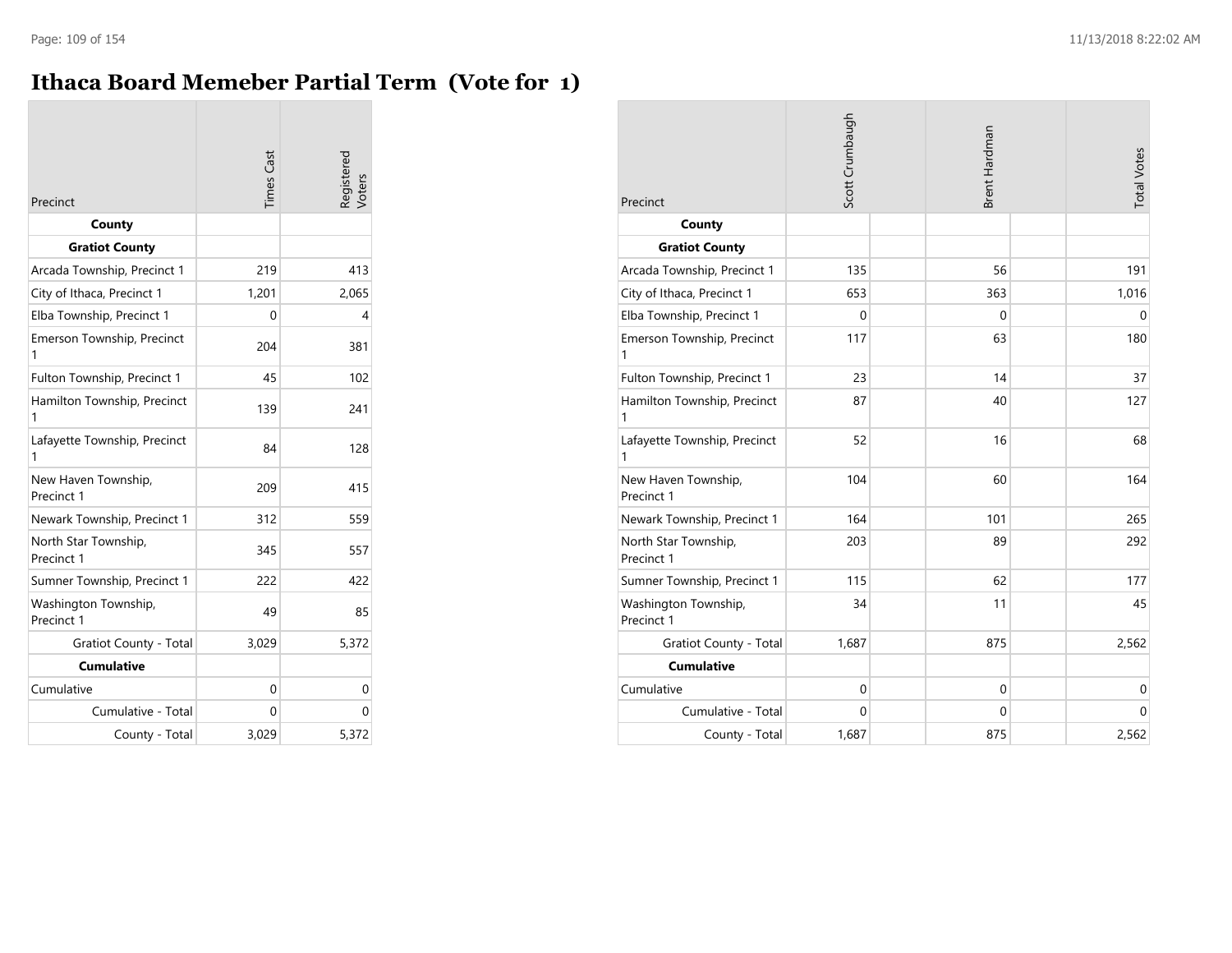$\mathcal{L}^{\text{max}}$ 

| Precinct                           | Jnresolve<br>Vrite-In |
|------------------------------------|-----------------------|
| County                             |                       |
| <b>Gratiot County</b>              |                       |
| Arcada Township, Precinct 1        | 0                     |
| City of Ithaca, Precinct 1         | 6                     |
| Elba Township, Precinct 1          | 0                     |
| Emerson Township, Precinct<br>1    | 1                     |
| Fulton Township, Precinct 1        | 0                     |
| Hamilton Township, Precinct<br>1   | 0                     |
| Lafayette Township, Precinct<br>1  | 0                     |
| New Haven Township,<br>Precinct 1  | 4                     |
| Newark Township, Precinct 1        | 3                     |
| North Star Township,<br>Precinct 1 | 4                     |
| Sumner Township, Precinct 1        | 0                     |
| Washington Township,<br>Precinct 1 | 1                     |
| Gratiot County - Total             | 19                    |
| Cumulative                         |                       |
| Cumulative                         | 0                     |
| Cumulative - Total                 | 0                     |
| County - Total                     | 19                    |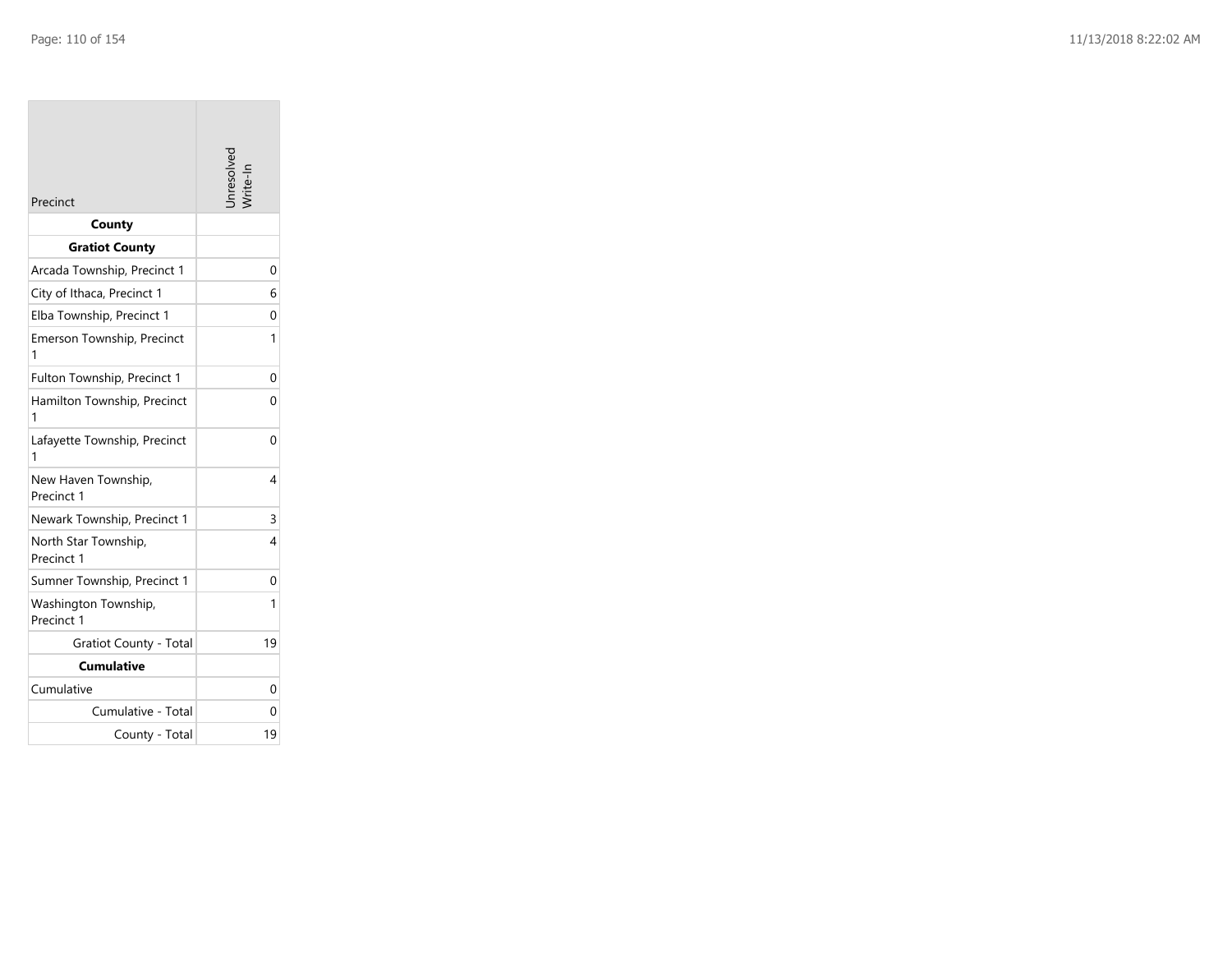# **Merrill SCH BRD (Vote for 3)**

| Precinct                          | <b>Times Cast</b> | Registered<br>Voters |
|-----------------------------------|-------------------|----------------------|
| County                            |                   |                      |
| <b>Gratiot County</b>             |                   |                      |
| Lafayette Township, Precinct<br>1 | 14                | 27                   |
| Wheeler Township, Precinct 1      | 73                | 143                  |
| Gratiot County - Total            | 87                | 170                  |
| <b>Cumulative</b>                 |                   |                      |
| Cumulative                        | 0                 | U                    |
| Cumulative - Total                | 0                 | Ω                    |
| County - Total                    | 87                | 170                  |

| Precinct                          | Patti Brandi |  | Dave Fenby |  |
|-----------------------------------|--------------|--|------------|--|
| County                            |              |  |            |  |
| <b>Gratiot County</b>             |              |  |            |  |
| Lafayette Township, Precinct<br>1 | 5            |  | 5          |  |
| Wheeler Township, Precinct 1      | 38           |  | 29         |  |
| <b>Gratiot County - Total</b>     | 43           |  | 34         |  |
| <b>Cumulative</b>                 |              |  |            |  |
| Cumulative                        | 0            |  | $\Omega$   |  |
| Cumulative - Total                | 0            |  | $\Omega$   |  |
| County - Total                    | 43           |  | 34         |  |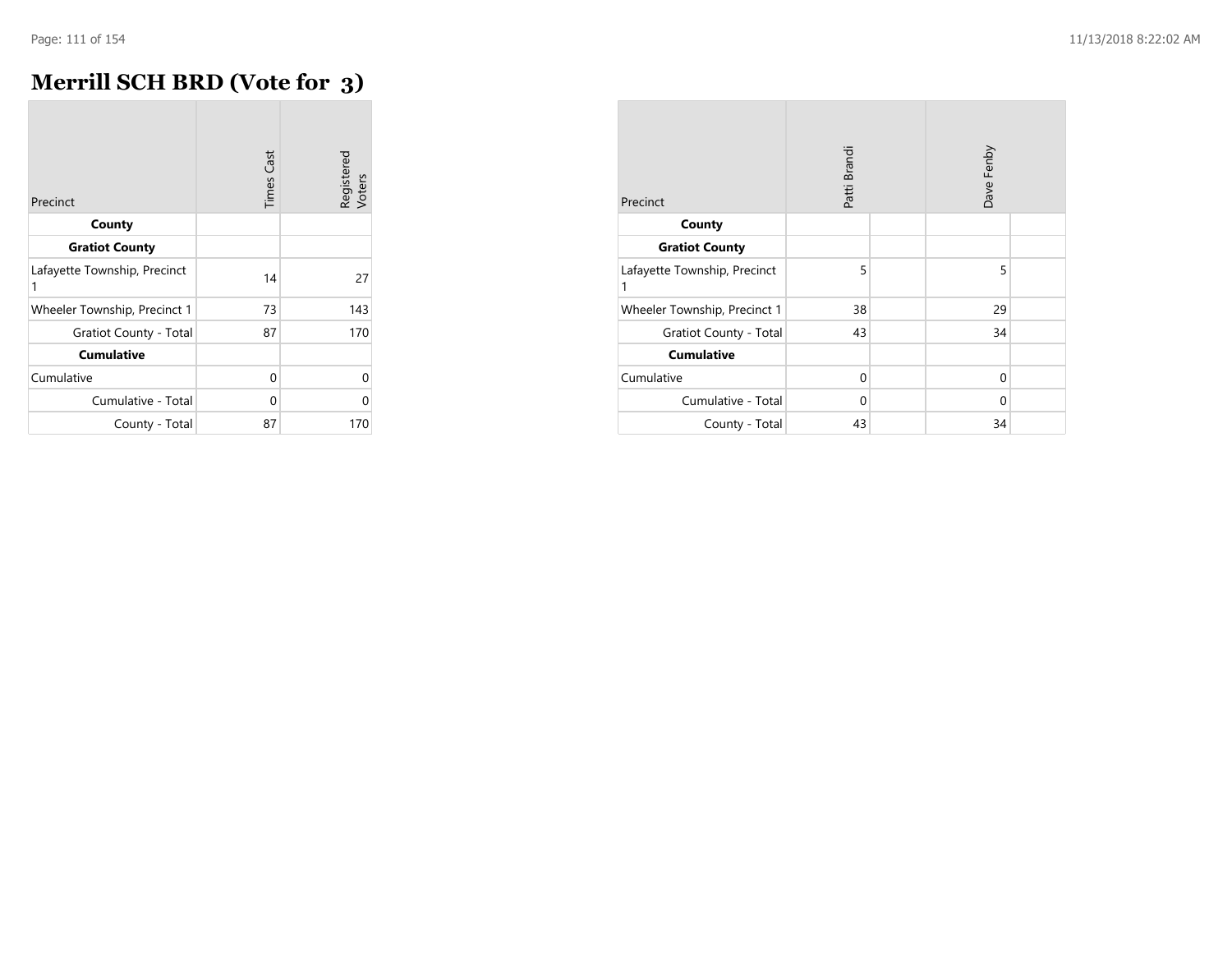| Precinct                     | Mark Gath    | Beth Ann Miller | <b>Total Votes</b> | Unresolved<br>Write-In |
|------------------------------|--------------|-----------------|--------------------|------------------------|
| County                       |              |                 |                    |                        |
| <b>Gratiot County</b>        |              |                 |                    |                        |
| Lafayette Township, Precinct | 9            | 6               | 25                 | $\mathbf{0}$           |
| Wheeler Township, Precinct 1 | 37           | 41              | 145                | 5                      |
| Gratiot County - Total       | 46           | 47              | 170                | 5                      |
| <b>Cumulative</b>            |              |                 |                    |                        |
| Cumulative                   | $\mathbf{0}$ | $\mathbf{0}$    | $\mathbf{0}$       | $\mathbf 0$            |
| Cumulative - Total           | $\Omega$     | $\mathbf{0}$    | $\mathbf{0}$       | $\mathbf 0$            |
| County - Total               | 46           | 47              | 170                | 5                      |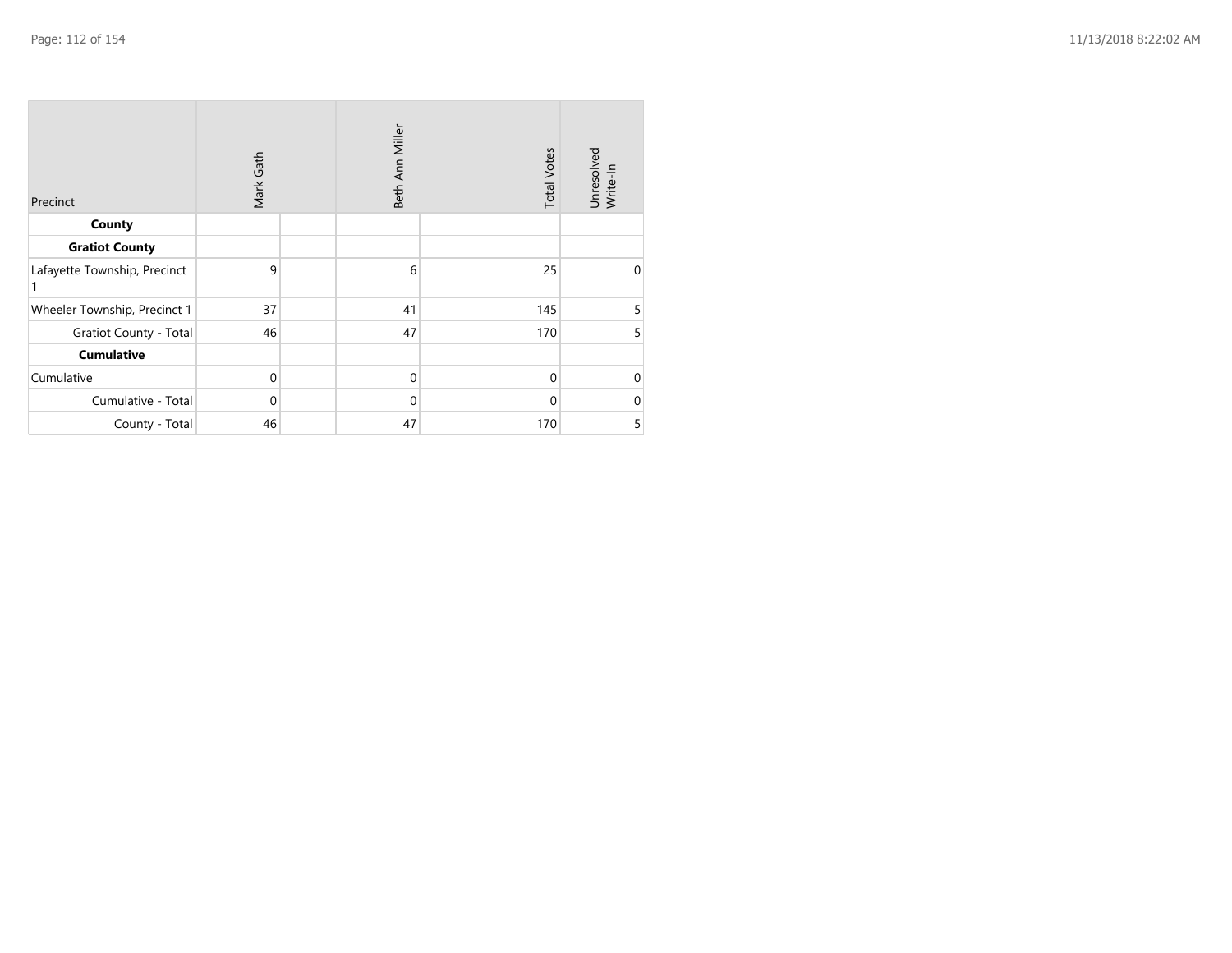### **Merrill SCH BRD(2) (Vote for 1)**

|                                   | <b>Times Cast</b> | Registered<br>Voters |
|-----------------------------------|-------------------|----------------------|
| Precinct                          |                   |                      |
| County                            |                   |                      |
| <b>Gratiot County</b>             |                   |                      |
| Lafayette Township, Precinct<br>1 | 14                | 27                   |
| Wheeler Township, Precinct 1      | 73                | 143                  |
| Gratiot County - Total            | 87                | 170                  |
| <b>Cumulative</b>                 |                   |                      |
| Cumulative                        | 0                 | U                    |
| Cumulative - Total                | 0                 | Ω                    |
| County - Total                    | 87                | 170                  |

| Precinct                          | <b>Total Votes</b> | Unresolved<br>Write-In |
|-----------------------------------|--------------------|------------------------|
| County                            |                    |                        |
| <b>Gratiot County</b>             |                    |                        |
| Lafayette Township, Precinct<br>1 | 0                  | 2                      |
| Wheeler Township, Precinct 1      | 0                  | 10                     |
| Gratiot County - Total            | 0                  | 12                     |
| <b>Cumulative</b>                 |                    |                        |
| Cumulative                        | 0                  | 0                      |
| Cumulative - Total                | 0                  | Ω                      |
| County - Total                    | 0                  | 12                     |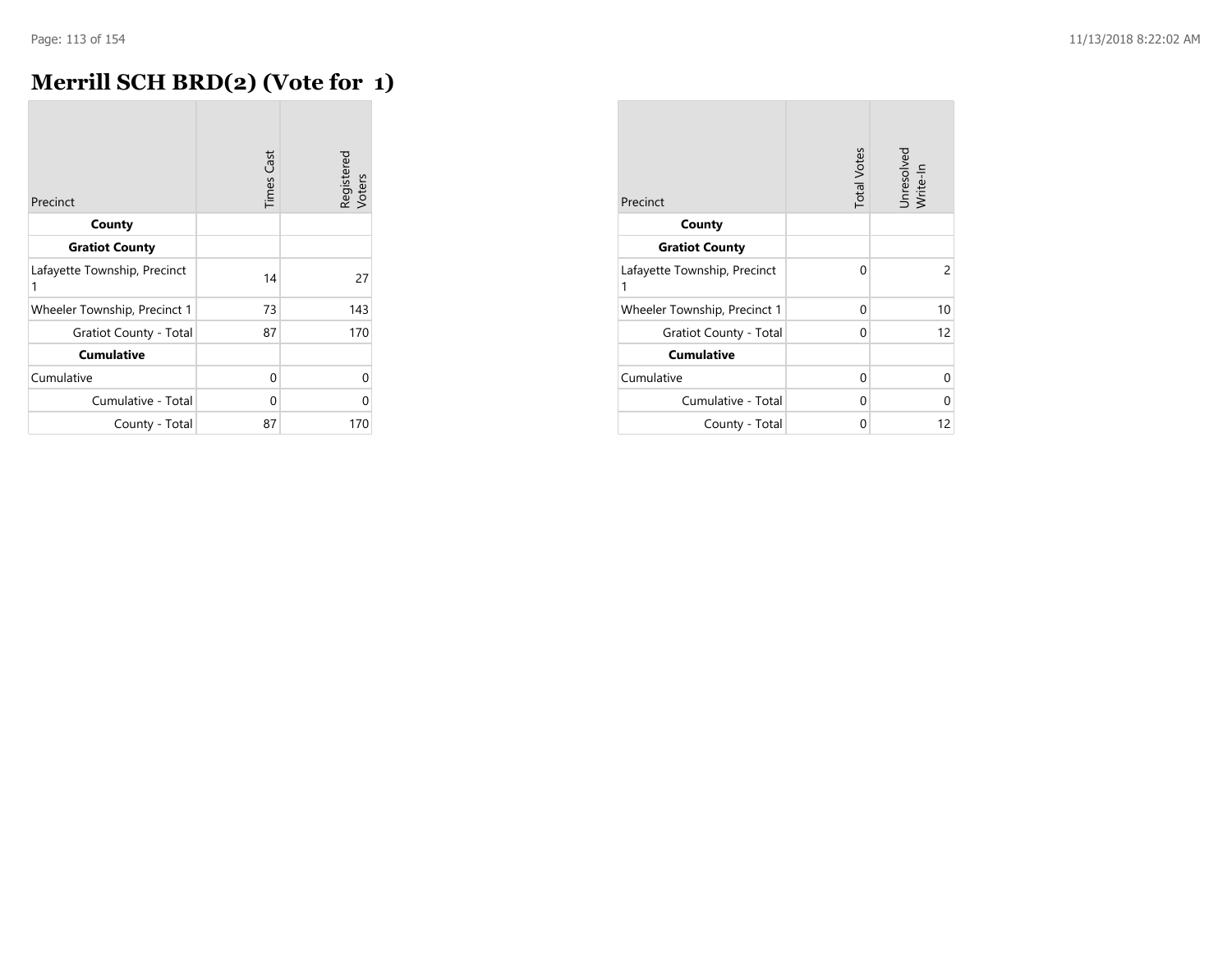## **Ovid-elsie BOARD MEMBER (Vote for 3)**

| Precinct                           | <b>Times Cast</b> | Registered<br>Voters |
|------------------------------------|-------------------|----------------------|
| County                             |                   |                      |
| <b>Gratiot County</b>              |                   |                      |
| Elba Township, Precinct 1          | 131               | 232                  |
| Washington Township,<br>Precinct 1 | 16                | 23                   |
| Gratiot County - Total             | 147               | 255                  |
| <b>Cumulative</b>                  |                   |                      |
| Cumulative                         | 0                 | $\Omega$             |
| Cumulative - Total                 | 0                 | $\Omega$             |
| County - Total                     | 147               | 255                  |

| Precinct                           | David Huff |  | Eric Jones |  |
|------------------------------------|------------|--|------------|--|
| County                             |            |  |            |  |
| <b>Gratiot County</b>              |            |  |            |  |
| Elba Township, Precinct 1          | 89         |  | 67         |  |
| Washington Township,<br>Precinct 1 | 7          |  | 3          |  |
| <b>Gratiot County - Total</b>      | 96         |  | 70         |  |
| <b>Cumulative</b>                  |            |  |            |  |
| Cumulative                         | $\Omega$   |  | $\Omega$   |  |
| Cumulative - Total                 | $\Omega$   |  | $\Omega$   |  |
| County - Total                     | 96         |  | 70         |  |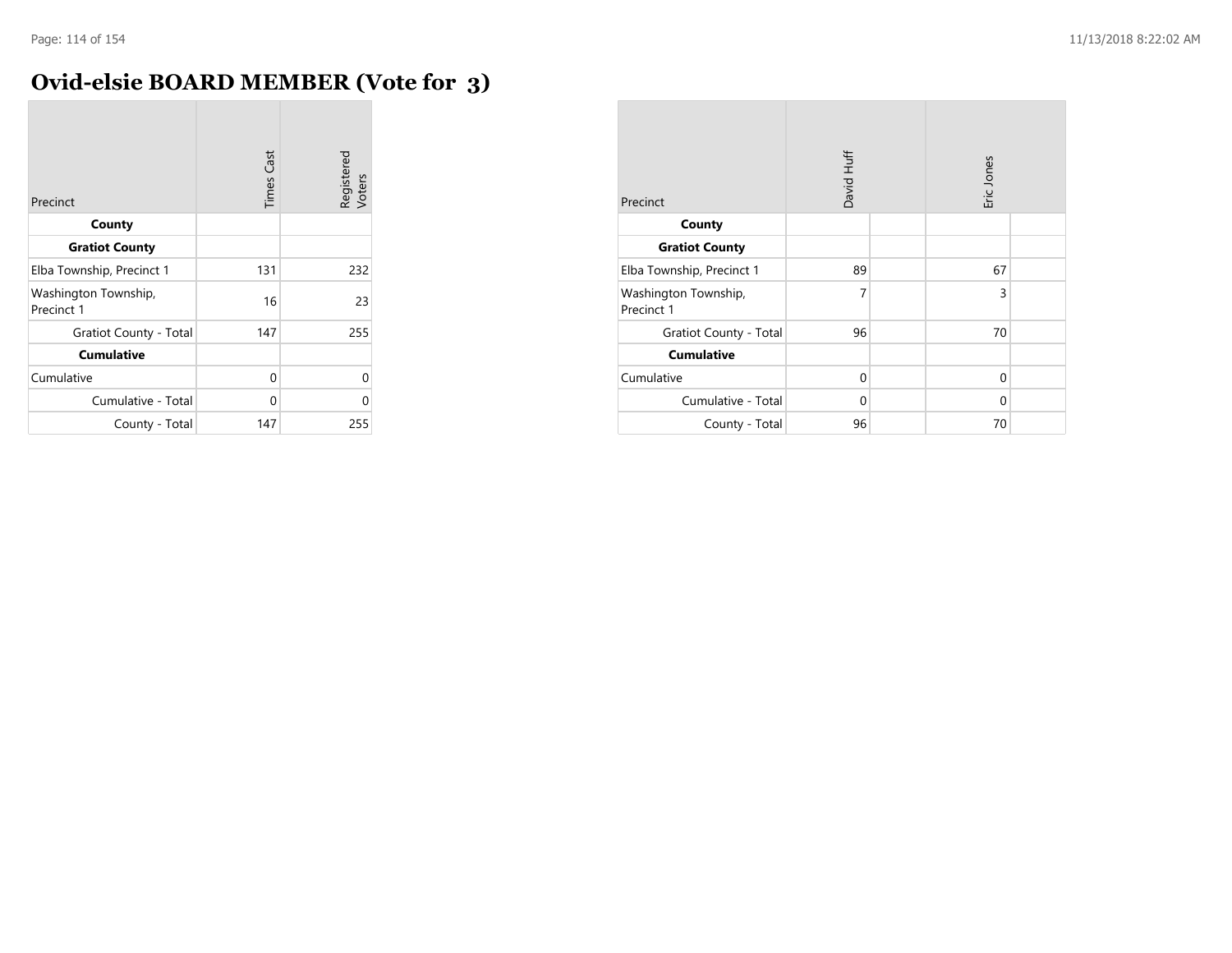| Precinct                           | Michael Schiffer | Caleb K. Stewart | <b>Total Votes</b> | Unresolved<br>Write-In |
|------------------------------------|------------------|------------------|--------------------|------------------------|
| County                             |                  |                  |                    |                        |
| <b>Gratiot County</b>              |                  |                  |                    |                        |
| Elba Township, Precinct 1          | 64               | 84               | 304                | 6                      |
| Washington Township,<br>Precinct 1 | 3                | 9                | 22                 | $\mathbf 0$            |
| <b>Gratiot County - Total</b>      | 67               | 93               | 326                | 6                      |
| <b>Cumulative</b>                  |                  |                  |                    |                        |
| Cumulative                         | $\mathbf{0}$     | $\mathbf{0}$     | $\mathbf{0}$       | $\mathbf 0$            |
| Cumulative - Total                 | $\Omega$         | $\mathbf{0}$     | $\mathbf 0$        | $\mathbf 0$            |
| County - Total                     | 67               | 93               | 326                | 6                      |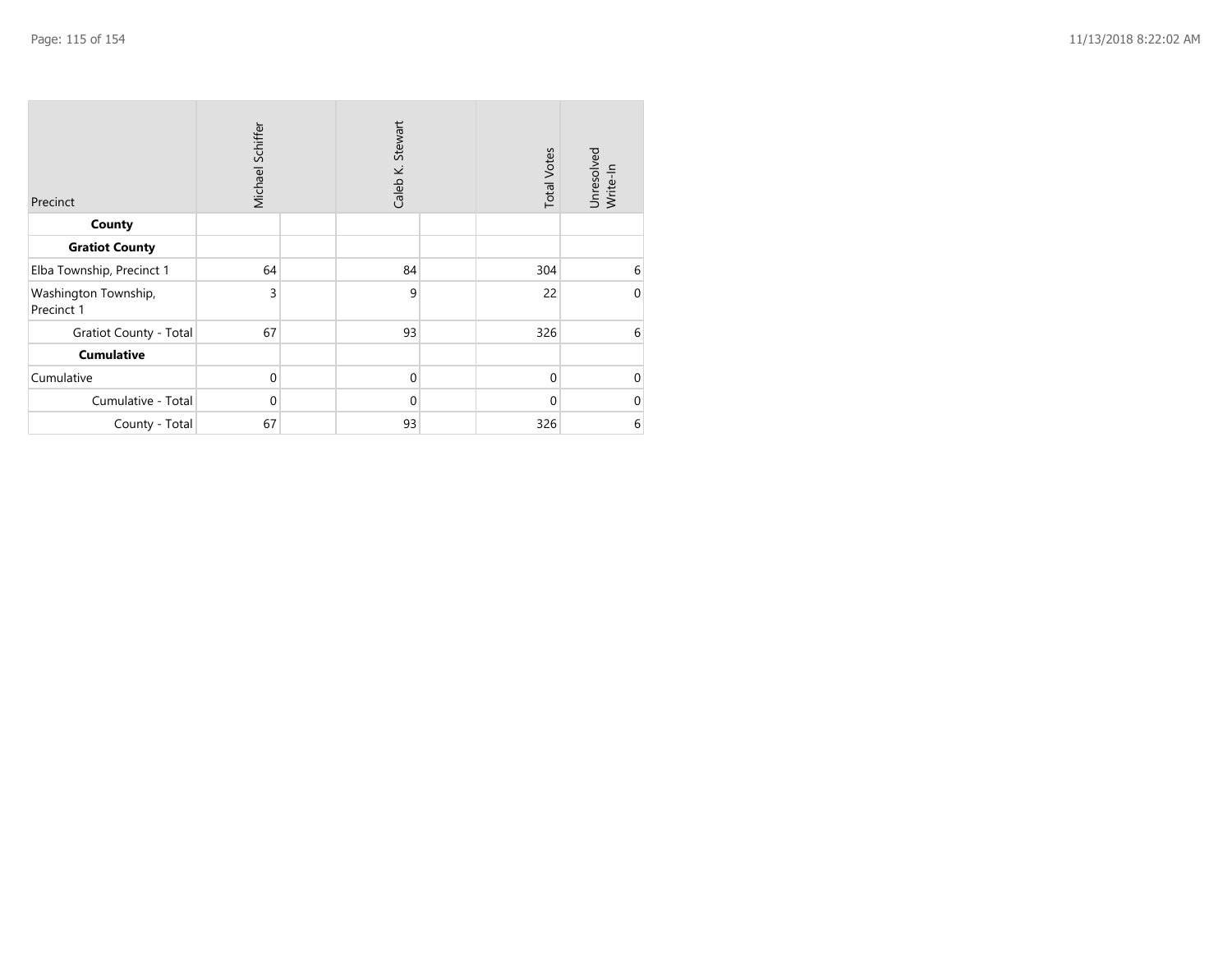### **Ovid-elsie LSD Brd Member (Vote for 1)**

| Precinct                           | <b>Times Cast</b> | Registered<br>Voters |
|------------------------------------|-------------------|----------------------|
| County                             |                   |                      |
| <b>Gratiot County</b>              |                   |                      |
| Elba Township, Precinct 1          | 131               | 232                  |
| Washington Township,<br>Precinct 1 | 16                | 23                   |
| Gratiot County - Total             | 147               | 255                  |
| <b>Cumulative</b>                  |                   |                      |
| Cumulative                         | 0                 | U                    |
| Cumulative - Total                 | 0                 | Ω                    |
| County - Total                     | 147               | 255                  |

| Precinct                           | Stacie W. Rulison |  | <b>Total Votes</b> | Unresolved<br>Write-In |
|------------------------------------|-------------------|--|--------------------|------------------------|
| County                             |                   |  |                    |                        |
| <b>Gratiot County</b>              |                   |  |                    |                        |
| Elba Township, Precinct 1          | 96                |  | 96                 | 4                      |
| Washington Township,<br>Precinct 1 | 11                |  | 11                 | $\Omega$               |
| Gratiot County - Total             | 107               |  | 107                | 4                      |
| <b>Cumulative</b>                  |                   |  |                    |                        |
| Cumulative                         | $\Omega$          |  | $\mathbf 0$        | $\Omega$               |
| Cumulative - Total                 | $\mathbf{0}$      |  | $\mathbf{0}$       | 0                      |
| County - Total                     | 107               |  | 107                | 4                      |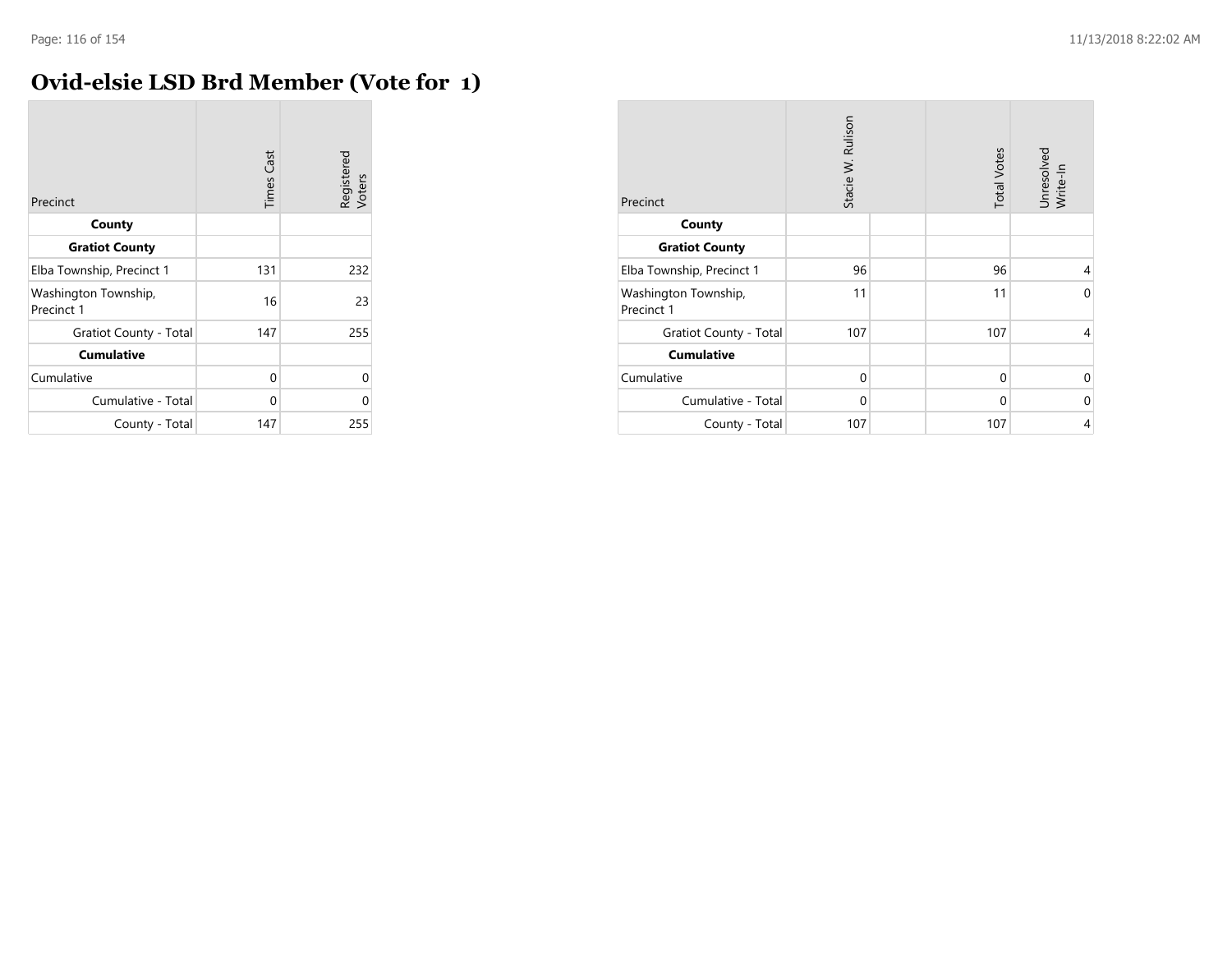### **Shepherd BOARD MEMBER (Vote for 2)**

|                                    | <b>Times Cast</b> | Registered<br>Voters |
|------------------------------------|-------------------|----------------------|
| Precinct                           |                   |                      |
| County                             |                   |                      |
| <b>Gratiot County</b>              |                   |                      |
| Pine River Township, Precinct<br>1 | 12                | 18                   |
| Seville Township, Precinct 1       | 13                | 23                   |
| Gratiot County - Total             | 25                | 41                   |
| <b>Cumulative</b>                  |                   |                      |
| Cumulative                         | 0                 | $\Omega$             |
| Cumulative - Total                 | 0                 | 0                    |
| County - Total                     | 25                | 41                   |

| Precinct                           | Jason Dearing  |  | Rick D. Judge |  |
|------------------------------------|----------------|--|---------------|--|
| County                             |                |  |               |  |
| <b>Gratiot County</b>              |                |  |               |  |
| Pine River Township, Precinct<br>1 | $\overline{2}$ |  | 8             |  |
| Seville Township, Precinct 1       | 8              |  | 5             |  |
| Gratiot County - Total             | 10             |  | 13            |  |
| <b>Cumulative</b>                  |                |  |               |  |
| Cumulative                         | $\Omega$       |  | $\mathbf 0$   |  |
| Cumulative - Total                 | $\Omega$       |  | $\Omega$      |  |
| County - Total                     | 10             |  | 13            |  |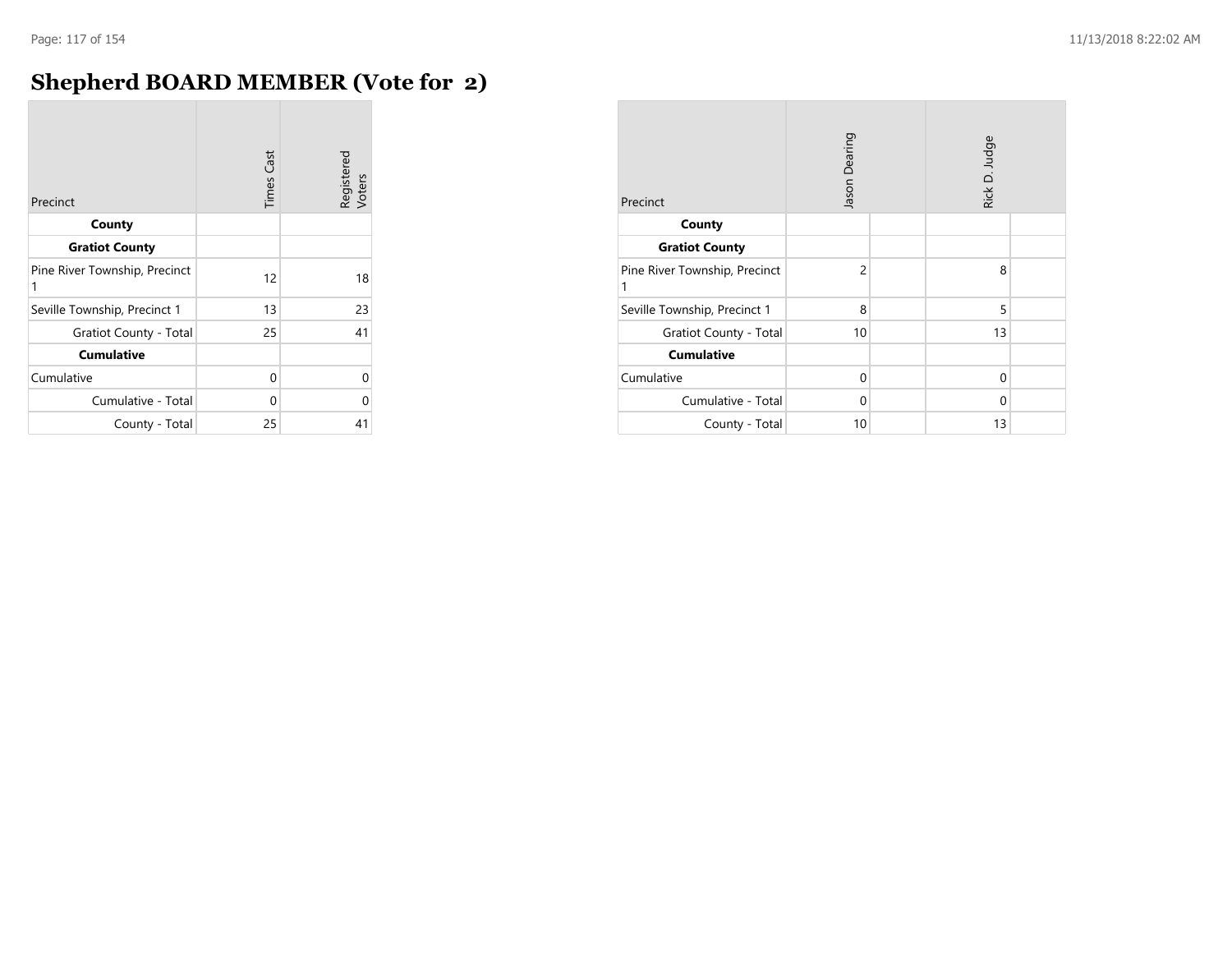| Precinct                           | Matthew R.<br>Showalter | <b>Total Votes</b> | Unresolved<br>Write-In |
|------------------------------------|-------------------------|--------------------|------------------------|
| County                             |                         |                    |                        |
| <b>Gratiot County</b>              |                         |                    |                        |
| Pine River Township, Precinct<br>1 | 6                       | 16                 | $\Omega$               |
| Seville Township, Precinct 1       | 8                       | 21                 | 0                      |
| Gratiot County - Total             | 14                      | 37                 | $\Omega$               |
| <b>Cumulative</b>                  |                         |                    |                        |
| Cumulative                         | $\mathbf{0}$            | $\mathbf 0$        | $\Omega$               |
| Cumulative - Total                 | $\mathbf{0}$            | $\mathbf 0$        | 0                      |
| County - Total                     | 14                      | 37                 | 0                      |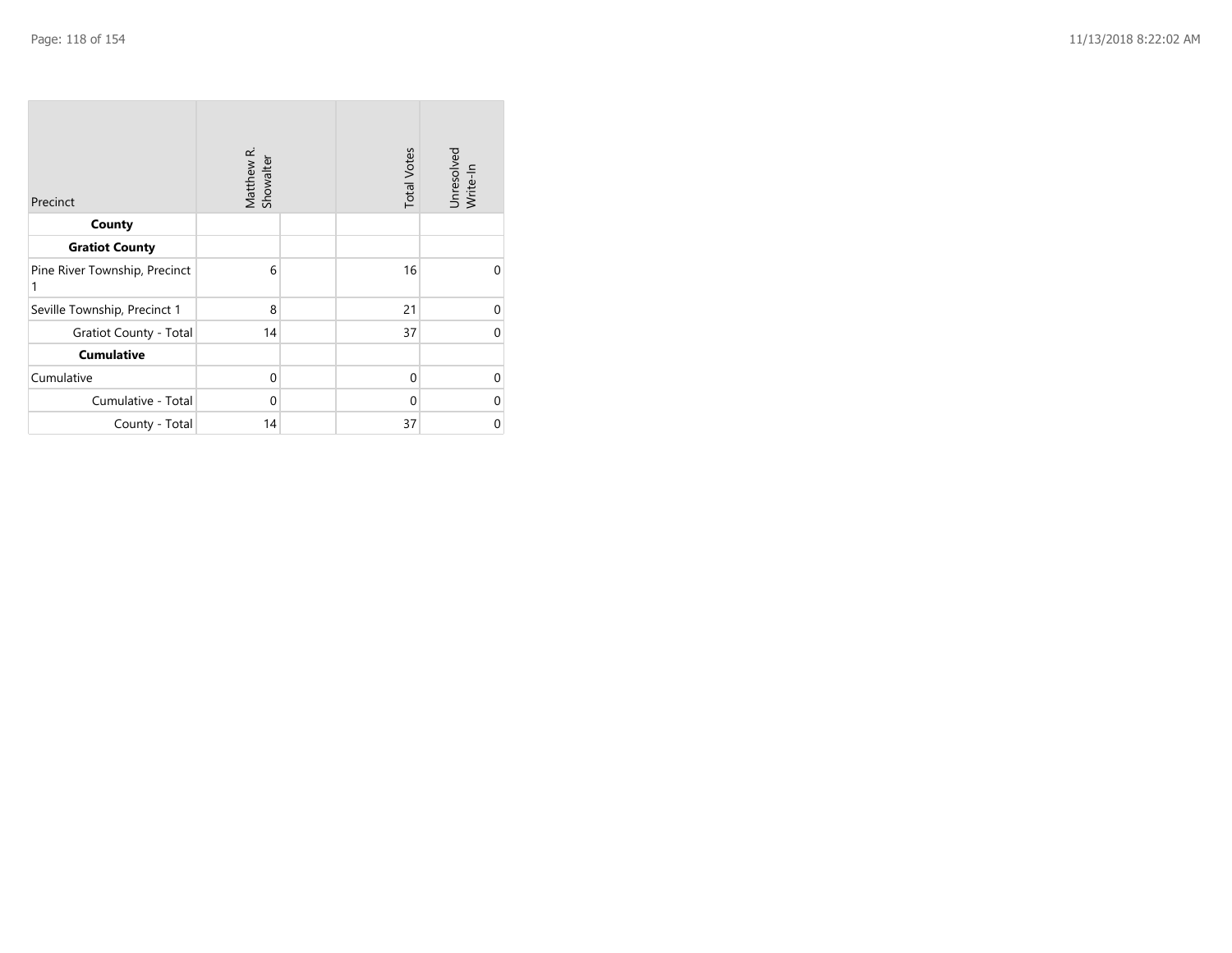# **Shepherd Sch Brd (Vote for 1)**

| Precinct                           | <b>Times Cast</b> | Registered<br>Voters |
|------------------------------------|-------------------|----------------------|
| County                             |                   |                      |
| <b>Gratiot County</b>              |                   |                      |
| Pine River Township, Precinct<br>1 | 12                | 18                   |
| Seville Township, Precinct 1       | 13                | 23                   |
| Gratiot County - Total             | 25                | 41                   |
| <b>Cumulative</b>                  |                   |                      |
| Cumulative                         | 0                 | U                    |
| Cumulative - Total                 | 0                 | በ                    |
| County - Total                     | 25                | 41                   |

| Precinct                           | Brent G. Curtiss | <b>Total Votes</b> | Unresolved<br>Write-In |
|------------------------------------|------------------|--------------------|------------------------|
| County                             |                  |                    |                        |
| <b>Gratiot County</b>              |                  |                    |                        |
| Pine River Township, Precinct<br>1 | 9                | 9                  | $\Omega$               |
| Seville Township, Precinct 1       | 11               | 11                 | 0                      |
| <b>Gratiot County - Total</b>      | 20               | 20                 | $\Omega$               |
| <b>Cumulative</b>                  |                  |                    |                        |
| Cumulative                         | $\Omega$         | $\Omega$           | $\Omega$               |
| Cumulative - Total                 | $\Omega$         | 0                  | 0                      |
| County - Total                     | 20               | 20                 | 0                      |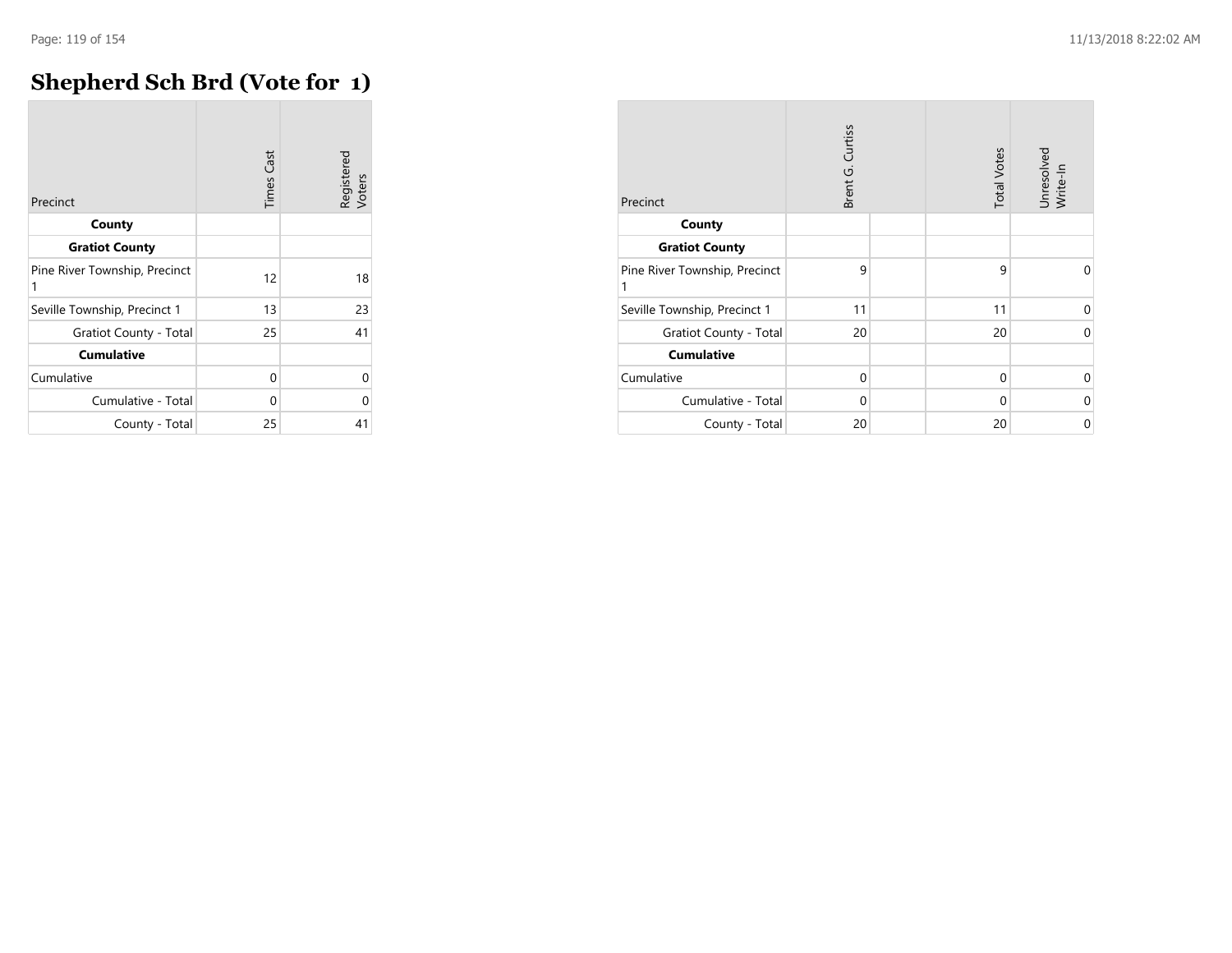### **Shepherd BOARD MEMBER(2) (Vote for 1)**

| Precinct                           | <b>Times Cast</b> | Registered<br>Voters |
|------------------------------------|-------------------|----------------------|
| County                             |                   |                      |
| <b>Gratiot County</b>              |                   |                      |
| Pine River Township, Precinct<br>1 | 12                | 18                   |
| Seville Township, Precinct 1       | 13                | 23                   |
| <b>Gratiot County - Total</b>      | 25                | 41                   |
| <b>Cumulative</b>                  |                   |                      |
| Cumulative                         | 0                 | Ω                    |
| Cumulative - Total                 | 0                 |                      |
| County - Total                     | 25                | 41                   |

| Precinct                           | Jonathan Daniels | <b>Total Votes</b> | Unresolved<br>Write-In |
|------------------------------------|------------------|--------------------|------------------------|
| County                             |                  |                    |                        |
| <b>Gratiot County</b>              |                  |                    |                        |
| Pine River Township, Precinct<br>1 | 10               | 10                 | $\Omega$               |
| Seville Township, Precinct 1       | 11               | 11                 | $\mathbf 0$            |
| <b>Gratiot County - Total</b>      | 21               | 21                 | $\Omega$               |
| <b>Cumulative</b>                  |                  |                    |                        |
| Cumulative                         | $\Omega$         | $\Omega$           | $\Omega$               |
| Cumulative - Total                 | $\Omega$         | $\Omega$           | $\Omega$               |
| County - Total                     | 21               | 21                 | 0                      |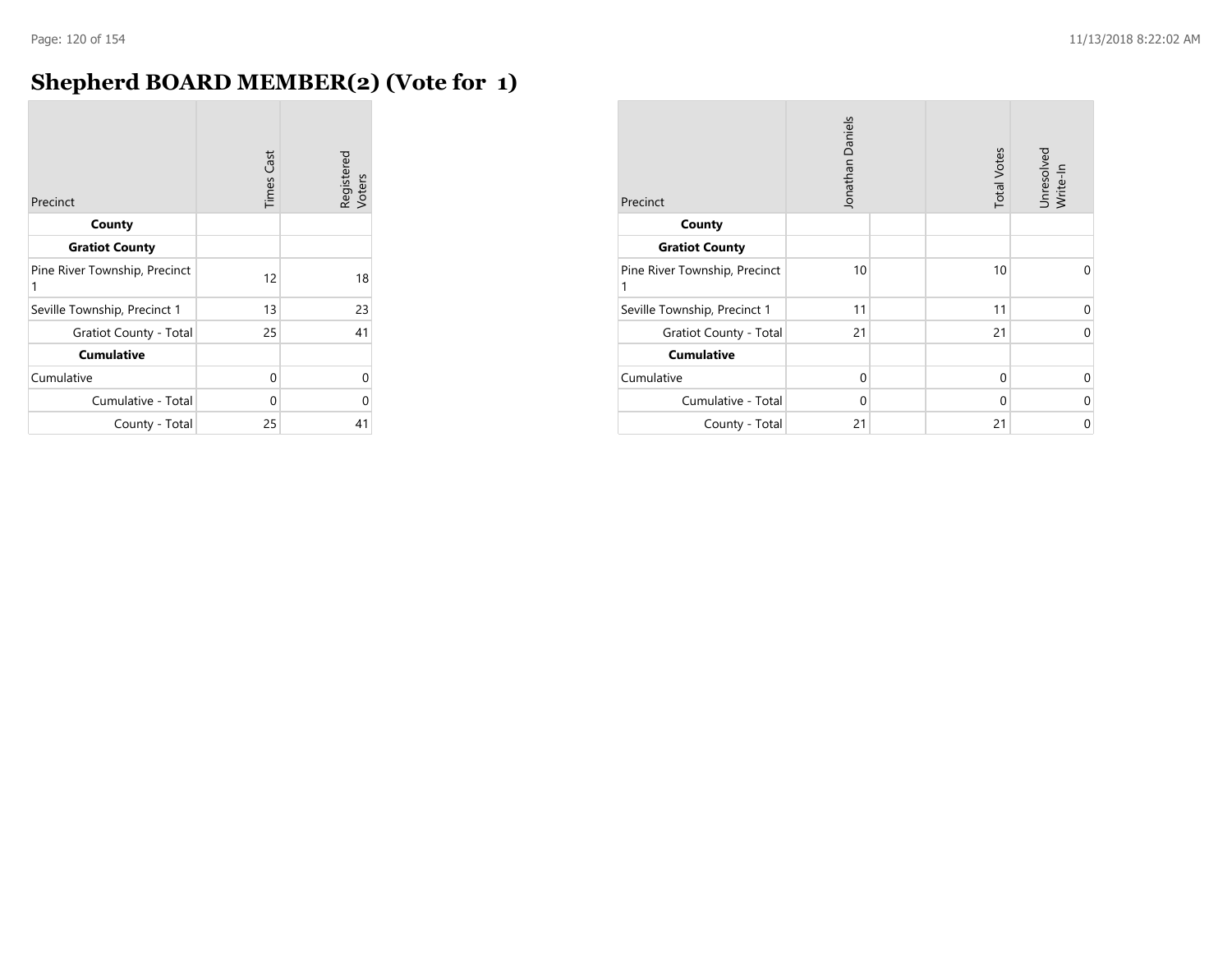$\overline{\phantom{a}}$ 

### **St Johns BOARD MEMBER (Vote for 2)**

| Precinct                           | <b>Times Cast</b> | Registered<br>Voters |
|------------------------------------|-------------------|----------------------|
| County                             |                   |                      |
| <b>Gratiot County</b>              |                   |                      |
| Fulton Township, Precinct 1        | 3                 | 4                    |
| Washington Township,<br>Precinct 1 | 58                | 102                  |
| Gratiot County - Total             | 61                | 106                  |
| <b>Cumulative</b>                  |                   |                      |
| Cumulative                         | 0                 | 0                    |
| Cumulative - Total                 | 0                 | 0                    |
| County - Total                     | 61                | 106                  |

| Precinct                           | Rhonda L. Dedyne | Timothy M.<br>Jackson | <b>Total Votes</b> |
|------------------------------------|------------------|-----------------------|--------------------|
| County                             |                  |                       |                    |
| <b>Gratiot County</b>              |                  |                       |                    |
| Fulton Township, Precinct 1        | $\overline{2}$   | $\overline{c}$        | 4                  |
| Washington Township,<br>Precinct 1 | 45               | 39                    | 84                 |
| <b>Gratiot County - Total</b>      | 47               | 41                    | 88                 |
| <b>Cumulative</b>                  |                  |                       |                    |
| Cumulative                         | $\Omega$         | $\mathbf 0$           | $\mathbf 0$        |
| Cumulative - Total                 | $\mathbf 0$      | $\mathbf 0$           | $\mathbf 0$        |
| County - Total                     | 47               | 41                    | 88                 |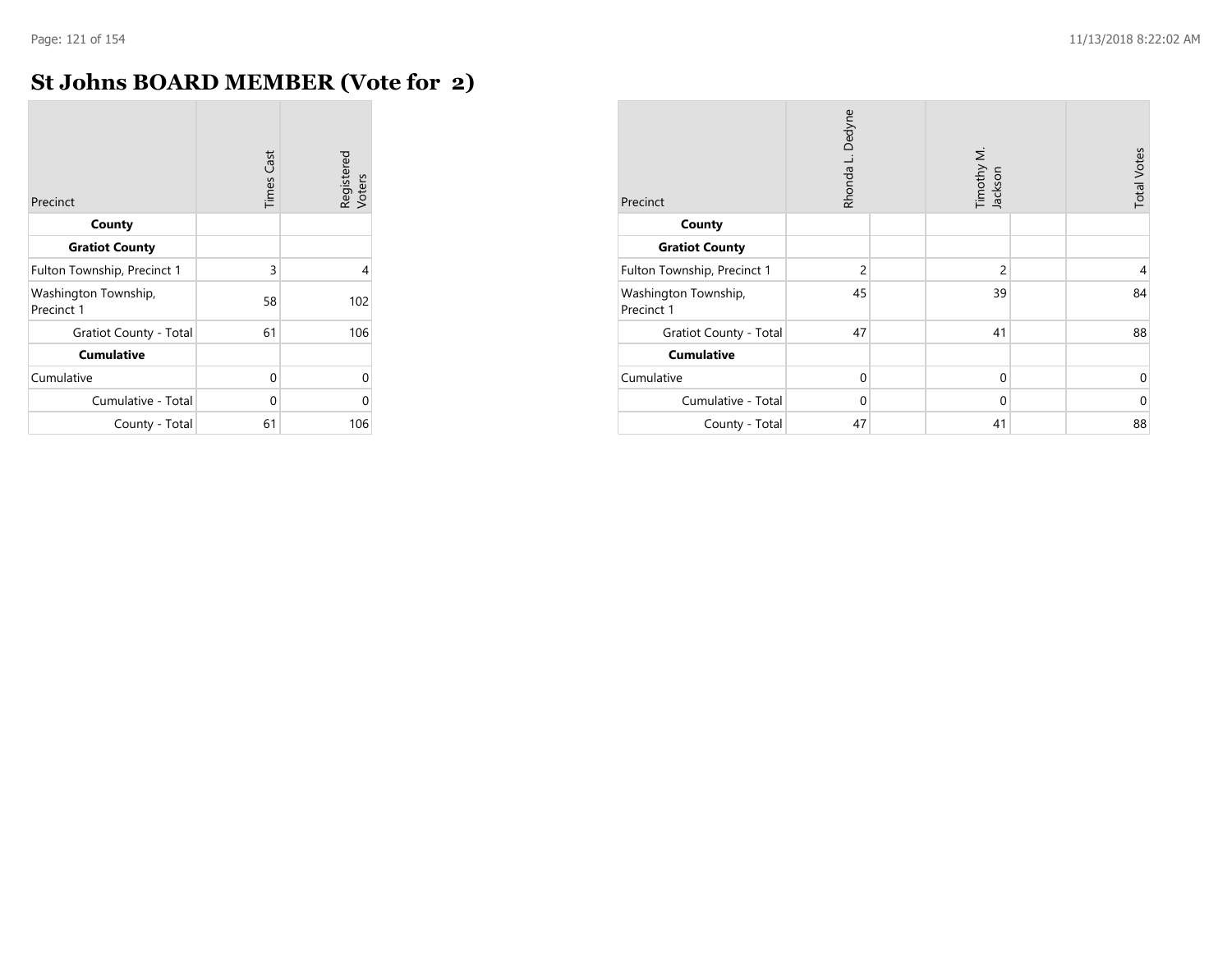**COL** 

| Precinct                           | Unresolved<br>Write-In |
|------------------------------------|------------------------|
| County                             |                        |
| <b>Gratiot County</b>              |                        |
| Fulton Township, Precinct 1        | 0                      |
| Washington Township,<br>Precinct 1 |                        |
| Gratiot County - Total             | U                      |
| <b>Cumulative</b>                  |                        |
| Cumulative                         | U                      |
| Cumulative - Total                 | ი                      |
| County - Total                     |                        |

the company of the company

 $\mathcal{L}_{\mathcal{A}}$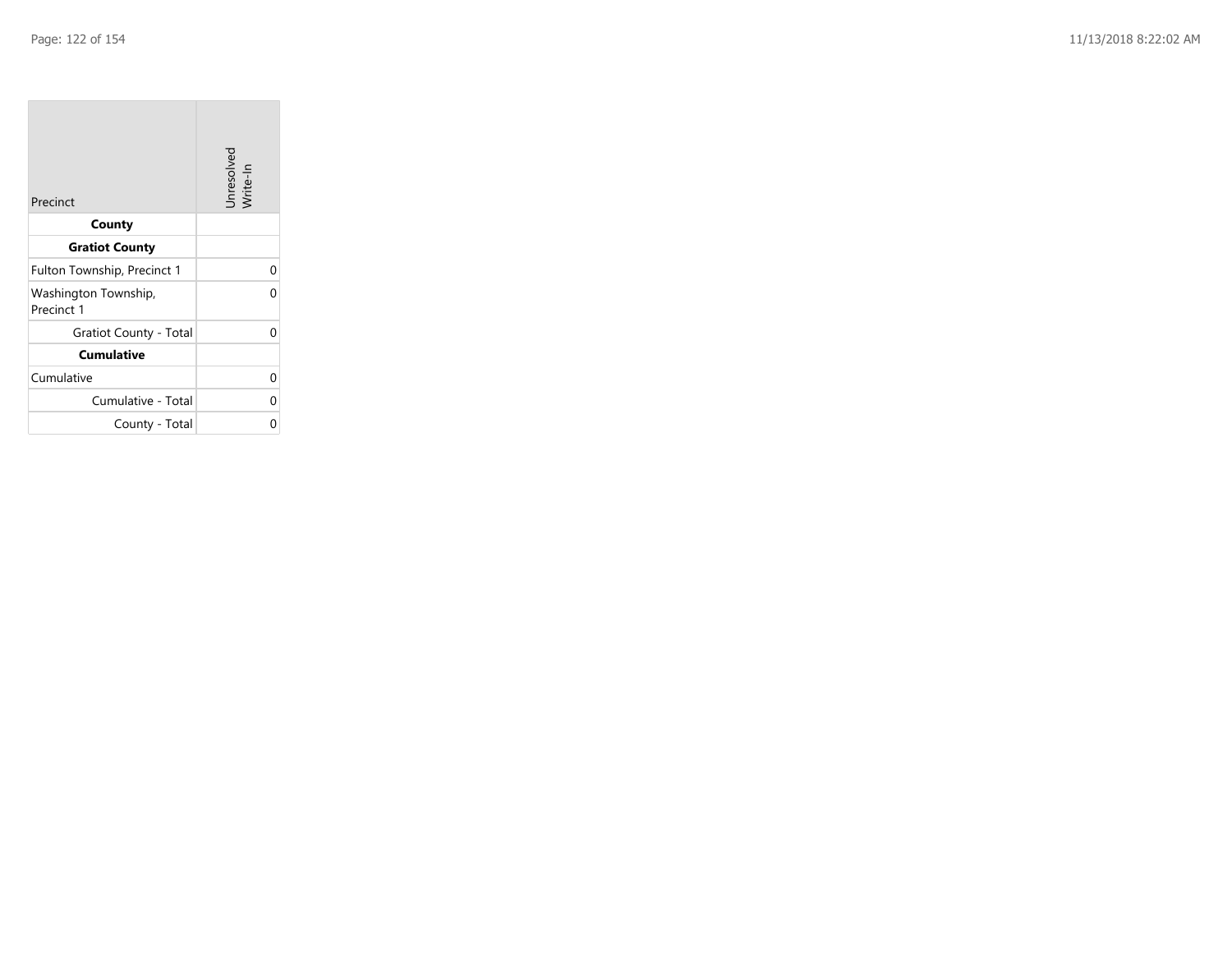### **St Louis BOARD MEMBER (Vote for 2)**

| Precinct                           | <b>Times Cast</b> | Registered<br>Voters |
|------------------------------------|-------------------|----------------------|
| County                             |                   |                      |
| <b>Gratiot County</b>              |                   |                      |
| Bethany Township, Precinct 1       | 412               | 764                  |
| City of St. Louis, Precinct 1      | 1,280             | 2,658                |
| Emerson Township, Precinct<br>1    | 123               | 230                  |
| Pine River Township, Precinct<br>1 | 491               | 874                  |
| Gratiot County - Total             | 2,306             | 4,526                |
| <b>Cumulative</b>                  |                   |                      |
| Cumulative                         | 0                 | 0                    |
| Cumulative - Total                 | 0                 | 0                    |
| County - Total                     | 2,306             | 4,526                |

| Precinct                           | Carrie Beeson | Donald Kelley | <b>Total Votes</b> |
|------------------------------------|---------------|---------------|--------------------|
| County                             |               |               |                    |
| <b>Gratiot County</b>              |               |               |                    |
| Bethany Township, Precinct 1       | 287           | 278           | 565                |
| City of St. Louis, Precinct 1      | 893           | 827           | 1,720              |
| Emerson Township, Precinct<br>1    | 93            | 67            | 160                |
| Pine River Township, Precinct<br>1 | 324           | 327           | 651                |
| <b>Gratiot County - Total</b>      | 1,597         | 1,499         | 3,096              |
| <b>Cumulative</b>                  |               |               |                    |
| Cumulative                         | $\Omega$      | $\mathbf 0$   | $\mathbf 0$        |
| Cumulative - Total                 | $\mathbf{0}$  | $\mathbf 0$   | $\mathbf{0}$       |
| County - Total                     | 1,597         | 1,499         | 3,096              |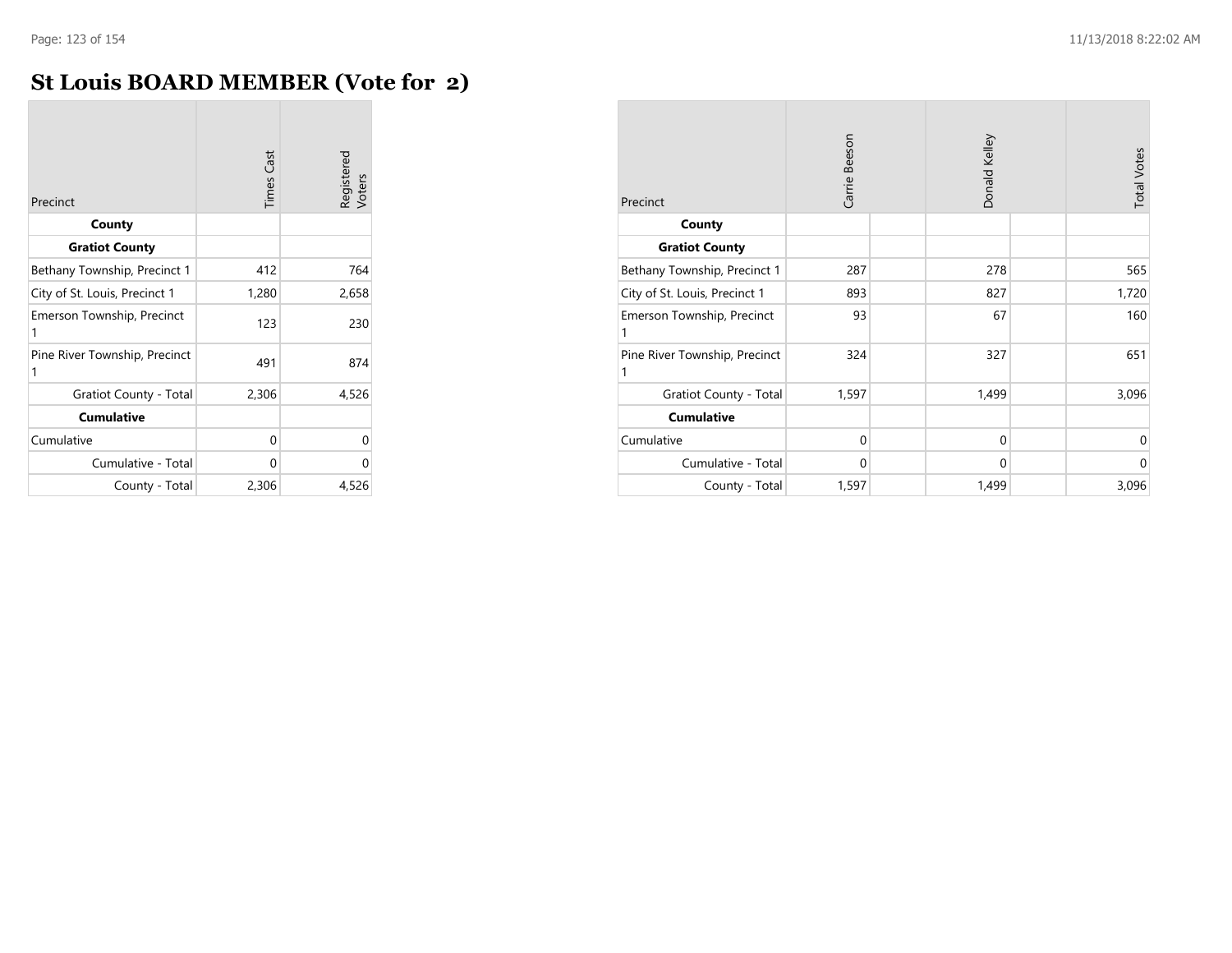**COL** 

| Precinct                           | Unresolved<br>Write-In |
|------------------------------------|------------------------|
| County                             |                        |
| <b>Gratiot County</b>              |                        |
| Bethany Township, Precinct 1       | 5                      |
| City of St. Louis, Precinct 1      | 21                     |
| Emerson Township, Precinct<br>1    | 0                      |
| Pine River Township, Precinct<br>1 | $\overline{c}$         |
| Gratiot County - Total             | 28                     |
| <b>Cumulative</b>                  |                        |
| Cumulative                         | 0                      |
| Cumulative - Total                 | 0                      |
| County - Total                     | 28                     |

the control of the control of the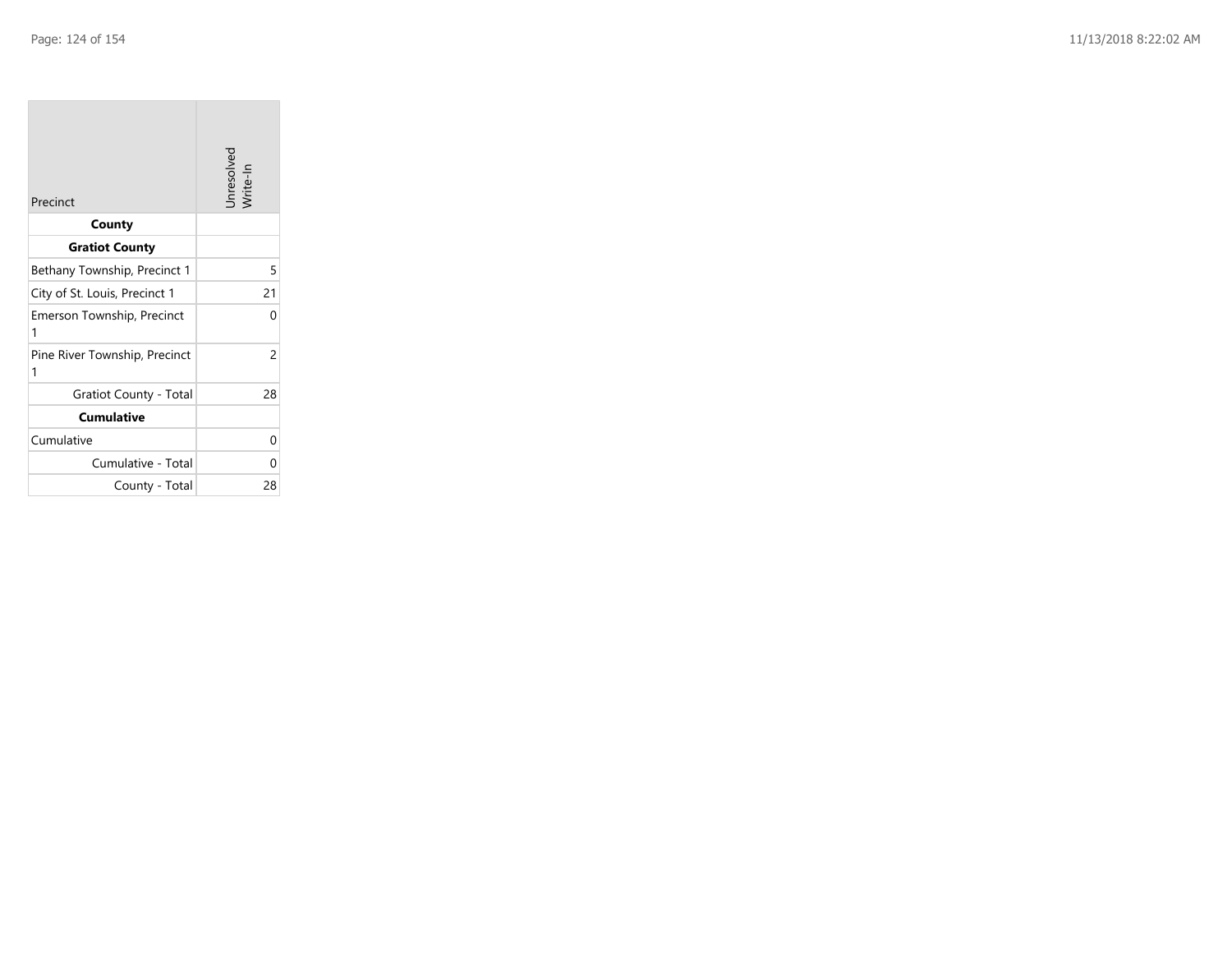$\overline{\phantom{a}}$ 

### **Vestaburg BOARD MEMBER (Vote for 2)**

| Precinct                     | <b>Times Cast</b> | Registered<br>Voters |
|------------------------------|-------------------|----------------------|
| County                       |                   |                      |
| <b>Gratiot County</b>        |                   |                      |
| Seville Township, Precinct 1 | 4                 | 6                    |
| Gratiot County - Total       | 4                 | 6                    |
| <b>Cumulative</b>            |                   |                      |
| Cumulative                   | 0                 | 0                    |
| Cumulative - Total           | 0                 | 0                    |
| County - Total               | 4                 | 6                    |

| Precinct                     | Charlotte Davis |  | Lynn Van Sickler |  | <b>Total Votes</b> |
|------------------------------|-----------------|--|------------------|--|--------------------|
| County                       |                 |  |                  |  |                    |
| <b>Gratiot County</b>        |                 |  |                  |  |                    |
| Seville Township, Precinct 1 | $\overline{2}$  |  | $\overline{2}$   |  | $\overline{4}$     |
| Gratiot County - Total       | $\overline{2}$  |  | $\overline{2}$   |  | 4                  |
| <b>Cumulative</b>            |                 |  |                  |  |                    |
| Cumulative                   | $\Omega$        |  | $\Omega$         |  | $\mathbf 0$        |
| Cumulative - Total           | $\Omega$        |  | $\Omega$         |  | $\mathbf{0}$       |
| County - Total               | $\overline{2}$  |  | $\overline{2}$   |  | $\overline{4}$     |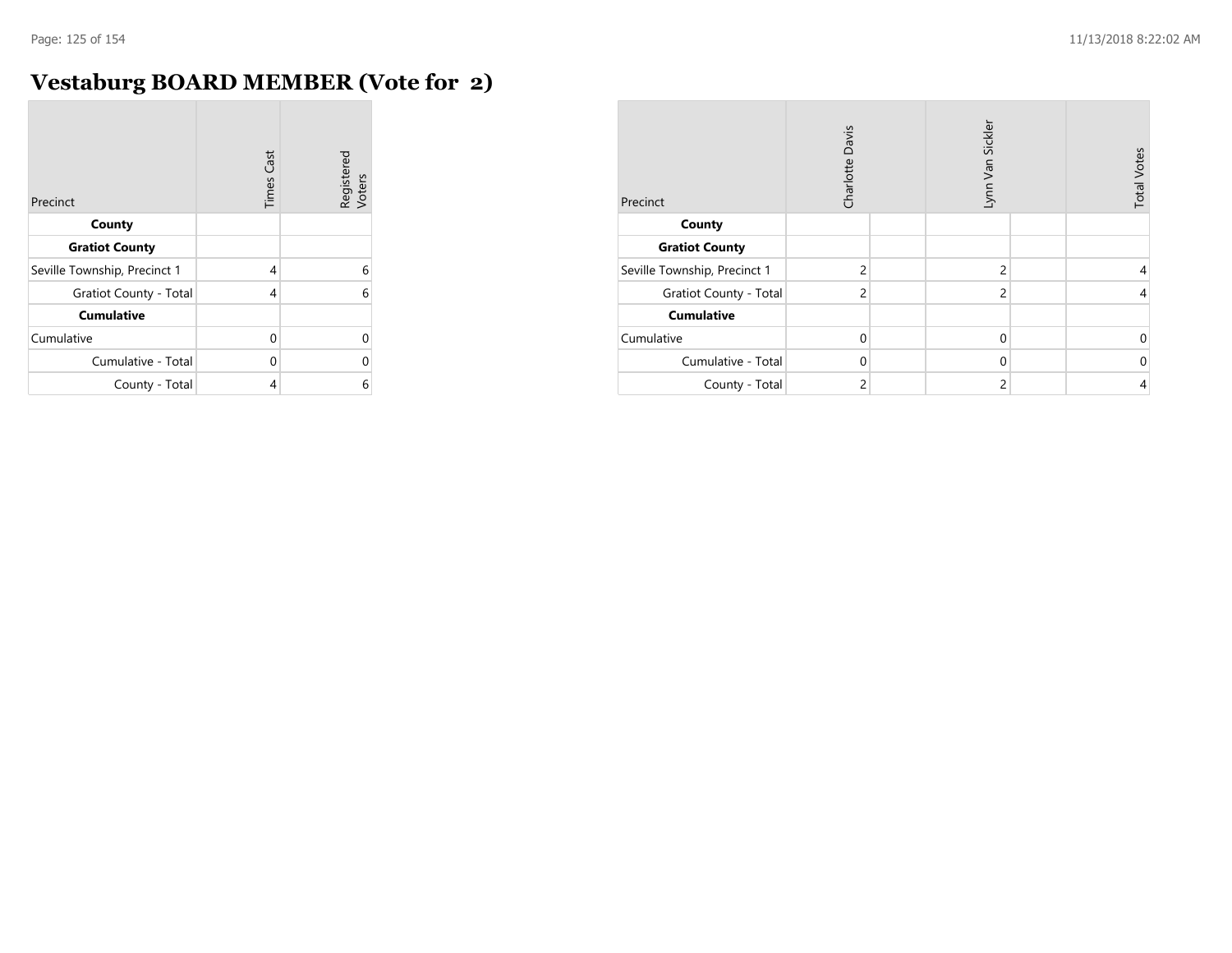$\sim$ 

| Precinct                     | Unresolved<br>Write-In |
|------------------------------|------------------------|
| County                       |                        |
| <b>Gratiot County</b>        |                        |
| Seville Township, Precinct 1 | 0                      |
| Gratiot County - Total       | 0                      |
| <b>Cumulative</b>            |                        |
| Cumulative                   | 0                      |
| Cumulative - Total           | 0                      |
| County - Total               | በ                      |

the property of the con-

 $\mathcal{L}(\mathcal{A})$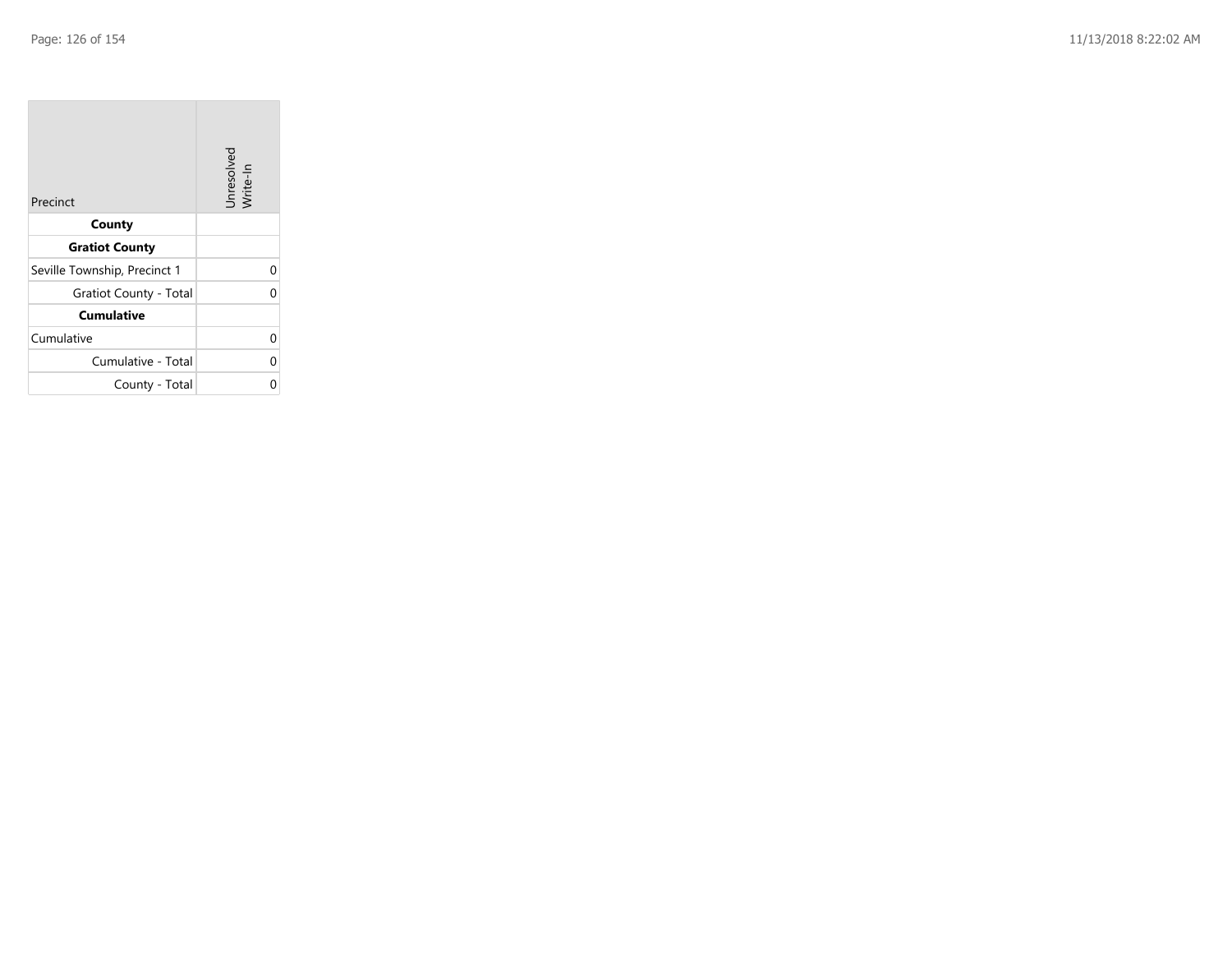### **Vestaburg Sch Brd (Vote for 2)**

| Precinct                     | <b>Times Cast</b> | Registered<br>Voters |
|------------------------------|-------------------|----------------------|
| County                       |                   |                      |
| <b>Gratiot County</b>        |                   |                      |
| Seville Township, Precinct 1 | 4                 | 6                    |
| Gratiot County - Total       | 4                 | 6                    |
| <b>Cumulative</b>            |                   |                      |
| Cumulative                   | 0                 |                      |
| Cumulative - Total           | 0                 |                      |
| County - Total               | 4                 | 6                    |

| Precinct                      | Andrew Mark<br>Alexander |  | <b>Bruce Keyes</b> |  | <b>Total Votes</b> |
|-------------------------------|--------------------------|--|--------------------|--|--------------------|
| County                        |                          |  |                    |  |                    |
| <b>Gratiot County</b>         |                          |  |                    |  |                    |
| Seville Township, Precinct 1  | 3                        |  |                    |  | 4                  |
| <b>Gratiot County - Total</b> | 3                        |  |                    |  | 4                  |
| <b>Cumulative</b>             |                          |  |                    |  |                    |
| Cumulative                    | $\Omega$                 |  | $\mathbf{0}$       |  | $\Omega$           |
| Cumulative - Total            | $\Omega$                 |  | $\Omega$           |  | $\mathbf{0}$       |
| County - Total                | 3                        |  |                    |  | $\overline{4}$     |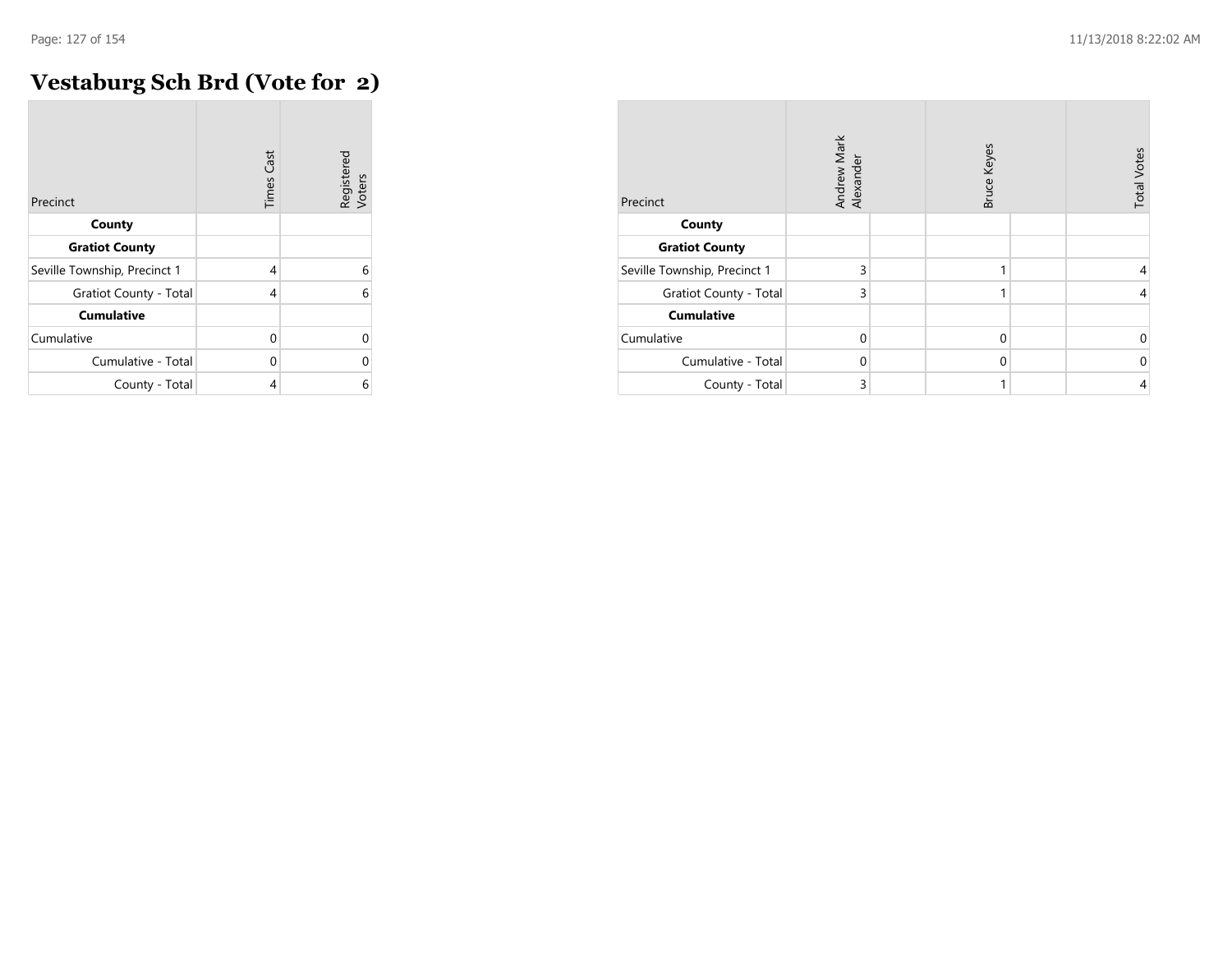| Precinct                     | Unresolved<br>Write-In |
|------------------------------|------------------------|
| County                       |                        |
| <b>Gratiot County</b>        |                        |
| Seville Township, Precinct 1 | 0                      |
| Gratiot County - Total       | 0                      |
| <b>Cumulative</b>            |                        |
| Cumulative                   | 0                      |
| Cumulative - Total           | 0                      |
| County - Total               | በ                      |

the contract of the contract of

m.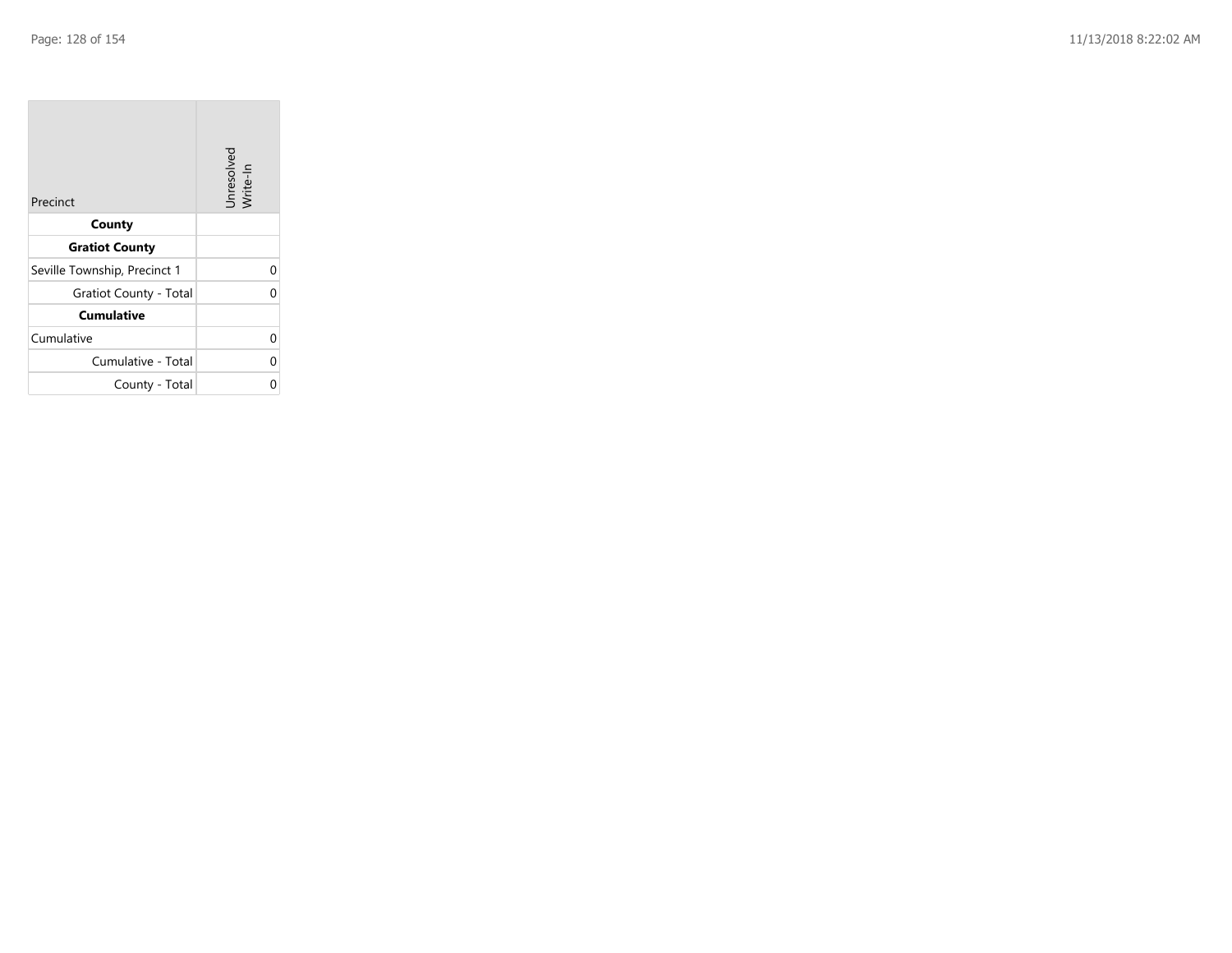### **18-1 (Vote for 1)**

| Precinct                            | imes Cast | egisterec<br><b>oters</b> |
|-------------------------------------|-----------|---------------------------|
| County                              |           |                           |
| <b>Gratiot County</b>               |           |                           |
| Arcada Township, Precinct 1         | 758       | 1,371                     |
| Bethany Township, Precinct 1        | 575       | 1,046                     |
| City of Alma, Precinct 1            | 956       | 1,627                     |
| City of Alma, Precinct 2            | 1,079     | 2,165                     |
| City of Alma, Precinct 3            | 946       | 2,224                     |
| City of Ithaca, Precinct 1          | 1,201     | 2,065                     |
| City of St. Louis, Precinct 1       | 1,280     | 2,658                     |
| Elba Township, Precinct 1           | 487       | 914                       |
| Emerson Township, Precinct<br>1     | 369       | 715                       |
| Fulton Township, Precinct 1         | 1,057     | 1,876                     |
| Hamilton Township, Precinct<br>1    | 176       | 337                       |
| Lafayette Township, Precinct<br>1   | 254       | 430                       |
| New Haven Township,<br>Precinct 1   | 357       | 684                       |
| Newark Township, Precinct 1         | 356       | 638                       |
| North Shade Township,<br>Precinct 1 | 229       | 358                       |
| North Star Township,<br>Precinct 1  | 382       | 619                       |
| Pine River Township, Precinct<br>1  | 1,070     | 1,853                     |
| Seville Township, Precinct 1        | 830       | 1,653                     |
| Sumner Township, Precinct 1         | 712       | 1,381                     |
| Washington Township,<br>Precinct 1  | 385       | 638                       |
| Wheeler Township, Precinct 1        | 1,046     | 1,885                     |
| <b>Gratiot County - Total</b>       | 14,505    | 27,137                    |

| Precinct                            | Yes   | $\frac{1}{2}$ | <b>Total Votes</b> |
|-------------------------------------|-------|---------------|--------------------|
| County                              |       |               |                    |
| <b>Gratiot County</b>               |       |               |                    |
| Arcada Township, Precinct 1         | 332   | 415           | 747                |
| Bethany Township, Precinct 1        | 220   | 347           | 567                |
| City of Alma, Precinct 1            | 486   | 458           | 944                |
| City of Alma, Precinct 2            | 587   | 457           | 1,044              |
| City of Alma, Precinct 3            | 596   | 321           | 917                |
| City of Ithaca, Precinct 1          | 587   | 591           | 1,178              |
| City of St. Louis, Precinct 1       | 725   | 546           | 1,271              |
| Elba Township, Precinct 1           | 203   | 267           | 470                |
| Emerson Township, Precinct<br>1     | 170   | 194           | 364                |
| Fulton Township, Precinct 1         | 489   | 547           | 1,036              |
| Hamilton Township, Precinct<br>1    | 80    | 92            | 172                |
| Lafayette Township, Precinct        | 94    | 156           | 250                |
| New Haven Township,<br>Precinct 1   | 151   | 199           | 350                |
| Newark Township, Precinct 1         | 150   | 195           | 345                |
| North Shade Township,<br>Precinct 1 | 90    | 133           | 223                |
| North Star Township,<br>Precinct 1  | 153   | 222           | 375                |
| Pine River Township, Precinct<br>1  | 502   | 557           | 1,059              |
| Seville Township, Precinct 1        | 400   | 419           | 819                |
| Sumner Township, Precinct 1         | 366   | 342           | 708                |
| Washington Township,<br>Precinct 1  | 141   | 240           | 381                |
| Wheeler Township, Precinct 1        | 457   | 568           | 1,025              |
| <b>Gratiot County - Total</b>       | 6,979 | 7,266         | 14,245             |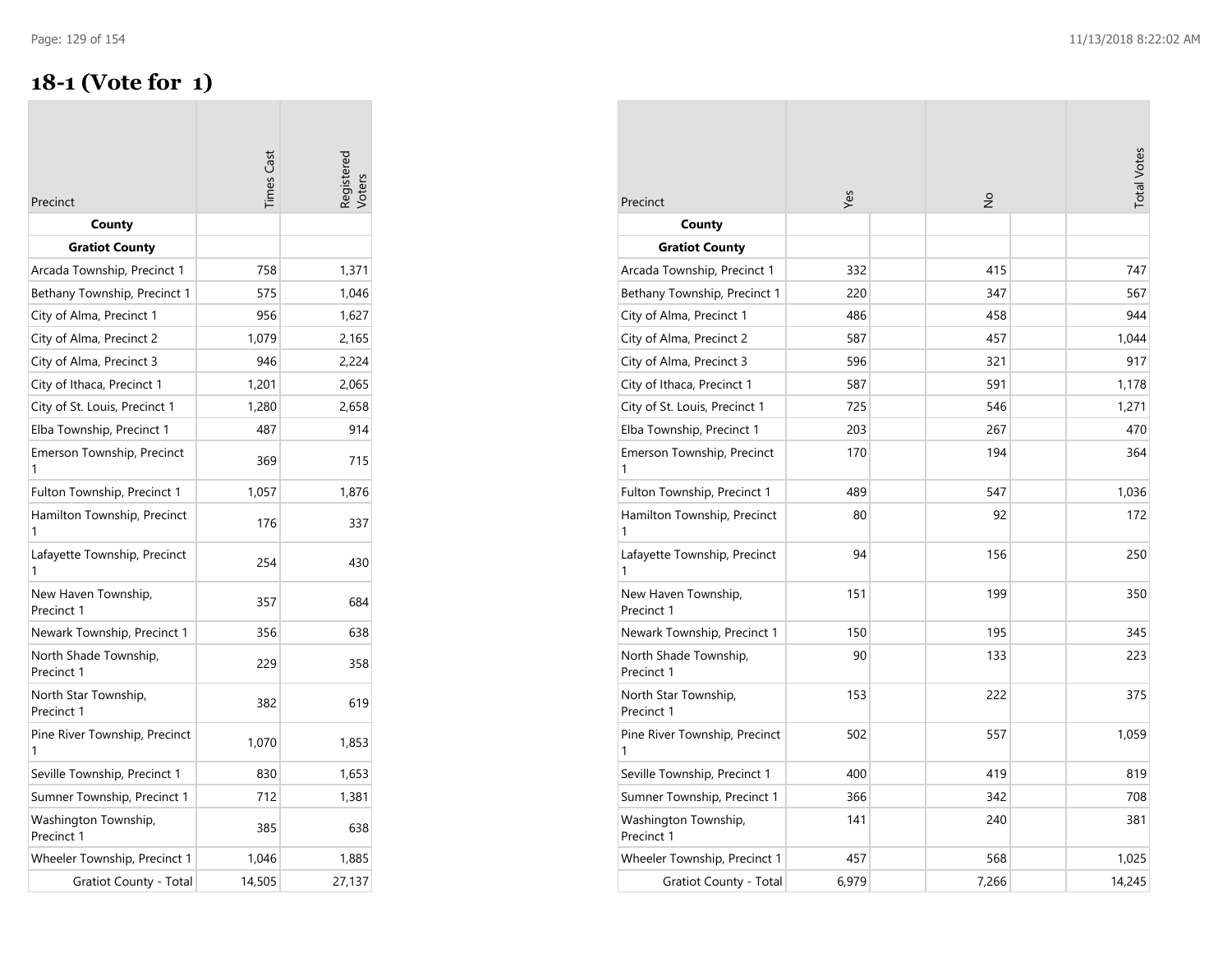| Precinct                            | nresolv |
|-------------------------------------|---------|
| County                              |         |
| <b>Gratiot County</b>               |         |
| Arcada Township, Precinct 1         | 0       |
| Bethany Township, Precinct 1        | 0       |
| City of Alma, Precinct 1            | 0       |
| City of Alma, Precinct 2            | 0       |
| City of Alma, Precinct 3            | 0       |
| City of Ithaca, Precinct 1          | 0       |
| City of St. Louis, Precinct 1       | 0       |
| Elba Township, Precinct 1           | 0       |
| Emerson Township, Precinct<br>1     | 0       |
| Fulton Township, Precinct 1         | 0       |
| Hamilton Township, Precinct<br>1    | 0       |
| Lafayette Township, Precinct<br>1   | 0       |
| New Haven Township,<br>Precinct 1   | 0       |
| Newark Township, Precinct 1         | 0       |
| North Shade Township,<br>Precinct 1 | 0       |
| North Star Township,<br>Precinct 1  | 0       |
| Pine River Township, Precinct<br>1  | 0       |
| Seville Township, Precinct 1        | 0       |
| Sumner Township, Precinct 1         | 0       |
| Washington Township,<br>Precinct 1  | 0       |
| Wheeler Township, Precinct 1        | 0       |
| Gratiot County - Total              | 0       |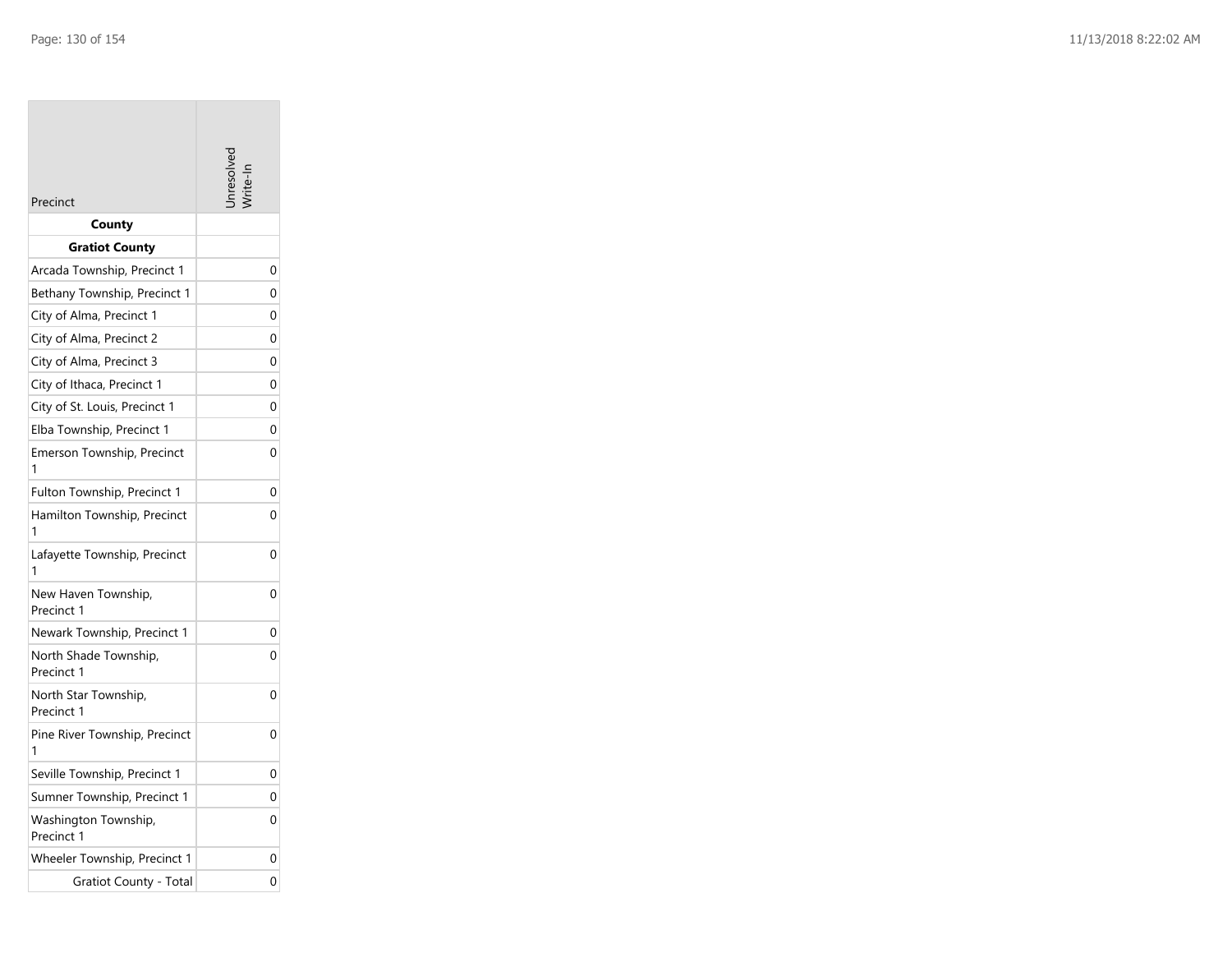| Precinct           | <b>Times Cast</b> | Registered<br>Voters |  |
|--------------------|-------------------|----------------------|--|
| <b>Cumulative</b>  |                   |                      |  |
| Cumulative         | $\Omega$          |                      |  |
| Cumulative - Total | $\Omega$          |                      |  |
| County - Total     | 14,505            | 27,137               |  |

| Precinct           | Yes   | $\frac{1}{2}$ | <b>Total Votes</b> |
|--------------------|-------|---------------|--------------------|
| <b>Cumulative</b>  |       |               |                    |
| Cumulative         |       |               |                    |
| Cumulative - Total |       | 0             | 0                  |
| County - Total     | 6,979 | 7,266         | 14,245             |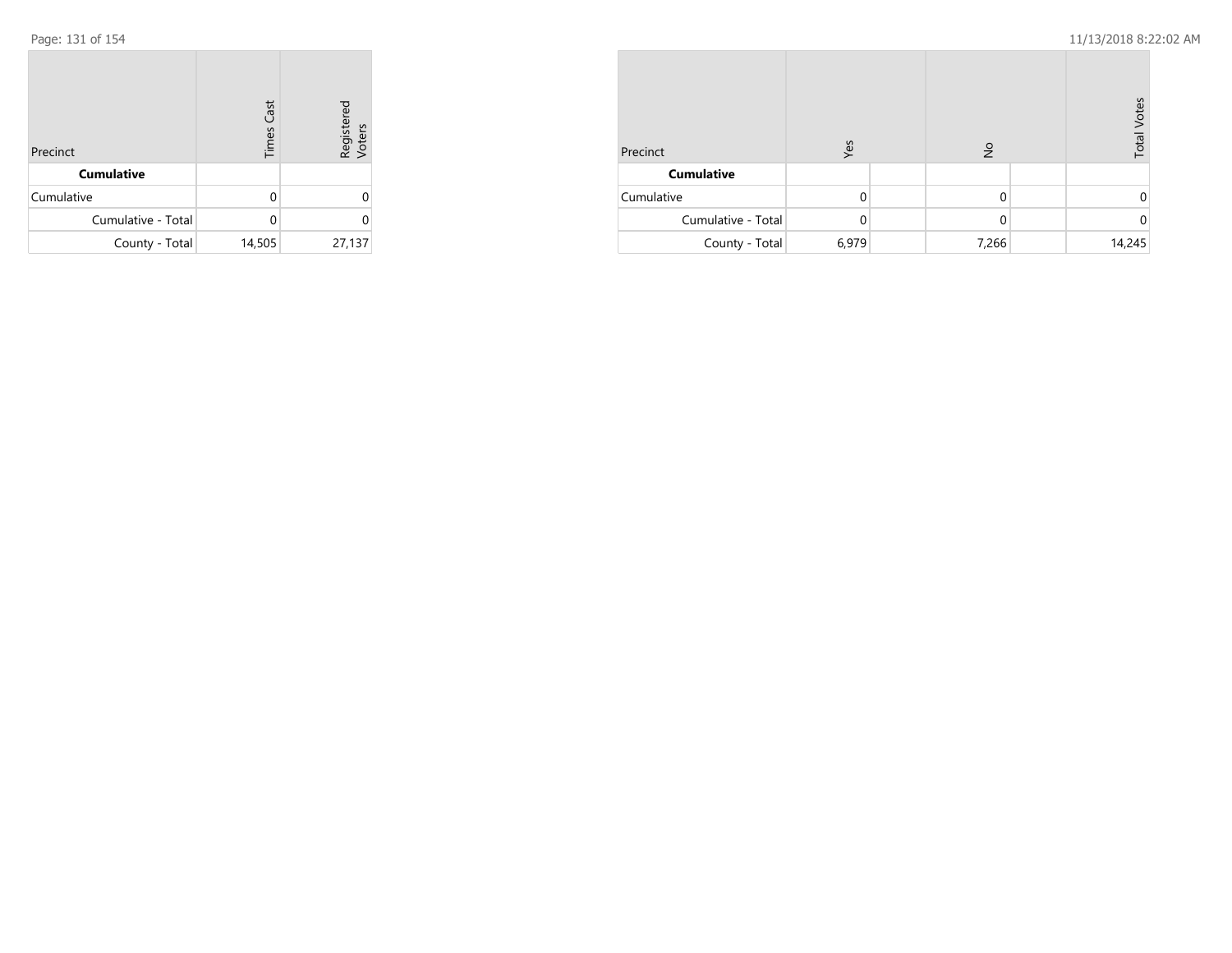**COL** 

Page: 132 of 154 11/13/2018 8:22:02 AM

| Precinct           | Unresolved<br>Write-In |
|--------------------|------------------------|
| <b>Cumulative</b>  |                        |
| Cumulative         | U                      |
| Cumulative - Total |                        |
| County - Total     |                        |

the control of the control of the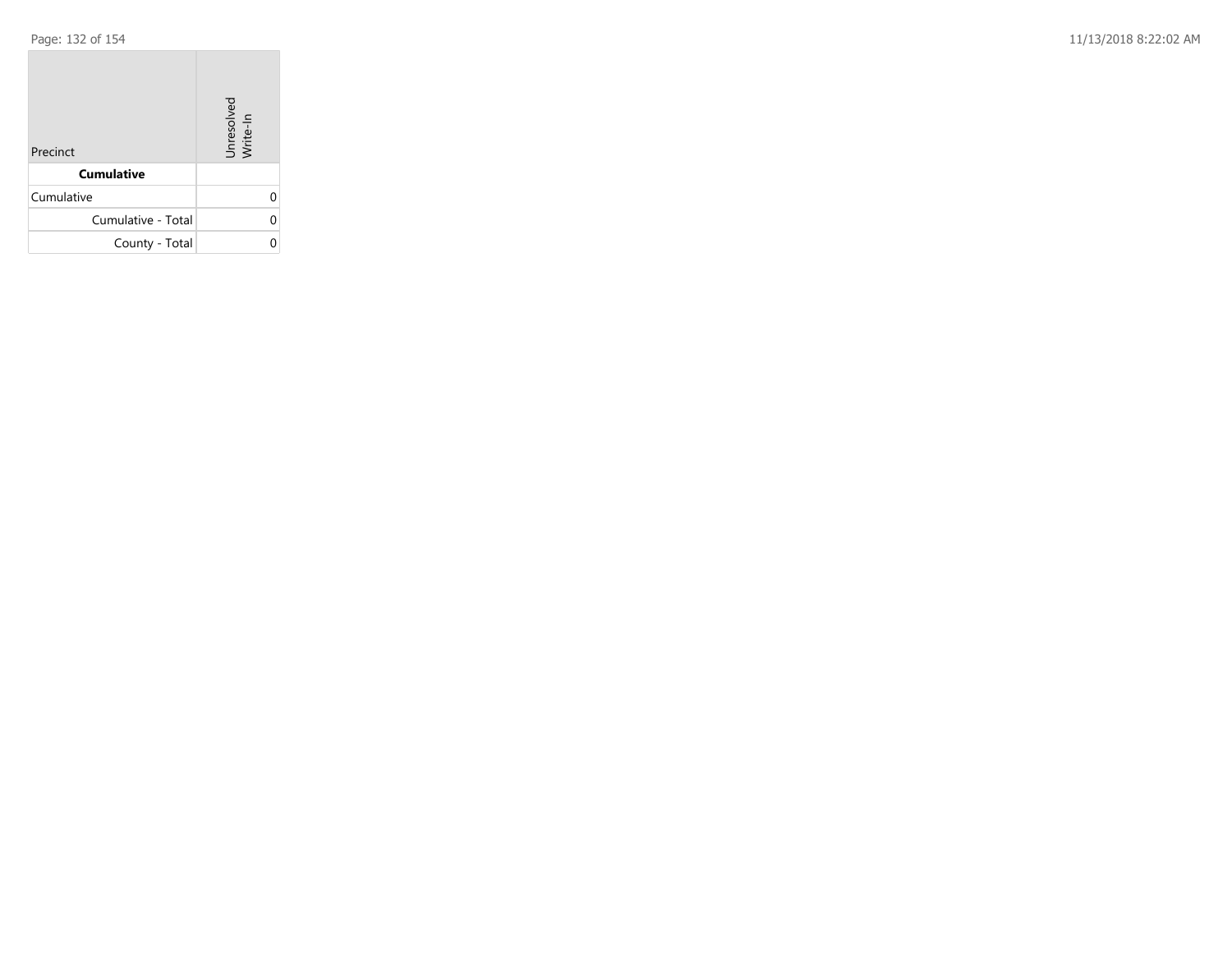### **18-2 (Vote for 1)**

| Precinct                            | <b>Times</b> Cast | Registerec<br>'oters |
|-------------------------------------|-------------------|----------------------|
| County                              |                   |                      |
| <b>Gratiot County</b>               |                   |                      |
| Arcada Township, Precinct 1         | 758               | 1,371                |
| Bethany Township, Precinct 1        | 575               | 1,046                |
| City of Alma, Precinct 1            | 956               | 1,627                |
| City of Alma, Precinct 2            | 1,079             | 2,165                |
| City of Alma, Precinct 3            | 946               | 2,224                |
| City of Ithaca, Precinct 1          | 1,201             | 2,065                |
| City of St. Louis, Precinct 1       | 1,280             | 2,658                |
| Elba Township, Precinct 1           | 487               | 914                  |
| Emerson Township, Precinct<br>1     | 369               | 715                  |
| Fulton Township, Precinct 1         | 1,057             | 1,876                |
| Hamilton Township, Precinct<br>1    | 176               | 337                  |
| Lafayette Township, Precinct<br>1   | 254               | 430                  |
| New Haven Township,<br>Precinct 1   | 357               | 684                  |
| Newark Township, Precinct 1         | 356               | 638                  |
| North Shade Township,<br>Precinct 1 | 229               | 358                  |
| North Star Township,<br>Precinct 1  | 382               | 619                  |
| Pine River Township, Precinct<br>1  | 1,070             | 1,853                |
| Seville Township, Precinct 1        | 830               | 1,653                |
| Sumner Township, Precinct 1         | 712               | 1,381                |
| Washington Township,<br>Precinct 1  | 385               | 638                  |
| Wheeler Township, Precinct 1        | 1,046             | 1,885                |
| <b>Gratiot County - Total</b>       | 14,505            | 27,137               |

| Precinct                            | Yes   | $\frac{1}{2}$ | <b>Total Votes</b> |
|-------------------------------------|-------|---------------|--------------------|
| County                              |       |               |                    |
| <b>Gratiot County</b>               |       |               |                    |
| Arcada Township, Precinct 1         | 373   | 358           | 731                |
| Bethany Township, Precinct 1        | 276   | 283           | 559                |
| City of Alma, Precinct 1            | 613   | 312           | 925                |
| City of Alma, Precinct 2            | 676   | 342           | 1,018              |
| City of Alma, Precinct 3            | 589   | 317           | 906                |
| City of Ithaca, Precinct 1          | 680   | 477           | 1,157              |
| City of St. Louis, Precinct 1       | 789   | 459           | 1,248              |
| Elba Township, Precinct 1           | 221   | 237           | 458                |
| Emerson Township, Precinct<br>1     | 186   | 168           | 354                |
| Fulton Township, Precinct 1         | 575   | 451           | 1,026              |
| Hamilton Township, Precinct<br>1    | 75    | 96            | 171                |
| Lafayette Township, Precinct<br>1   | 114   | 130           | 244                |
| New Haven Township,<br>Precinct 1   | 179   | 167           | 346                |
| Newark Township, Precinct 1         | 199   | 146           | 345                |
| North Shade Township,<br>Precinct 1 | 100   | 119           | 219                |
| North Star Township,<br>Precinct 1  | 201   | 170           | 371                |
| Pine River Township, Precinct<br>1  | 590   | 450           | 1,040              |
| Seville Township, Precinct 1        | 443   | 368           | 811                |
| Sumner Township, Precinct 1         | 392   | 307           | 699                |
| Washington Township,<br>Precinct 1  | 186   | 184           | 370                |
| Wheeler Township, Precinct 1        | 511   | 507           | 1,018              |
| Gratiot County - Total              | 7,968 | 6,048         | 14,016             |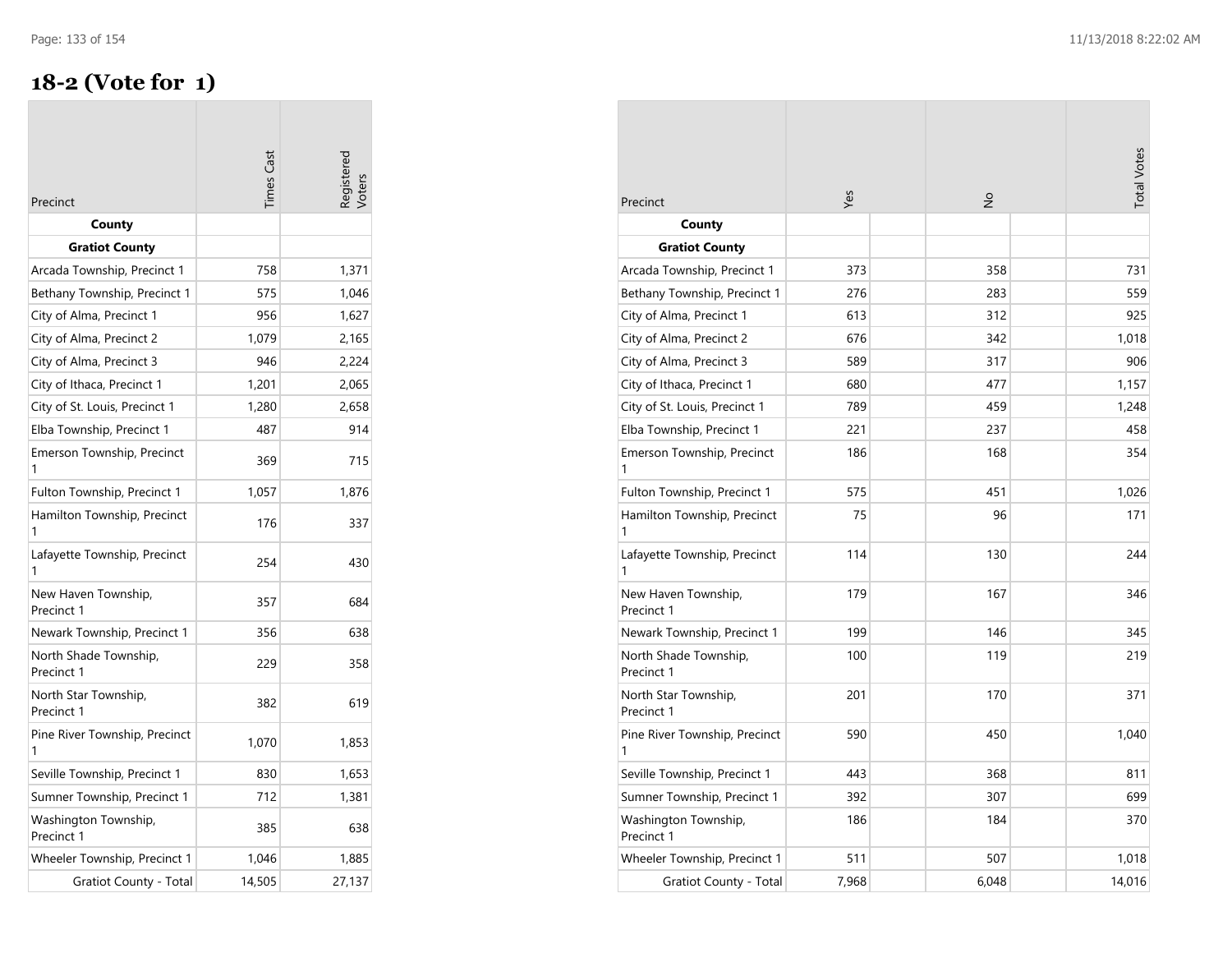| Precinct                            | nresolv  |
|-------------------------------------|----------|
| County                              |          |
| <b>Gratiot County</b>               |          |
| Arcada Township, Precinct 1         | 0        |
| Bethany Township, Precinct 1        | 0        |
| City of Alma, Precinct 1            | 0        |
| City of Alma, Precinct 2            | 0        |
| City of Alma, Precinct 3            | 0        |
| City of Ithaca, Precinct 1          | 0        |
| City of St. Louis, Precinct 1       | 0        |
| Elba Township, Precinct 1           | 0        |
| Emerson Township, Precinct<br>1     | 0        |
| Fulton Township, Precinct 1         | 0        |
| Hamilton Township, Precinct<br>1    | 0        |
| Lafayette Township, Precinct<br>1   | $\Omega$ |
| New Haven Township,<br>Precinct 1   | 0        |
| Newark Township, Precinct 1         | 0        |
| North Shade Township,<br>Precinct 1 | 0        |
| North Star Township,<br>Precinct 1  | 0        |
| Pine River Township, Precinct<br>1  | 0        |
| Seville Township, Precinct 1        | 0        |
| Sumner Township, Precinct 1         | 0        |
| Washington Township,<br>Precinct 1  | 0        |
| Wheeler Township, Precinct 1        | 0        |
| Gratiot County - Total              | 0        |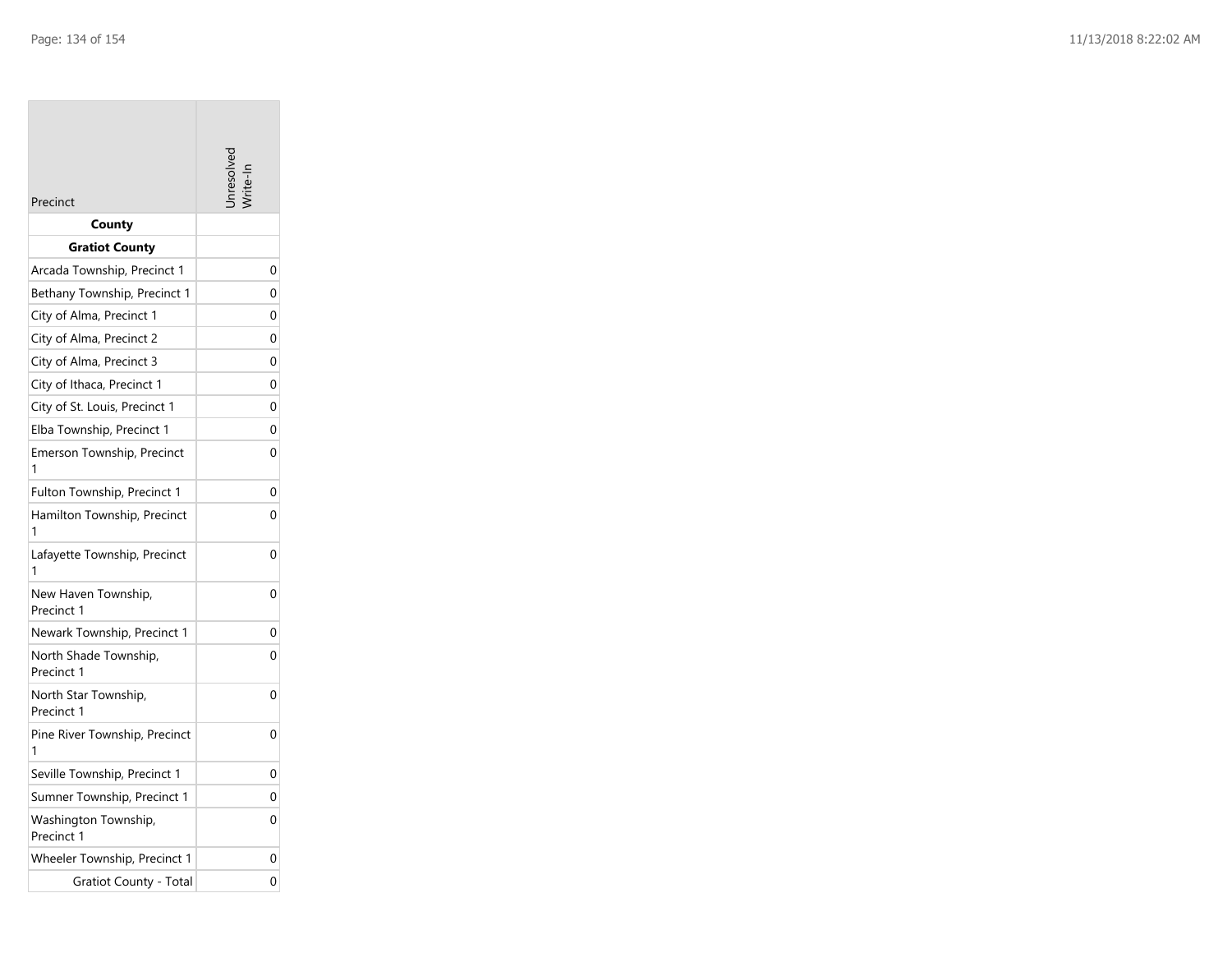| Precinct           | <b>Times Cast</b> | Registered<br>Voters |  |
|--------------------|-------------------|----------------------|--|
| <b>Cumulative</b>  |                   |                      |  |
| Cumulative         | $\Omega$          |                      |  |
| Cumulative - Total | $\Omega$          |                      |  |
| County - Total     | 14,505            | 27,137               |  |

| Precinct           | Yes   | $\frac{1}{2}$ | <b>Total Votes</b> |
|--------------------|-------|---------------|--------------------|
| <b>Cumulative</b>  |       |               |                    |
| Cumulative         |       |               | 0                  |
| Cumulative - Total |       |               | 0                  |
| County - Total     | 7,968 | 6,048         | 14,016             |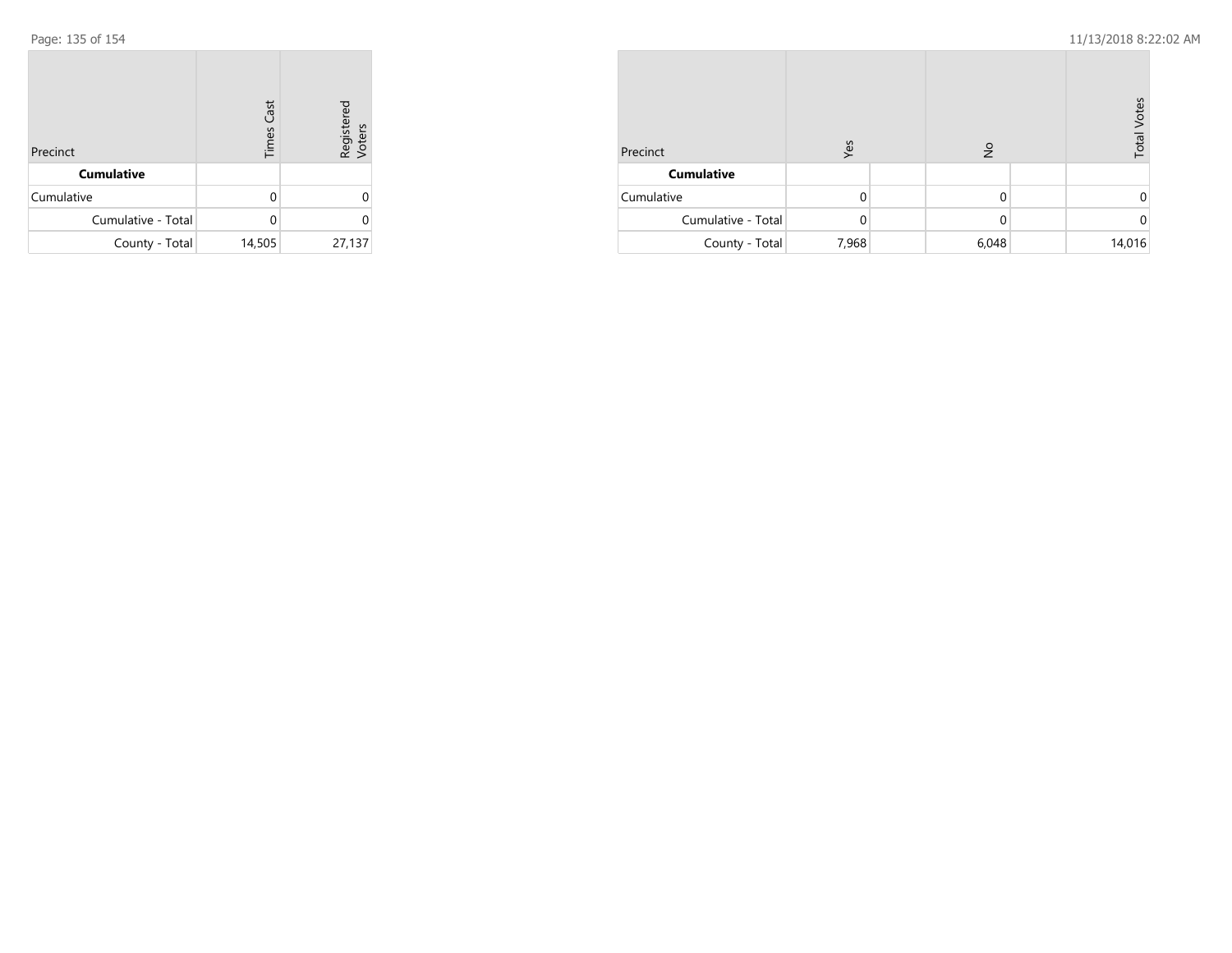**COL** 

Page: 136 of 154 11/13/2018 8:22:02 AM

| Precinct           | Unresolved<br>Write-In |
|--------------------|------------------------|
| <b>Cumulative</b>  |                        |
| Cumulative         | U                      |
| Cumulative - Total |                        |
| County - Total     |                        |

the control of the control of the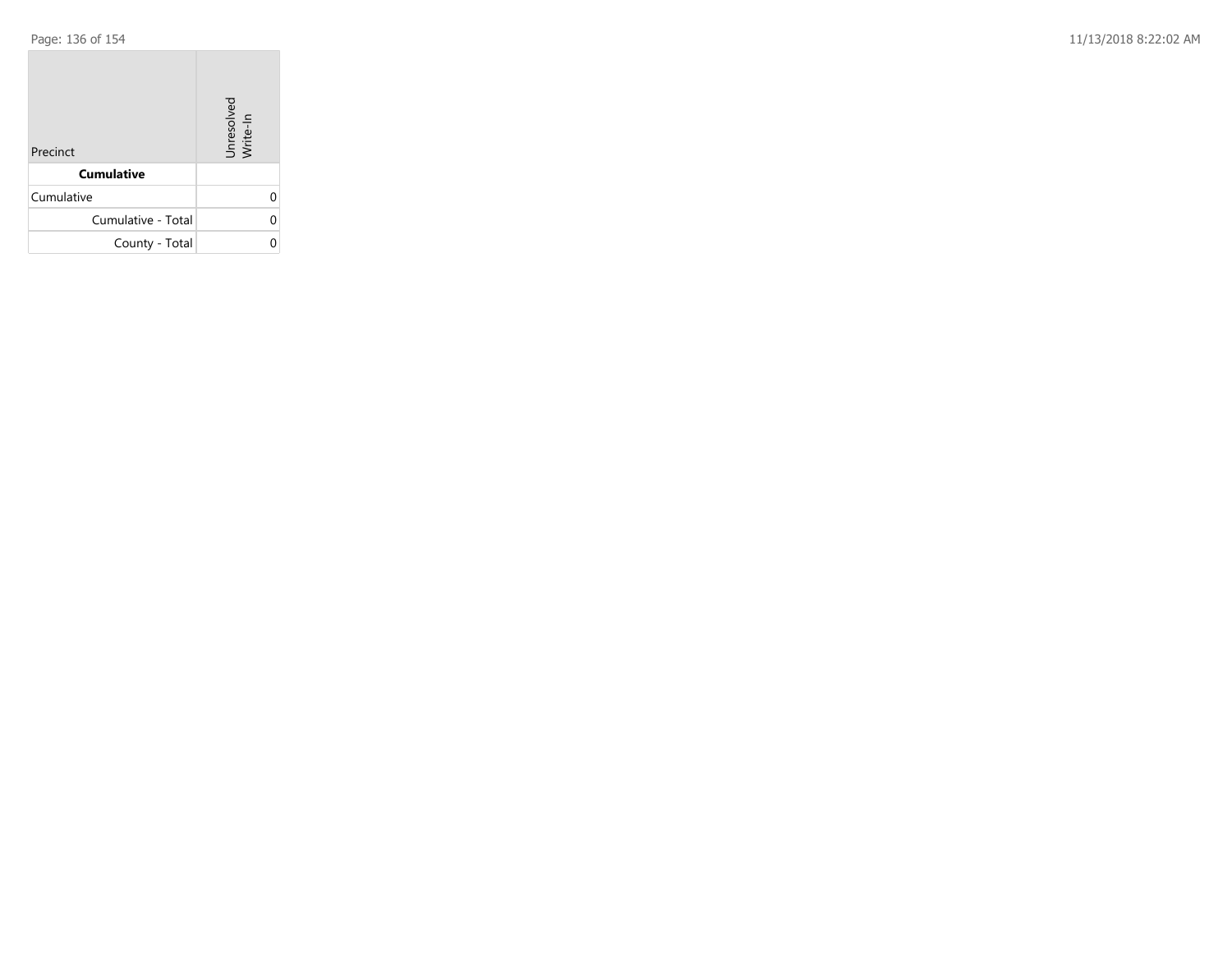### **18-3 (Vote for 1)**

| Precinct                            | <b>Times</b> Cast | <b>Registered</b><br><b>/oters</b> |
|-------------------------------------|-------------------|------------------------------------|
| County                              |                   |                                    |
| <b>Gratiot County</b>               |                   |                                    |
| Arcada Township, Precinct 1         | 758               | 1,371                              |
| Bethany Township, Precinct 1        | 575               | 1,046                              |
| City of Alma, Precinct 1            | 956               | 1,627                              |
| City of Alma, Precinct 2            | 1,079             | 2,165                              |
| City of Alma, Precinct 3            | 946               | 2,224                              |
| City of Ithaca, Precinct 1          | 1,201             | 2,065                              |
| City of St. Louis, Precinct 1       | 1,280             | 2,658                              |
| Elba Township, Precinct 1           | 487               | 914                                |
| Emerson Township, Precinct<br>1     | 369               | 715                                |
| Fulton Township, Precinct 1         | 1,057             | 1,876                              |
| Hamilton Township, Precinct<br>1    | 176               | 337                                |
| Lafayette Township, Precinct<br>1   | 254               | 430                                |
| New Haven Township,<br>Precinct 1   | 357               | 684                                |
| Newark Township, Precinct 1         | 356               | 638                                |
| North Shade Township,<br>Precinct 1 | 229               | 358                                |
| North Star Township,<br>Precinct 1  | 382               | 619                                |
| Pine River Township, Precinct<br>1  | 1,070             | 1,853                              |
| Seville Township, Precinct 1        | 830               | 1,653                              |
| Sumner Township, Precinct 1         | 712               | 1,381                              |
| Washington Township,<br>Precinct 1  | 385               | 638                                |
| Wheeler Township, Precinct 1        | 1,046             | 1,885                              |
| Gratiot County - Total              | 14,505            | 27,137                             |

| Precinct                            | Yes   | $\frac{1}{2}$ | <b>Total Votes</b> |
|-------------------------------------|-------|---------------|--------------------|
| County                              |       |               |                    |
| <b>Gratiot County</b>               |       |               |                    |
| Arcada Township, Precinct 1         | 421   | 312           | 733                |
| Bethany Township, Precinct 1        | 324   | 238           | 562                |
| City of Alma, Precinct 1            | 650   | 282           | 932                |
| City of Alma, Precinct 2            | 707   | 322           | 1,029              |
| City of Alma, Precinct 3            | 630   | 275           | 905                |
| City of Ithaca, Precinct 1          | 712   | 455           | 1,167              |
| City of St. Louis, Precinct 1       | 839   | 416           | 1,255              |
| Elba Township, Precinct 1           | 232   | 228           | 460                |
| Emerson Township, Precinct<br>1     | 207   | 147           | 354                |
| Fulton Township, Precinct 1         | 599   | 433           | 1,032              |
| Hamilton Township, Precinct         | 87    | 84            | 171                |
| Lafayette Township, Precinct<br>1   | 130   | 114           | 244                |
| New Haven Township,<br>Precinct 1   | 186   | 159           | 345                |
| Newark Township, Precinct 1         | 194   | 147           | 341                |
| North Shade Township,<br>Precinct 1 | 111   | 110           | 221                |
| North Star Township,<br>Precinct 1  | 205   | 164           | 369                |
| Pine River Township, Precinct<br>1  | 637   | 404           | 1,041              |
| Seville Township, Precinct 1        | 499   | 308           | 807                |
| Sumner Township, Precinct 1         | 406   | 296           | 702                |
| Washington Township,<br>Precinct 1  | 188   | 184           | 372                |
| Wheeler Township, Precinct 1        | 571   | 441           | 1,012              |
| Gratiot County - Total              | 8,535 | 5,519         | 14,054             |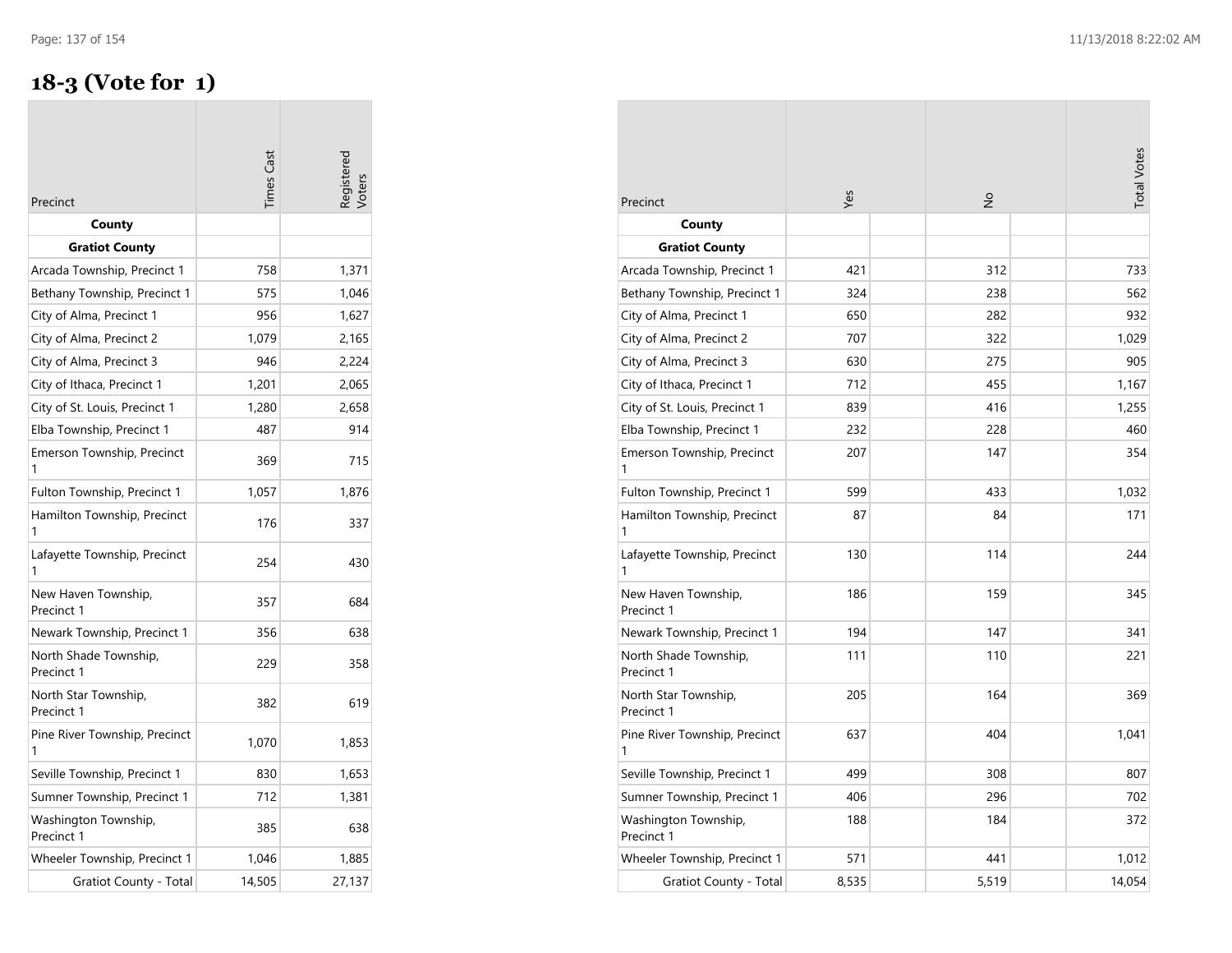| Precinct                            | nresolv |
|-------------------------------------|---------|
| County                              |         |
| <b>Gratiot County</b>               |         |
| Arcada Township, Precinct 1         | 0       |
| Bethany Township, Precinct 1        | 0       |
| City of Alma, Precinct 1            | 0       |
| City of Alma, Precinct 2            | 0       |
| City of Alma, Precinct 3            | 0       |
| City of Ithaca, Precinct 1          | 0       |
| City of St. Louis, Precinct 1       | 0       |
| Elba Township, Precinct 1           | 0       |
| Emerson Township, Precinct<br>1     | 0       |
| Fulton Township, Precinct 1         | 0       |
| Hamilton Township, Precinct<br>1    | 0       |
| Lafayette Township, Precinct<br>1   | 0       |
| New Haven Township,<br>Precinct 1   | 0       |
| Newark Township, Precinct 1         | 0       |
| North Shade Township,<br>Precinct 1 | 0       |
| North Star Township,<br>Precinct 1  | 0       |
| Pine River Township, Precinct<br>1  | 0       |
| Seville Township, Precinct 1        | 0       |
| Sumner Township, Precinct 1         | 0       |
| Washington Township,<br>Precinct 1  | 0       |
| Wheeler Township, Precinct 1        | 0       |
| Gratiot County - Total              | 0       |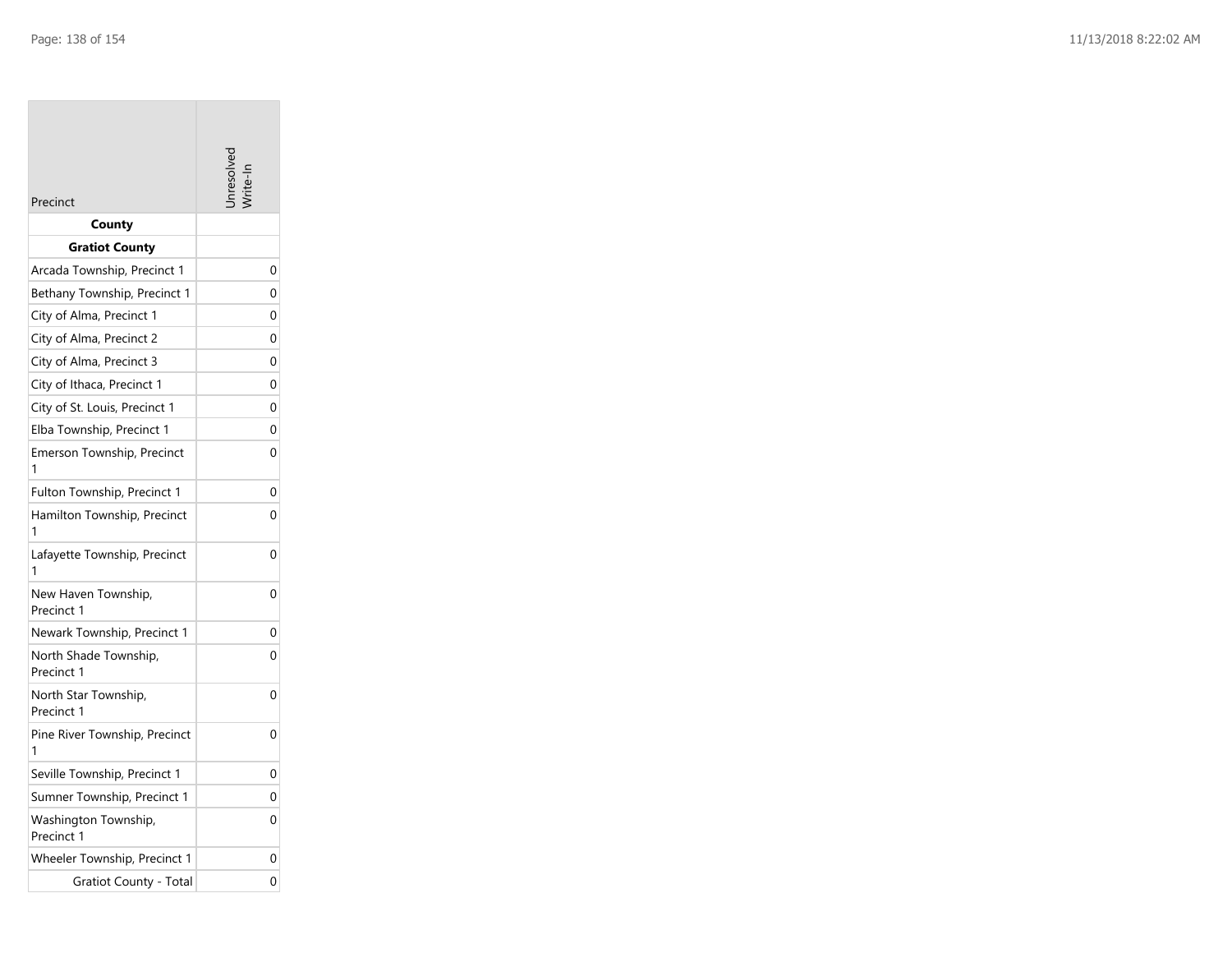| Precinct           | <b>Times Cast</b> | Registered<br>Voters |  |
|--------------------|-------------------|----------------------|--|
| <b>Cumulative</b>  |                   |                      |  |
| Cumulative         | $\Omega$          |                      |  |
| Cumulative - Total | $\Omega$          |                      |  |
| County - Total     | 14,505            | 27,137               |  |

| Precinct           | Yes   | $\frac{1}{2}$ | <b>Total Votes</b> |
|--------------------|-------|---------------|--------------------|
| <b>Cumulative</b>  |       |               |                    |
| Cumulative         |       |               | O                  |
| Cumulative - Total |       | 0             | 0                  |
| County - Total     | 8,535 | 5,519         | 14,054             |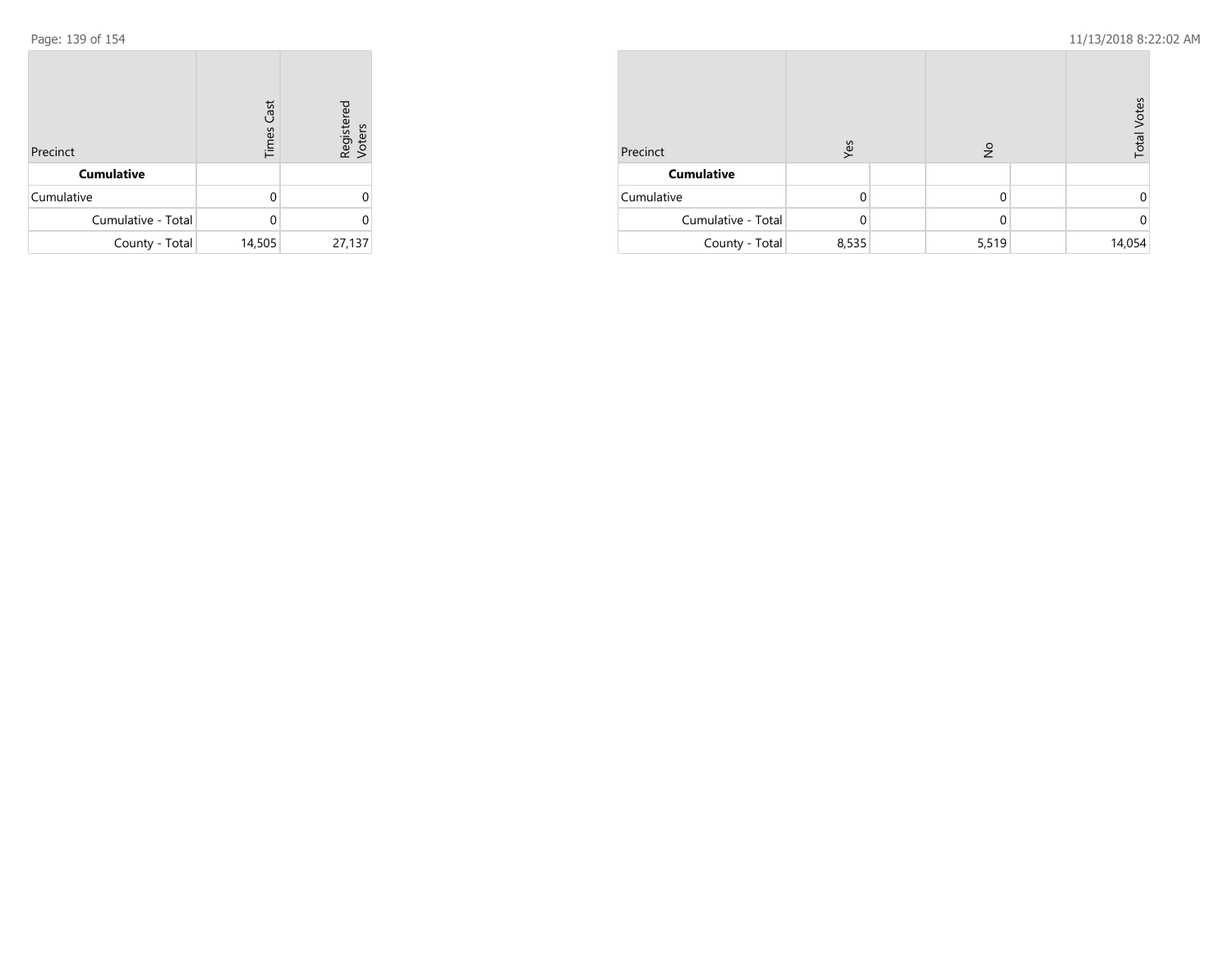**College** 

Page: 140 of 154 11/13/2018 8:22:02 AM

| Precinct           | Unresolved<br>Write-In |
|--------------------|------------------------|
| <b>Cumulative</b>  |                        |
| Cumulative         |                        |
| Cumulative - Total |                        |
| County - Total     |                        |

the control of the control of the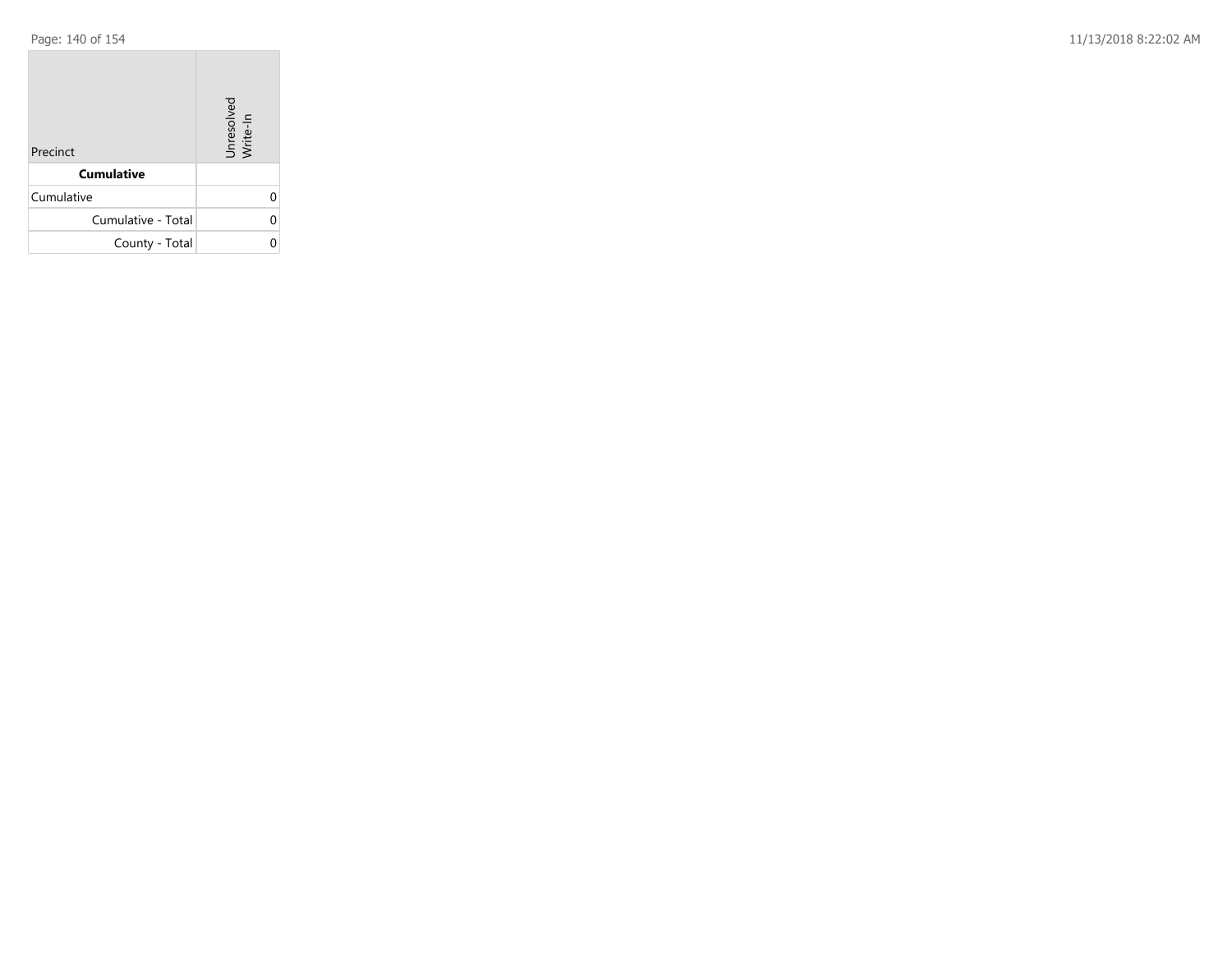### **PINE RIVER TOWNSHIP (Vote for 1)**

| Precinct                           | <b>Times Cast</b> | Registered<br>Voters |
|------------------------------------|-------------------|----------------------|
| County                             |                   |                      |
| <b>Gratiot County</b>              |                   |                      |
| Pine River Township, Precinct<br>1 | 1,070             | 1,853                |
| Gratiot County - Total             | 1,070             | 1,853                |
| <b>Cumulative</b>                  |                   |                      |
| Cumulative                         | O                 | 0                    |
| Cumulative - Total                 | 0                 | 0                    |
| County - Total                     | 1,070             | 1,853                |

| Precinct                           | Yes      | $\frac{1}{2}$ | <b>Total Votes</b> |
|------------------------------------|----------|---------------|--------------------|
| County                             |          |               |                    |
| <b>Gratiot County</b>              |          |               |                    |
| Pine River Township, Precinct<br>1 | 647      | 395           | 1,042              |
| Gratiot County - Total             | 647      | 395           | 1,042              |
| <b>Cumulative</b>                  |          |               |                    |
| Cumulative                         | $\Omega$ | $\mathbf 0$   | $\mathbf 0$        |
| Cumulative - Total                 | $\Omega$ | $\mathbf{0}$  | $\overline{0}$     |
| County - Total                     | 647      | 395           | 1,042              |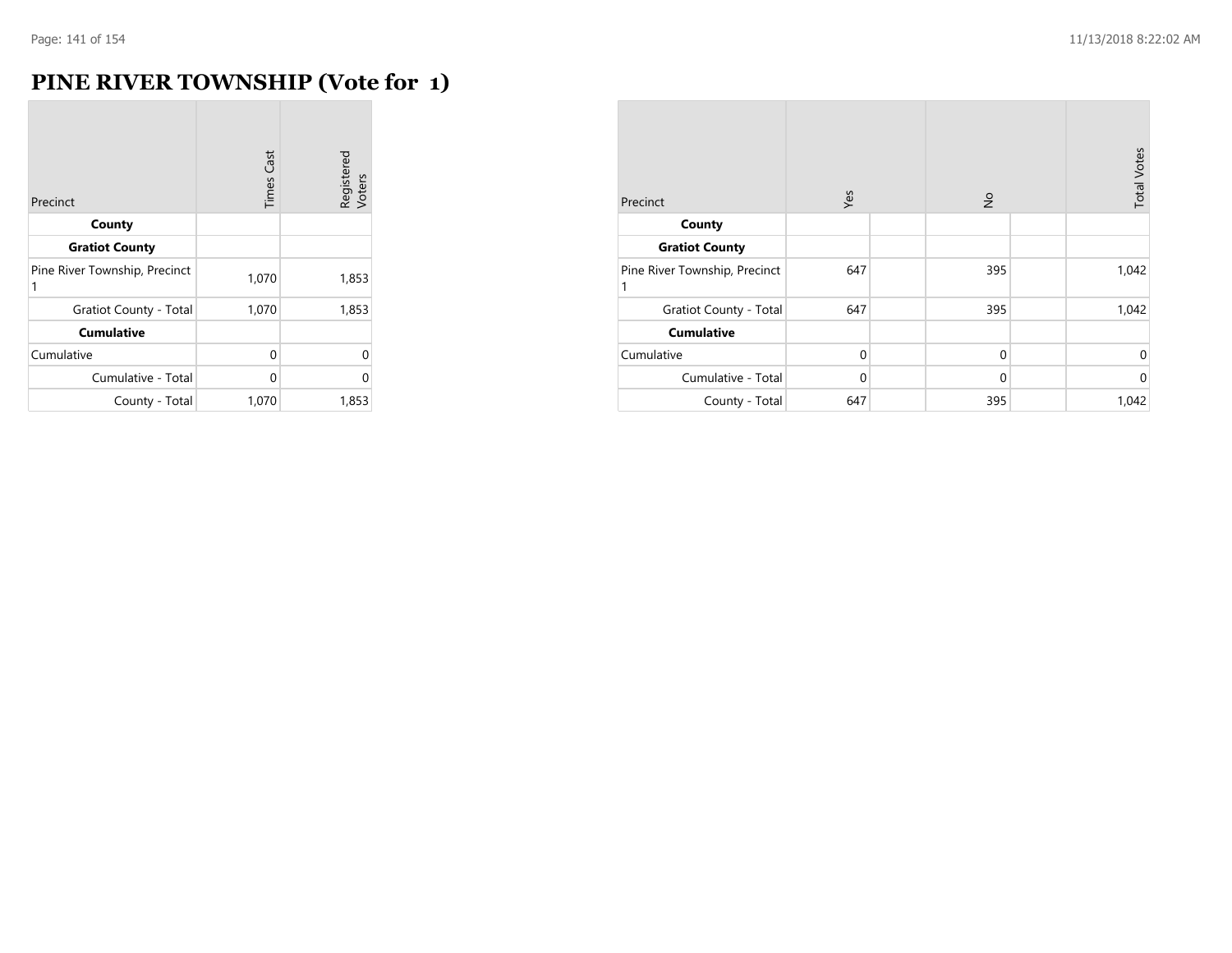$\sim$ 

| Precinct                           | Unresolved<br>Write-In |
|------------------------------------|------------------------|
| County                             |                        |
| <b>Gratiot County</b>              |                        |
| Pine River Township, Precinct<br>1 | U                      |
| Gratiot County - Total             | U                      |
| <b>Cumulative</b>                  |                        |
| Cumulative                         |                        |
| Cumulative - Total                 | 0                      |
| County - Total                     |                        |

the property of the con-

 $\overline{\phantom{a}}$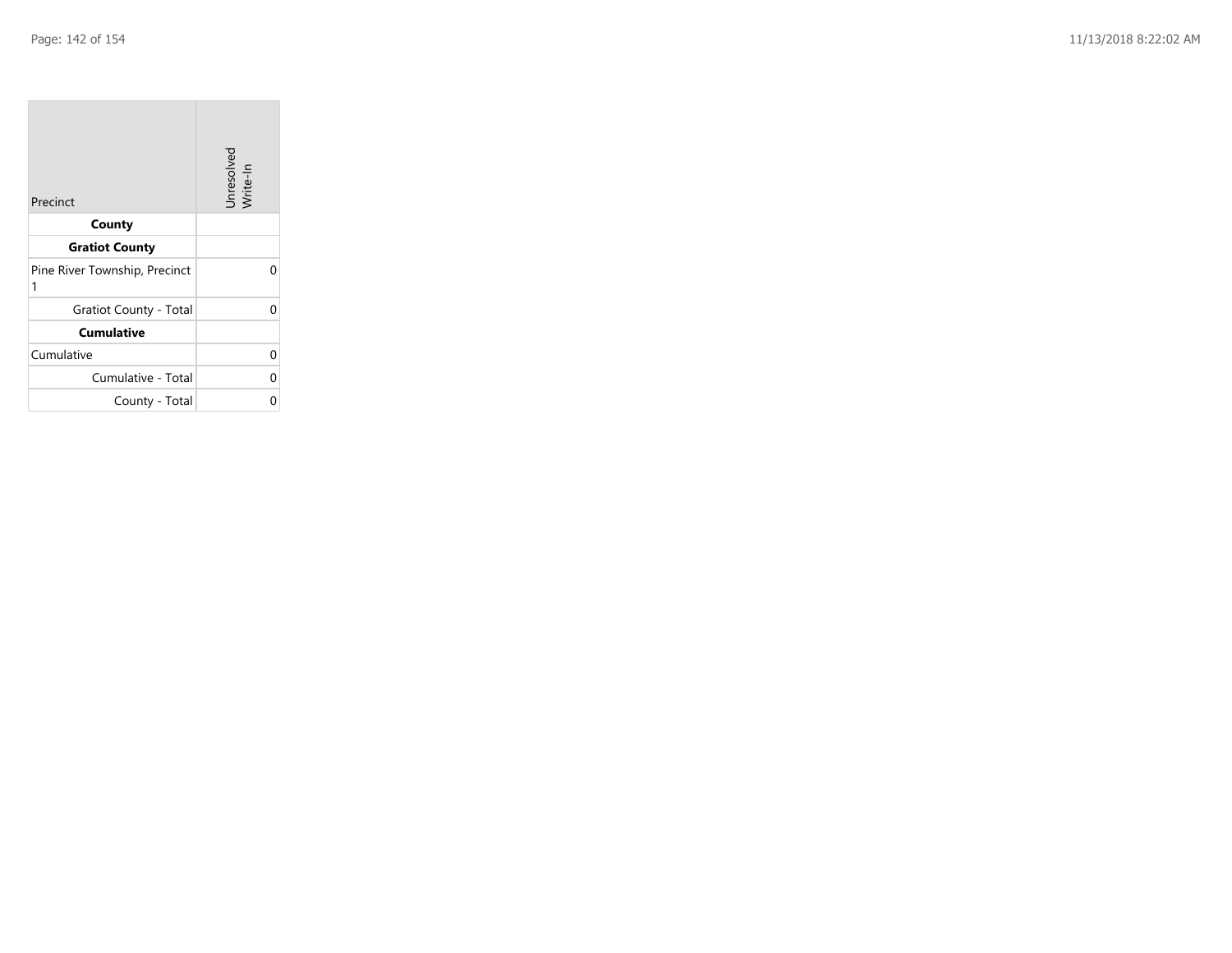### **MOSQUITO CONTROL MIL (Vote for 1)**

| Precinct                  | <b>Times Cast</b> | Registered<br>Voters |
|---------------------------|-------------------|----------------------|
| County                    |                   |                      |
| <b>Gratiot County</b>     |                   |                      |
| Elba Township, Precinct 1 | 179               | 360                  |
| Gratiot County - Total    | 179               | 360                  |
| <b>Cumulative</b>         |                   |                      |
| Cumulative                | $\Omega$          | 0                    |
| Cumulative - Total        | ∩                 | U                    |
| County - Total            | 179               | 360                  |

| Precinct                  | Yes          | $\frac{1}{2}$ | <b>Total Votes</b> |
|---------------------------|--------------|---------------|--------------------|
| County                    |              |               |                    |
| <b>Gratiot County</b>     |              |               |                    |
| Elba Township, Precinct 1 | 111          | 63            | 174                |
| Gratiot County - Total    | 111          | 63            | 174                |
| <b>Cumulative</b>         |              |               |                    |
| Cumulative                | $\mathbf{0}$ | $\mathbf{0}$  | $\mathbf 0$        |
| Cumulative - Total        | $\mathbf{0}$ | $\mathbf{0}$  | $\mathbf{0}$       |
| County - Total            | 111          | 63            | 174                |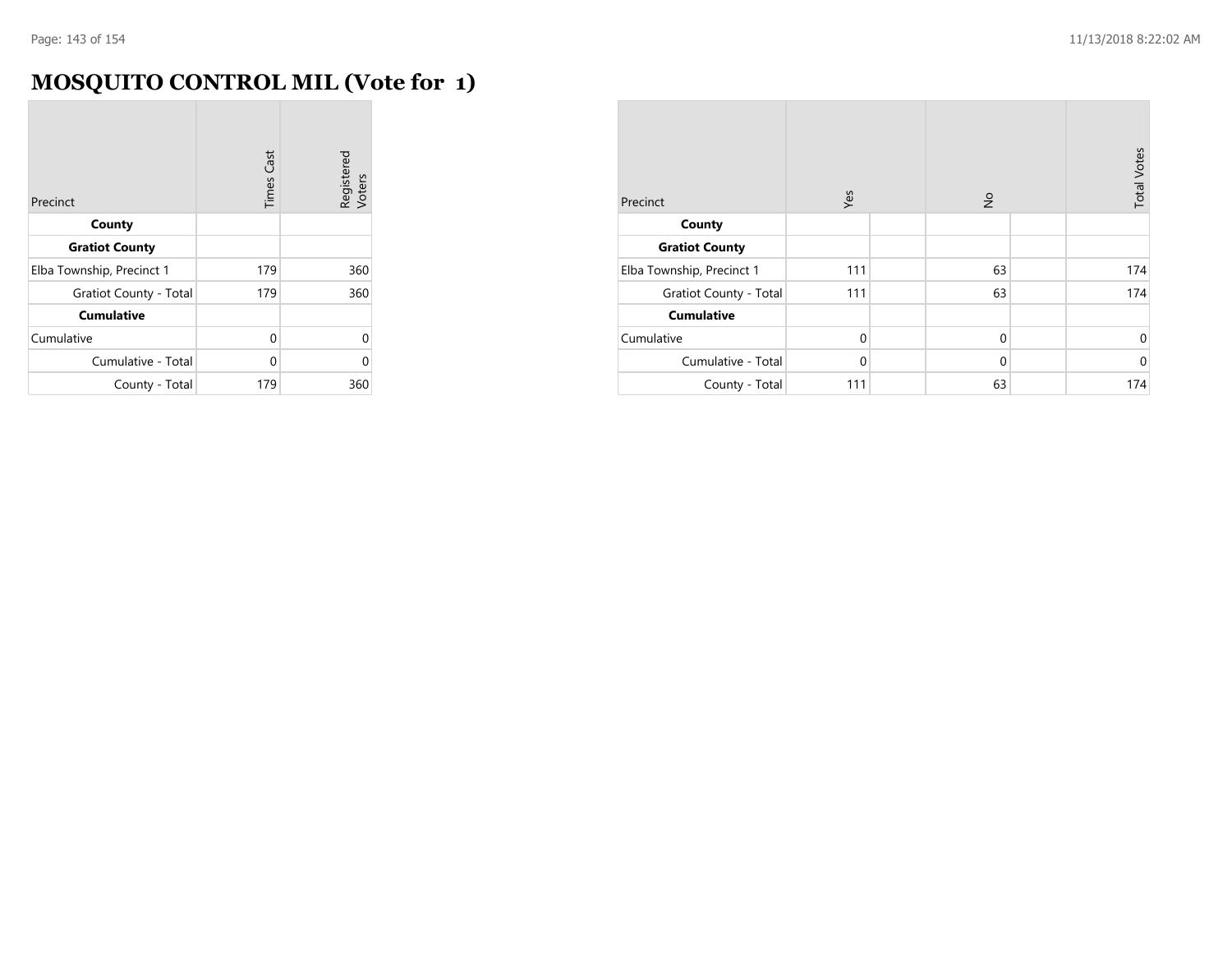| Precinct                      | Unresolved<br>Write-In |
|-------------------------------|------------------------|
| County                        |                        |
| <b>Gratiot County</b>         |                        |
| Elba Township, Precinct 1     | 0                      |
| <b>Gratiot County - Total</b> | 0                      |
| <b>Cumulative</b>             |                        |
| Cumulative                    | 0                      |
| Cumulative - Total            | 0                      |
| County - Total                | በ                      |

the contract of the contract of

m.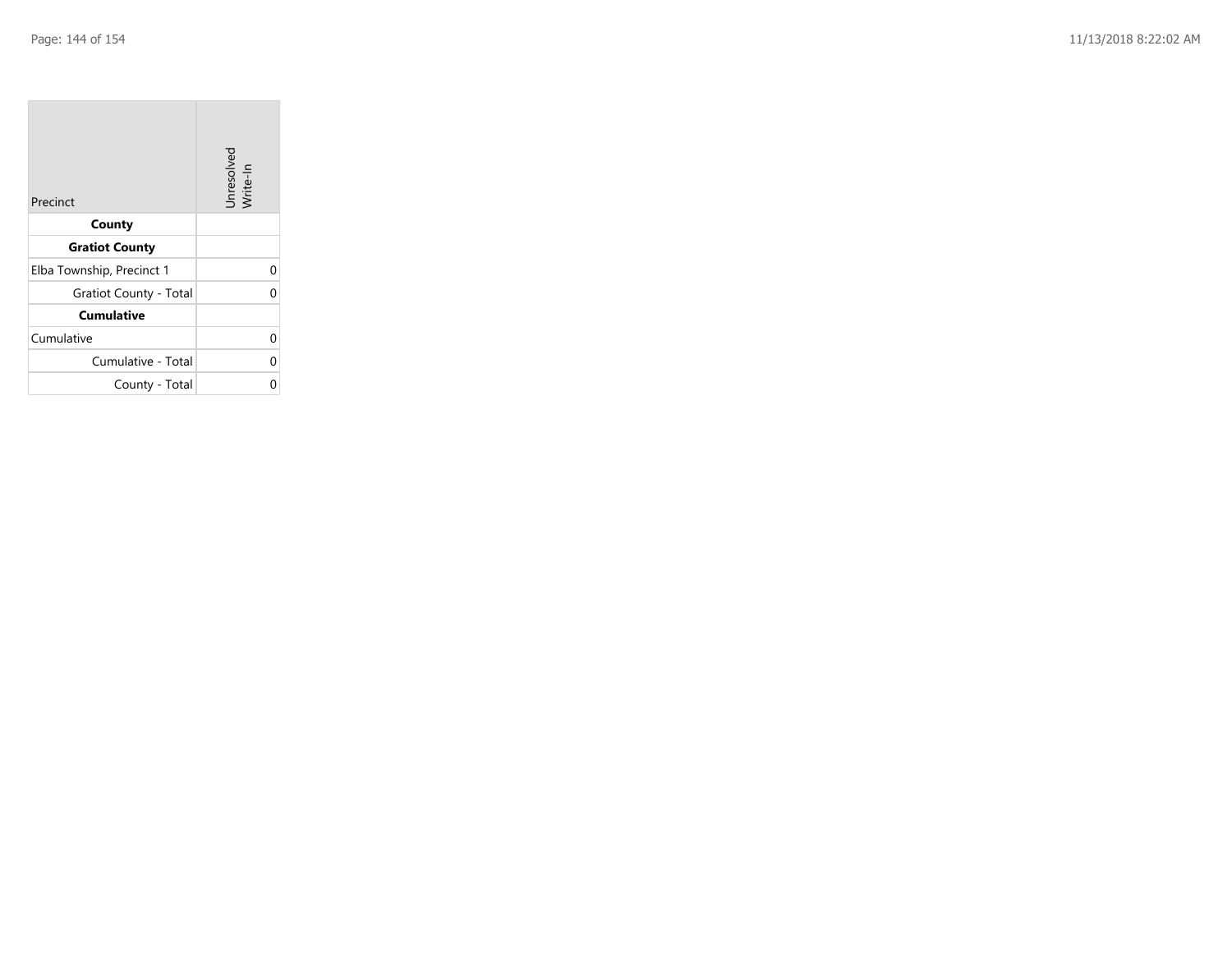### **SIDEWALK MAINTENANCE (Vote for 1)**

| Precinct                  | <b>Times Cast</b> | Registered<br>Voters |
|---------------------------|-------------------|----------------------|
| County                    |                   |                      |
| <b>Gratiot County</b>     |                   |                      |
| Elba Township, Precinct 1 | 179               | 360                  |
| Gratiot County - Total    | 179               | 360                  |
| <b>Cumulative</b>         |                   |                      |
| Cumulative                | $\Omega$          | 0                    |
| Cumulative - Total        | U                 | Ω                    |
| County - Total            | 179               | 360                  |

| Precinct                  | Yes          | $\frac{1}{2}$ | <b>Total Votes</b> |
|---------------------------|--------------|---------------|--------------------|
| County                    |              |               |                    |
| <b>Gratiot County</b>     |              |               |                    |
| Elba Township, Precinct 1 | 80           | 90            | 170                |
| Gratiot County - Total    | 80           | 90            | 170                |
| <b>Cumulative</b>         |              |               |                    |
| Cumulative                | $\mathbf{0}$ | $\mathbf{0}$  | $\mathbf 0$        |
| Cumulative - Total        | 0            | $\mathbf{0}$  | $\mathbf{0}$       |
| County - Total            | 80           | 90            | 170                |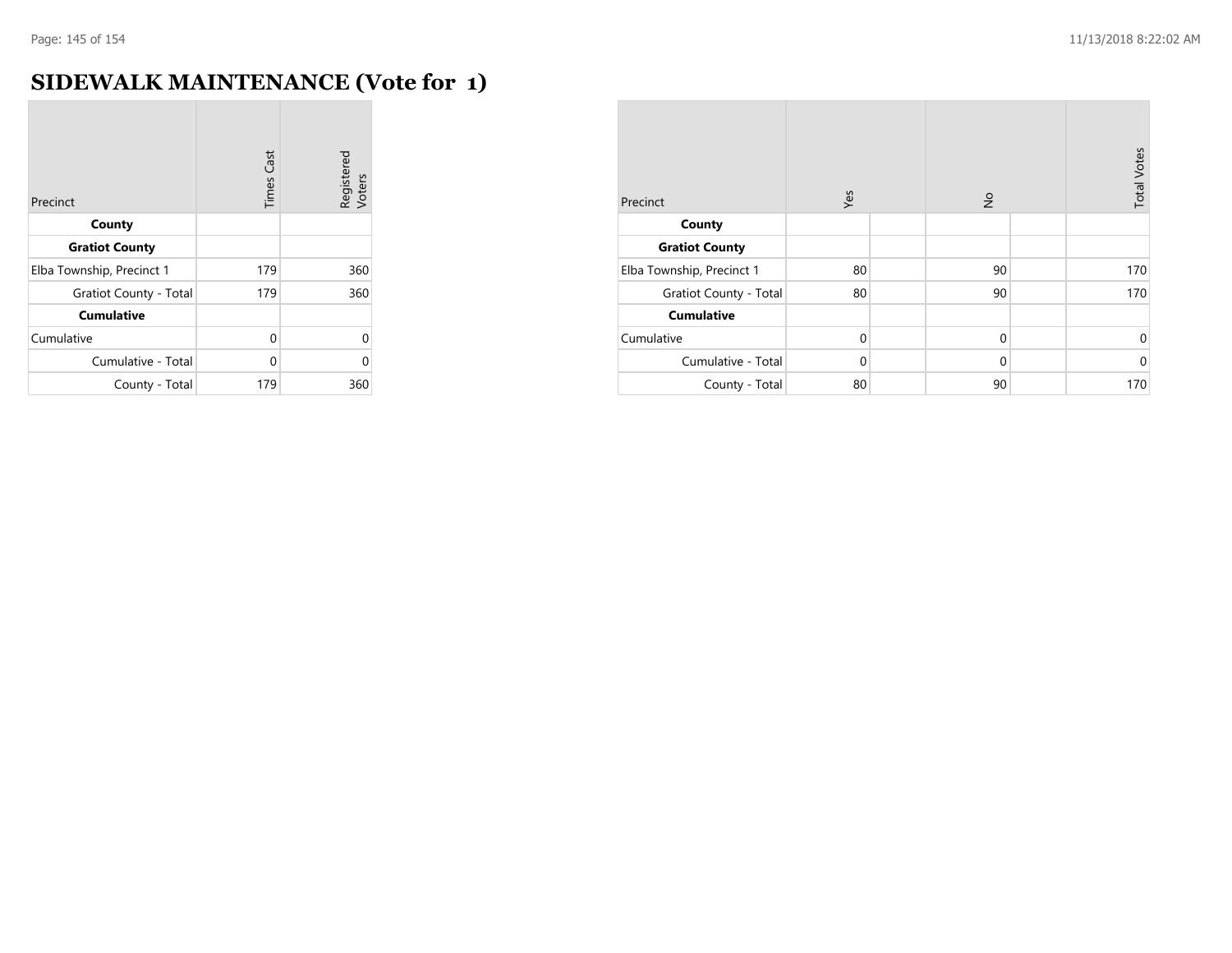| Precinct                      | Unresolved<br>Write-In |
|-------------------------------|------------------------|
| County                        |                        |
| <b>Gratiot County</b>         |                        |
| Elba Township, Precinct 1     | 0                      |
| <b>Gratiot County - Total</b> | 0                      |
| <b>Cumulative</b>             |                        |
| Cumulative                    | 0                      |
| Cumulative - Total            | 0                      |
| County - Total                | በ                      |

the contract of the contract of

m.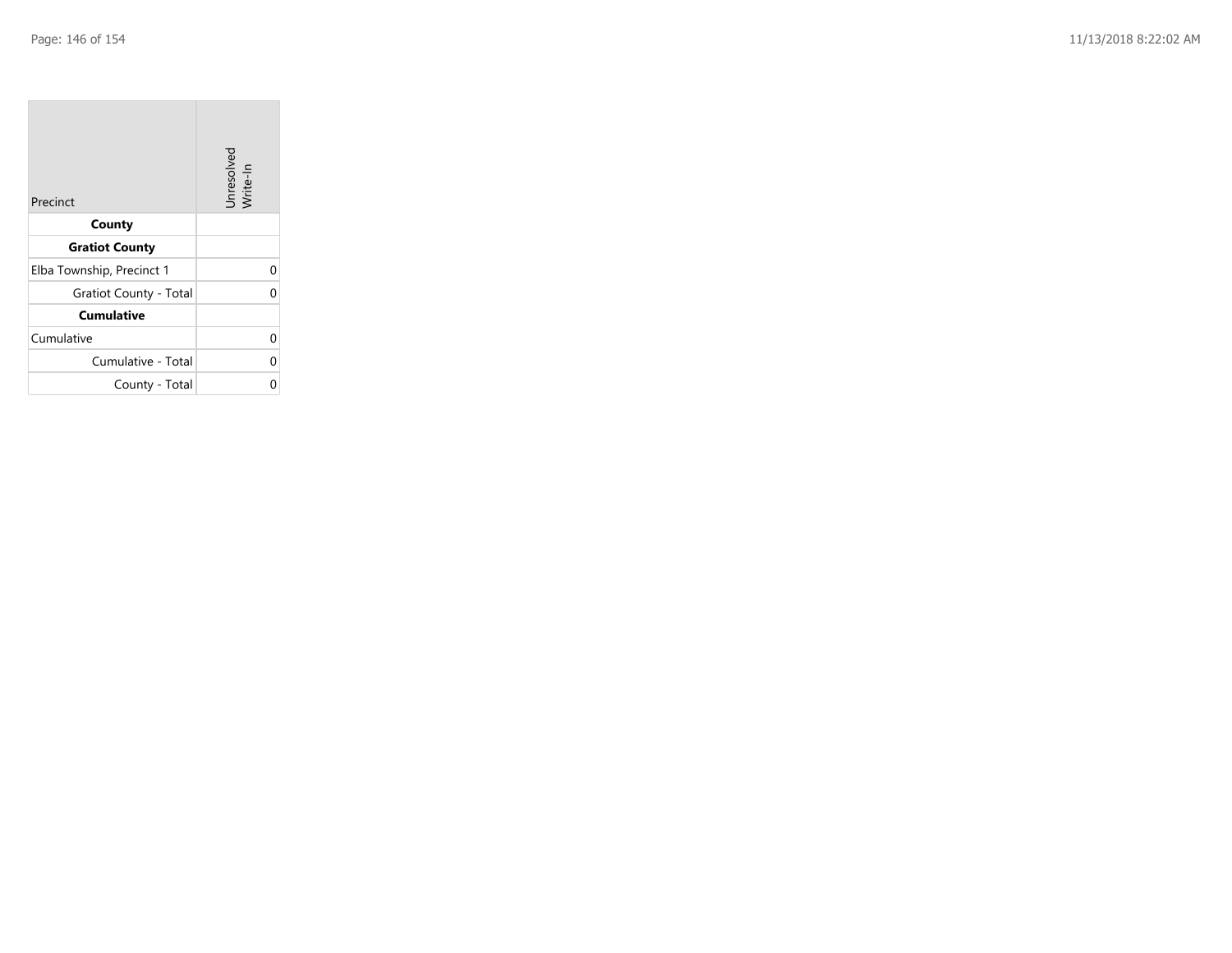$\sim$ 

## **VESTABURG COMMUNITY (Vote for 1)**

| Precinct                     | <b>Times Cast</b> | Registered<br>Voters |
|------------------------------|-------------------|----------------------|
| County                       |                   |                      |
| <b>Gratiot County</b>        |                   |                      |
| Seville Township, Precinct 1 | 4                 | 6                    |
| Gratiot County - Total       | 4                 | 6                    |
| <b>Cumulative</b>            |                   |                      |
| Cumulative                   | $\Omega$          | 0                    |
| Cumulative - Total           | O                 | 0                    |
| County - Total               | 4                 | 6                    |

| Precinct                     | Yes      | $\frac{1}{2}$  | <b>Total Votes</b> |
|------------------------------|----------|----------------|--------------------|
| County                       |          |                |                    |
| <b>Gratiot County</b>        |          |                |                    |
| Seville Township, Precinct 1 | 1        | 2              | 3                  |
| Gratiot County - Total       | 1        | $\overline{2}$ | 3                  |
| <b>Cumulative</b>            |          |                |                    |
| Cumulative                   | $\Omega$ | $\mathbf{0}$   | $\mathbf 0$        |
| Cumulative - Total           | $\Omega$ | $\mathbf{0}$   | $\mathbf{0}$       |
| County - Total               | 1        | 2              | 3                  |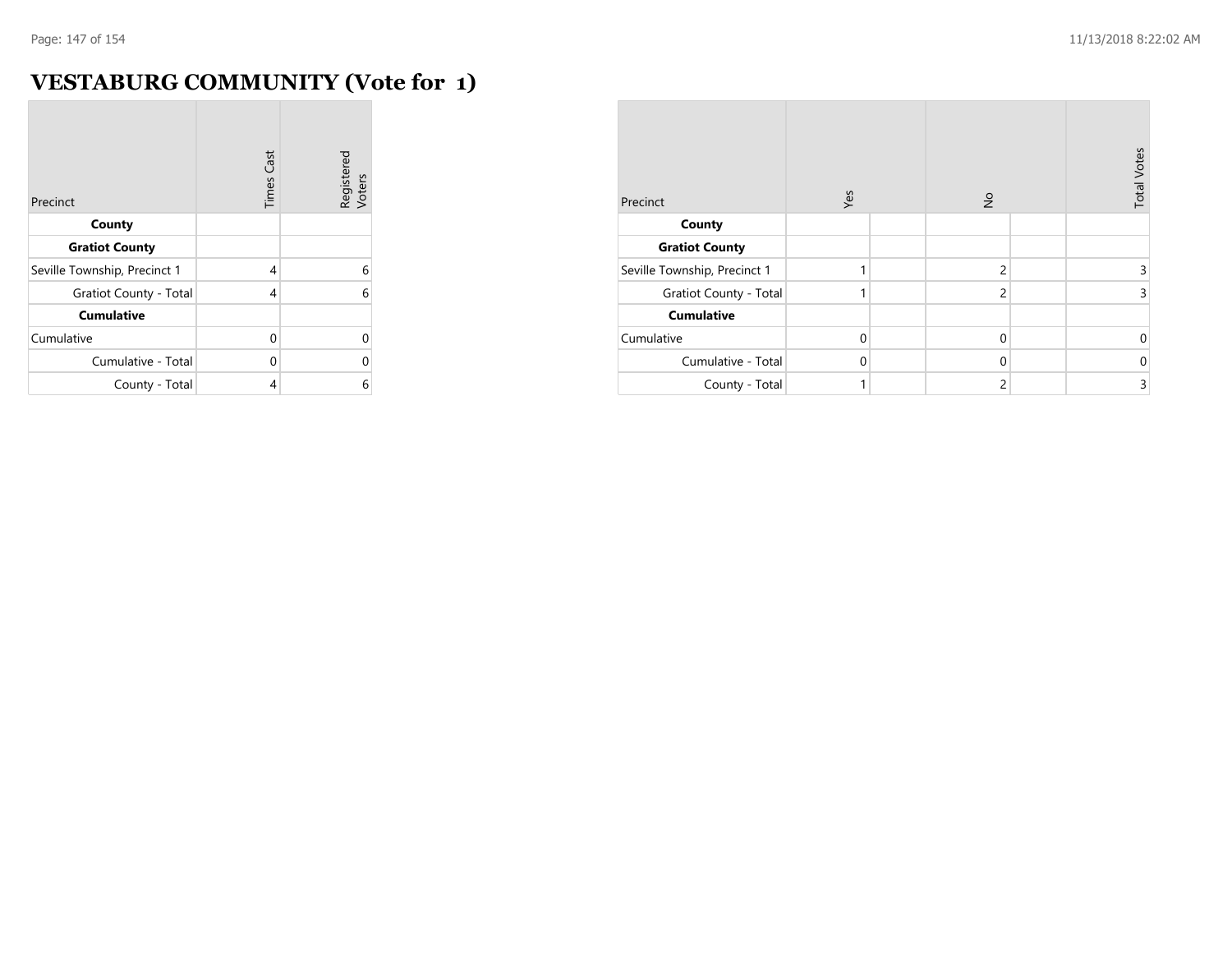| Precinct                     | Unresolved<br>Write-In |
|------------------------------|------------------------|
| County                       |                        |
| <b>Gratiot County</b>        |                        |
| Seville Township, Precinct 1 | 0                      |
| Gratiot County - Total       | 0                      |
| <b>Cumulative</b>            |                        |
| Cumulative                   | 0                      |
| Cumulative - Total           | 0                      |
| County - Total               | በ                      |

the contract of the contract of

m.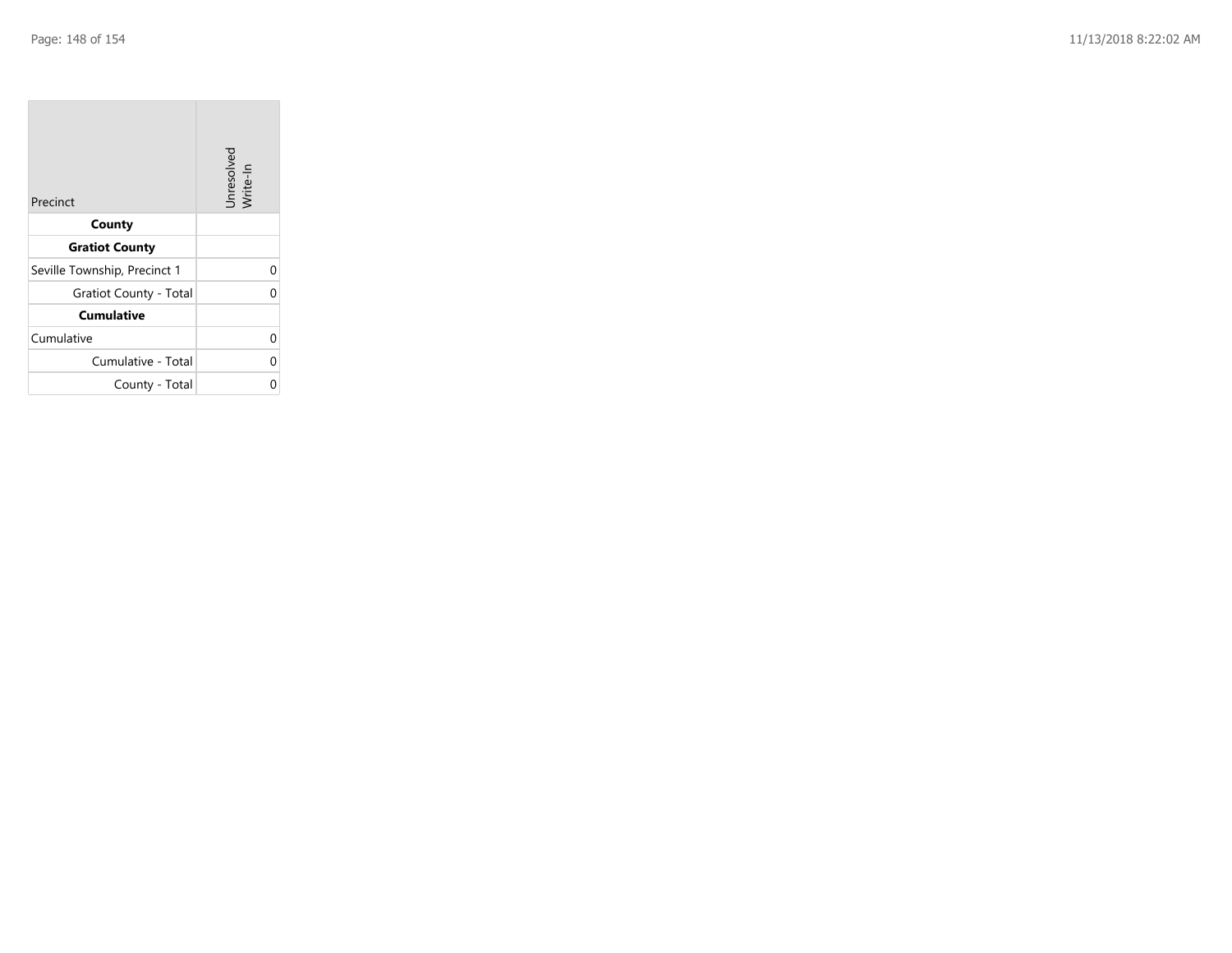## **I. CLINTON COUNTY RE (Vote for 1)** r.

| Precinct                           | <b>Times Cast</b> | Registered<br>Voters |
|------------------------------------|-------------------|----------------------|
| County                             |                   |                      |
| <b>Gratiot County</b>              |                   |                      |
| Elba Township, Precinct 1          | 131               | 232                  |
| Fulton Township, Precinct 1        | 3                 | 4                    |
| Washington Township,<br>Precinct 1 | 74                | 125                  |
| Gratiot County - Total             | 208               | 361                  |
| <b>Cumulative</b>                  |                   |                      |
| Cumulative                         | 0                 | 0                    |
| Cumulative - Total                 | 0                 | 0                    |
| County - Total                     | 208               | 361                  |

| Precinct                           | Yes            | $\frac{1}{2}$ | <b>Total Votes</b> |
|------------------------------------|----------------|---------------|--------------------|
| County                             |                |               |                    |
| <b>Gratiot County</b>              |                |               |                    |
| Elba Township, Precinct 1          | 53             | 66            | 119                |
| Fulton Township, Precinct 1        | $\overline{2}$ | 1             | 3                  |
| Washington Township,<br>Precinct 1 | 26             | 40            | 66                 |
| <b>Gratiot County - Total</b>      | 81             | 107           | 188                |
| <b>Cumulative</b>                  |                |               |                    |
| Cumulative                         | $\mathbf 0$    | 0             | $\mathbf 0$        |
| Cumulative - Total                 | $\Omega$       | $\mathbf{0}$  | $\mathbf 0$        |
| County - Total                     | 81             | 107           | 188                |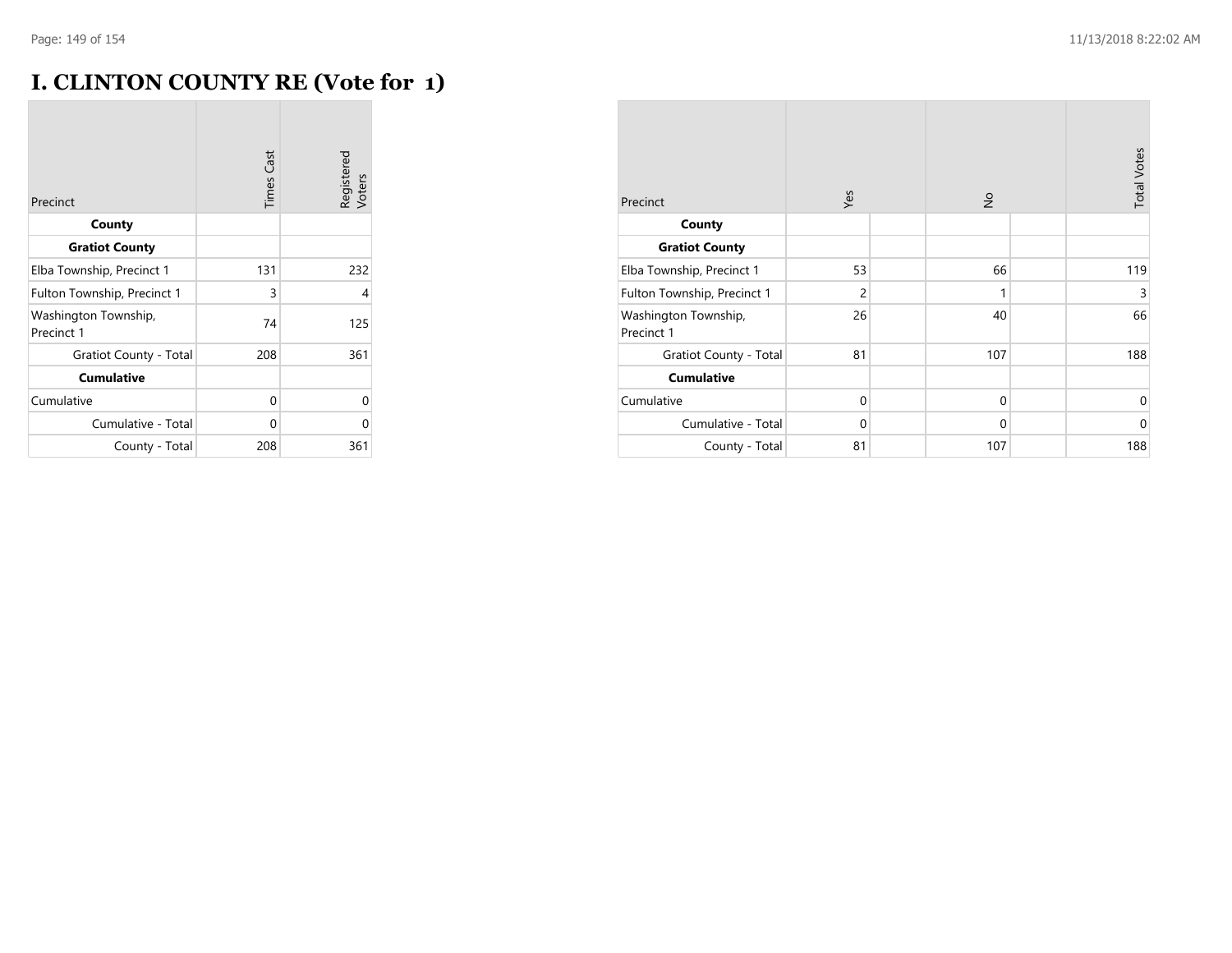**COL** 

| Precinct                           | Unresolved<br>Write-In |
|------------------------------------|------------------------|
| County                             |                        |
| <b>Gratiot County</b>              |                        |
| Elba Township, Precinct 1          | 0                      |
| Fulton Township, Precinct 1        | 0                      |
| Washington Township,<br>Precinct 1 | ი                      |
| Gratiot County - Total             | ი                      |
| <b>Cumulative</b>                  |                        |
| Cumulative                         | 0                      |
| Cumulative - Total                 | ი                      |
| County - Total                     |                        |

the control of the control of the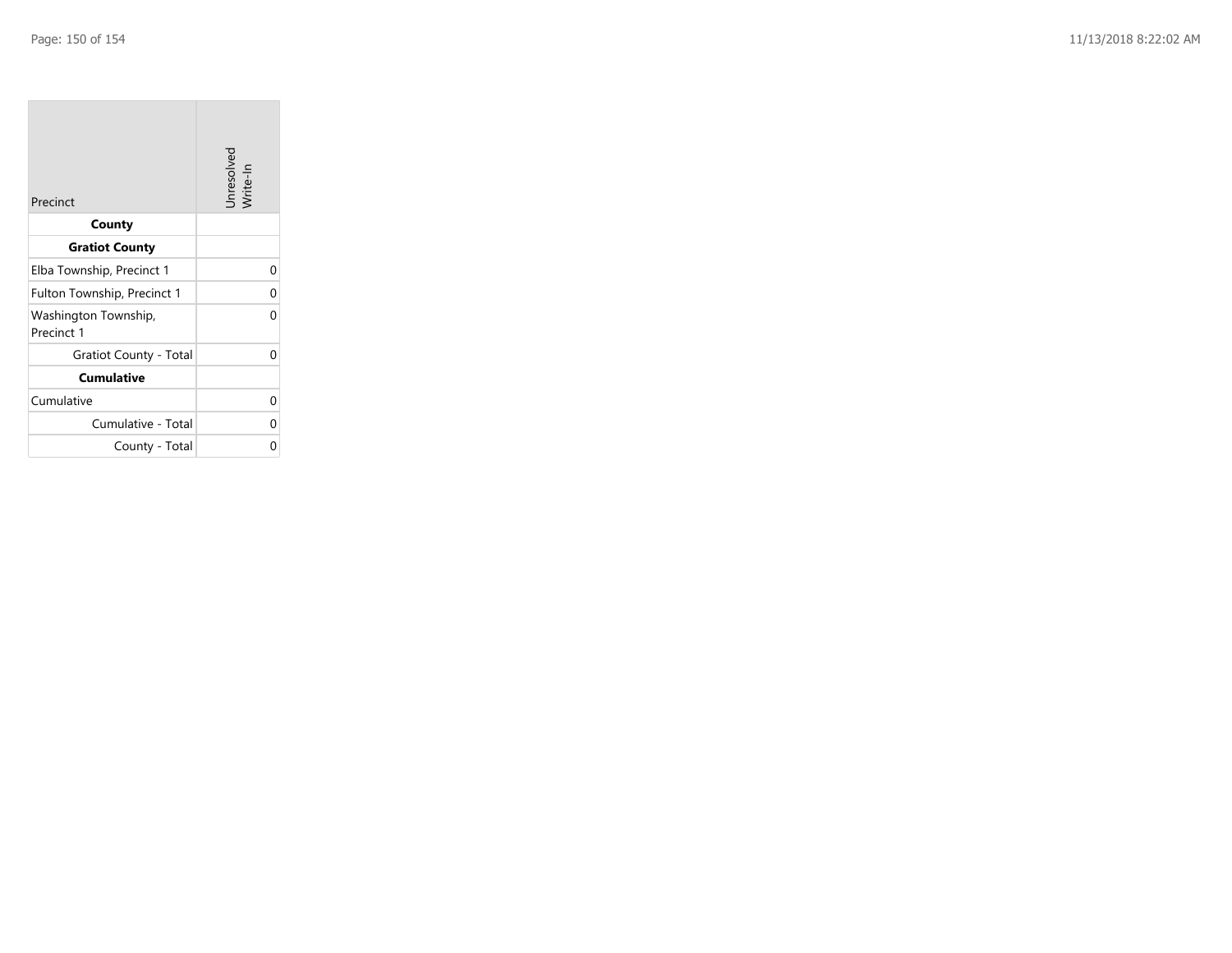## **II. CLINTON COUNTY R (Vote for 1)** m.

| Precinct                           | <b>Times Cast</b> | Registered<br>Voters |
|------------------------------------|-------------------|----------------------|
| County                             |                   |                      |
| <b>Gratiot County</b>              |                   |                      |
| Elba Township, Precinct 1          | 131               | 232                  |
| Fulton Township, Precinct 1        | 3                 | 4                    |
| Washington Township,<br>Precinct 1 | 74                | 125                  |
| Gratiot County - Total             | 208               | 361                  |
| <b>Cumulative</b>                  |                   |                      |
| Cumulative                         | 0                 | 0                    |
| Cumulative - Total                 | 0                 | 0                    |
| County - Total                     | 208               | 361                  |

| Precinct                           | Yes            | $\frac{1}{2}$ | <b>Total Votes</b> |
|------------------------------------|----------------|---------------|--------------------|
| County                             |                |               |                    |
| <b>Gratiot County</b>              |                |               |                    |
| Elba Township, Precinct 1          | 55             | 66            | 121                |
| Fulton Township, Precinct 1        | $\overline{2}$ | 1             | 3                  |
| Washington Township,<br>Precinct 1 | 27             | 37            | 64                 |
| <b>Gratiot County - Total</b>      | 84             | 104           | 188                |
| <b>Cumulative</b>                  |                |               |                    |
| Cumulative                         | $\mathbf{0}$   | $\mathbf 0$   | $\mathbf 0$        |
| Cumulative - Total                 | $\Omega$       | $\mathbf{0}$  | $\mathbf{0}$       |
| County - Total                     | 84             | 104           | 188                |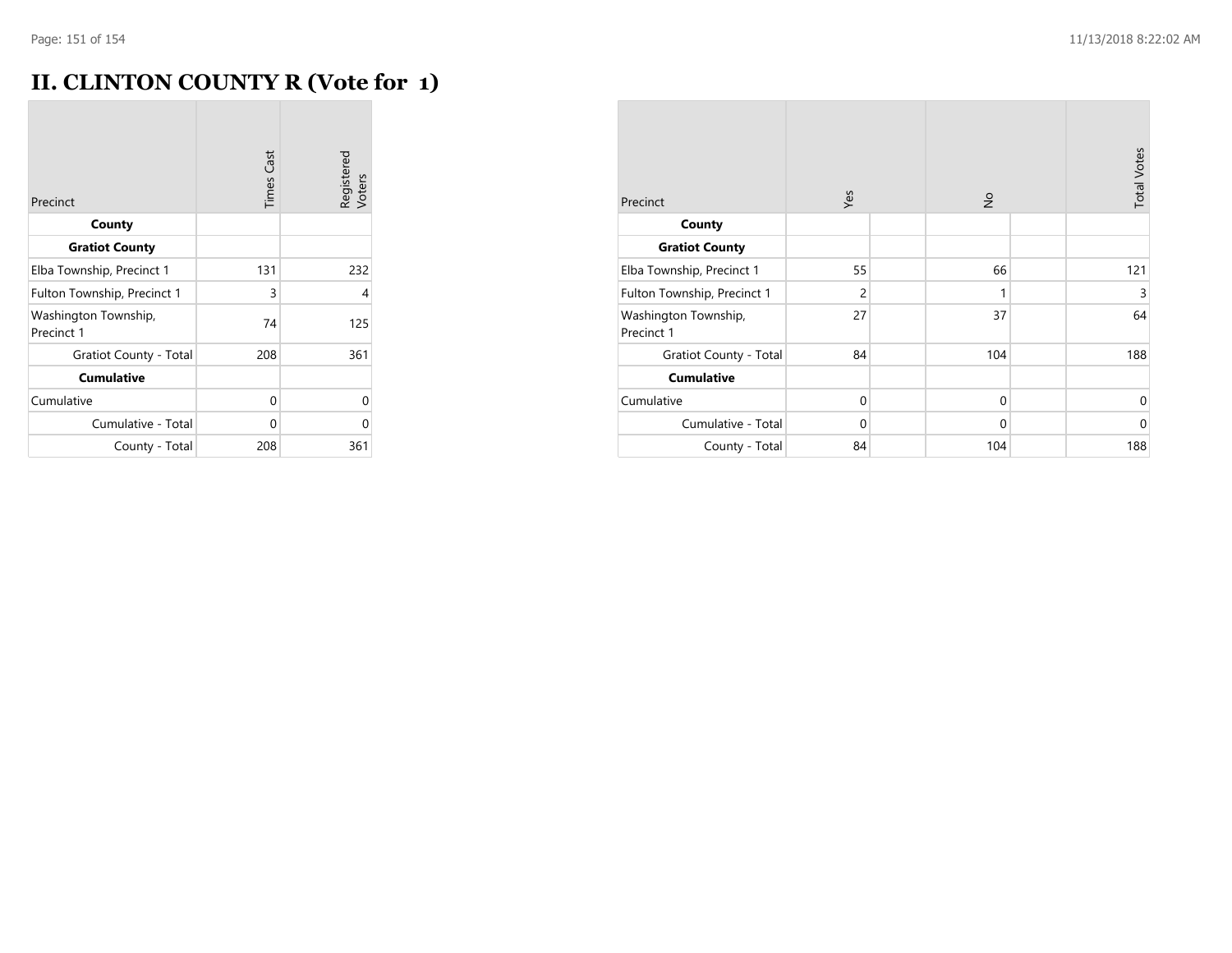**COL** 

| Precinct                           | Unresolved<br>Write-In |
|------------------------------------|------------------------|
| County                             |                        |
| <b>Gratiot County</b>              |                        |
| Elba Township, Precinct 1          | 0                      |
| Fulton Township, Precinct 1        | 0                      |
| Washington Township,<br>Precinct 1 | ი                      |
| Gratiot County - Total             | U                      |
| <b>Cumulative</b>                  |                        |
| Cumulative                         | 0                      |
| Cumulative - Total                 | ი                      |
| County - Total                     |                        |

the control of the control of the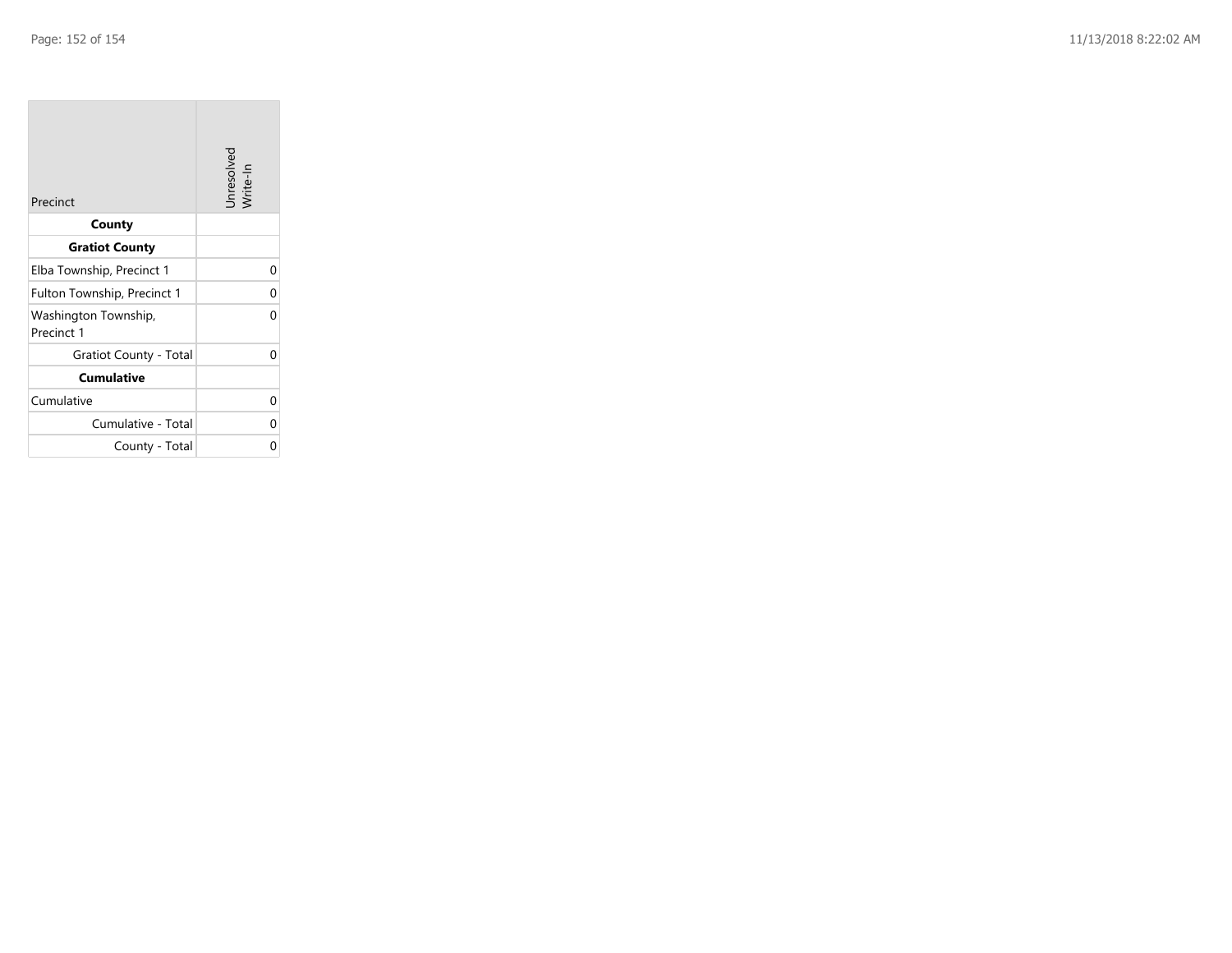## **SAGINAW INTERMEDIATE (Vote for 1)**

| Precinct                          | <b>Times Cast</b> | Registered<br>Voters |
|-----------------------------------|-------------------|----------------------|
| County                            |                   |                      |
| <b>Gratiot County</b>             |                   |                      |
| Lafayette Township, Precinct<br>1 | 14                | 27                   |
| Wheeler Township, Precinct 1      | 73                | 143                  |
| <b>Gratiot County - Total</b>     | 87                | 170                  |
| <b>Cumulative</b>                 |                   |                      |
| Cumulative                        | 0                 | 0                    |
| Cumulative - Total                | 0                 | O                    |
| County - Total                    | 87                | 170                  |

| Precinct                          | Yes         | $\frac{1}{2}$ | <b>Total Votes</b> |
|-----------------------------------|-------------|---------------|--------------------|
| County                            |             |               |                    |
| <b>Gratiot County</b>             |             |               |                    |
| Lafayette Township, Precinct<br>1 | 5           | 9             | 14                 |
| Wheeler Township, Precinct 1      | 44          | 28            | 72                 |
| Gratiot County - Total            | 49          | 37            | 86                 |
| <b>Cumulative</b>                 |             |               |                    |
| Cumulative                        | $\Omega$    | $\Omega$      | $\mathbf 0$        |
| Cumulative - Total                | $\mathbf 0$ | $\mathbf{0}$  | $\mathbf{0}$       |
| County - Total                    | 49          | 37            | 86                 |